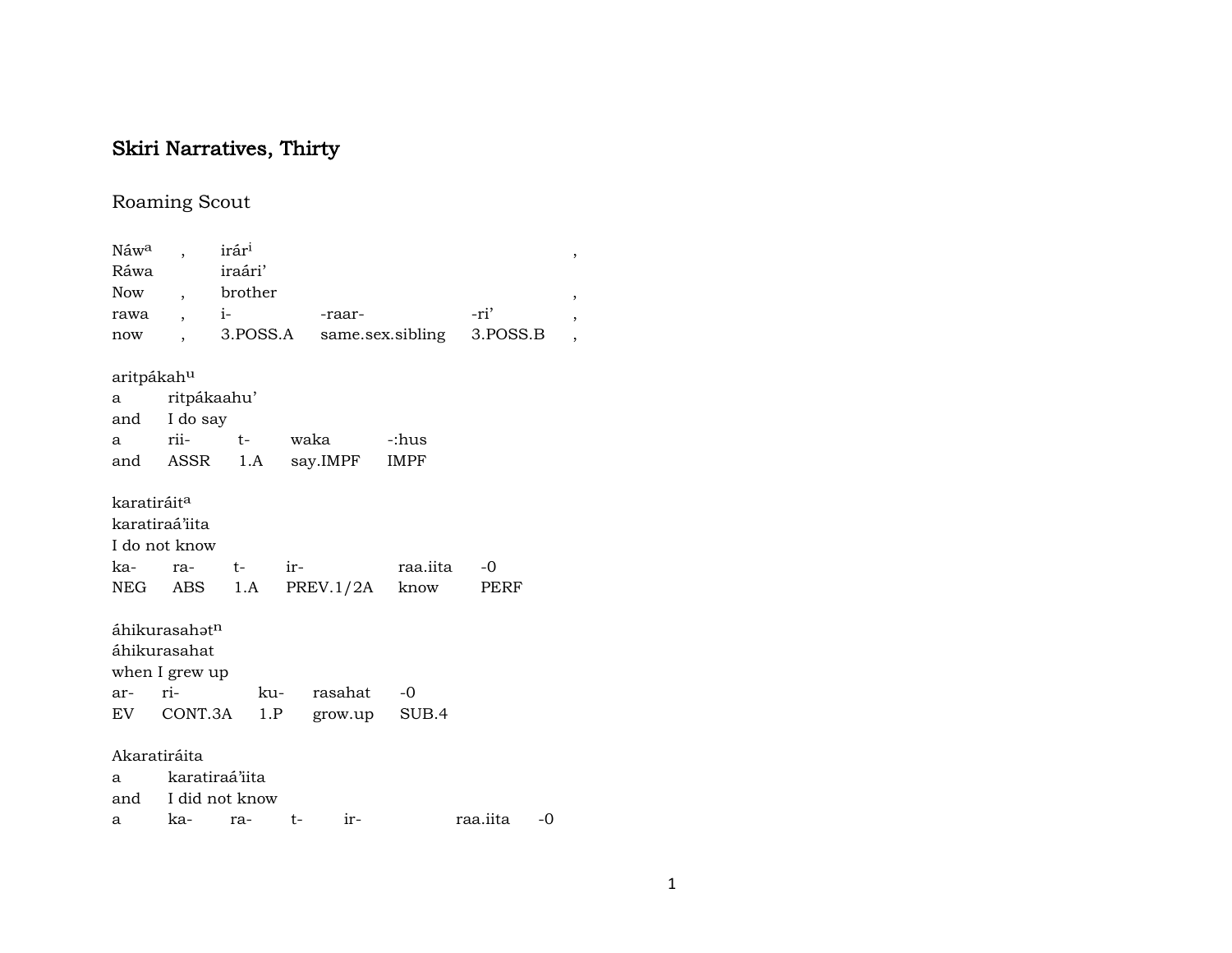| and      | NEG                      | ABS                            | 1.A                            | PREV.1/2A           |          | know     | PERF |      |          |             |             |
|----------|--------------------------|--------------------------------|--------------------------------|---------------------|----------|----------|------|------|----------|-------------|-------------|
| ahátpari |                          |                                |                                |                     |          |          |      |      |          |             |             |
| ahátpari |                          |                                |                                |                     |          |          |      |      |          |             |             |
|          | when I was going around  |                                |                                |                     |          |          |      |      |          |             |             |
| ar-      | ra-                      | $t-$                           | warii                          |                     |          | -hus     |      |      |          |             |             |
| EV       | <b>ABS</b>               | 1.A                            |                                | be.going.about.IMPF |          | IMPF.SUB |      |      |          |             |             |
|          | kakatiráita              |                                |                                |                     |          |          |      |      |          |             |             |
|          | Kaakaatiraá'iita         |                                |                                |                     |          |          |      |      |          |             |             |
|          | I do not know            |                                |                                |                     |          |          |      |      |          |             |             |
| kaaka-   |                          | $t-$                           | ir-                            |                     | raa.iita | $-0$     |      |      |          |             |             |
|          | NEG.IND.1/2A             | 1.A                            |                                | PREV.1/2A           | know     |          | PERF |      |          |             |             |
|          |                          |                                |                                |                     |          |          |      |      |          |             |             |
| Kišíihi  |                          |                                |                                |                     |          |          |      |      |          |             |             |
| Kici     |                          | ihi                            |                                |                     |          |          |      |      |          |             |             |
| But      | $\overline{\phantom{a}}$ | uh<br>$\overline{\phantom{a}}$ |                                |                     |          |          |      |      |          |             |             |
| kici     | $\overline{\phantom{a}}$ | ihii                           |                                |                     |          |          |      |      |          |             |             |
| but      | $\overline{\phantom{a}}$ | uh                             |                                |                     |          |          |      |      |          |             |             |
|          | witikuhakawáahu          |                                |                                |                     |          |          |      |      |          |             |             |
|          | witikuuhaakaawá'aahu'    |                                |                                |                     |          |          |      |      |          |             |             |
|          |                          |                                | now they are coming back to me |                     |          |          |      |      |          |             |             |
| wii-     | ti-                      | $0-$                           | $a-$                           |                     | ir-      | ku-      | ut-  | raa- | kaa.a    | -wa         | -:hus       |
| now      | IND.3A                   | 3.A                            |                                | PREV.3A             | PL.3A    | 1.P      | PREV | way  | come.out | <b>DIST</b> | <b>IMPF</b> |
|          |                          |                                |                                |                     |          |          |      |      |          |             |             |
| kúrahus  |                          |                                |                                |                     |          |          |      |      |          |             |             |
| kúrahus  |                          |                                |                                |                     |          |          |      |      |          |             |             |
|          | the old men              |                                |                                |                     |          |          |      |      |          |             |             |
| kurahuus |                          |                                |                                |                     |          |          |      |      |          |             |             |
| old.man  |                          |                                |                                |                     |          |          |      |      |          |             |             |
|          |                          |                                |                                |                     |          |          |      |      |          |             |             |
|          | ririkstaiwátuhu          |                                |                                |                     |          |          |      |      |          |             |             |

riírikstaa'iiwaatuhu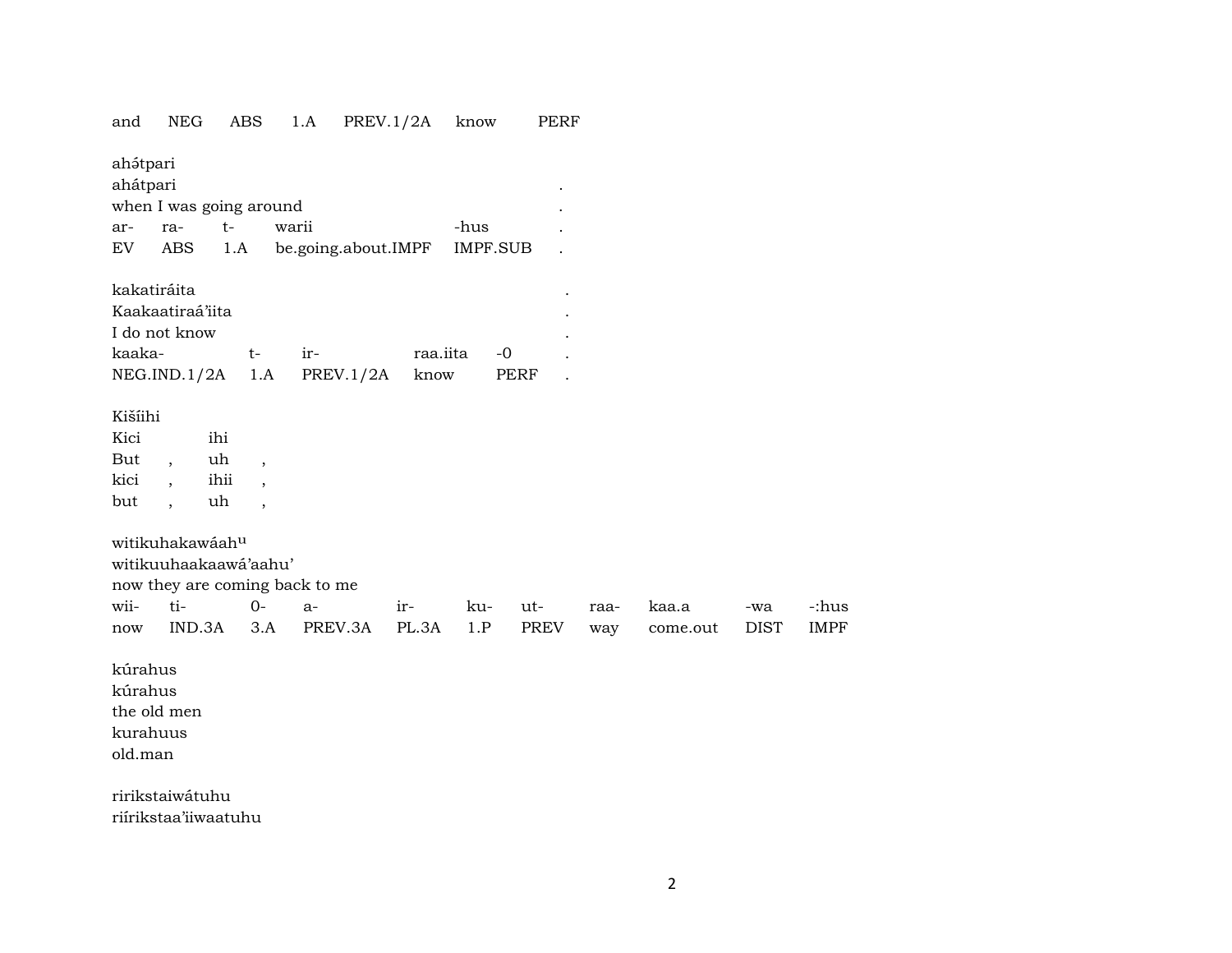|                          |                                           | when they used to be telling stories                                              |               |             |            |                          |                         |          |          |             |             |
|--------------------------|-------------------------------------------|-----------------------------------------------------------------------------------|---------------|-------------|------------|--------------------------|-------------------------|----------|----------|-------------|-------------|
| ra-                      | $0 -$                                     | ir-                                                                               | uur-          | $i-$        | uks-       |                          | raa.iiwaat              | -hus     |          |             |             |
| <b>ABS</b>               | 3.A                                       | PL.3A                                                                             | PREV          | <b>SEQ</b>  | <b>AOR</b> |                          | tell.a.story            | IMPF.SUB |          |             |             |
|                          | Rikútira<br>Ríkutira'<br>riku-<br>that.is | That was the way<br>ti-<br>IND.3A                                                 | $0-$<br>3.A   | raa-<br>way | 0<br>be    | $-0$<br><b>PERF</b>      |                         |          |          |             |             |
|                          | tirátpakahu<br>tíratpaakahu               | this that I am saying                                                             |               |             |            |                          |                         |          |          |             |             |
| tii-                     | ra-                                       | $t-$                                                                              | waaka         |             | -hus       |                          |                         |          |          |             |             |
| this                     | ABS                                       | 1.A                                                                               | say.IMPF      |             | IMPF.SUB   |                          |                         |          |          |             |             |
| wii-                     | witikuhakawáahu<br>ti-<br>IND.3A          | Witikuuhaakaawá'aahu'<br>Now they are coming back to me<br>$O -$                  | a-<br>PREV.3A |             | ir-        | ku-<br>1.P               | ut-                     | raa-     | kaa.a    | -wa         | -:hus       |
| now                      |                                           | 3.A                                                                               |               |             | PL.3A      |                          | <b>PREV</b>             | way      | come.out | <b>DIST</b> | <b>IMPF</b> |
| $\overline{\phantom{a}}$ | tii-<br>this                              | tirikuwišáksiku<br>tirikuwicáksiku<br>this that is reminding me<br>ri-<br>CONT.3A | $O -$<br>3.A  | ku-<br>1.P  | remind     | wicaks.ik                | -hus<br><b>IMPF.SUB</b> |          |          |             |             |
| Irári                    |                                           |                                                                                   |               |             |            |                          |                         |          |          |             |             |
| Iraári'                  |                                           |                                                                                   |               |             |            | $\overline{\phantom{a}}$ |                         |          |          |             |             |
| <b>Brother</b>           |                                           |                                                                                   |               |             |            |                          |                         |          |          |             |             |
| $i-$                     |                                           | -raar-                                                                            |               | -ri'        |            |                          |                         |          |          |             |             |
|                          | 3.POSS.A                                  | same.sex.sibling                                                                  |               |             | 3.POSS.B   |                          |                         |          |          |             |             |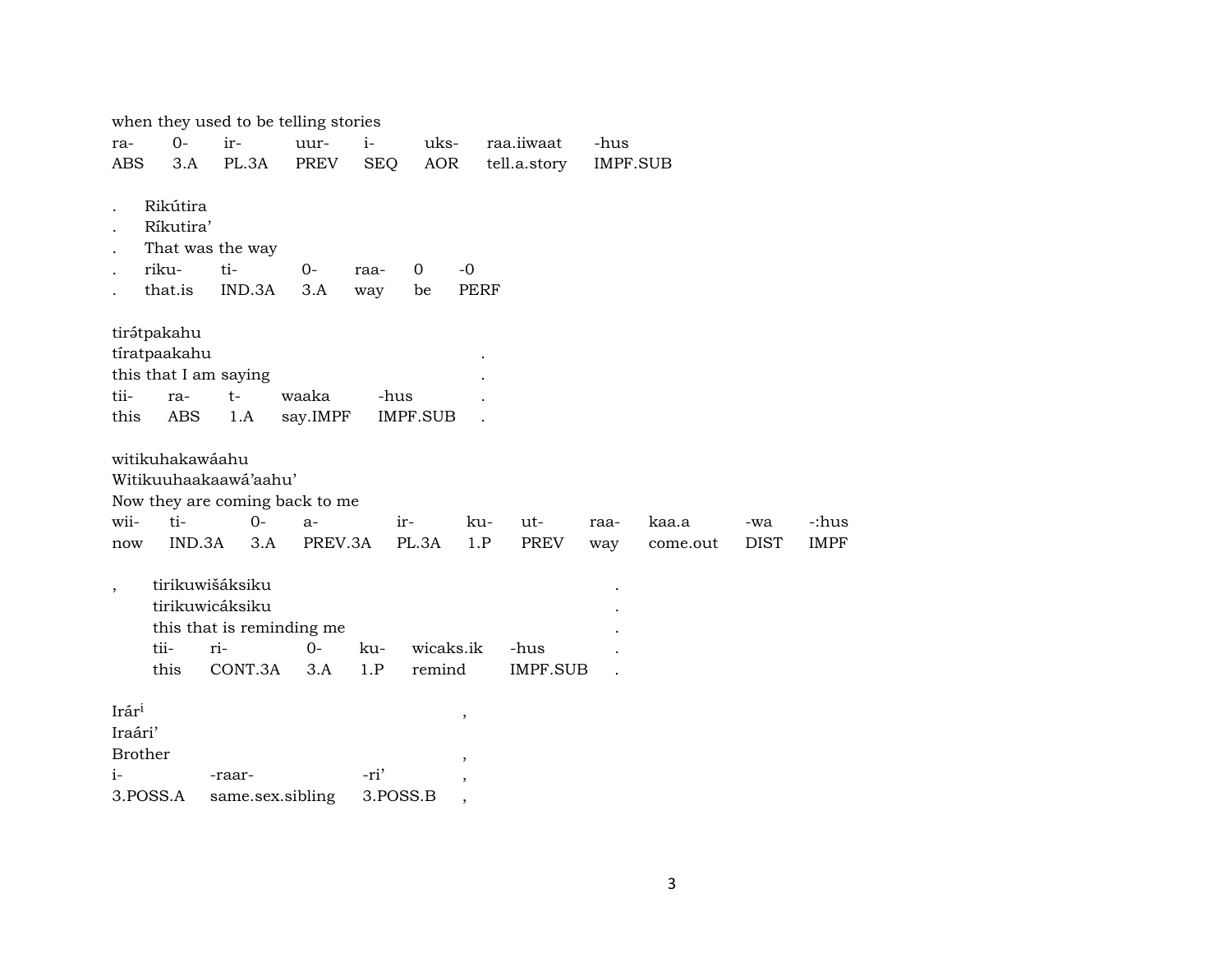| nikuwitaraítusit <sup>a</sup>                                    |              | rikuwitaraa'iitúsiita                            |                                       |                   |                         |                  |      |             |
|------------------------------------------------------------------|--------------|--------------------------------------------------|---------------------------------------|-------------------|-------------------------|------------------|------|-------------|
|                                                                  |              | that is the story he knew                        |                                       |                   |                         |                  |      |             |
| riku-                                                            | wi-          |                                                  | ti-                                   | $O-$              | $a-$                    | raa.iit.us-      | iita | $-0$        |
| that.is                                                          |              | QUOT                                             | IND.3A                                | 3.A               | PREV.3A                 | story            | know | <b>PERF</b> |
|                                                                  | tii-<br>this | tírəspakahu<br>tíraspaakahu<br>ra-<br><b>ABS</b> | this that I am telling<br>$S-$<br>2.A | waaka<br>say.IMPF | -hus<br><b>IMPF.SUB</b> | ,                |      |             |
| tiráwahatn<br>Tiráwaahat<br>the Heavens                          |              |                                                  |                                       |                   |                         | ,                |      |             |
| tii-                                                             | ra-          | 0-                                               | waa-                                  | ahak              |                         | -0               |      |             |
| this                                                             | <b>ABS</b>   | 3.A                                              | <b>DIST</b>                           |                   | extend.in.a.line        | SUB.4            |      |             |
| tirahapakíhu<br>tirahápakihu<br>this one we call<br>tii-<br>this | ra-<br>ABS   | $t-$<br>1.A                                      | rak-<br>$1/2$ .PL                     |                   | waki.a<br>say.PL.IMPF   | -hus<br>IMPF.SUB |      |             |
| tahapakiahu<br>tahapaki'aahu'<br>we call it                      |              |                                                  |                                       |                   |                         |                  |      |             |
| ta-                                                              |              | t-                                               | rak-                                  | waki.a            |                         | -:hus            |      |             |
| IND.1/2A                                                         |              | 1.A                                              | $1/2$ .PL                             |                   | say.PL.IMPF             | <b>IMPF</b>      |      |             |
| skitítiuhəš<br>Ckirí Ti'uuhac<br>Wolf Was Fooled<br>ickirir      | ti-          |                                                  | 0-                                    | uuhac             | -0                      |                  |      |             |
|                                                                  |              |                                                  |                                       |                   |                         |                  |      |             |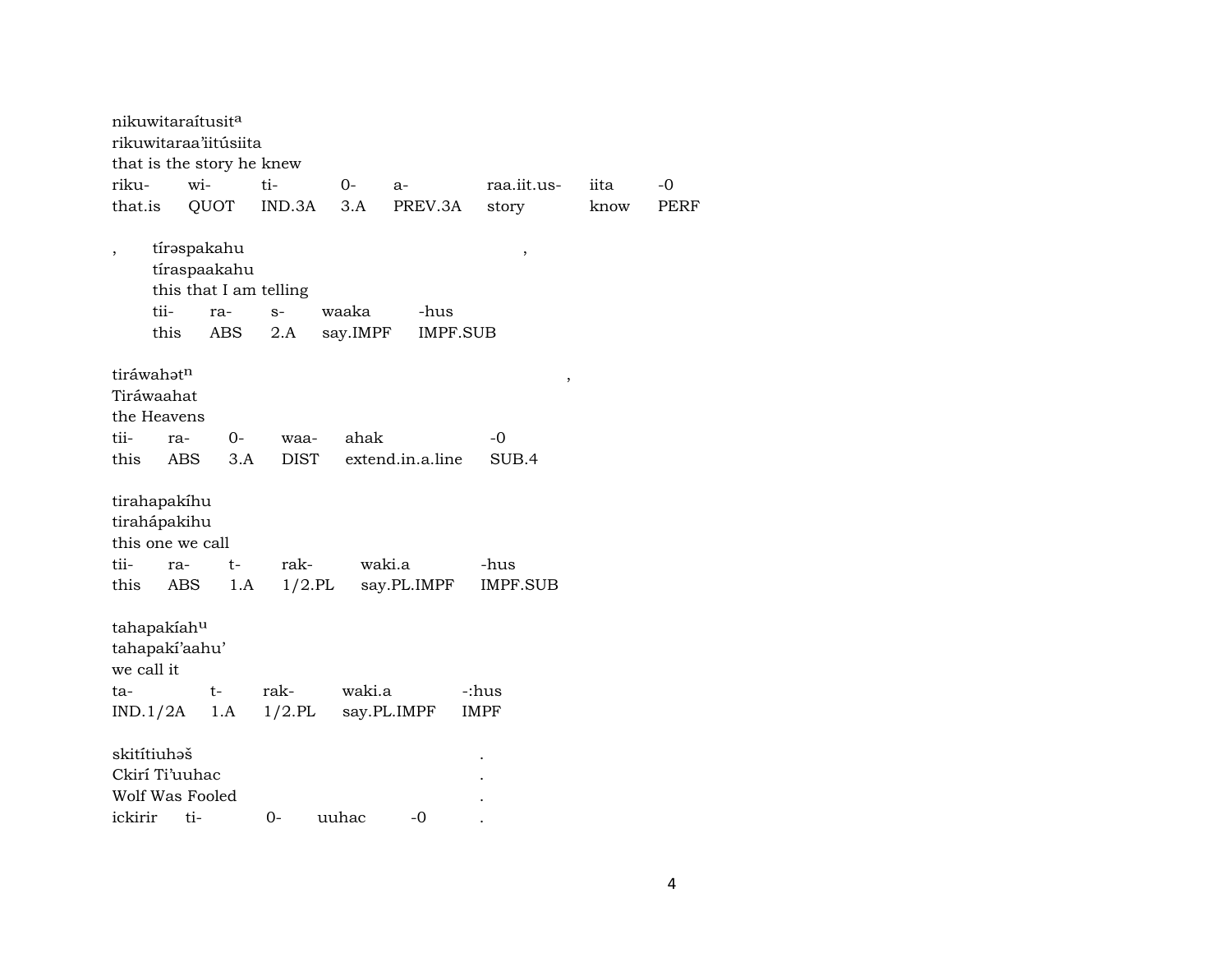wolf IND.3A 3.A be.fooled PERF .

| Títaku<br>Here<br>tii-<br>here                                          | Titakuhupiritnárik <sup>i</sup><br>-taku<br>LOC                           | huupírit<br>star<br>huupirik<br>star                            | raáriki<br>the one<br>ra-<br><b>ABS</b>                       | $0-$<br>3.A        | arik<br>be.standing        | $^\mathrm{,}$<br>$-i$<br>SUB.2 |                |                     |                  |                     |              |
|-------------------------------------------------------------------------|---------------------------------------------------------------------------|-----------------------------------------------------------------|---------------------------------------------------------------|--------------------|----------------------------|--------------------------------|----------------|---------------------|------------------|---------------------|--------------|
| kurahúswit <sup>i</sup><br>kúrahus<br>the priest<br>kurahuus<br>old.man | witi'<br>wi-                                                              | he was<br>ti-<br>QUOT<br>IND.3A                                 | $O -$<br>3.A                                                  | $\mathbf 0$<br>be  | $-0$<br><b>PERF</b>        |                                |                |                     |                  |                     |              |
| Hiru<br>There<br>hiruu<br>there                                         | Hirurikutuháhura<br>riku-<br>that.is                                      | rikutuhaáhura'<br>that one is the source of it<br>ti-<br>IND.3A | $O -$<br>3.A                                                  | ut-<br><b>PREV</b> | raa.hurar<br>be.the.origin | $-0$<br><b>PERF</b>            |                |                     |                  |                     |              |
| Atíra'<br>Mother<br>ati-<br>1.POSS                                      | atiratiratirirášawawi<br>raa<br>mother                                    | tii-<br>this                                                    | tiratiriirácawaawi<br>these that I have hanging<br>ra-<br>ABS | $t-$<br>1.A        | ir-<br>POSS.1/2A           | ri-<br>PHYS.POSS               | uur-<br>POSS.A | raar-<br>3PL.INAN.P | ta<br>be.hanging | -waa<br><b>DIST</b> | -wi<br>SUB.L |
| A<br>$\mathbf{A}$<br>And<br>a<br>and                                    | $\overline{ }$<br>$\overline{ }$ ,<br>$\cdot$<br>$\overline{\phantom{a}}$ | irár <sup>i</sup><br>iraári'<br>brother<br>$i-$<br>3.POSS.A     | -raar-                                                        | same.sex.sibling   | -ri'<br>3.POSS.B           | $\cdot$<br>$\cdot$             |                |                     |                  |                     |              |
| tiraasaáru                                                              | tirasaruškirítiuhaš                                                       |                                                                 |                                                               |                    | Ckirí Ti'uuhac             |                                |                |                     |                  |                     |              |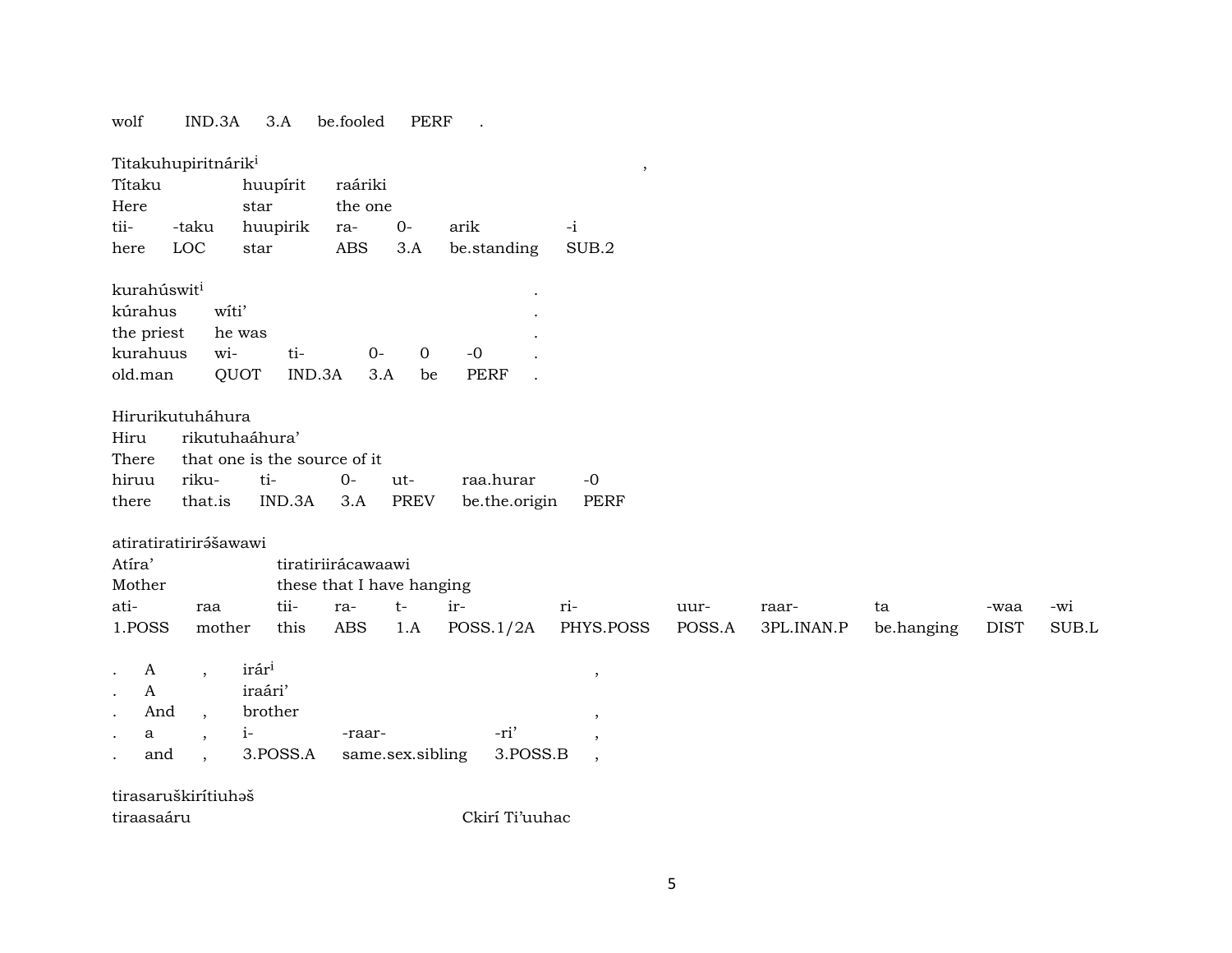|                                          | this one named                                                        |                                                   |                          |                                           |                  | Wolf Was Fooled |       |  |                    |      |                                 |               |                       |
|------------------------------------------|-----------------------------------------------------------------------|---------------------------------------------------|--------------------------|-------------------------------------------|------------------|-----------------|-------|--|--------------------|------|---------------------------------|---------------|-----------------------|
| tii-                                     | ra-                                                                   | $O -$                                             | asar                     | -u                                        | ickirir          | ti-             | $O -$ |  | uuhac              | $-0$ |                                 |               |                       |
| this                                     | <b>ABS</b>                                                            | 3.A                                               | be.named                 | SUB.D                                     | wolf             | IND.3A          | 3.A   |  | be.fooled          |      | <b>PERF</b>                     |               |                       |
| $\cdot$                                  | hi<br>and<br>hi<br>and                                                | hihirutiráwari<br>hiru<br>there<br>hiruu<br>there | $\overline{\phantom{a}}$ |                                           |                  |                 |       |  |                    |      |                                 |               |                       |
|                                          |                                                                       | hihiruirikuhihkitáwiru                            |                          |                                           |                  |                 |       |  |                    |      |                                 |               |                       |
| tiráwari                                 |                                                                       |                                                   |                          |                                           | hi               | hiru            |       |  | irikuúhihkitáwiru' |      |                                 |               |                       |
|                                          |                                                                       | this one going around                             |                          |                                           | and              | then            |       |  |                    |      | that one was made a leading one |               |                       |
|                                          | tii- ra- 0-                                                           | warii                                             |                          | -hus                                      | hi               | hiruu           | irii- |  | kuur- ra- 0-       |      | ir-                             | kita.wi       | $-ra^{\lambda}$ uk -0 |
|                                          |                                                                       |                                                   |                          | this ABS 3.A be.going.about.IMPF IMPF.SUB | and              | then            |       |  |                    |      | that DUB ABS 3.A 3.INDF         | be.the.leader | CAUS PERF             |
|                                          | nakukitáwiu<br>rakukitáwi'u                                           |                                                   |                          |                                           |                  |                 |       |  |                    |      |                                 |               |                       |
|                                          | to be a leading one                                                   |                                                   |                          |                                           |                  |                 |       |  |                    |      |                                 |               |                       |
| ra-                                      | $0-$                                                                  | ku-                                               | kita.wi                  | -u                                        |                  |                 |       |  |                    |      |                                 |               |                       |
| INF.A                                    | 3.A                                                                   | INF.B                                             | be.the.leader            |                                           | SUB.D            |                 |       |  |                    |      |                                 |               |                       |
| ii-<br>that                              | Ihariširáita<br>Ihaariisiraá'iita<br>You do know that<br>haa-<br>here | rii-<br>ASSR                                      | $S-$<br>2.A              | ir-<br>PREV.1/2A                          | raa.iita<br>know | $-0$<br>PERF    |       |  |                    |      |                                 |               |                       |
|                                          |                                                                       |                                                   |                          |                                           |                  |                 |       |  |                    |      |                                 |               |                       |
| atirákatn<br>Atiraákat<br>ati-<br>1.POSS | on Mother                                                             | raa<br>mother                                     | -kat<br>LOC              |                                           |                  |                 |       |  |                    |      |                                 |               |                       |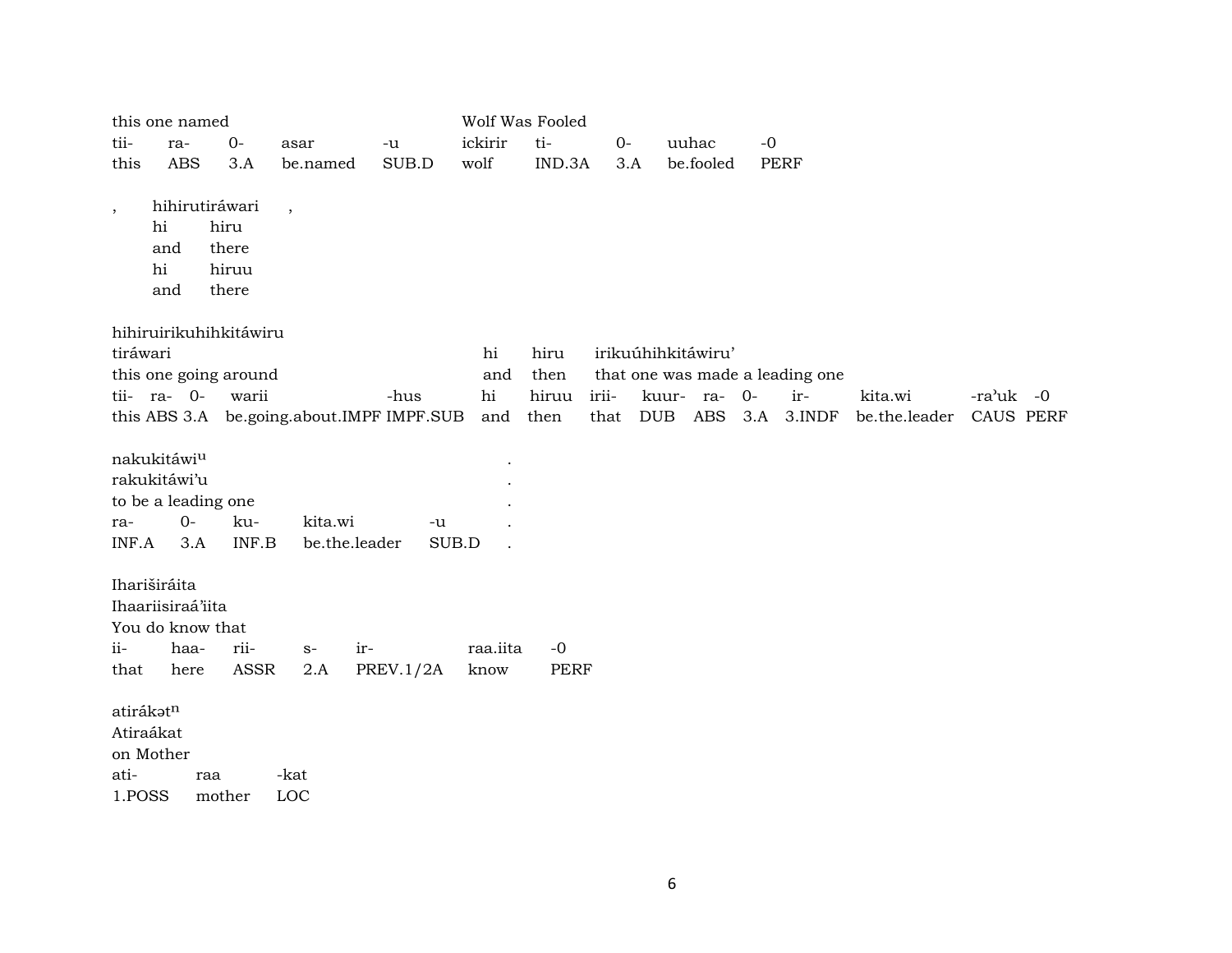| harihukítasa   |                          |            |          |               |           |  |  |  |  |  |
|----------------|--------------------------|------------|----------|---------------|-----------|--|--|--|--|--|
| haarihuukítasa |                          |            |          |               |           |  |  |  |  |  |
|                | it does lie there on top |            |          |               |           |  |  |  |  |  |
| haa- ri-       |                          | $\Omega$ - | huukita- | sa            | $-\Omega$ |  |  |  |  |  |
|                | here CONT.3A 3.A on.top  |            |          | be.lying PERF |           |  |  |  |  |  |

Hihirurikuahuahiruharíka°

| Hi  | hiru  | ríku'ahu' |                |     |      |    |      | ahiruuhaarikaa'a |      |      |         |            |             |              |       |
|-----|-------|-----------|----------------|-----|------|----|------|------------------|------|------|---------|------------|-------------|--------------|-------|
| And | there |           | he was the one |     |      |    |      | when he told him |      |      |         |            |             |              |       |
| hi  | hiruu | riku-     | ar-            | ra- | $O-$ | uu | $-0$ | ar-              | ra-  | $O-$ | $a-$    | $ir-$      | ut-         | raa.ri.kaa.a | $-0$  |
| and | there | that.is   | EV             | ABS | 3.A  | be | PERF | EV               | ABS. | 3.A  | PREV.3A | <b>OBV</b> | <b>PREV</b> | tell.to      | SUB.4 |

| Náw <sup>a</sup> | hirukúrahus |          |
|------------------|-------------|----------|
| Ráwa             | hiru        | kúrahus  |
| Now              | then        | old men  |
| rawa             | hiruu       | kurahuus |
| now              | then        | old.man  |

nikutirikstaiwátuhu

rikutiirikstaa'iiwaátuuhu'

they were the ones who used to tell stories

|  |  |  | that.is IND.3A 3.A PL.3A PREV SEQ AOR tell.a.story IMPF |  |
|--|--|--|---------------------------------------------------------|--|

Hiruirikuhúšata<sup>a</sup>

. . . . .

| Hiru irikuuhúcatta'a |                                                   |  |  |  |
|----------------------|---------------------------------------------------|--|--|--|
|                      | Then he must have been the one who was the source |  |  |  |
|                      | hiruu irii- kuur- ra- 0- ut- caktar               |  |  |  |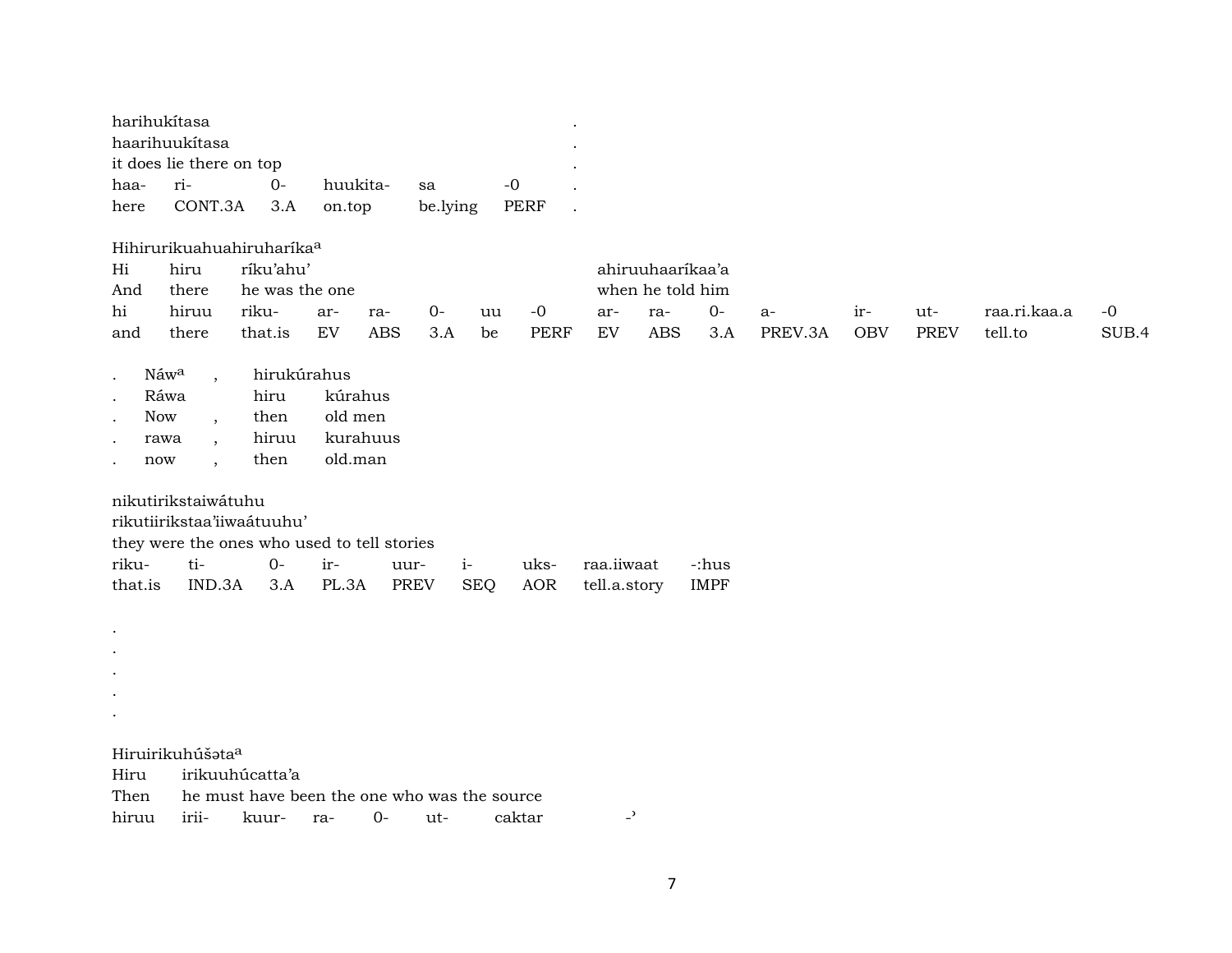| then                          | that              | <b>DUB</b>        | ABS                           | 3.A         | PREV                     |                                        | be.the.source | EX |
|-------------------------------|-------------------|-------------------|-------------------------------|-------------|--------------------------|----------------------------------------|---------------|----|
| hirutiráriki<br>hiru<br>there | tiraáriki<br>this |                   |                               |             |                          |                                        |               |    |
|                               |                   |                   |                               |             |                          |                                        |               |    |
| hiruu tii- ra- 0-             |                   |                   |                               | arik        | $-i$                     |                                        |               |    |
| there this                    |                   | ABS               | 3.A                           | be.standing |                          | SUB.2                                  |               |    |
| škirítiuhaš                   |                   |                   |                               |             |                          |                                        |               |    |
| Ckirí Ti'uuhac                |                   |                   |                               |             |                          |                                        |               |    |
| Wolf Was Fooled               |                   |                   |                               |             |                          |                                        |               |    |
| ickirir ti-                   |                   | $O-$              | uuhac                         |             | -0                       |                                        |               |    |
|                               |                   |                   | wolf IND.3A 3.A be.fooled     |             | PERF                     |                                        |               |    |
|                               |                   |                   |                               |             |                          |                                        |               |    |
| kuhawáku                      |                   |                   |                               |             | $\, ,$                   | $\boldsymbol{\zeta}\boldsymbol{\zeta}$ |               |    |
| Kuuhawáku'                    |                   |                   |                               |             |                          | $\pmb{\zeta}\pmb{\zeta}$               |               |    |
| He must have said             |                   |                   |                               |             |                          | $\boldsymbol{\zeta}\boldsymbol{\zeta}$ |               |    |
| kuur-                         | ra-               |                   | 0- waka'u                     | -0          | $\overline{\phantom{a}}$ | $\pmb{\mathsf{H}}$                     |               |    |
| DUB ABS                       |                   | 3.A               | say                           | PERF        |                          | $\pmb{\mathsf{H}}$                     |               |    |
|                               |                   |                   |                               |             |                          |                                        |               |    |
| Tatiráita <sup>a</sup>        |                   |                   |                               |             |                          | ,                                      |               |    |
| Tatiraá'iita                  |                   |                   |                               |             |                          |                                        |               |    |
| I know it                     |                   |                   |                               |             |                          |                                        |               |    |
| ta-                           |                   | ir-<br>$t \qquad$ |                               | raa.iita    | $-0$                     |                                        |               |    |
|                               |                   |                   | $IND.1/2A$ 1.A PREV.1/2A know |             |                          | PERF                                   |               |    |
|                               |                   |                   |                               |             |                          |                                        |               |    |
| tatiráit <sup>a</sup>         |                   |                   |                               |             |                          |                                        |               |    |
| Tatiraá'iita                  |                   |                   |                               |             |                          |                                        |               |    |
| I know it                     |                   |                   |                               |             |                          |                                        |               |    |
| ta-                           | $t-$              | $ir-$             |                               | raa.iita    | -0                       |                                        |               |    |
|                               |                   |                   | $IND.1/2A$ 1.A PREV.1/2A      | know        | PERF                     |                                        |               |    |
|                               |                   |                   |                               |             |                          |                                        |               |    |
| iríraruš <sup>i</sup>         |                   |                   |                               |             |                          | káhurar <sup>u</sup>                   |               |    |
| iriíraruuci                   |                   |                   |                               |             |                          |                                        | kaáhuraaru'   |    |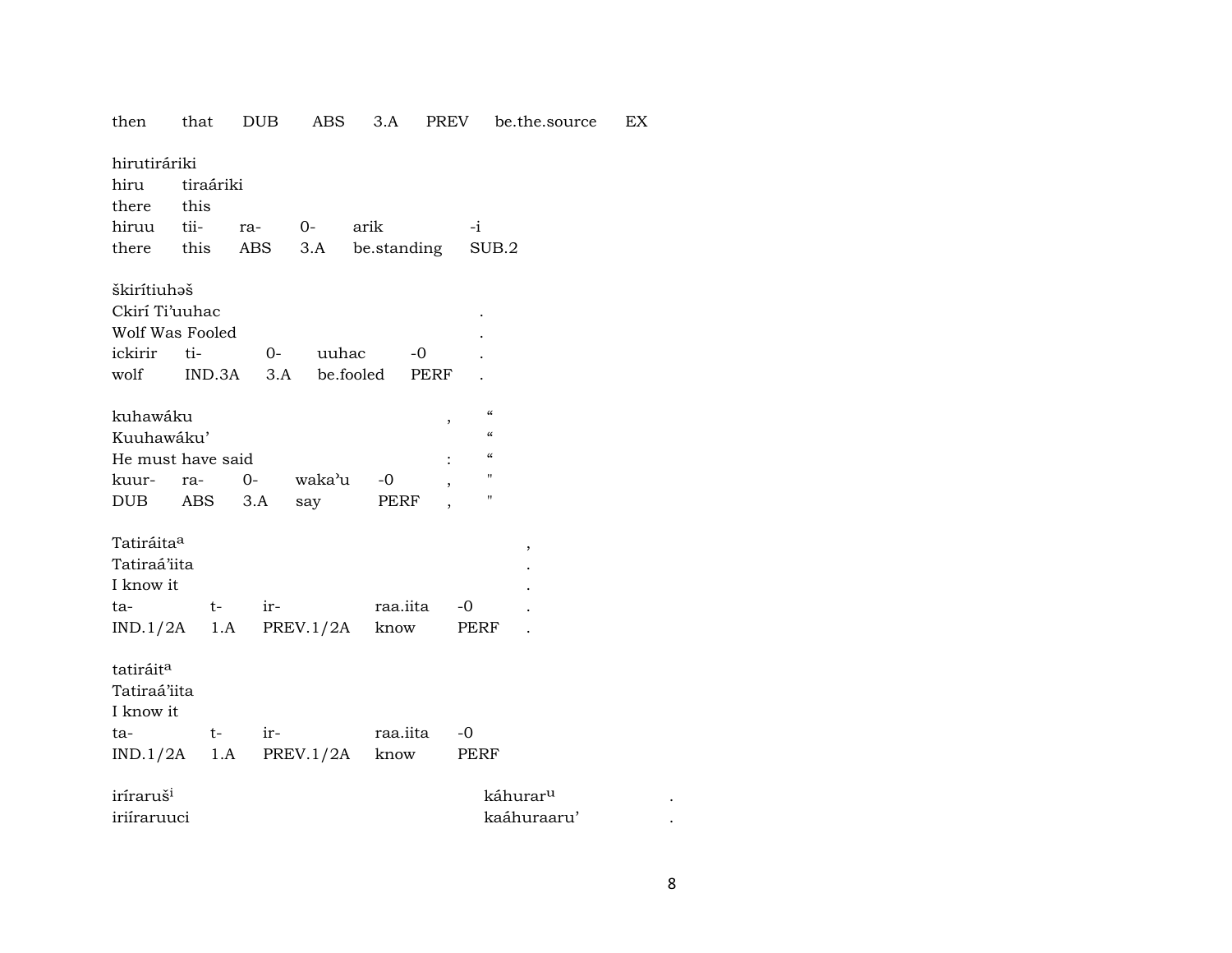|                                | where they are            |                                                         |                       |      |                   | the world            |        |                                                                           |  |
|--------------------------------|---------------------------|---------------------------------------------------------|-----------------------|------|-------------------|----------------------|--------|---------------------------------------------------------------------------|--|
| irii-                          | ra-                       | $O-$                                                    | ra.uc                 |      | $-i$              | kaa.huraar-          |        | $-u^{\flat}$                                                              |  |
| where                          | ABS                       | 3.A                                                     |                       |      | be.lying.PL SUB.2 | earth                |        | <b>NOM</b>                                                                |  |
| Π<br>Н<br>н<br>П<br>riku-<br>н | Nikuwitiwákahu<br>that.is | Rikuwitiwákaahu'<br>That is what he said<br>wi-<br>QUOT | ti-<br>$IND.3A$ $3.A$ | $O-$ | waka<br>say.IMPF  | -:hus<br><b>IMPF</b> |        | $\pmb{\zeta}\pmb{\zeta}$<br>"<br>$\pmb{\mathsf{H}}$<br>$\pmb{\mathsf{H}}$ |  |
| tatíraita                      |                           |                                                         |                       |      |                   |                      |        |                                                                           |  |
| Tatíraa'iita                   |                           |                                                         |                       |      |                   |                      |        |                                                                           |  |
| I know of it                   |                           |                                                         |                       |      |                   |                      |        |                                                                           |  |
| ta-                            | $t -$                     | ir-                                                     |                       |      | raa.iita<br>-0    |                      |        |                                                                           |  |
| IND.1/2A                       | 1.A                       |                                                         | PREV.1/2A know        |      |                   | PERF                 |        |                                                                           |  |
| iríraruši                      |                           |                                                         |                       |      |                   | kahuraru             |        |                                                                           |  |
| iriíraruuci                    |                           |                                                         |                       |      |                   | kaáhuraaru'          |        |                                                                           |  |
|                                | where they are            |                                                         |                       |      |                   | the world            |        |                                                                           |  |
| irii-                          | ra-                       | $O -$                                                   | ra.uc                 |      | $-i$              | kaa.huraar-          |        | $-u^{\prime}$                                                             |  |
|                                | where ABS                 | 3.A                                                     | be.lying.PL           |      | SUB.2             | earth                |        | <b>NOM</b>                                                                |  |
|                                |                           |                                                         |                       |      |                   |                      |        |                                                                           |  |
| Iritiráit <sup>a</sup>         |                           |                                                         |                       |      |                   |                      | $\, ,$ |                                                                           |  |
| I                              | riitiraá'iita             |                                                         |                       |      |                   |                      |        |                                                                           |  |
| And                            | I do know of it           |                                                         |                       |      |                   |                      |        |                                                                           |  |
| $\mathbf{i}$                   | rii-                      | $t-$                                                    | ir-                   |      | raa.iita          | -0                   |        |                                                                           |  |
| and                            | ASSR                      | 1.A                                                     | PREV.1/2A             |      | know              | PERF                 |        |                                                                           |  |
| káhurar <sup>u</sup>           |                           |                                                         | wiraara               |      |                   |                      |        |                                                                           |  |
| kaáhuraaru'                    |                           |                                                         | wira'aara             |      |                   |                      |        | ,                                                                         |  |
| the world                      |                           |                                                         | when it became        |      |                   |                      |        |                                                                           |  |
| kaa.huraar-                    |                           | $-u^{\prime}$                                           | wii-                  | ra-  | 0-                | aar                  | -a     |                                                                           |  |
| earth                          |                           | <b>NOM</b>                                              | when                  | ABS  | 3.A               | become               | SUB.1  |                                                                           |  |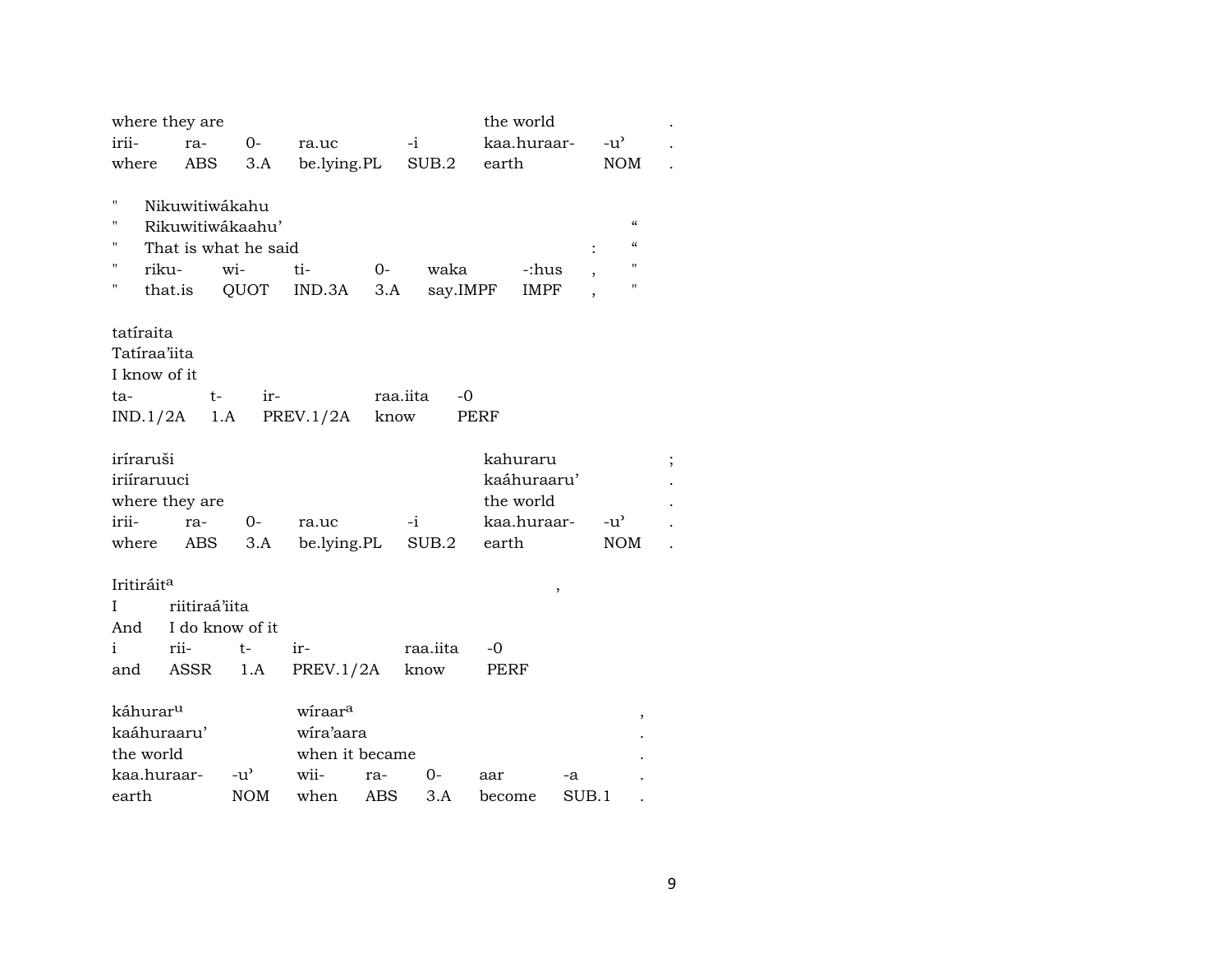| tatiraitawiraara                       |                 |               |                    |             |            |          |                       |                            |                    |        |       |
|----------------------------------------|-----------------|---------------|--------------------|-------------|------------|----------|-----------------------|----------------------------|--------------------|--------|-------|
| Tatiraá'iita                           |                 |               |                    |             |            |          | wira'aara             |                            |                    |        |       |
| I know of it                           |                 |               |                    |             |            |          |                       | when it became             |                    |        |       |
| ta-                                    | $t-$            | ir-           |                    |             | raa.iita   | $-0$     | wii-                  | ra-                        | 0-                 | aar    | -a    |
| IND.1/2A                               | 1.A             |               | PREV.1/2A          |             | know       | PERF     | when                  | <b>ABS</b>                 | 3.A                | become | SUB.1 |
| káhurar <sup>u</sup>                   |                 |               |                    |             | Ahawáku    |          |                       |                            |                    |        |       |
| kaáhuraaru'                            |                 |               | $\mathbf{H}$       |             | Ahawáku'   |          |                       |                            |                    |        |       |
| the world                              |                 |               | $\pmb{\mathsf{H}}$ |             | He said    |          |                       |                            |                    |        |       |
| kaa.huraar-                            |                 | $-u^{\prime}$ | $\pmb{\mathsf{H}}$ | ar-         | ra-        | $0-$     | waka'u                | $-0$                       |                    |        |       |
| earth                                  |                 | <b>NOM</b>    | "                  | EV          | <b>ABS</b> | 3.A      | say                   | PERF                       |                    |        |       |
| $\mathcal{C}$                          | Aritiráita      |               |                    |             |            |          |                       | $\, ,$                     |                    |        |       |
| $\boldsymbol{\mathcal{C}}$             | A               | riitiraá'iita |                    |             |            |          |                       |                            |                    |        |       |
| $\boldsymbol{\zeta}\boldsymbol{\zeta}$ | And             |               | I do know of it    |             |            |          |                       |                            |                    |        |       |
| $\pmb{\mathsf{H}}$                     | a               | rii-          | $t-$               | ir-         |            | raa.iita | $-0$                  |                            |                    |        |       |
| 11                                     | and             | ASSR          | 1.A                |             | PREV.1/2A  | know     |                       | PERF                       |                    |        |       |
| iríraruš <sup>i</sup>                  |                 |               |                    |             |            |          | hurahkuš <sup>u</sup> |                            | $\mathbf{H}$       |        |       |
| iriíraruuci                            |                 |               |                    |             |            |          | huraáhkucu'           |                            | $\mathbf{H}$       |        |       |
| where they are                         |                 |               |                    |             |            |          | the ground            |                            | $\pmb{\mathsf{H}}$ |        |       |
| irii-                                  | ra-             | $0-$          | ra.uc              |             | $-i$       | huraar-  |                       | -kucuu                     | $\pmb{\mathsf{H}}$ |        |       |
| where                                  | ABS             | 3.A           |                    | be.lying.PL | SUB.2      | earth    |                       | <b>AUG</b>                 | $\pmb{\mathsf{H}}$ |        |       |
| Rikuwitiwáku                           |                 |               |                    |             |            |          |                       | $\boldsymbol{\mathcal{C}}$ |                    |        |       |
| Rikuwitiwáku'                          |                 |               |                    |             |            |          |                       | $\boldsymbol{\mathcal{C}}$ |                    |        |       |
| This is what he said                   |                 |               |                    |             |            |          |                       | $\zeta\zeta$               |                    |        |       |
| riku-                                  | wi-             | ti-           |                    | $0-$        | waka'u     | -0       |                       | $\pmb{\mathsf{H}}$         |                    |        |       |
| that.is                                | QUOT            |               | IND.3A             | 3.A         | say        | PERF     |                       | $\pmb{\mathsf{H}}$         |                    |        |       |
| Iritiráita                             |                 |               |                    |             |            |          |                       |                            |                    |        |       |
| L                                      | riitiraá'iita   |               |                    |             |            |          |                       |                            |                    |        |       |
|                                        |                 |               |                    |             |            |          |                       |                            |                    |        |       |
| And                                    | I do know of it |               |                    |             |            |          |                       |                            |                    |        |       |
| i<br>rii-                              |                 | $t-$          | ir-                |             | raa.iita   | $-0$     |                       |                            |                    |        |       |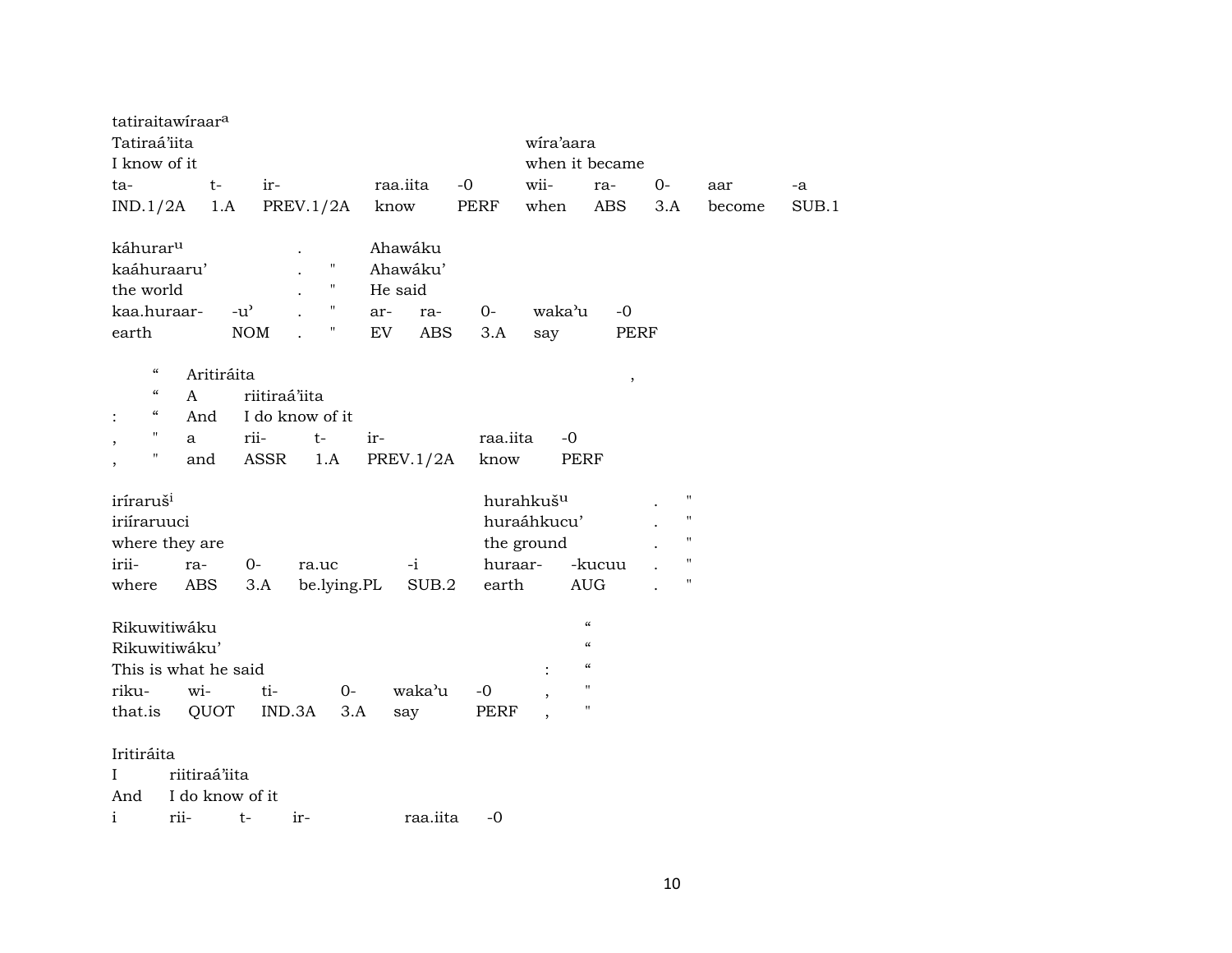# and ASSR 1.A PREV.1/2A know PERF

| huraruwiraara<br>húraaru'<br>the earth<br>huraar -u'<br>be.land NOM when                           |      |                                  |             | wira'aara<br>wii-                | when it became<br>ra-<br>ABS | $0-$<br>3.A   | aar<br>become                          |             | -a<br>SUB.1                                 |     | $\pmb{\mathsf{H}}$<br>$\pmb{\mathsf{H}}$<br>$\pmb{\mathsf{H}}$<br>$\pmb{\mathsf{H}}$<br>$\pmb{\mathsf{H}}$ |
|----------------------------------------------------------------------------------------------------|------|----------------------------------|-------------|----------------------------------|------------------------------|---------------|----------------------------------------|-------------|---------------------------------------------|-----|------------------------------------------------------------------------------------------------------------|
| Ahawáku                                                                                            |      |                                  |             |                                  |                              | $\, ,$        | $\boldsymbol{\zeta}\boldsymbol{\zeta}$ |             |                                             |     |                                                                                                            |
| Ahawáku'                                                                                           |      |                                  |             |                                  |                              |               | $\boldsymbol{\zeta}\boldsymbol{\zeta}$ |             |                                             |     |                                                                                                            |
| He said                                                                                            |      |                                  |             |                                  |                              |               | $\boldsymbol{\zeta}\boldsymbol{\zeta}$ |             |                                             |     |                                                                                                            |
| ar- ra-                                                                                            |      | $O-$                             |             | waka'u                           | $-0$                         |               | п<br>$\pmb{\mathsf{H}}$                |             |                                             |     |                                                                                                            |
| EV ABS                                                                                             |      | 3.A                              |             | say                              | PERF                         |               |                                        |             |                                             |     |                                                                                                            |
| Aritiráita<br>$\mathbf{I}$<br>And                                                                  |      | riitiraá'iita<br>I do know of it |             |                                  |                              |               |                                        |             |                                             |     |                                                                                                            |
| $\mathbf{i}$                                                                                       | rii- |                                  | $t-$        | ir-                              |                              |               | raa.iita                               | -0          |                                             |     |                                                                                                            |
| and                                                                                                |      | ASSR 1.A                         |             |                                  | PREV.1/2A know               |               |                                        | PERF        |                                             |     |                                                                                                            |
| irírarutš <sup>i</sup> kátuhar <sup>u</sup><br>iriíraruuci<br>where they are<br>irii-<br>where ABS |      | ra-                              | $O-$<br>3.A | ra.uc                            | be.lying.PL SUB.2            | $-i$ $\qquad$ |                                        | grove       | kaátuhaaru'<br>the timber<br>kaatu.haar -u' | NOM |                                                                                                            |
| iritiráita                                                                                         |      |                                  |             |                                  |                              |               |                                        |             |                                             |     |                                                                                                            |
| I                                                                                                  |      | riitiraá'iita                    |             |                                  |                              |               |                                        |             |                                             |     |                                                                                                            |
| And                                                                                                |      | I do know of it                  |             |                                  |                              |               |                                        |             |                                             |     |                                                                                                            |
| $\mathbf{i}$                                                                                       |      | rii-                             | $t-$        | ir-                              |                              |               | raa.iita                               | -0          |                                             |     |                                                                                                            |
| and                                                                                                |      | ASSR                             | 1.A         |                                  | PREV.1/2A                    | know          |                                        | <b>PERF</b> |                                             |     |                                                                                                            |
| kátuhar <sup>u</sup><br>kaátuhaaru'                                                                |      |                                  |             | wiraar <sup>a</sup><br>wira'aara |                              |               |                                        |             |                                             |     | $^{\prime}$                                                                                                |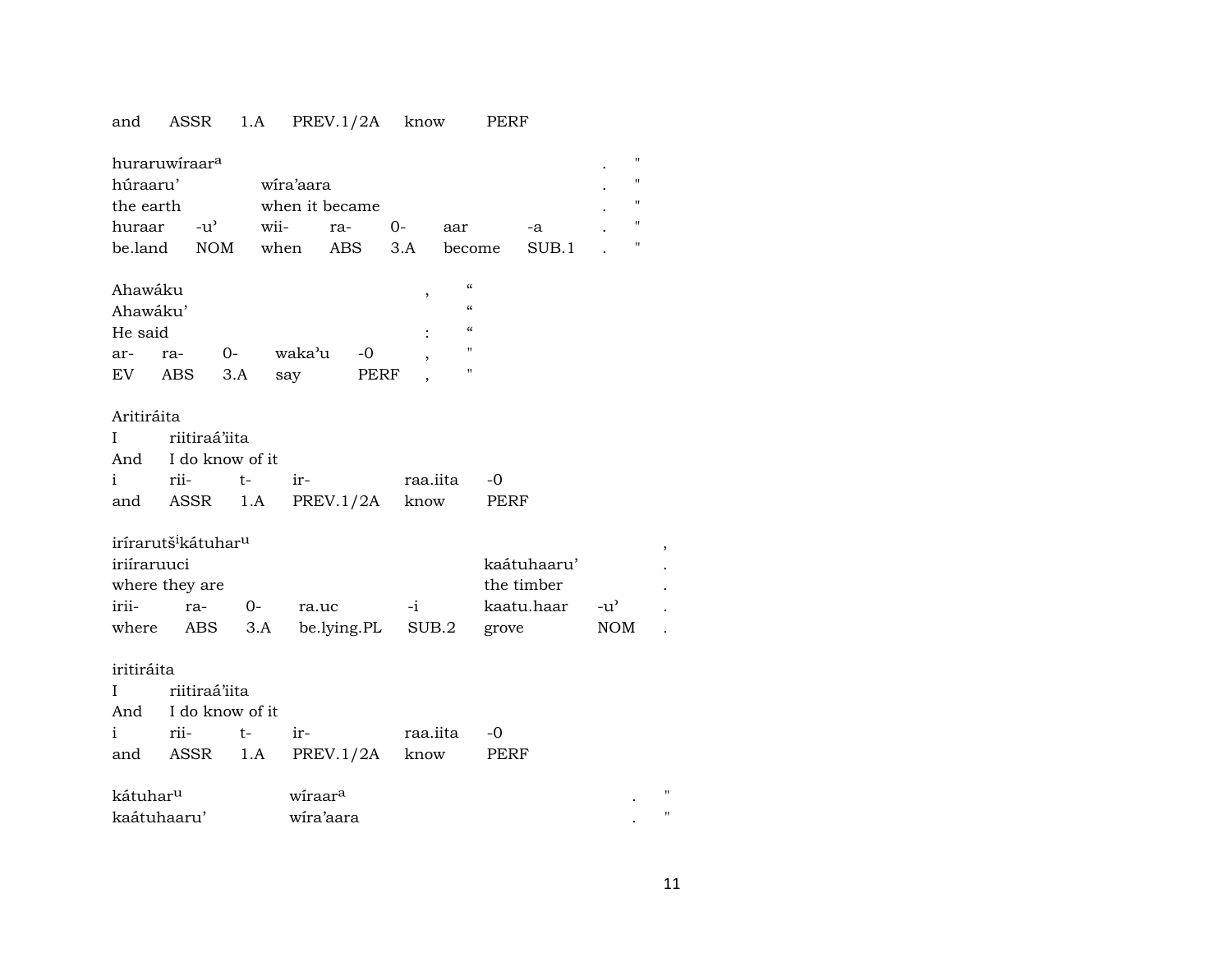|                      | the timber          |                                                                                                                                                                                                                                   |                       | when it became |                |                          |       |       | $^{\dagger}$ |
|----------------------|---------------------|-----------------------------------------------------------------------------------------------------------------------------------------------------------------------------------------------------------------------------------|-----------------------|----------------|----------------|--------------------------|-------|-------|--------------|
|                      | kaatu.haar          | $-u^2$                                                                                                                                                                                                                            | wii-                  | ra-            | $O-$           | aar                      | -a    |       | 11           |
| grove                |                     | NOM                                                                                                                                                                                                                               | when                  | ABS            | 3.A            | become                   | SUB.1 |       | 11           |
|                      |                     |                                                                                                                                                                                                                                   |                       |                |                |                          |       |       |              |
| Ahawáku              |                     |                                                                                                                                                                                                                                   |                       |                |                | $\mathcal{C}\mathcal{C}$ |       |       |              |
| Ahawáku'             |                     |                                                                                                                                                                                                                                   |                       |                |                | $\pmb{\zeta}\pmb{\zeta}$ |       |       |              |
| He said              |                     |                                                                                                                                                                                                                                   |                       |                |                | $\mathcal{C}\mathcal{C}$ |       |       |              |
| ar-                  | ra-                 | $0-$                                                                                                                                                                                                                              | waka'u                | $-0$           |                | $\pmb{\mathsf{H}}$       |       |       |              |
| EV                   | ABS                 | 3.A                                                                                                                                                                                                                               | say                   | PERF           |                | $\pmb{\mathsf{H}}$       |       |       |              |
|                      |                     |                                                                                                                                                                                                                                   |                       |                |                |                          |       |       |              |
| Aritiráita           |                     |                                                                                                                                                                                                                                   |                       |                |                |                          |       |       |              |
| A                    | riitiraá'iita       |                                                                                                                                                                                                                                   |                       |                |                |                          |       |       |              |
|                      | And I do know of it |                                                                                                                                                                                                                                   |                       |                |                |                          |       |       |              |
| a                    | rii-                | $t-$                                                                                                                                                                                                                              | ir-                   |                | raa.iita       | -0                       |       |       |              |
| and                  | ASSR                | 1.A                                                                                                                                                                                                                               |                       | PREV.1/2A      | know           | PERF                     |       |       |              |
|                      |                     |                                                                                                                                                                                                                                   |                       |                |                |                          |       |       |              |
| kíšahar <sup>u</sup> |                     |                                                                                                                                                                                                                                   | iríraruš <sup>i</sup> |                |                |                          |       |       |              |
|                      | kiícahaaru'         |                                                                                                                                                                                                                                   | iriíraruuci           |                |                |                          |       |       |              |
|                      | the waters          |                                                                                                                                                                                                                                   |                       | where they are |                |                          |       |       |              |
| kica.haar            |                     | $-u^{\prime}$                                                                                                                                                                                                                     | irii-                 | ra-            | $O -$          | ra.uc                    | $-i$  |       |              |
|                      | watery.place        | NOM                                                                                                                                                                                                                               | where                 | ABS            | 3.A            | be.lying.PL              |       | SUB.2 |              |
|                      |                     |                                                                                                                                                                                                                                   |                       |                |                |                          |       |       |              |
| П                    | Ahawáku             |                                                                                                                                                                                                                                   |                       |                |                | $\pmb{\zeta}\pmb{\zeta}$ |       |       |              |
| П                    | Ahawáku'            |                                                                                                                                                                                                                                   |                       |                |                | $\mathcal{C}\mathcal{C}$ |       |       |              |
| П                    | He said             |                                                                                                                                                                                                                                   |                       |                |                | $\mathcal{C}$            |       |       |              |
| П                    | ar-<br>ra-          |                                                                                                                                                                                                                                   | waka'u<br>$0-$        | $-0$           |                | $\pmb{\mathsf{H}}$       |       |       |              |
| н                    | EV<br>ABS           |                                                                                                                                                                                                                                   | 3.A<br>say            |                | <b>PERF</b>    | п                        |       |       |              |
|                      |                     |                                                                                                                                                                                                                                   |                       |                |                |                          |       |       |              |
| Iritiráita           |                     |                                                                                                                                                                                                                                   |                       |                |                |                          |       |       |              |
| I                    | riitiraá'iita       |                                                                                                                                                                                                                                   |                       |                |                |                          |       |       |              |
|                      | And I do know of it |                                                                                                                                                                                                                                   |                       |                |                |                          |       |       |              |
|                      |                     | radio de la provincia de la contradicción de la contradicción de la contradicción de la contradicción de la co<br>En la contradicción de la contradicción de la contradicción de la contradicción de la contradicción de la contr |                       |                | $\overline{r}$ | $\cap$                   |       |       |              |

| r11- |                             | raa.jita -0 |      |
|------|-----------------------------|-------------|------|
|      | and ASSR 1.A PREV.1/2A know |             | PERF |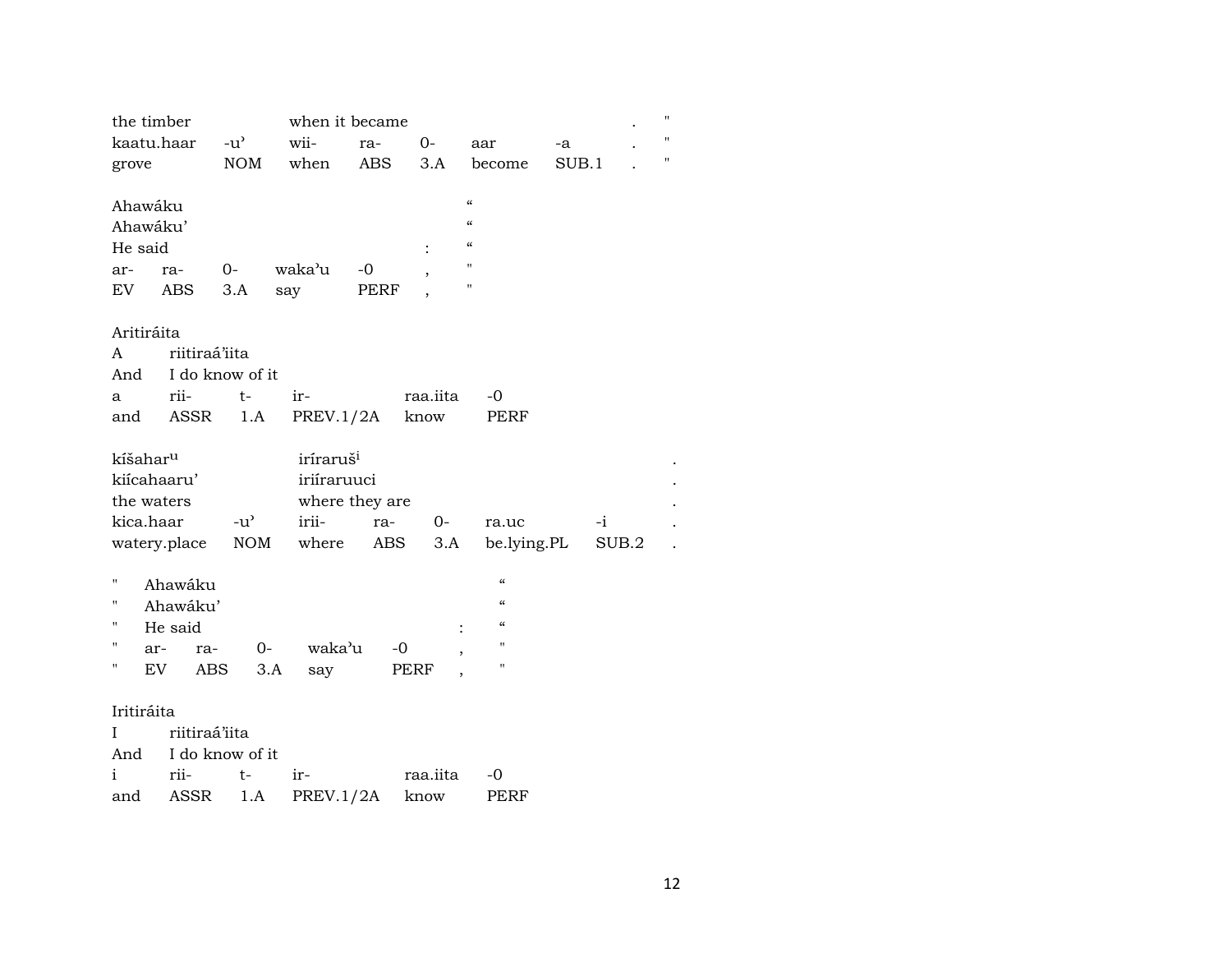| wiraar <sup>a</sup>                                          |                                                                 |             |                                 |                          |                          |                                                                                 | kíšahar <sup>u</sup>                         |       |               | $\pmb{\mathsf{H}}$ |
|--------------------------------------------------------------|-----------------------------------------------------------------|-------------|---------------------------------|--------------------------|--------------------------|---------------------------------------------------------------------------------|----------------------------------------------|-------|---------------|--------------------|
| wira'aara                                                    |                                                                 |             |                                 |                          |                          |                                                                                 | kiícahaaru'                                  |       |               | 11                 |
|                                                              | when it became                                                  |             |                                 |                          |                          |                                                                                 | the waters                                   |       |               | "                  |
| wii-                                                         | ra-                                                             | $0-$        | aar                             | -a                       |                          |                                                                                 | kica.haar                                    |       | $-u^{\flat}$  | $\pmb{\mathsf{H}}$ |
| when                                                         | ABS                                                             | 3.A         | become                          |                          | SUB.1                    |                                                                                 | watery.place                                 |       | <b>NOM</b>    | Π.                 |
| Tirakíšuhatn<br>Tirakiícuhat<br>tii-<br>this                 | This running water<br>ra-<br>ABS                                | $0-$<br>3.A | kiic-<br>water                  | uhak<br>extend.in.a.line |                          |                                                                                 | $-0$<br>SUB.4                                |       |               |                    |
| tuharáihku<br>ti-                                            | tuuhaará'ihku'<br>he was meaning them<br>$0-$<br>$IND.3A$ $3.A$ | ut-<br>PREV | mean                            | raa.ra'ihk               | -:hus<br><b>IMPF</b>     |                                                                                 |                                              |       |               |                    |
| Ahawáku<br>Ahawáku'<br>He said<br>ar-                        | ra- 0-<br>EV ABS                                                | 3.A         | waka'u<br>say                   | $-0$<br>PERF             | $\overline{\phantom{a}}$ | $\boldsymbol{\zeta}\boldsymbol{\zeta}$<br>$\epsilon$<br>$\mathcal{C}$<br>п<br>П |                                              |       |               |                    |
| Tatiráit <sup>a</sup><br>Tatiraá'iita<br>I know of it<br>ta- | $t-$                                                            |             | ir-<br>$IND.1/2A$ 1.A PREV.1/2A | know                     | raa.iita                 | $-0$<br>PERF                                                                    |                                              |       |               |                    |
| iríraruš <sup>i</sup><br>iriíraruuci                         | where they are                                                  |             |                                 |                          |                          |                                                                                 | nə́kirik <sup>u</sup><br>rákiriiku'<br>seeds |       |               |                    |
| irii-                                                        | ra-                                                             | 0-          | ra.uc                           |                          | $-i$                     |                                                                                 | rak-                                         | kirik | $-u^{\prime}$ |                    |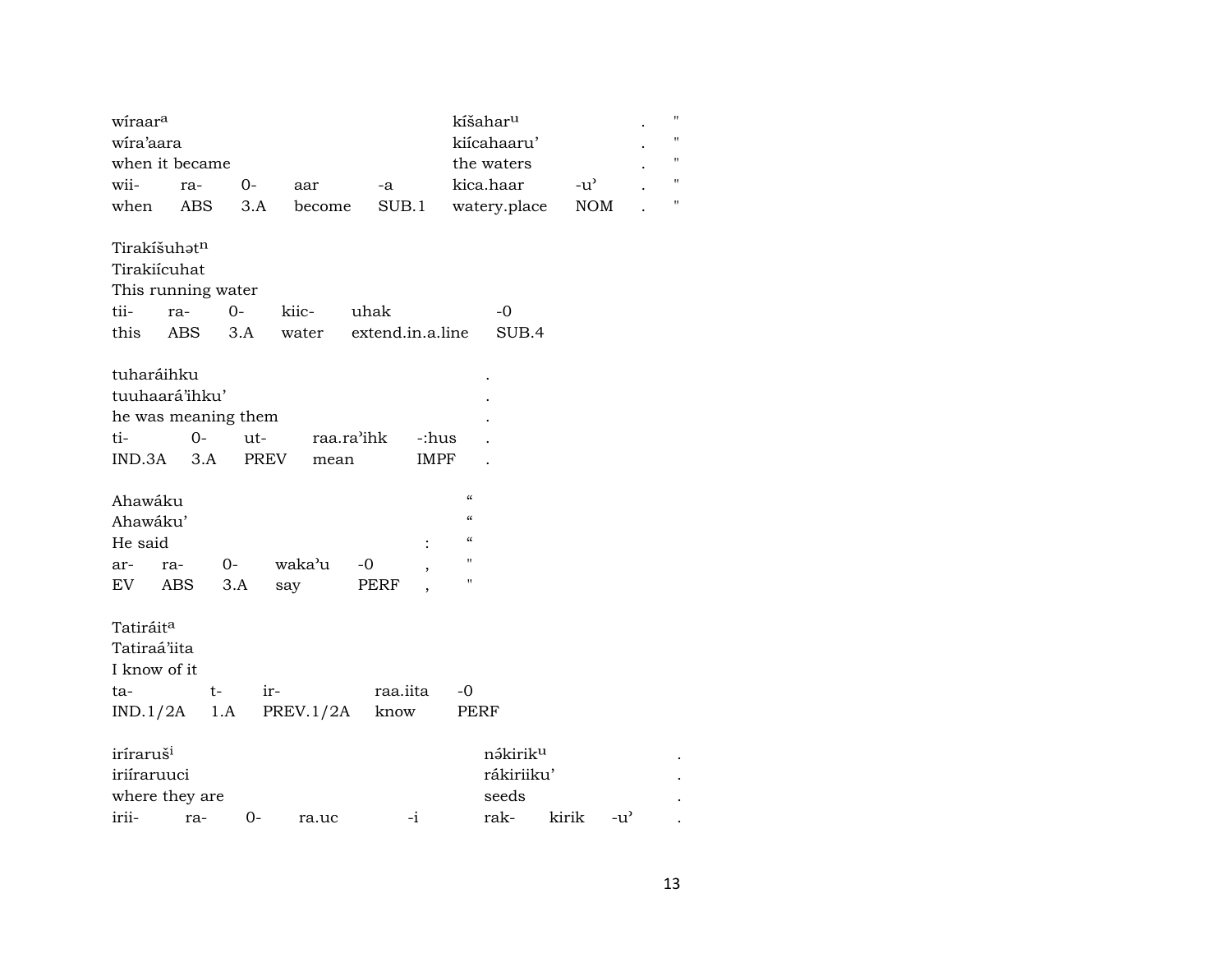| where                                                                                                | ABS               |                                                  | 3.A be.lying.PL SUB.2 wood |                  |          |                                                                                                |      | eye                                     | <b>NOM</b> |
|------------------------------------------------------------------------------------------------------|-------------------|--------------------------------------------------|----------------------------|------------------|----------|------------------------------------------------------------------------------------------------|------|-----------------------------------------|------------|
| п<br>A<br>$\mathbf{a}$<br>and                                                                        | Aritiráita<br>And | riitiraá'iita<br>I do know of it<br>rii-<br>ASSR | $t-$<br>ir-<br>1.A         | PREV.1/2A        |          | raa.iita<br>know                                                                               | $-0$ | $\pmb{\zeta}\pmb{\zeta}$<br><b>PERF</b> |            |
| Kákahar <sup>u</sup><br>kaákahaaru'<br>the fields                                                    |                   |                                                  | wirawáha<br>wirawaáha      | when they became |          |                                                                                                |      |                                         |            |
| itkaaka.haar                                                                                         |                   | $-u^{\prime}$                                    | wii-                       | ra-              | $0-$     |                                                                                                | wa-  | aar                                     | -a         |
| field                                                                                                |                   |                                                  | NOM when ABS               |                  |          | 3.A                                                                                            | DIST | become                                  | SUB.1      |
| $\pmb{\mathsf{H}}$<br>$\pmb{\mathsf{H}}$<br>$\mathbf{H}$<br>$\pmb{\mathsf{H}}$<br>$\pmb{\mathsf{H}}$ |                   |                                                  |                            |                  |          |                                                                                                |      |                                         |            |
| Ahawáku<br>Ahawáku'<br>He said                                                                       |                   |                                                  |                            |                  |          | $\epsilon$<br>$\boldsymbol{\zeta}\boldsymbol{\zeta}$<br>$\boldsymbol{\zeta}\boldsymbol{\zeta}$ |      |                                         |            |
| ar-                                                                                                  | ra-               | $0-$                                             | waka'u                     | $-0$             |          | $\pmb{\mathsf{H}}$                                                                             |      |                                         |            |
| EV                                                                                                   | ABS               | 3.A                                              | say                        | PERF             |          | $\pmb{\mathsf{H}}$                                                                             |      |                                         |            |
| tatiráita<br>Tatiraá'iita<br>I know of it                                                            |                   |                                                  |                            |                  |          |                                                                                                |      |                                         |            |
| ta-<br>$IND.1/2A$ 1.A                                                                                | $t-$              | ir-                                              | PREV.1/2A know             |                  | raa.iita | $-0$<br>PERF                                                                                   |      |                                         |            |
| $\cdots$ $\cdots$ $\cdots$ $\cdots$                                                                  |                   |                                                  |                            |                  |          |                                                                                                |      |                                         |            |

iriruháhuraw<sup>i</sup> iriiruhaáhuraawi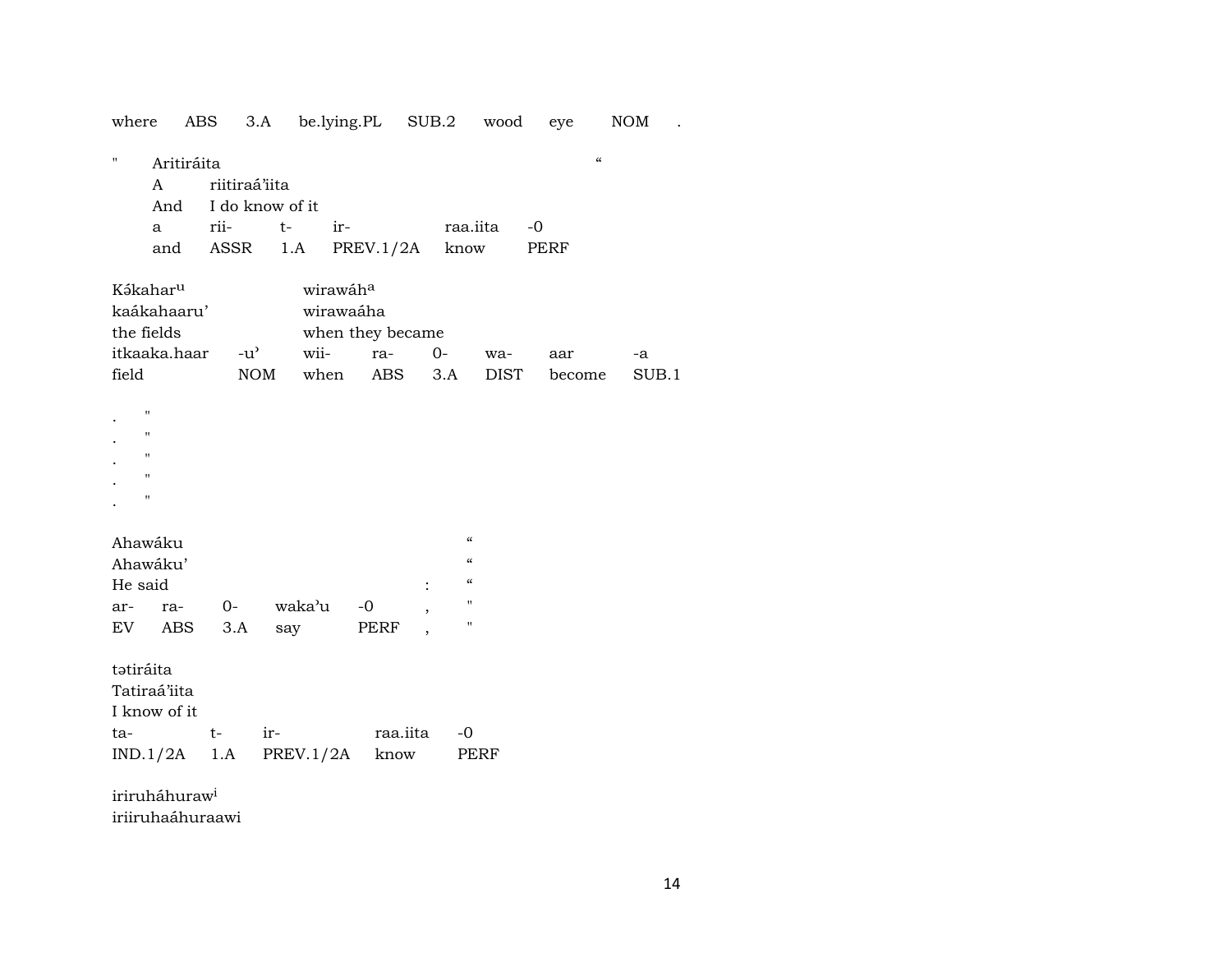|                         | where the origin is       |                    |            |      |                     |                         |                    |       |
|-------------------------|---------------------------|--------------------|------------|------|---------------------|-------------------------|--------------------|-------|
| irii-                   | ra-                       | $0-$               | ut-        | raa- | hurar               |                         |                    | -wi   |
| where                   | ABS                       | 3.A                | PREV       | way  |                     | be.where.one.comes.from |                    | SUB.L |
|                         |                           |                    |            |      |                     |                         |                    |       |
| tirəšíhwari             |                           |                    |            |      |                     |                         |                    | 11    |
| tiracíhwari             |                           |                    |            |      |                     |                         |                    |       |
|                         | our living here           |                    |            |      |                     |                         |                    |       |
| tii-                    | ra-                       | aciir-             | warii      |      |                     | -hus                    |                    |       |
| this                    | ABS                       | IN.DU.A            |            |      | be.going.about.IMPF | <b>IMPF.SUB</b>         |                    |       |
|                         |                           |                    |            |      |                     |                         |                    |       |
| Aritiráita              |                           |                    |            |      |                     |                         |                    |       |
| A                       | riitiraá'iita             |                    |            |      |                     |                         |                    |       |
| And                     |                           | I do know of it    |            |      |                     |                         |                    |       |
| a                       | rii-                      | $t-$               | ir-        |      | raa.iita            | $-0$                    |                    |       |
| and                     | ASSR                      | 1.A                | PREV.1/2A  |      | know                | PERF                    |                    |       |
|                         |                           |                    |            |      |                     |                         |                    |       |
| wirašakúra <sup>u</sup> |                           |                    |            |      |                     |                         | п                  |       |
|                         | wiracakúra'u              |                    |            |      |                     |                         | $\pmb{\mathsf{H}}$ |       |
|                         | when we were created      |                    |            |      |                     |                         | $\pmb{\mathsf{H}}$ |       |
| wii-                    | ra-                       | $0-$               | aca-       | ku-  | ra'uk               | $-0$                    | $\pmb{\mathsf{H}}$ |       |
| when                    | ABS                       | 3.A                | IN.DU.P    | 1.P  | make                | SUB.3                   | П                  |       |
|                         |                           |                    |            |      |                     |                         |                    |       |
| Tirašíhwari             |                           |                    |            |      |                     |                         |                    |       |
| Tiracíhwari             |                           |                    |            |      |                     |                         |                    |       |
|                         | Our living here           |                    |            |      |                     |                         |                    |       |
| tii-                    | ra-                       | aciir-             | warii      |      |                     | -hus                    |                    |       |
| this                    | ABS                       | IN.DU.A            |            |      | be.going.about.IMPF | IMPF.SUB                |                    |       |
| tuharáihku              |                           |                    |            |      |                     |                         |                    |       |
|                         | tuuhaará'ihku'            |                    |            |      |                     |                         |                    |       |
|                         |                           |                    |            |      |                     |                         |                    |       |
| ti-                     | he was meaning it<br>$0-$ |                    | raa.ra'ihk |      |                     |                         |                    |       |
|                         | 3.A                       | ut-<br><b>PREV</b> |            |      | -:hus               |                         |                    |       |
| IND.3A                  |                           |                    | mean       |      | <b>IMPF</b>         |                         |                    |       |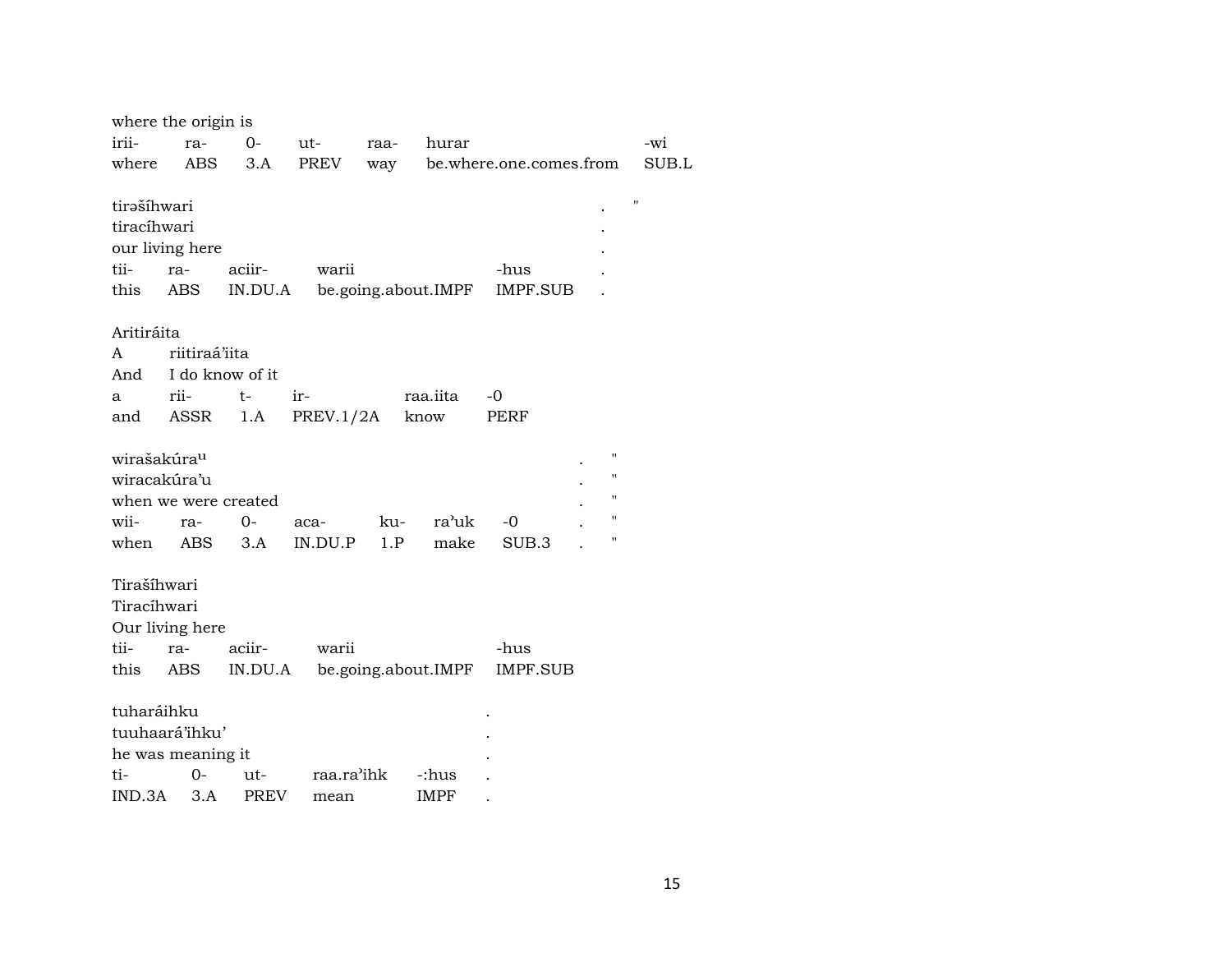| Ahawáku                  |                     |                  |                  |             | $\, \,$                  | $\epsilon$<br>Náw <sup>a</sup>                       |                          |               |      |     |     |    |
|--------------------------|---------------------|------------------|------------------|-------------|--------------------------|------------------------------------------------------|--------------------------|---------------|------|-----|-----|----|
| Ahawáku'                 |                     |                  |                  |             |                          | $\boldsymbol{\mathcal{C}}$<br>Ráwa                   |                          |               |      |     |     |    |
| He said                  |                     |                  |                  |             |                          | $\boldsymbol{\zeta}\boldsymbol{\zeta}$<br><b>Now</b> |                          |               |      |     |     |    |
| ar-                      | ra-                 | $0-$             | waka'u           | $-0$        | $\overline{\phantom{a}}$ | н.<br>rawa                                           |                          |               |      |     |     |    |
| EV                       | ABS                 | 3.A              | say              | PERF        | $\cdot$                  | Ħ<br>$\operatorname{now}$                            |                          |               |      |     |     |    |
| iritiráit <sup>a</sup>   |                     |                  |                  |             |                          |                                                      |                          |               |      |     |     |    |
| $\mathbf{i}$             | riitiraá'iita       |                  |                  |             |                          |                                                      |                          |               |      |     |     |    |
| and                      |                     | I do know of it  |                  |             |                          |                                                      | $\, ,$                   |               |      |     |     |    |
| $\mathbf{i}$             | rii-                | $t-$             | ir-              |             | raa.iita                 | $-0$                                                 |                          |               |      |     |     |    |
| and                      | ASSR                | 1.A              | PREV.1/2A        |             | know                     | PERF                                                 | $\overline{\phantom{a}}$ |               |      |     |     |    |
|                          |                     |                  |                  |             |                          |                                                      |                          |               |      |     |     |    |
| tatiráit <sup>a</sup>    |                     |                  |                  |             |                          |                                                      |                          |               |      |     |     |    |
| tatiraá'iita             |                     |                  |                  |             |                          |                                                      |                          |               |      |     |     |    |
| I know of it             |                     |                  |                  |             |                          |                                                      |                          |               |      |     |     |    |
| ta-                      |                     | $t-$             | ir-              | raa.iita    |                          | $-0$                                                 |                          |               |      |     |     |    |
| IND.1/2A                 |                     | 1.A              | <b>PREV.1/2A</b> | know        |                          | <b>PERF</b>                                          |                          |               |      |     |     |    |
| tiirirarúš <sup>i</sup>  |                     |                  |                  |             |                          |                                                      | šuhúr <sup>u</sup>       |               |      |     |     |    |
|                          | ti'iriiraruuci      |                  |                  |             |                          |                                                      | cuhuúru'                 |               |      |     |     |    |
|                          | here where they are |                  |                  |             |                          |                                                      | rainstorm                |               |      |     |     |    |
| tii-                     | irii-               | ra-              | $0-$             | ra.uc       |                          | $-i$                                                 | acuhuur                  | $-u^{\prime}$ |      |     |     |    |
|                          | where               | ABS              | 3.A              |             |                          | SUB.2                                                | rain                     | <b>NOM</b>    |      |     |     |    |
| here                     |                     |                  |                  | be.lying.PL |                          |                                                      |                          |               |      |     |     |    |
| $\overline{\phantom{a}}$ | tirarašúa           |                  |                  |             |                          |                                                      |                          | $\vdots$      |      |     |     |    |
|                          | tiraraacuú'a        |                  |                  |             |                          |                                                      |                          |               |      |     |     |    |
|                          |                     | this coming rain |                  |             |                          |                                                      |                          |               |      |     |     |    |
| $\overline{\phantom{a}}$ | tii-                | ra-              | $0-$<br>a-       |             | raa-                     | acuu.a                                               | $-0$                     |               |      |     |     |    |
| ,                        | this                | <b>ABS</b>       | 3.A              | PREV.3A     | way                      | rain                                                 | SUB.4                    |               |      |     |     |    |
|                          |                     |                  |                  |             |                          |                                                      |                          |               |      |     |     |    |
|                          | iritiraitawirawáha  |                  |                  |             |                          |                                                      |                          |               |      |     |     |    |
| $\mathbf I$              | riitiraá'iita       |                  |                  |             |                          |                                                      | wirawaaha                |               |      |     |     |    |
| And                      |                     | I do know of it  |                  |             |                          |                                                      | when they became         |               |      |     |     |    |
| $\mathbf{i}$             | rii-                | $t-$             | ir-              |             | raa.iita                 | $-0$                                                 | wii-                     | ra-           | $0-$ | wa- | aar | -a |
|                          |                     |                  |                  |             |                          |                                                      |                          |               |      |     |     |    |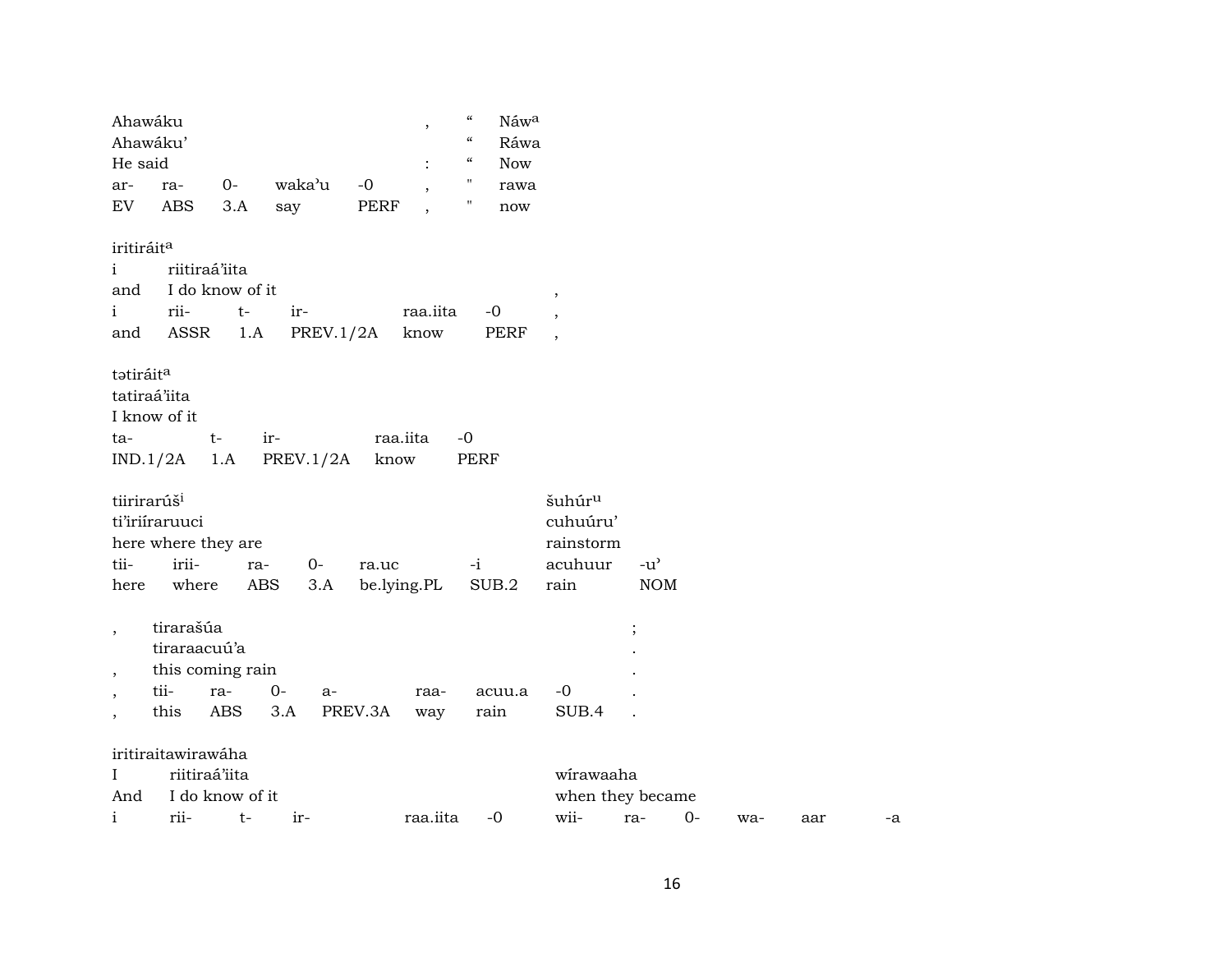| and                                       | ASSR                                                                | 1.A                                 |                                   | PREV.1/2A         | know                                      | PERF                                      | when                    | <b>ABS</b>  | 3.A | <b>DIST</b> | become | SUB.1 |
|-------------------------------------------|---------------------------------------------------------------------|-------------------------------------|-----------------------------------|-------------------|-------------------------------------------|-------------------------------------------|-------------------------|-------------|-----|-------------|--------|-------|
| šuhúr <sup>u</sup><br>cuhuúru'<br>acuhuur | the rainstorm                                                       | $-u$ <sup><math>\prime</math></sup> | Ħ<br>$\mathbf{u}$<br>$\mathbf{H}$ | Tuharáihku<br>ti- | Tuuhaará'ihku'<br>He was meaning<br>$O -$ | ut-                                       | raa.ra'ihk              | -:hus       |     |             |        |       |
| rain                                      |                                                                     | NOM                                 | Ħ                                 | IND.3A            | 3.A                                       | PREV                                      | mean                    | <b>IMPF</b> |     |             |        |       |
| tii-<br>here                              | tiwirašihwari<br>tiwiracíhwari<br>here where we live<br>wii-<br>now | ra-<br>ABS                          | aciir-<br>IN.DU.A                 |                   | warii<br>be.going.about.IMPF              |                                           | -hus<br><b>IMPF.SUB</b> |             |     |             |        |       |
| aháhu<br>ahaáhu                           | when it comes                                                       |                                     |                                   |                   |                                           |                                           |                         |             |     |             |        |       |
| ar-                                       | ra-                                                                 | $0-$                                | $a-$                              | a                 | -hus                                      |                                           |                         |             |     |             |        |       |
| EV                                        | <b>ABS</b>                                                          | 3.A                                 | PREV.3A                           | come              |                                           | IMPF.SUB                                  |                         |             |     |             |        |       |
|                                           |                                                                     |                                     |                                   |                   |                                           |                                           |                         |             |     |             |        |       |
| Aahawáku<br>A                             | ahawáku'                                                            |                                     |                                   |                   |                                           | $\overline{\phantom{a}}$<br>$\mathcal{C}$ |                         |             |     |             |        |       |
| And                                       | he said                                                             |                                     |                                   |                   |                                           | $\pmb{\zeta}\pmb{\zeta}$                  |                         |             |     |             |        |       |
| а                                         | ar-                                                                 | ra-                                 | 0-                                | waka'u            | $-0$                                      | 11                                        |                         |             |     |             |        |       |
| and                                       | EV                                                                  | <b>ABS</b>                          | 3.A                               | say               | PERF                                      | П<br>$\overline{\phantom{a}}$             |                         |             |     |             |        |       |
|                                           |                                                                     |                                     |                                   |                   |                                           |                                           |                         |             |     |             |        |       |
| aritiráit <sup>a</sup>                    |                                                                     |                                     |                                   |                   |                                           |                                           |                         |             |     |             |        |       |
| A                                         | riitiraá'iita                                                       |                                     |                                   |                   |                                           |                                           |                         |             |     |             |        |       |
| And                                       |                                                                     | I do know of it                     |                                   |                   |                                           |                                           |                         |             |     |             |        |       |
| a                                         | rii-                                                                | $t-$                                | ir-                               |                   | raa.iita                                  | $-0$                                      |                         |             |     |             |        |       |
| and                                       | ASSR                                                                | 1.A                                 |                                   | PREV.1/2A         | know                                      | PERF                                      |                         |             |     |             |        |       |
| iríraruš <sup>i</sup>                     |                                                                     |                                     |                                   |                   |                                           |                                           |                         |             |     |             |        |       |

iriiráraaruuci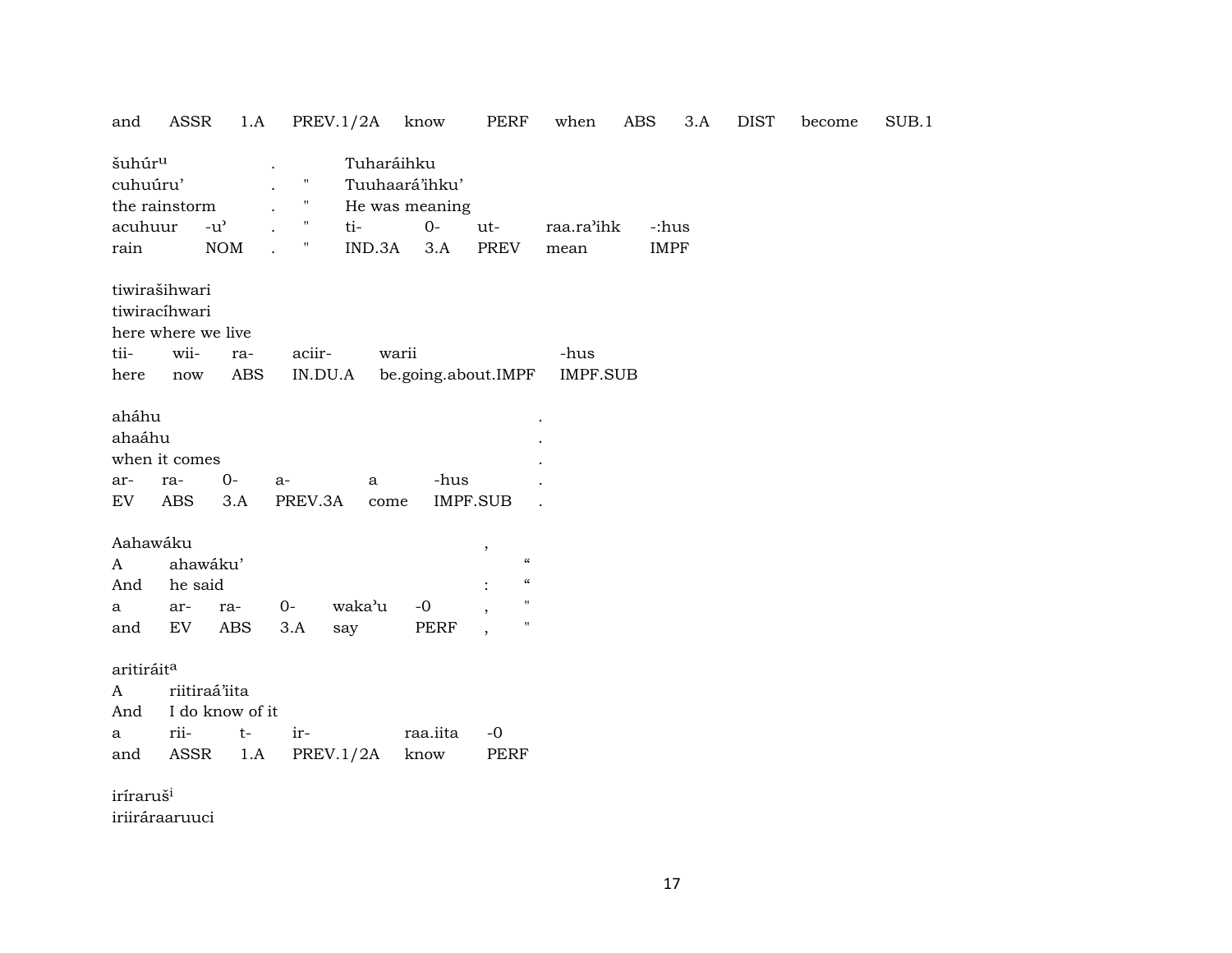|                     | where the way is      |         |           |                     |          |                 |                    |
|---------------------|-----------------------|---------|-----------|---------------------|----------|-----------------|--------------------|
| irii-               | ra-                   | $0-$    | raa-      | ra.uc               | $-i$     |                 |                    |
| where               | ABS                   | 3.A     | way       | be.lying.PL         | SUB.2    |                 |                    |
|                     |                       |         |           |                     |          |                 |                    |
| tirapihúari         |                       |         |           |                     | $\vdots$ |                 |                    |
| tirapihú'aari       |                       |         |           |                     |          |                 |                    |
|                     | when it becomes foggy |         |           |                     |          |                 |                    |
| tii-                | ra-                   | $0-$    | pihuu     | -aar                | -i       |                 |                    |
| when                | ABS                   | 3.A     | be.foggy  | <b>INCH</b>         | SUB.     |                 |                    |
|                     |                       |         |           |                     |          |                 |                    |
| iritiráita          |                       |         |           |                     |          | ,               |                    |
| I                   | riitiraá'iita         |         |           |                     |          |                 |                    |
| And                 | I do know of it       |         |           |                     |          |                 |                    |
| i                   | rii-                  | t-      | ir-       | raa.iita            | -0       |                 |                    |
| and                 | ASSR                  | 1.A     | PREV.1/2A | know                | PERF     |                 |                    |
|                     |                       |         |           |                     |          |                 |                    |
| irírut <sup>a</sup> |                       |         |           |                     |          |                 |                    |
| iriíruuta           |                       |         |           |                     |          |                 |                    |
|                     |                       |         |           |                     |          |                 |                    |
| the way it is       |                       |         |           |                     |          |                 |                    |
| irii-               | ra-                   | 0-      | ut-       | 0<br>-a             |          |                 |                    |
| that                | ABS                   | 3.A     | PREV      | SUB.1<br>be         |          |                 |                    |
|                     |                       |         |           |                     |          |                 |                    |
| wiraara             |                       |         |           |                     | pihuu    |                 |                    |
| wira'aara           |                       |         |           |                     | píhu'u'  |                 | $\pmb{\mathsf{H}}$ |
|                     | when it became        |         |           |                     | fog      |                 | $\pmb{\mathsf{H}}$ |
| wii-                | ra-                   | $0-$    | aar       | -a                  | pihuu    | -u'             | $\pmb{\mathsf{H}}$ |
| when                | ABS                   | 3.A     | become    | SUB.1               | be.foggy | <b>NOM</b>      | н                  |
|                     |                       |         |           |                     |          |                 |                    |
| Tirašihwari         |                       |         |           |                     |          |                 |                    |
| Tiracíhwari         |                       |         |           |                     |          |                 |                    |
|                     | Here where we live    |         |           |                     |          |                 |                    |
| tii-                | ra-                   | aciir-  | warii     |                     | -hus     |                 |                    |
| this                | ABS                   | IN.DU.A |           | be.going.about.IMPF |          | <b>IMPF.SUB</b> |                    |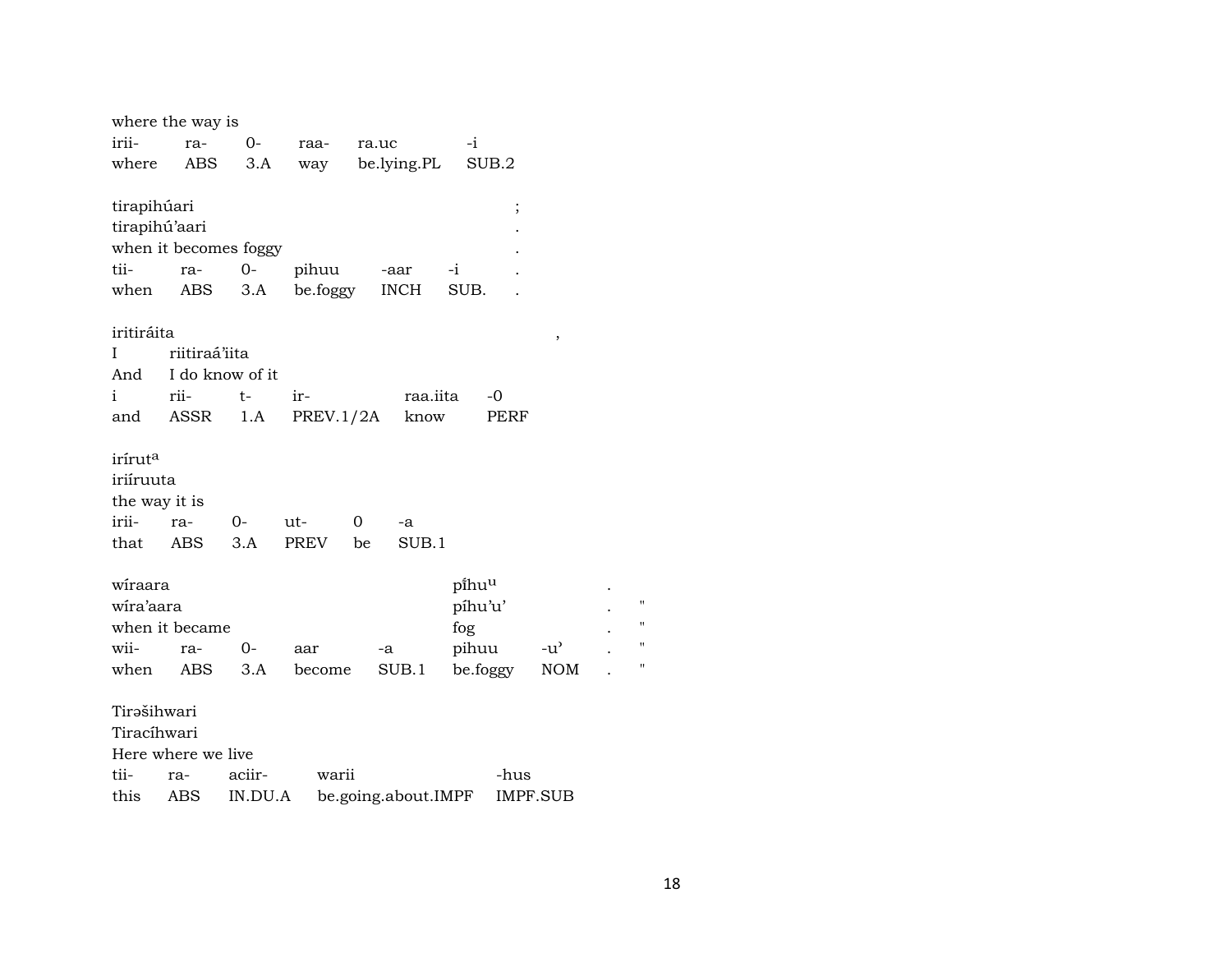|                        | nakukatíštatatitit   |     |                          |          |             |                          |       |
|------------------------|----------------------|-----|--------------------------|----------|-------------|--------------------------|-------|
|                        | rakukatictátatiitit  |     |                          |          |             |                          |       |
|                        | when it becomes dark |     |                          |          |             |                          |       |
| ra-                    | 0-                   | ku- |                          |          |             | katiit.tatat -a -itik    | -0    |
|                        |                      |     | INF.A 3.A INF.B be.dark  |          | SUB.1       | INCH                     | SUB.4 |
| tuharaíhku             |                      |     |                          |          |             |                          |       |
|                        | tuuhaara'ihku'       |     |                          |          |             |                          |       |
| he meant it            |                      |     |                          |          |             |                          |       |
| ti-                    | $O-$                 |     | ut- raa.ra'ihk           |          | -:hus       |                          |       |
| $IND.3A$ $3.A$         |                      |     | PREV mean                |          | <b>IMPF</b> |                          |       |
|                        |                      |     |                          |          |             |                          |       |
| Ahawáku                |                      |     |                          |          |             | $\pmb{\zeta}\pmb{\zeta}$ |       |
| Ahawáku'               |                      |     |                          |          |             | $\mathcal{C}\mathcal{C}$ |       |
| He said                |                      |     |                          |          |             | $\mathcal{C}\mathcal{C}$ |       |
| ar-                    | ra- 0-               |     | waka'u                   | $-0$     |             | н                        |       |
| EV ABS                 |                      | 3.A | say                      | PERF     |             | 11                       |       |
|                        |                      |     |                          |          |             |                          |       |
| Aritiráit <sup>a</sup> |                      |     |                          |          |             |                          | ,     |
| A                      | riitiraá'iita        |     |                          |          |             |                          |       |
|                        | And I do know of it  |     |                          |          |             |                          |       |
| a                      | rii-                 | t-  | $ir-$                    |          | raa.iita    | $-0$                     |       |
|                        | and ASSR 1.A         |     | PREV.1/2A                |          | know        | PERF                     |       |
|                        |                      |     |                          |          |             |                          |       |
| tatiráita              |                      |     |                          |          |             | $\, ,$                   |       |
| Tatiraá'iita           |                      |     |                          |          |             |                          |       |
| I know of it           |                      |     |                          |          |             |                          |       |
| ta-                    | $t-$                 | ir- |                          | raa.iita |             | -0                       |       |
|                        |                      |     | $IND.1/2A$ 1.A PREV.1/2A | know     |             | PERF                     |       |
|                        |                      |     |                          |          |             |                          |       |
| iríraruš <sup>i</sup>  |                      |     |                          |          |             |                          |       |
| iriíraruuci            |                      |     |                          |          |             | $\, ,$                   |       |
|                        | where they are       |     |                          |          |             |                          |       |
| irii-                  | ra-                  | 0-  | ra.uc                    |          | $-i$        |                          |       |
|                        |                      |     |                          |          |             |                          |       |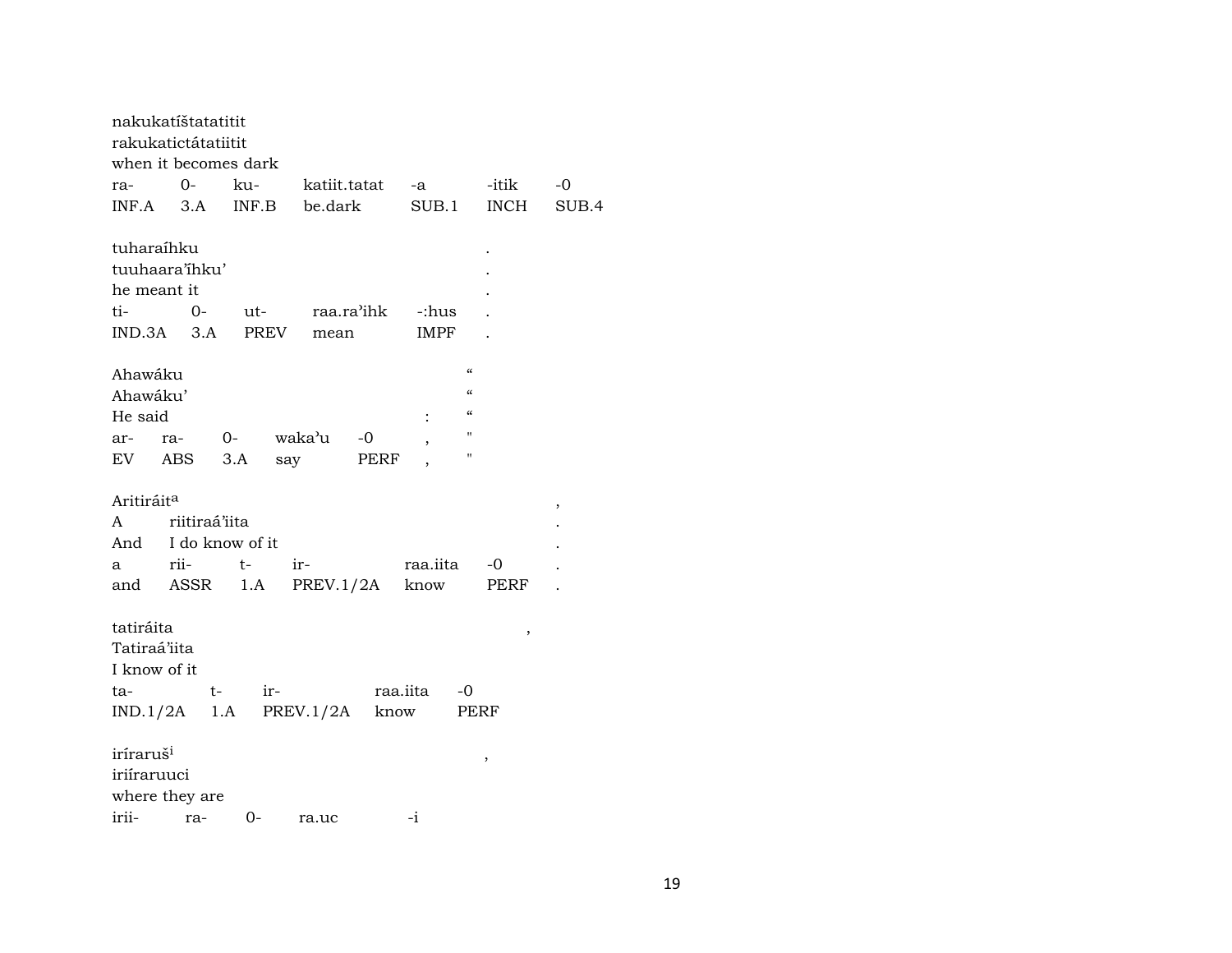SUB.2 where ABS  $3.A$ be.lying.PL tirahútaw<sup>i</sup>  $\vdots$ tirahútawi  $\ddot{\phantom{a}}$ this wind tiira- $O$ huta -wi  $\ddot{\phantom{a}}$ be.windy this ABS  $3.A$ SUB.L  $\ddot{\phantom{a}}$ iritiráita  $\mathbf I$ riitiraá'iita And I do know of it  $i$ rii $t$ irraa.iita  $-0$ ASSR  $1.A$  $PREV.1/2A$ know PERF and iríruta iriíruuta the way it is iriira- $O$ ut- $\overline{0}$  $-a$ ABS  $3.A$ PREV be  $SUB.1$ that wirawaha wirawaaha when they became wii- $0$ rawaaar  $-a$ when ABS **DIST**  $SUB.1$  $3.A$ become hutáwi<sup>u</sup>  $^{\prime}$ hutáwi'u'  $\overline{u}$ the winds  $^{\prime}$  $-u^{\flat}$ huta  $\boldsymbol{\theta}$ -wi be.windy  $\rm SUB.L$ **NOM**  $\pmb{\cdot}$  $\mathcal{L}$  $\boldsymbol{\mathcal{U}}$ Ahawáku  $\ddot{\phantom{a}}$ 

| Ahawáku' |  |
|----------|--|
|          |  |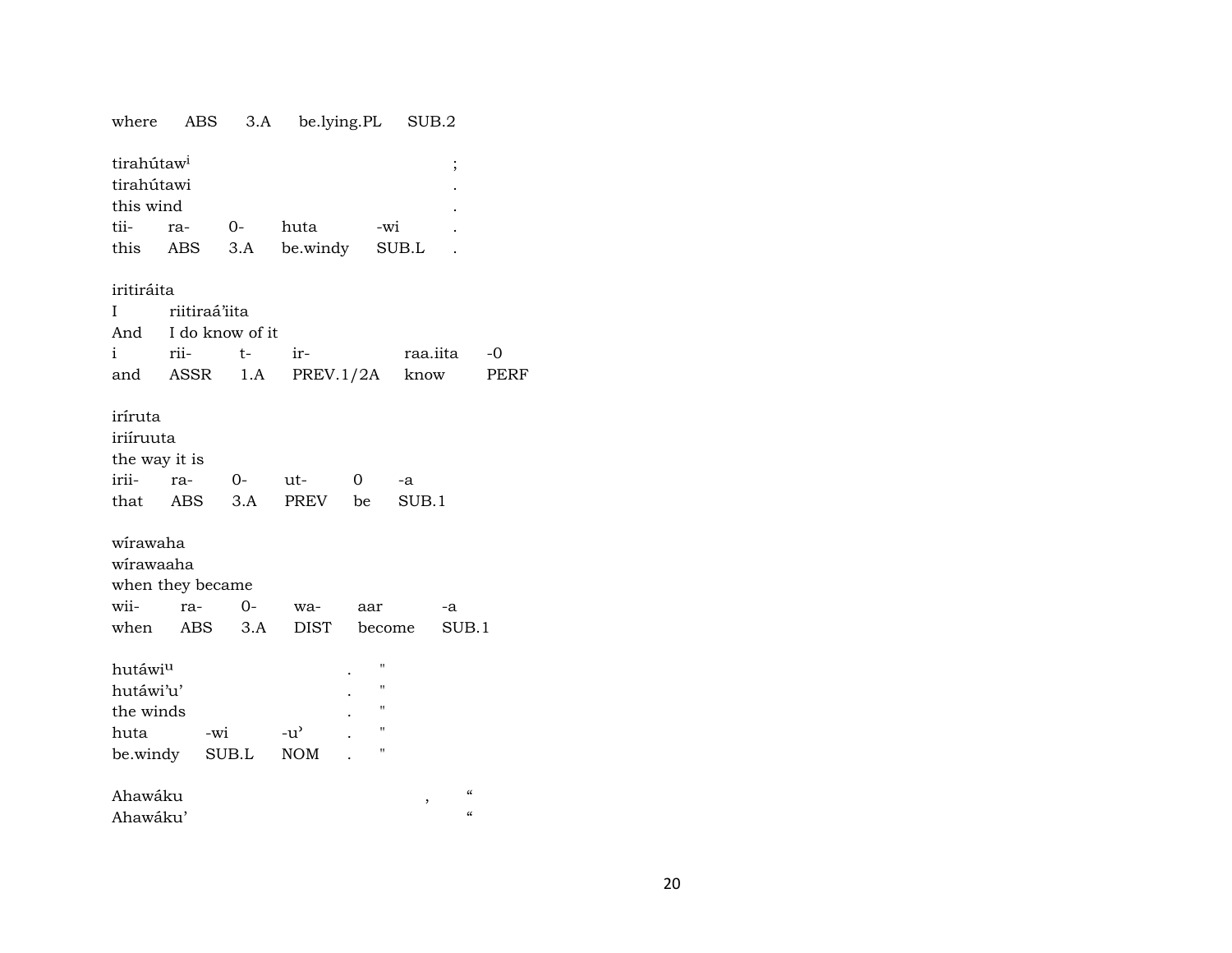| He said                                                      |                      |          |                 |      |          | $\epsilon$         |             |               |  |
|--------------------------------------------------------------|----------------------|----------|-----------------|------|----------|--------------------|-------------|---------------|--|
| ar-                                                          |                      |          | ra- 0- waka'u   | $-0$ |          | П                  |             |               |  |
| EV                                                           | ABS                  | 3.A      | say             | PERF |          | $\pmb{\mathsf{H}}$ |             |               |  |
| Tatiráit <sup>a</sup><br>Tatiraá'iita<br>I know of it<br>ta- | t-<br>$IND.1/2A$ 1.A | ir-      | PREV.1/2A       | know | raa.iita | $-0$<br>PERF       |             |               |  |
| iríraruš <sup>i</sup>                                        |                      |          |                 |      |          |                    |             |               |  |
| iriíraruuci                                                  |                      |          |                 |      |          |                    |             |               |  |
|                                                              | where they are       |          |                 |      |          |                    |             |               |  |
| irii-                                                        | ra-                  | $0-$     | ra.uc           |      | $-i$     |                    |             |               |  |
|                                                              | where ABS            |          | 3.A be.lying.PL |      | SUB.2    |                    |             |               |  |
|                                                              |                      |          |                 |      |          |                    |             |               |  |
| tirahútawi                                                   |                      |          |                 |      |          | $\vdots$           |             |               |  |
| tirahútawi                                                   |                      |          |                 |      |          |                    |             |               |  |
| this wind                                                    |                      |          |                 |      |          |                    |             |               |  |
| tii-                                                         | ra-<br>this ABS      | 0-       | huta            | -wi  |          |                    |             |               |  |
|                                                              |                      | 3.A      | be.windy        |      | SUB.L    |                    |             |               |  |
| iritiráita                                                   |                      |          |                 |      |          |                    |             |               |  |
| L                                                            | riitiraá'iita        |          |                 |      |          |                    |             |               |  |
| And                                                          | I do know of it      |          |                 |      |          |                    |             |               |  |
| $\mathbf{i}$                                                 | rii-                 | $t-$     | $ir-$           |      | raa.iita | $-0$               |             |               |  |
| and                                                          |                      | ASSR 1.A | PREV.1/2A       |      | know     | PERF               |             |               |  |
|                                                              |                      |          |                 |      |          |                    |             |               |  |
| wiraar <sup>a</sup>                                          |                      |          |                 |      |          | hutáwi             |             |               |  |
| wira'aara                                                    |                      |          |                 |      |          | hutáwi'u'          |             |               |  |
|                                                              | when it became       |          |                 |      |          | the wind           |             |               |  |
| wii-                                                         | ra-                  | $O-$     | aar             | -a   |          | huta               | -wi         | $-u^{\prime}$ |  |
| when                                                         | ABS                  | 3.A      | become          |      | SUB.1    | be.windy           | $\rm SUB.L$ | <b>NOM</b>    |  |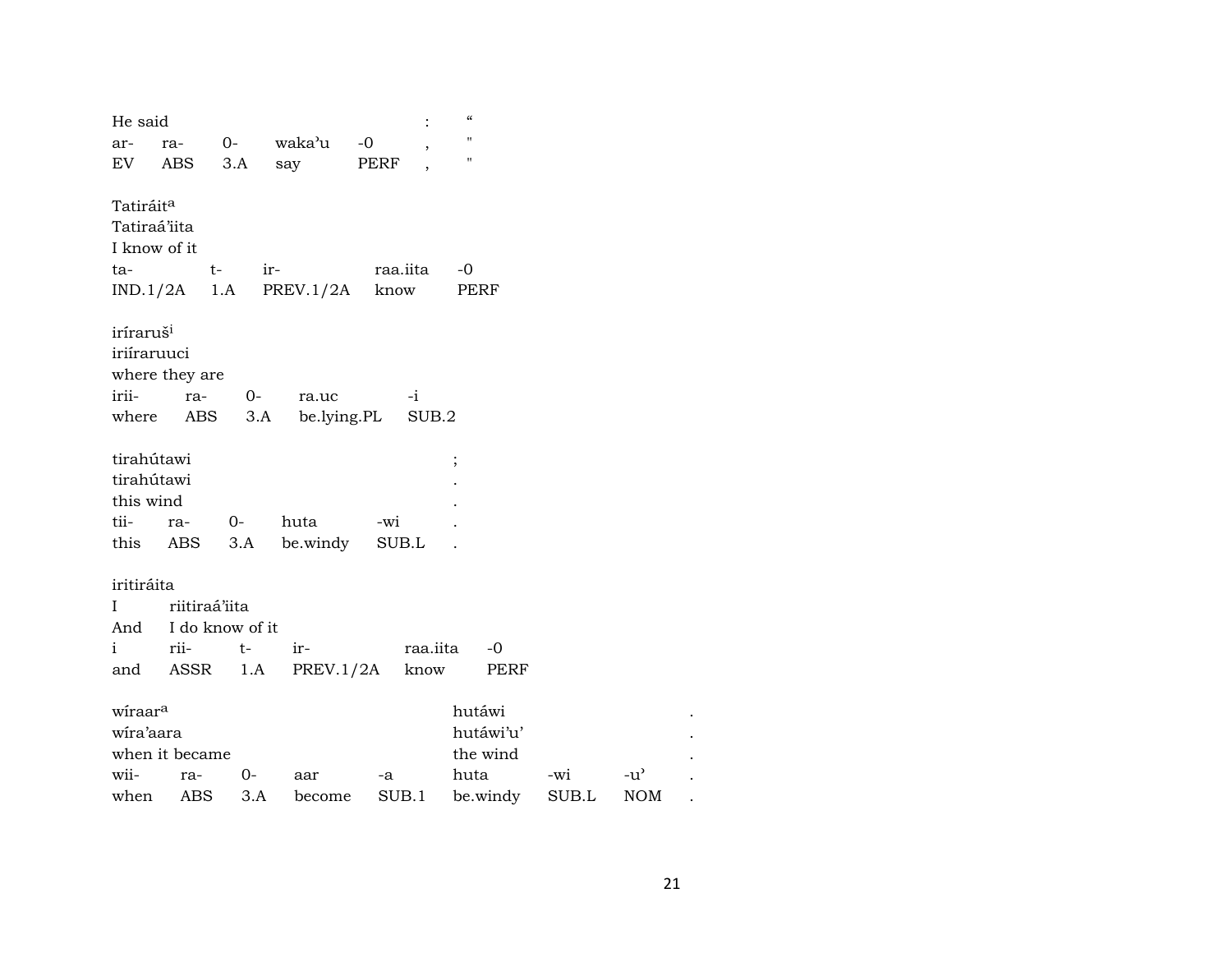| $\pmb{\mathsf{H}}$ | Tuharáihku            |             |             |             |             |                       |                 |        |          |       |
|--------------------|-----------------------|-------------|-------------|-------------|-------------|-----------------------|-----------------|--------|----------|-------|
| $\pmb{\mathsf{H}}$ | Tuuhaará'ihku'        |             |             |             |             |                       |                 |        |          |       |
| $\pmb{\mathsf{H}}$ | He was meaning        |             |             |             |             |                       |                 |        |          |       |
| $\pmb{\mathsf{H}}$ | ti-                   | $0-$        | ut-         | raa.ra'ihk  | -:hus       |                       |                 |        |          |       |
| $\pmb{\mathsf{H}}$ | IND.3A                | 3.A         | <b>PREV</b> | mean        | <b>IMPF</b> |                       |                 |        |          |       |
|                    | tiwirašíhwari         |             |             |             |             |                       |                 | $\, ,$ |          |       |
|                    | tiwiracíhwari         |             |             |             |             |                       |                 |        |          |       |
|                    | here where we live    |             |             |             |             |                       |                 |        |          |       |
| tii-               | wii-                  | ra-         | aciir-      | warii       |             | -hus                  |                 |        |          |       |
| here               | now                   | ABS         | IN.DU.A     |             |             | be.going.about.IMPF   | <b>IMPF.SUB</b> |        |          |       |
|                    | tiwiraširuhútawi      |             |             |             |             |                       |                 |        |          |       |
|                    | tiwiraciruuhútawi     |             |             |             |             |                       |                 |        |          |       |
|                    | this wind of ours     |             |             |             |             |                       |                 |        |          |       |
| tii-               | wii-                  | ra-         | aciir-      | ir-         |             | ri-                   | uur-            |        | huta     | -wi   |
| this               | $\operatorname{now}$  | ABS         | IN.DU.A     | POSS.1/2A   |             | PHYS.POSS             | POSS.A          |        | be.windy | SUB.L |
|                    | Ahawáku               |             |             |             |             |                       |                 |        |          |       |
|                    | Ahawáku'              |             |             |             |             | $\mathcal{C}$         |                 |        |          |       |
|                    | He said               |             |             |             |             | $\mathcal{C}$         |                 |        |          |       |
|                    | ar-<br>ra-            | $0-$        | waka'u      | $-0$        |             | $\mathbf{H}$          |                 |        |          |       |
|                    | EV<br>ABS             | 3.A         | say         | <b>PERF</b> |             | $\mathbf{H}$          |                 |        |          |       |
|                    | tátiráita             |             |             |             |             |                       |                 |        |          |       |
|                    | Tatiraá'iita          |             |             |             |             |                       |                 |        |          |       |
|                    | I know of it          |             |             |             |             |                       |                 |        |          |       |
| ta-                |                       | $t-$<br>ir- |             | raa.iita    | $-0$        |                       |                 |        |          |       |
|                    | IND.1/2A              | 1.A         | PREV.1/2A   | know        |             | <b>PERF</b>           |                 |        |          |       |
|                    | iríraruš <sup>i</sup> |             |             |             |             | rátkahar <sup>u</sup> |                 |        |          |       |
|                    | iriíraruuci           |             |             |             |             | Rátkahaaru'           |                 |        |          |       |
|                    | where they are        |             |             |             |             | night                 |                 |        |          |       |
| irii-              | ra-                   | $0-$        | ra.uc       | $-i$        |             | ratkahaar-            | $-u^{\prime}$   |        |          |       |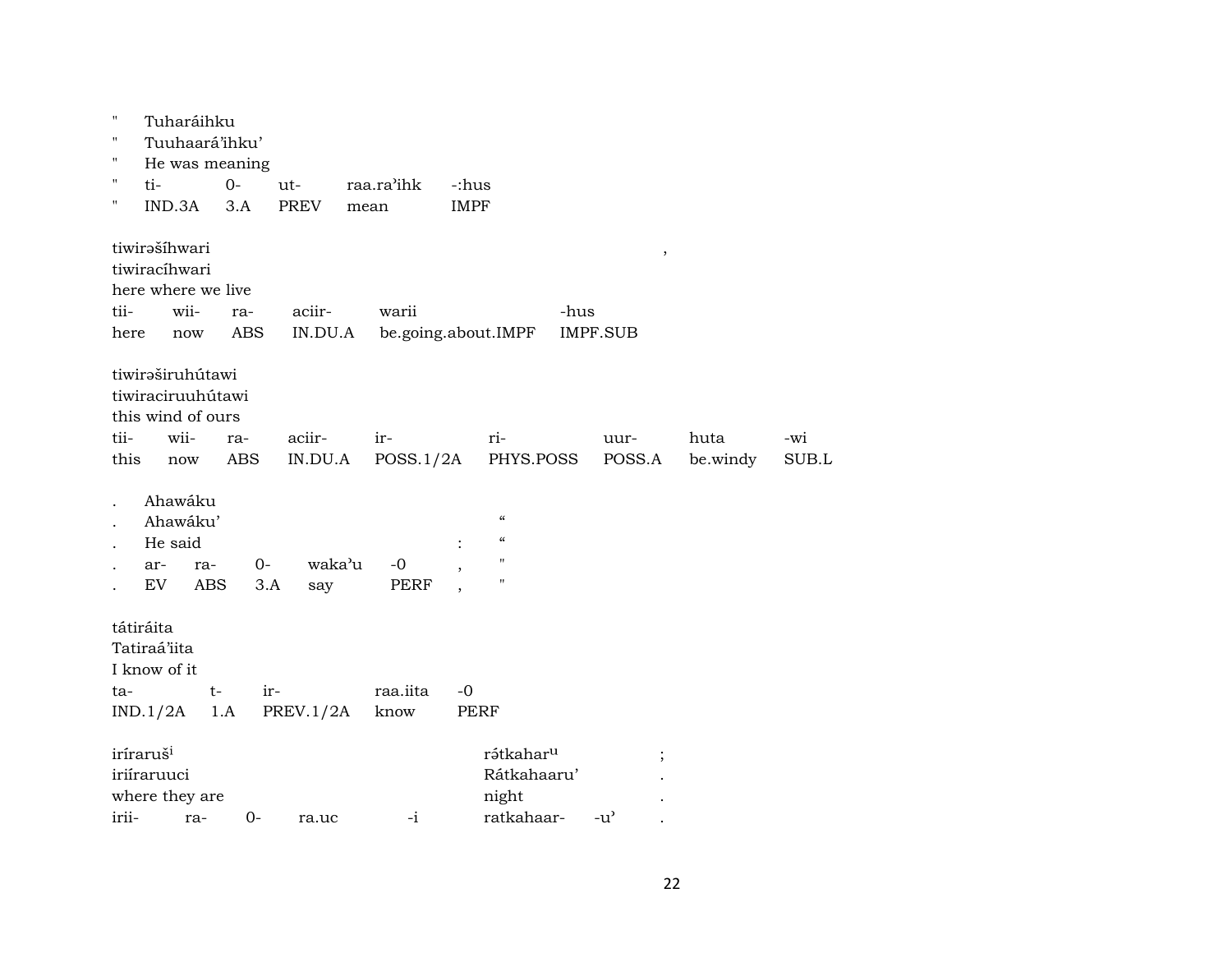where ABS 3.A be.lying.PL SUB.2 night NOM .

iritiráita

|               | I riitiraá'iita     |                                  |             |  |  |  |  |  |  |  |
|---------------|---------------------|----------------------------------|-------------|--|--|--|--|--|--|--|
|               | And I do know of it |                                  |             |  |  |  |  |  |  |  |
| i rii- t- ir- |                     |                                  | raa.iita -0 |  |  |  |  |  |  |  |
|               |                     | and ASSR 1.A PREV.1/2A know PERF |             |  |  |  |  |  |  |  |
|               |                     |                                  |             |  |  |  |  |  |  |  |

| wíraar <sup>a</sup> |       |         |        |       | rátkahar <sup>u</sup> |                    | $^{\prime\prime}$ |
|---------------------|-------|---------|--------|-------|-----------------------|--------------------|-------------------|
| wira'aara           |       |         |        |       | Rátkahaaru'           |                    |                   |
| when it became      |       |         |        |       | night                 |                    |                   |
| wii-                | $ra-$ | $($ ) – | aar    | -a    | ratkahaar-            | $-11$ <sup>2</sup> | $^{\prime\prime}$ |
| when                | ABS.  | 3.A     | become | SUB.1 | night                 | <b>NOM</b>         |                   |

| Ahawáku  |     |      |        |      |   | $\epsilon$ |
|----------|-----|------|--------|------|---|------------|
| Ahawáku' |     |      |        |      |   | $\epsilon$ |
| He said  |     |      |        |      | ٠ | $\epsilon$ |
| $ar-$    | ra- | $O-$ | waka'u | $-0$ |   | п          |
| EV       | ABS | 3.A  | sav    | PERF |   | "          |

| Tatiráit <sup>a</sup><br>Tatiraá'iita<br>I know of it<br>ta-<br>$IND.1/2A$ 1.A PREV.1/2A | $t-$ | $ir-$ | raa.iita<br>know | $-0$<br>PERF | $\overline{\phantom{a}}$<br>$\, \,$<br>$\overline{ }$ |
|------------------------------------------------------------------------------------------|------|-------|------------------|--------------|-------------------------------------------------------|
| tatiráit <sup>a</sup><br>tatiraá'iita<br>I know of it                                    |      |       |                  |              | $\overline{\phantom{a}}$                              |
| ta-<br>$IND.1/2A$ 1.A PREV.1/2A                                                          | t-   | ir-   | raa.iita<br>know | -0<br>PERF   |                                                       |

 $\text{tráwahət}^{\text{n}}$  ,

Tiráwaahat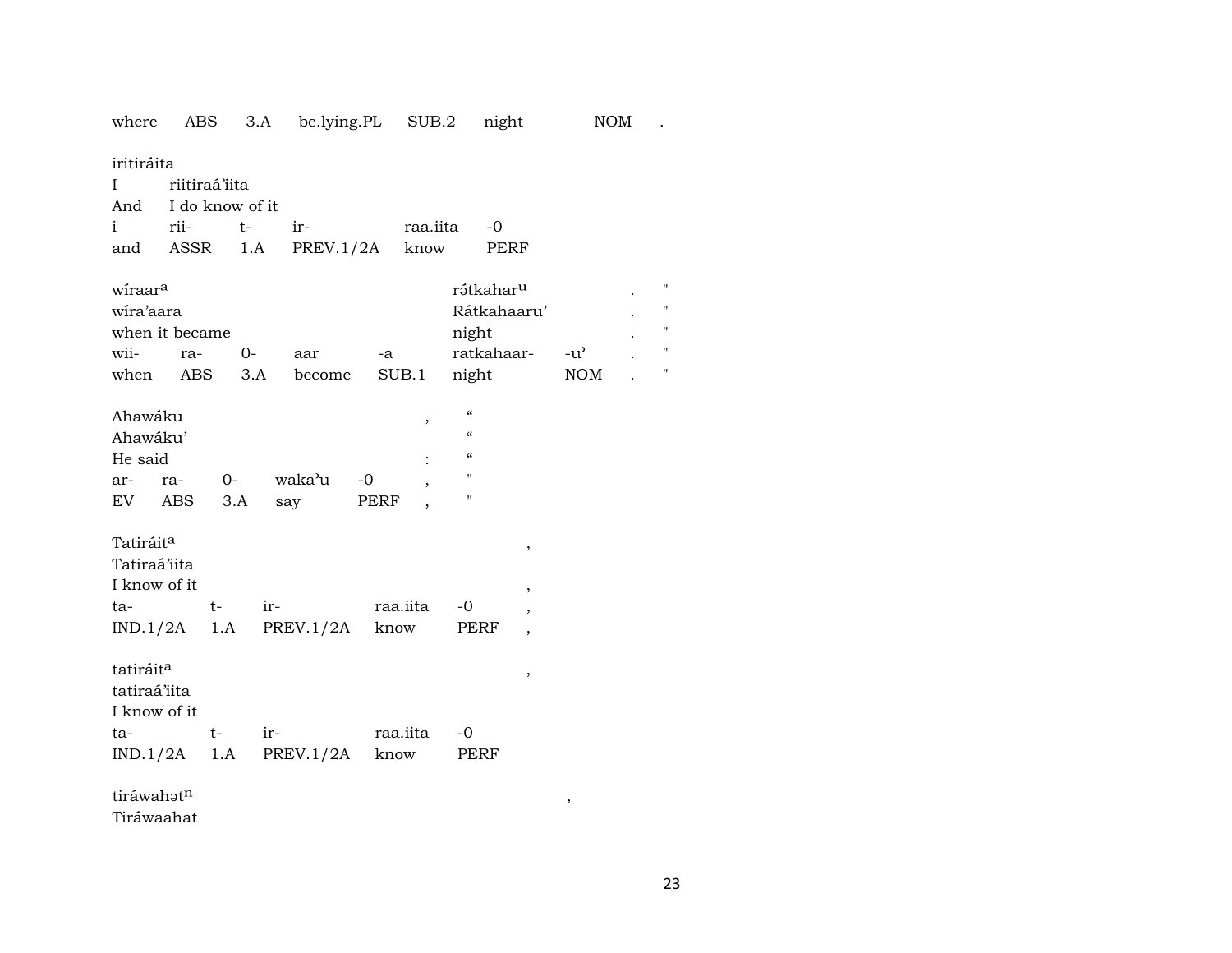|              | the Heavens                                                                                          |              |                        |                        |                  |                        |                          |             |       |                                           |
|--------------|------------------------------------------------------------------------------------------------------|--------------|------------------------|------------------------|------------------|------------------------|--------------------------|-------------|-------|-------------------------------------------|
| tii-         | ra-                                                                                                  | $0-$         | waa-                   | ahak                   |                  |                        | $-0$                     |             |       |                                           |
| this         | <b>ABS</b>                                                                                           | 3.A          | DIST                   |                        | extend.in.a.line |                        | SUB.4                    |             |       |                                           |
| tii-<br>this | tiráwahakstáhkatar <sup>u</sup><br>tiráwaahakstáhkataaru<br>this yellow Heavens<br>ra-<br><b>ABS</b> | $0-$<br>3.A  | heavens                | a.waa.hak.his-         |                  | rahkataar<br>be.yellow |                          | -u<br>SUB.D |       | Náwa<br>Ráwa<br><b>Now</b><br>rawa<br>now |
|              |                                                                                                      |              |                        |                        |                  |                        |                          |             |       |                                           |
|              | aritiráit <sup>a</sup>                                                                               |              |                        |                        |                  |                        |                          |             |       |                                           |
|              | a                                                                                                    |              | riitiraá'iita          |                        |                  |                        |                          |             |       |                                           |
|              | and                                                                                                  |              | I do know of it        |                        |                  |                        |                          |             |       |                                           |
|              | a<br>and                                                                                             | rii-<br>ASSR | $t-$                   | ir-<br>PREV.1/2A       |                  | raa.iita<br>know       |                          | -0<br>PERF  |       |                                           |
|              |                                                                                                      |              | 1.A                    |                        |                  |                        |                          |             |       |                                           |
|              | tiráwahət                                                                                            |              |                        |                        |                  |                        |                          | $\,$        |       |                                           |
|              | Tiráwaahat                                                                                           |              |                        |                        |                  |                        |                          |             |       |                                           |
|              | the Heavens                                                                                          |              |                        |                        |                  |                        |                          |             |       |                                           |
| tii-         | ra-                                                                                                  | $0-$         | waa-                   | ahak                   |                  |                        | -0                       |             |       |                                           |
| this         | <b>ABS</b>                                                                                           | 3.A          | <b>DIST</b>            |                        | extend.in.a.line |                        | SUB.4                    |             |       |                                           |
|              |                                                                                                      |              |                        |                        |                  |                        |                          |             |       |                                           |
|              |                                                                                                      |              | tirawahakstahkaruúhuks |                        |                  |                        |                          |             |       |                                           |
|              | tirawaahákstaakaaru                                                                                  |              |                        |                        |                  |                        |                          |             | úhuks |                                           |
|              | this white Heavens                                                                                   |              |                        |                        |                  |                        |                          |             | half  |                                           |
| tii-         | ra-                                                                                                  | $0-$         |                        | a.waa.hak.his- taakaar |                  |                        |                          | -u          | uhuks |                                           |
| this         | ABS                                                                                                  | 3.A          | heavens                |                        |                  | be.white               |                          | SUB.D       | half  |                                           |
| н            | Ahawáku                                                                                              |              |                        |                        |                  |                        | $\pmb{\zeta}\pmb{\zeta}$ |             |       |                                           |
| П            | Ahawáku'                                                                                             |              |                        |                        |                  |                        | $\mathcal{C}\mathcal{C}$ |             |       |                                           |
| П            | He said                                                                                              |              |                        |                        |                  |                        | $\mathcal{C}$            |             |       |                                           |
| Н            | ar-                                                                                                  | ra-          | $0-$                   | waka'u                 | -0               |                        | $\blacksquare$           |             |       |                                           |
| н            | EV                                                                                                   | ABS          | 3.A                    | say                    | PERF             |                        | $\pmb{\mathsf{H}}$       |             |       |                                           |
|              |                                                                                                      |              |                        |                        |                  |                        |                          |             |       |                                           |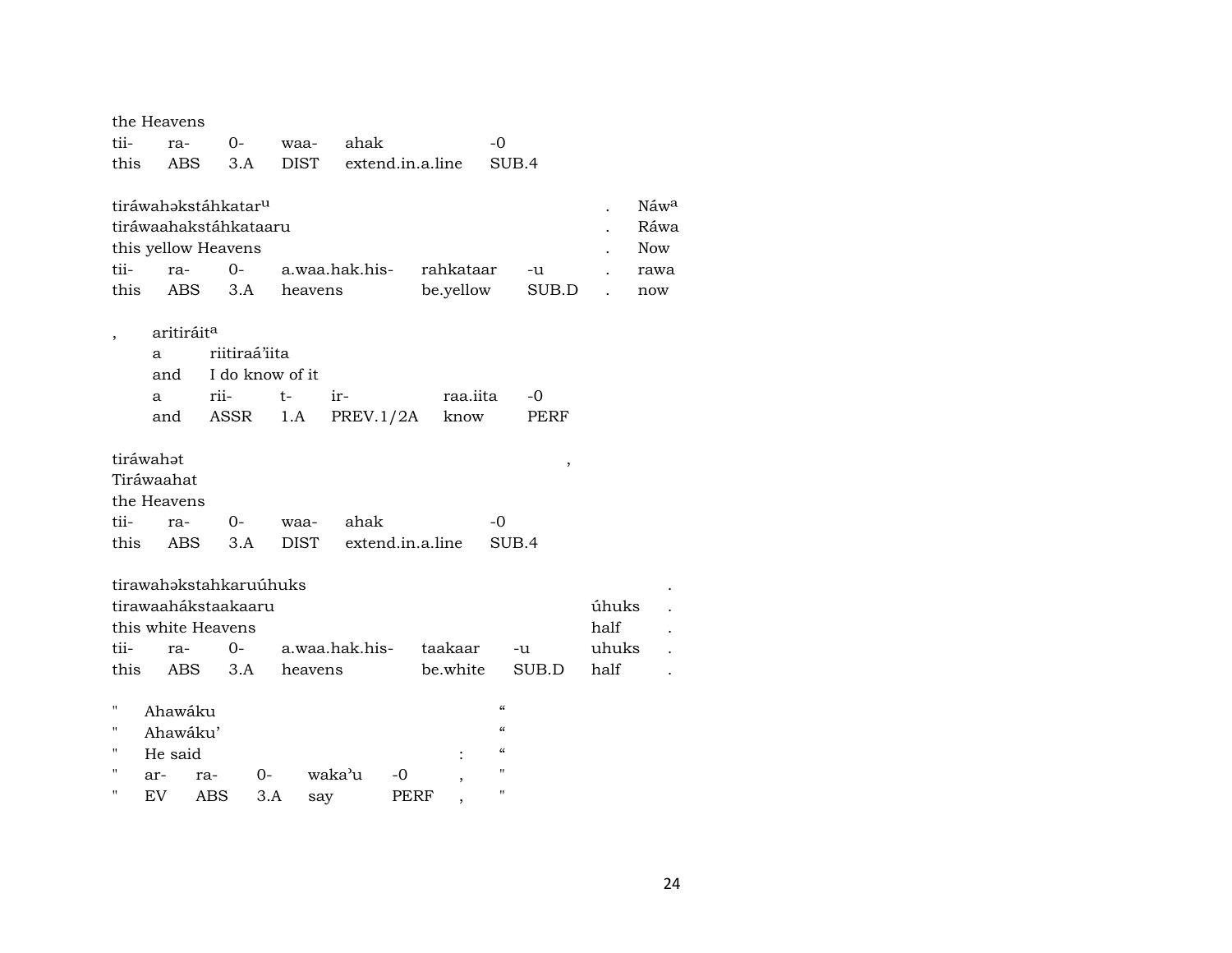| Aritiráit <sup>a</sup> |     |                    |      |                |          |          |                    |                  |       |  |
|------------------------|-----|--------------------|------|----------------|----------|----------|--------------------|------------------|-------|--|
| A                      |     | riitiraá'iita      |      |                |          |          |                    |                  |       |  |
| And                    |     | I do know of it    |      |                |          |          |                    |                  |       |  |
| a                      |     | rii-               | t-   | ir-            | raa.iita |          | $-0$               |                  |       |  |
| and                    |     | ASSR               | 1.A  | PREV.1/2A      | know     |          | PERF               |                  |       |  |
|                        |     | tirawahakskátitu   |      |                |          |          |                    |                  | úhuks |  |
|                        |     | tirawaáhakskatiitu |      |                |          |          |                    |                  | úhuks |  |
|                        |     | this black Heavens |      |                |          |          |                    |                  | half  |  |
| tii-                   |     | ra-                | 0-   | a.waa.hak.his- |          | katiit   | -u                 |                  | uhuks |  |
| this                   |     | <b>ABS</b>         | 3.A  | heavens        |          | be.black |                    | SUB.D            | half  |  |
| $^{\prime}$            |     | Ahawáku            |      |                |          |          | $\epsilon\epsilon$ |                  |       |  |
| $^{\prime\prime}$      |     | Ahawáku'           |      |                |          |          | $\epsilon\epsilon$ |                  |       |  |
| $\blacksquare$         |     | He said            |      |                |          |          | $\epsilon$         |                  |       |  |
| $\blacksquare$         | ar- | ra-                | 0-   | waka'u         | -0       |          | $\pmb{\mathsf{H}}$ |                  |       |  |
| 11                     | EV  | ABS                | 3.A  | say            | PERF     | ,        | $\pmb{\mathsf{H}}$ |                  |       |  |
| Aritiráit <sup>a</sup> |     |                    |      |                |          |          |                    |                  |       |  |
| A                      |     | riitiraá'iita      |      |                |          |          |                    |                  |       |  |
| And                    |     | I do know of it    |      |                |          |          |                    |                  |       |  |
| a                      |     | rii-               | $t-$ | ir-            | raa.iita |          | -0                 |                  |       |  |
| and                    |     | ASSR               | 1.A  | PREV.1/2A      | know     |          | PERF               |                  |       |  |
|                        |     |                    |      |                |          |          |                    |                  |       |  |
|                        |     | tirawahákspahutu   |      |                |          |          |                    |                  | úhuks |  |
|                        |     | tirawaahákspahaatu |      |                |          |          |                    |                  | úhuks |  |
|                        |     | this red Heavens   |      |                |          |          |                    |                  | half  |  |
| tii-                   |     | ra-                | $0-$ | a.waa.hak.his- |          | pahaat   | -u                 |                  | uhuks |  |
| this                   |     | ABS                | 3.A  | heavens        |          | be.red   |                    | SUB.D            | half  |  |
| $\blacksquare$         |     | Ahawáku            |      |                |          |          | $\mathcal{C}$      | Náw <sup>a</sup> |       |  |
| П                      |     | Ahawáku'           |      |                |          |          | $\epsilon\epsilon$ | Ráwa             |       |  |
| $\blacksquare$         |     | He said            |      |                |          |          | $\epsilon\epsilon$ | <b>Now</b>       |       |  |
| п                      | ar- | ra-                | $0-$ | waka'u         | -0       |          | п                  | rawa             |       |  |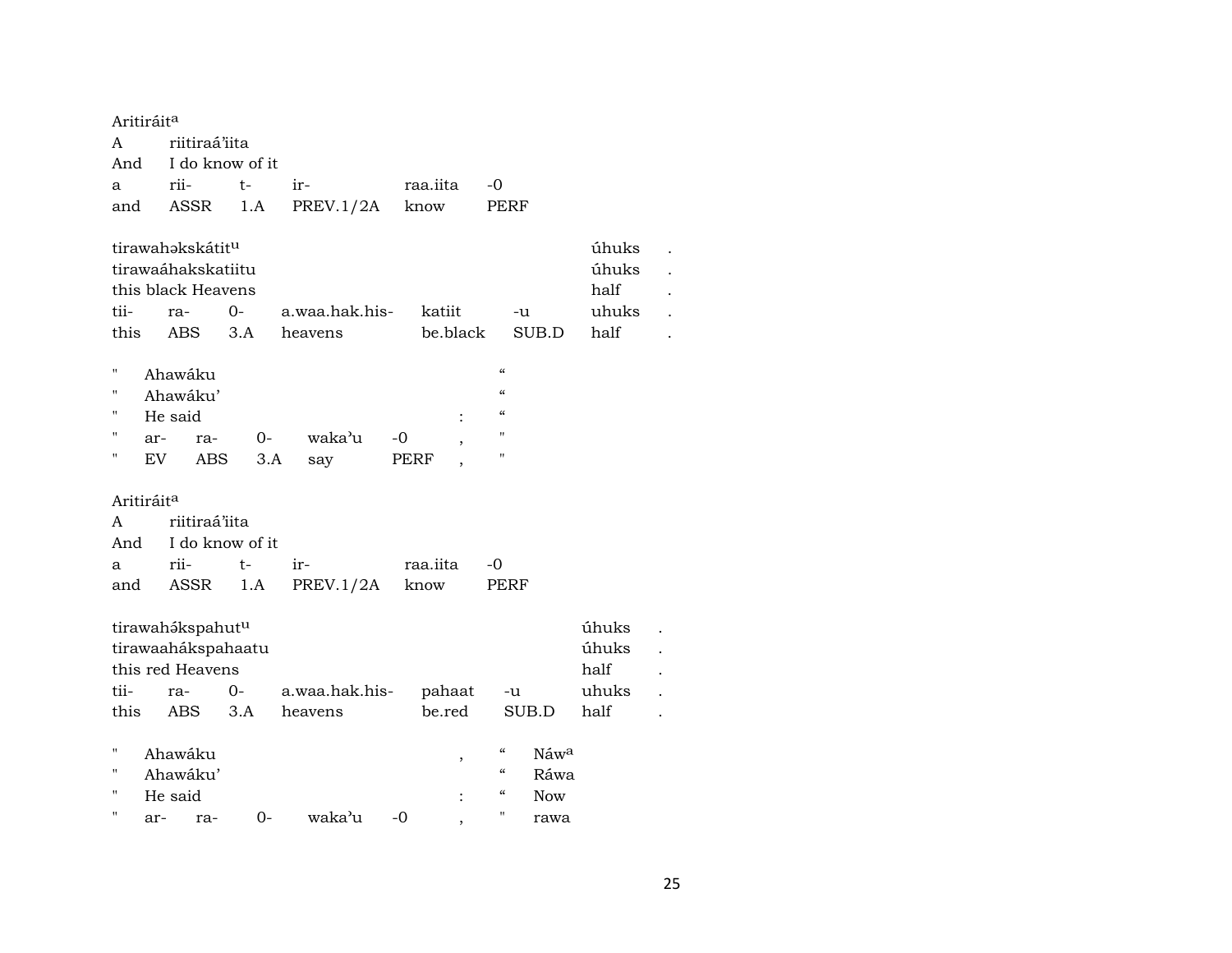| Ħ<br>EV                                                                      | <b>ABS</b> |               | 3.A             | say         | PERF             | $\pmb{\mathsf{H}}$                     | now                      |                                               |      |       |        |             |       |
|------------------------------------------------------------------------------|------------|---------------|-----------------|-------------|------------------|----------------------------------------|--------------------------|-----------------------------------------------|------|-------|--------|-------------|-------|
| tatiráit <sup>a</sup><br>tatiraá'iita<br>I know of it                        |            |               |                 |             |                  |                                        | $\,$<br>,                |                                               |      |       |        |             |       |
| ta-                                                                          | $t-$       |               | ir-             |             | raa.iita         | $-0$                                   | $\overline{\phantom{a}}$ |                                               |      |       |        |             |       |
| IND.1/2A                                                                     |            | 1.A           | PREV.1/2A       |             | know             | PERF                                   | $\overline{\phantom{a}}$ |                                               |      |       |        |             |       |
| tatiráit <sup>a</sup><br>tatiraá'iita<br>I know of it                        |            |               |                 |             |                  |                                        |                          |                                               |      |       |        |             |       |
| ta-                                                                          | $t-$       |               | ir-             |             | raa.iita         | $-0$                                   |                          |                                               |      |       |        |             |       |
| IND.1/2A                                                                     |            | 1.A           | PREV.1/2A       |             | know             | PERF                                   |                          |                                               |      |       |        |             |       |
| irirarakutirahákaruš <sup>i</sup><br>iriiráraaku<br>what the way is<br>irii- | ra-        | $0-$          | raa-            | kus         |                  | $-0$                                   | tii-                     | tirahaákaaruuci<br>these sticks inside<br>ra- | $0-$ | haak- | kaa-   | ra.uc       | $-i$  |
| what                                                                         | ABS        | 3.A           | way             |             | be.sitting       | SUB.4                                  | this                     | <b>ABS</b>                                    | 3.A  | wood  | inside | be.lying.PL | SUB.2 |
| $\cdot$<br>$\bf{I}$<br>$\bullet$<br>And<br>$\ddot{\phantom{0}}$              | iritiráita | riitiraá'iita | I do know of it |             |                  |                                        |                          | táraha<br>táraha'<br>buffalos                 |      |       |        |             |       |
| $\mathbf{i}$<br>$\bullet$                                                    | rii-       |               | $t-$            | ir-         |                  | raa.iita                               | $-0$                     | tarahaa                                       |      |       |        |             |       |
| and<br>$\ddot{\phantom{0}}$                                                  |            | ASSR          | 1.A             |             | <b>PREV.1/2A</b> | know                                   | PERF                     | buffalo                                       |      |       |        |             |       |
| wirawaha<br>wirawaaha<br>when they became                                    |            |               |                 |             |                  |                                        | 11<br>11<br>11           |                                               |      |       |        |             |       |
| wii-                                                                         | ra-        | $O -$         | wa-             |             | aar              | -a                                     | 11                       |                                               |      |       |        |             |       |
| when                                                                         | ABS        | 3.A           |                 | <b>DIST</b> | become           | SUB.1                                  | П                        |                                               |      |       |        |             |       |
| Ahawáku                                                                      |            |               |                 |             |                  | $\boldsymbol{\zeta}\boldsymbol{\zeta}$ |                          |                                               |      |       |        |             |       |
| Ahawáku'                                                                     |            |               |                 |             |                  | $\boldsymbol{\mathcal{C}}$             |                          |                                               |      |       |        |             |       |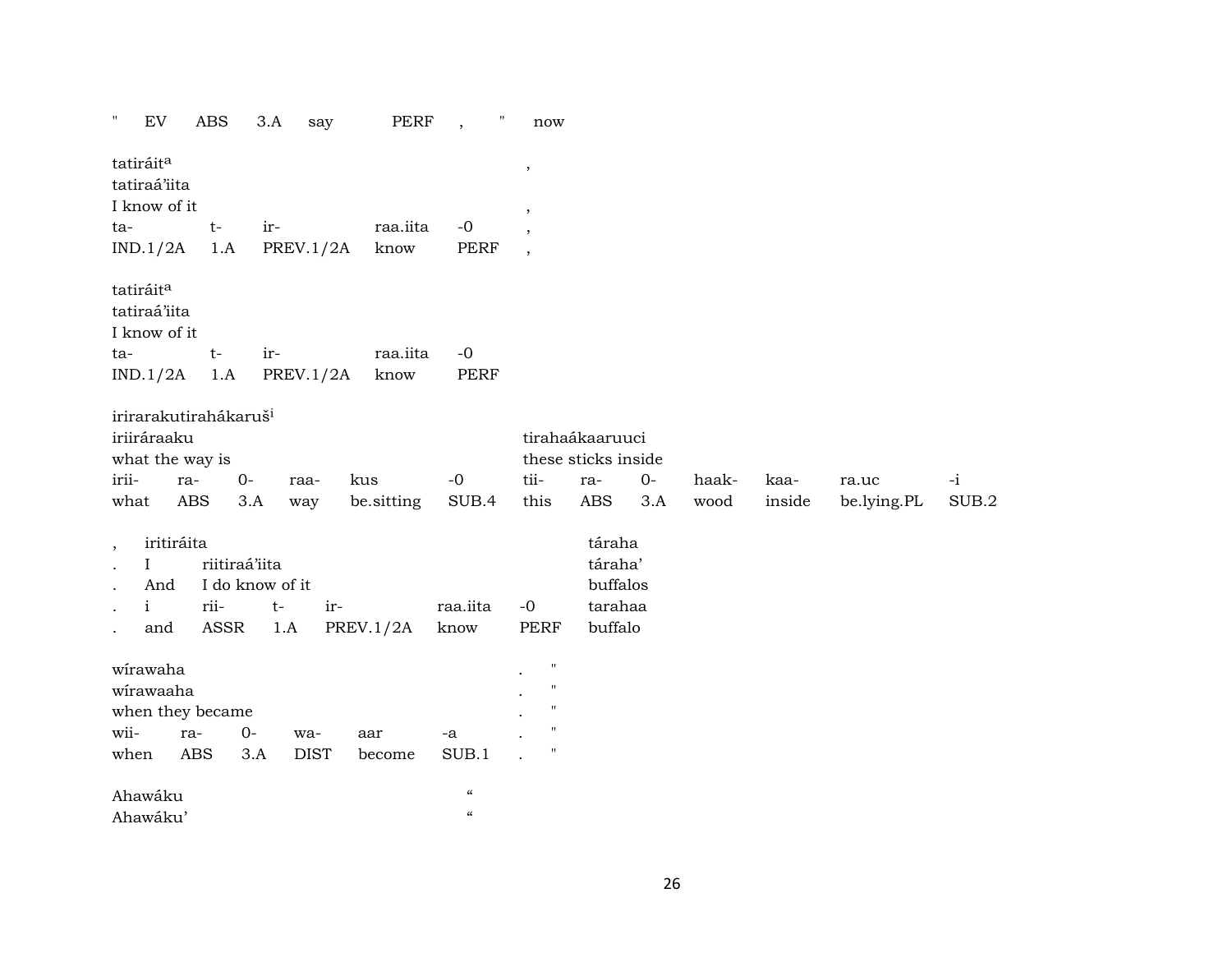| He said               |                         |                 |           |      |                          | $\pmb{\zeta}\pmb{\zeta}$ |            |        |                       |                     |      |
|-----------------------|-------------------------|-----------------|-----------|------|--------------------------|--------------------------|------------|--------|-----------------------|---------------------|------|
| ar-                   | ra-                     | $0-$            | waka'u    | $-0$ | $\overline{\phantom{a}}$ | $\mathbf{H}$             |            |        |                       |                     |      |
| EV                    | ABS                     | 3.A             | say       | PERF |                          | п                        |            |        |                       |                     |      |
| Aritiráita,           |                         |                 |           |      |                          |                          |            |        |                       |                     |      |
| A                     | riitiraá'iita           |                 |           |      |                          |                          |            |        |                       |                     |      |
| And                   |                         | I do know of it |           |      |                          |                          |            |        |                       |                     |      |
| a                     | rii-                    | t-              | ir-       |      | raa.iita                 |                          | -0         |        |                       |                     |      |
| and                   | ASSR                    | 1.A             | PREV.1/2A |      | know                     |                          | PERF       |        |                       |                     |      |
| irirárak <sup>u</sup> |                         |                 |           |      |                          |                          |            |        | náhurahk <sup>i</sup> |                     |      |
| iriiráraaku           |                         |                 |           |      |                          |                          |            |        | rahúrahki             |                     |      |
|                       | what the way is         |                 |           |      |                          |                          |            |        | animals               |                     |      |
| irii-                 | ra-                     | 0-              | raa-      | kus  |                          | $-0$                     |            |        | rahuraar              | -kis                |      |
| what                  | ABS                     | 3.A             | way       |      | be sitting               |                          | SUB.4      | animal |                       | <b>DIM</b>          |      |
|                       | tiraráhkak <sup>u</sup> |                 |           |      |                          |                          |            |        |                       | $\pmb{\mathcal{I}}$ |      |
|                       | tiraráhkaaku            |                 |           |      |                          |                          |            |        |                       |                     |      |
|                       | these sitting inside    |                 |           |      |                          |                          |            |        |                       |                     |      |
| tii-                  | ra-                     | $O -$           | raar-     |      | kaa-                     | kus                      |            |        | -0                    |                     |      |
| this                  | ABS                     | 3.A             | PL.INDV.A |      | inside                   |                          | be.sitting |        | SUB.4                 |                     |      |
| iritiráita            |                         |                 |           |      |                          |                          |            |        | nahúrahk <sup>i</sup> |                     |      |
| I                     | riitiraá'iita           |                 |           |      |                          |                          |            |        | rahúrahki             |                     |      |
| And                   |                         | I do know of it |           |      |                          |                          |            |        | the animals           |                     |      |
| i                     | rii-                    | $t-$            | ir-       |      | raa.iita                 |                          | $-0$       |        | rahuraar              |                     | -kis |
|                       | and ASSR                | 1.A             | PREV.1/2A |      |                          | know                     | PERF       |        | animal                |                     | DIM  |
| wiráwah <sup>a</sup>  |                         |                 |           |      |                          |                          |            |        |                       |                     |      |
| wirawaaha             |                         |                 |           |      |                          |                          |            |        | п                     |                     |      |
|                       | when they became        |                 |           |      |                          |                          |            |        | п                     |                     |      |
| wii-                  | ra-                     | $0 -$           | wa-       | aar  |                          | -a                       |            |        | п                     |                     |      |
| when                  | ABS                     | 3.A             | DIST      |      | become                   | SUB.1                    |            |        | п                     |                     |      |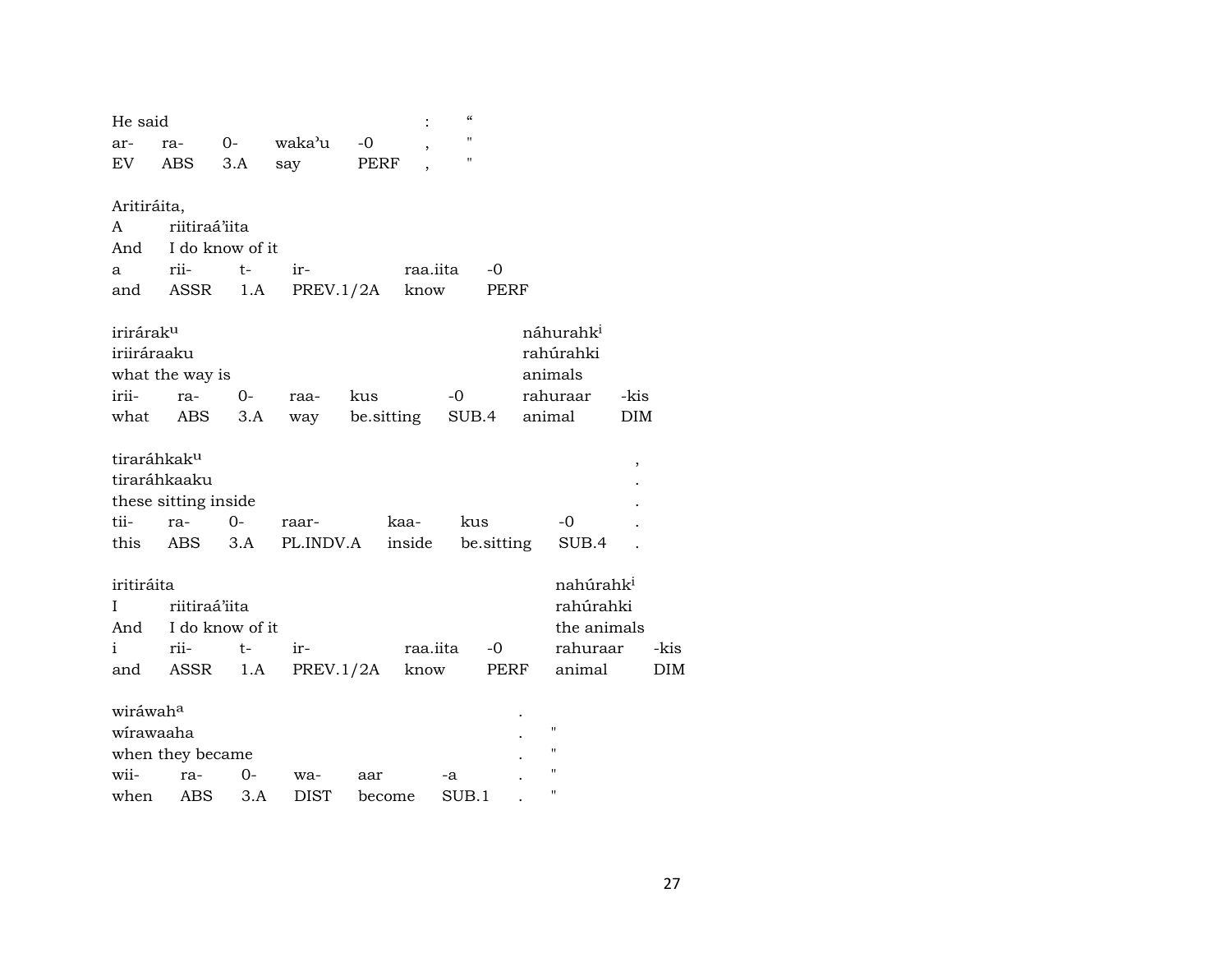| Ahawáku<br>Ahawáku'<br>He said |                                                          |                                                  |                      |                   | $\mathcal{C}$<br>$\alpha$                |                                                          |                                                          |                    |               |
|--------------------------------|----------------------------------------------------------|--------------------------------------------------|----------------------|-------------------|------------------------------------------|----------------------------------------------------------|----------------------------------------------------------|--------------------|---------------|
| ar-<br>EV                      | ra-<br>ABS                                               | $0-$<br>3.A                                      | waka'u<br>say        | -0<br>PERF        | $\pmb{\mathsf{H}}$<br>$\pmb{\mathsf{H}}$ |                                                          |                                                          |                    |               |
| aritiraita                     |                                                          |                                                  |                      |                   |                                          |                                                          |                                                          |                    |               |
| A                              |                                                          | riitiraa'iita                                    |                      |                   |                                          |                                                          |                                                          |                    |               |
| And                            |                                                          | I do know of it                                  |                      |                   |                                          |                                                          |                                                          |                    |               |
| a                              | rii-                                                     | $t-$                                             | ir-                  |                   | raa.iita<br>$-0$                         |                                                          |                                                          |                    |               |
| and                            | ASSR                                                     | 1.A                                              | PREV.1/2A            |                   | know                                     | PERF                                                     |                                                          |                    |               |
| iriráraku<br>irii-<br>what     | iriiráraaku<br>what the way is<br>ra-<br>ABS             | $0-$<br>3.A                                      | raa-<br>way          | kus<br>be.sitting | -0<br>SUB.4                              | níkušk <sup>i</sup><br>ríkucki<br>birds<br>rikuc<br>bird | -kis<br><b>DIM</b>                                       |                    |               |
| tii-<br>this                   | tirarahkátas <sup>a</sup><br>tirarahkátasa<br>ra-<br>ABS | these flying in the sky<br>$0-$<br>3.A           | raar-<br>PL.INDV.A   | kata-             |                                          | against.a.vertical.surface                               | sa<br>be.lying                                           |                    | $-0$<br>SUB.3 |
| $\vdots$<br>L<br>i             | iritiráita<br>And<br>and                                 | riitiraá'iita<br>I do know of it<br>rii-<br>ASSR | $t-$<br>$ir-$<br>1.A | PREV.1/2A         | raa.iita<br>know                         | $-0$<br>PERF                                             | níkušk <sup>i</sup><br>ríkucki<br>birds<br>rikuc<br>bird | -kis<br><b>DIM</b> |               |
| wirawaha<br>wii-               | wirawaaha<br>when they became<br>ra-                     | 0-                                               | wa-                  | aar               | -a                                       | $\pmb{\mathsf{H}}$<br>$\mathbf{H}$<br>п<br>п             |                                                          |                    |               |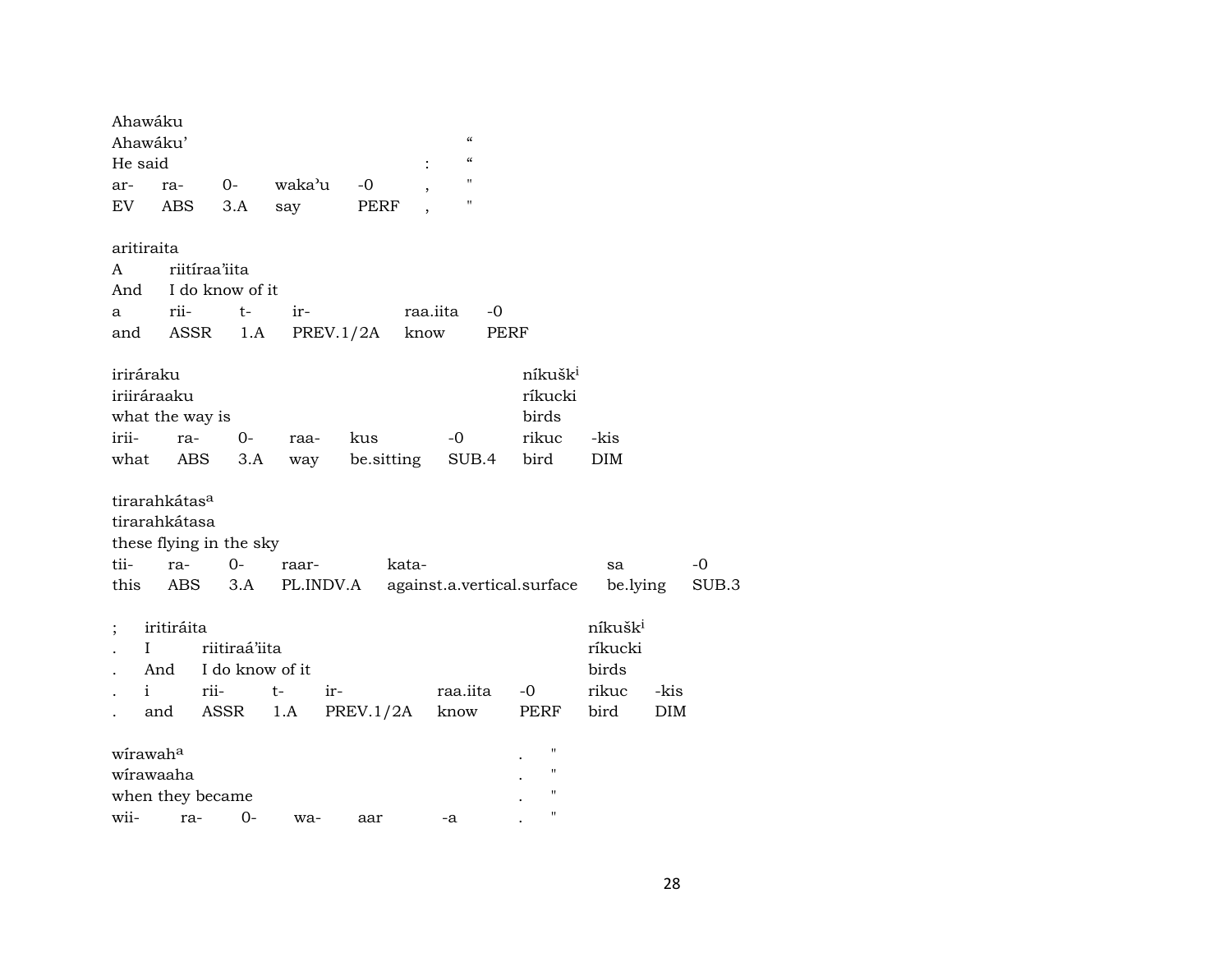| when                                                               | ABS                                                       | 3.A                | <b>DIST</b> | become         | SUB.1                                                              |                      | $\pmb{\mathsf{H}}$ |              |
|--------------------------------------------------------------------|-----------------------------------------------------------|--------------------|-------------|----------------|--------------------------------------------------------------------|----------------------|--------------------|--------------|
| Ahawáku<br>Ahawáku'<br>He said                                     |                                                           |                    |             | $\ddot{\cdot}$ | $\pmb{\zeta}\pmb{\zeta}$<br>$\mathcal{C}\mathcal{C}$<br>$\epsilon$ |                      |                    |              |
| ar-                                                                | ra-                                                       | $O-$               | waka'u      | -0             | $\pmb{\mathsf{H}}$                                                 |                      |                    |              |
| EV                                                                 | <b>ABS</b>                                                | 3.A                | say         | PERF           | $\pmb{\mathsf{H}}$                                                 |                      |                    |              |
| Aritiráita                                                         |                                                           |                    |             |                |                                                                    |                      | н<br>$\, ,$        |              |
| A                                                                  | riitiraá'iita                                             |                    |             |                |                                                                    |                      | $\pmb{\mathsf{H}}$ |              |
| And                                                                |                                                           | I do know of it    |             |                |                                                                    |                      | "                  |              |
| a                                                                  | rii-                                                      | $t-$               | ir-         |                | raa.iita                                                           | $-0$                 | 11                 |              |
|                                                                    | and ASSR                                                  | 1.A                | PREV.1/2A   | know           |                                                                    | PERF                 | Η                  |              |
| tutataíhku<br>ti-                                                  | tuutatta'ihku'<br>he meant them<br>$0-$<br>$IND.3A$ $3.A$ | ut-<br>PREV        | ak-         | PL.AN.3P       | ra'ihk<br>mean                                                     | -:hus<br><b>IMPF</b> |                    |              |
| tirarárasa                                                         |                                                           |                    |             |                |                                                                    |                      |                    | $\mathbf{I}$ |
| tiraraárasa                                                        |                                                           |                    |             |                |                                                                    |                      |                    |              |
|                                                                    | these in the water                                        |                    |             |                |                                                                    |                      |                    |              |
| tii-                                                               | ra-                                                       | $0-$               | raar-       | ha-            |                                                                    | sa                   | $-0$               |              |
| this                                                               | ABS                                                       | 3.A                | PL.INDV.A   | in.water       |                                                                    | be.lying             | SUB.3              |              |
| Nahúrak <sup>i</sup><br>rahúrahki<br>animals<br>rahuraar<br>animal |                                                           | -kis<br><b>DIM</b> |             |                |                                                                    |                      |                    |              |
|                                                                    | iriraráhkawi<br>iriiraráhkaawi                            |                    |             |                |                                                                    |                      | $\, ,$             |              |

 $\boldsymbol{\mu}$  $\alpha$  $\alpha$  $\mathbf{H}$  $\mathbf{u}$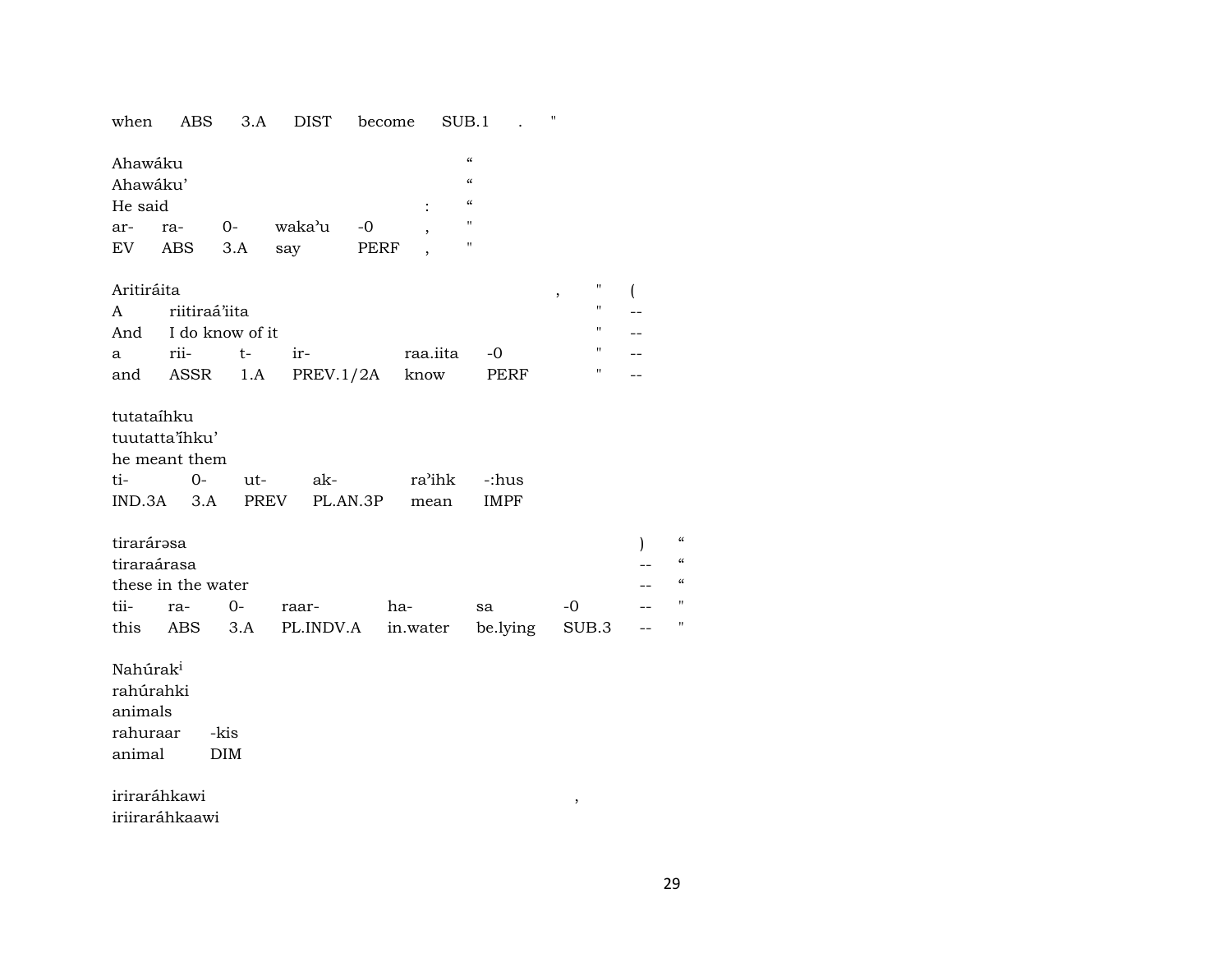|                         | where they are inside |             |             |                 |             |                          |               |
|-------------------------|-----------------------|-------------|-------------|-----------------|-------------|--------------------------|---------------|
| irii-                   | ra-                   | $O -$       | raar-       | kaa             | -wi         |                          |               |
| where                   | <b>ABS</b>            | 3.A         | PL.INDV.A   | be.inside       | SUB.L       |                          |               |
|                         |                       |             |             |                 |             |                          |               |
| tiraráras <sup>a</sup>  |                       |             |             |                 |             |                          | п<br>$\vdots$ |
| tiraraárasa             |                       |             |             |                 |             |                          |               |
|                         | these in the water    |             |             |                 |             |                          |               |
| tii-                    | ra-                   | $0 -$       | raar-       | ha-             | sa          | $-0$                     |               |
| this                    | <b>ABS</b>            | 3.A         | PL.INDV.A   | in.water        | be.lying    | SUB.3                    |               |
|                         |                       |             |             |                 |             |                          |               |
| Iritiráita              |                       |             |             |                 |             | nahúrahk <sup>i</sup>    |               |
| I                       | riitiraá'iita         |             |             |                 |             | rahúrahki                |               |
| And                     | I do know of it       |             |             |                 |             | animals                  |               |
| i                       | rii-                  | t-          | ir-         | raa.iita        | $-0$        | rahuraar                 | -kis          |
| and                     | ASSR                  | 1.A         | PREV.1/2A   | know            | PERF        | animal                   | <b>DIM</b>    |
|                         |                       |             |             |                 |             |                          |               |
| wirawah <sup>a</sup>    |                       |             |             |                 |             | П                        |               |
| wirawaaha               |                       |             |             |                 |             | п                        |               |
|                         | when they become      |             |             |                 |             | п                        |               |
| wii-                    | ra-                   | $0-$        | wa-<br>aar  | -a              |             | п                        |               |
| when                    | ABS                   | 3.A         | <b>DIST</b> | SUB.1<br>become |             | П                        |               |
|                         |                       |             |             |                 |             |                          |               |
| Tirarárəsa              |                       |             |             |                 |             |                          | $\, ,$        |
| Tiraraárasa             |                       |             |             |                 |             |                          |               |
|                         | These in the water    |             |             |                 |             |                          |               |
| tii-                    | ra-                   | $0-$        | raar-       | ha-             | sa          | -0                       |               |
| this                    | ABS                   | 3.A         | PL.INDV.A   | in.water        | be.lying    | SUB.3                    |               |
|                         |                       |             |             |                 |             |                          |               |
| tutuktáihk <sup>u</sup> |                       |             |             |                 |             |                          |               |
|                         | tuutaktá'ihku'        |             |             |                 |             | $\mathcal{C}\mathcal{C}$ |               |
|                         | he meant them         |             |             |                 |             | $\mathcal{C}$            |               |
| ti-                     | 0-                    | ut-         | ak-         | ra'ihk          | -:hus       | н                        |               |
| IND.3A                  | 3.A                   | <b>PREV</b> | PL.AN.3P    |                 | <b>IMPF</b> | п                        |               |
|                         |                       |             |             | mean            |             |                          |               |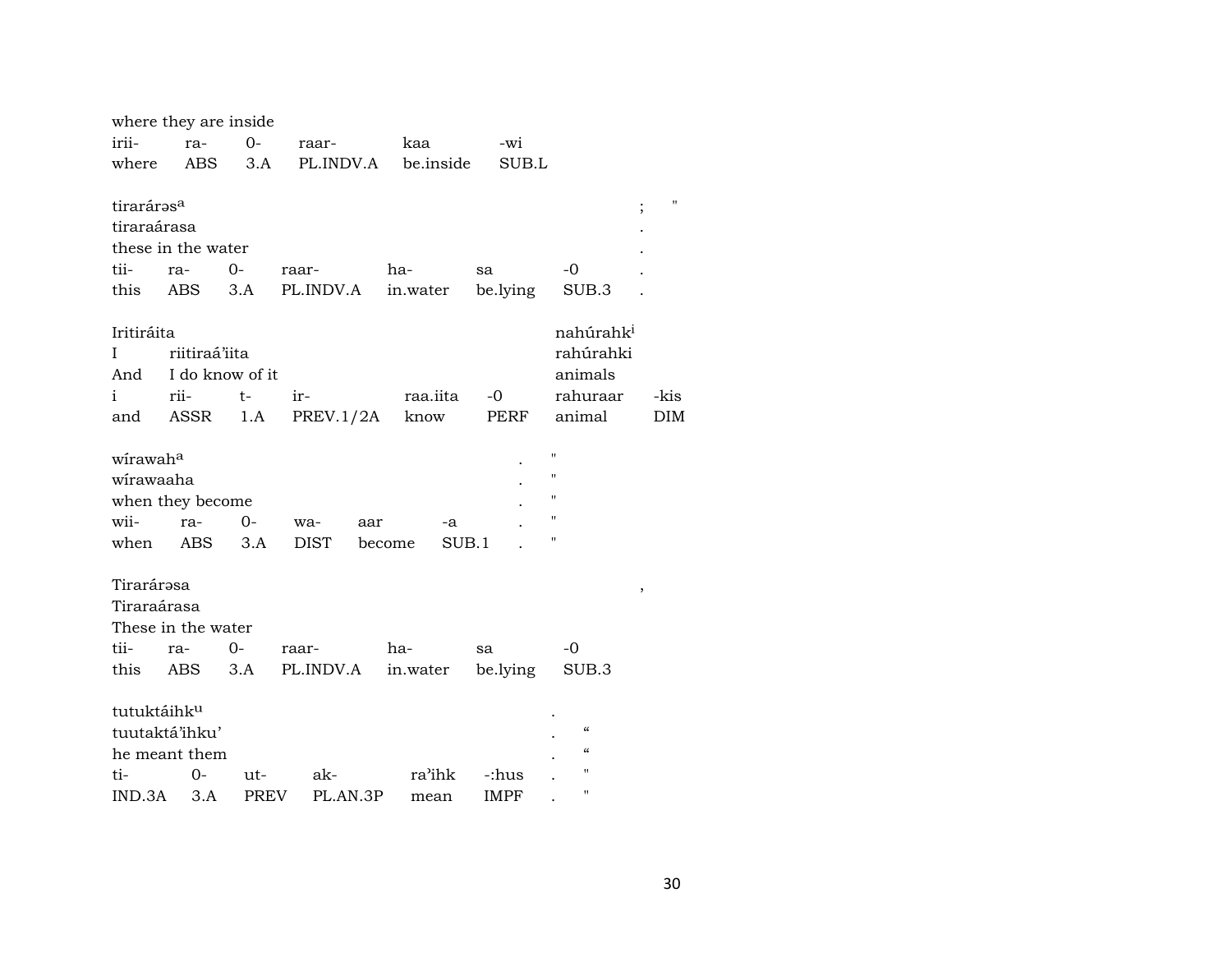| Aritiráita               |                       |       |            |                     | $\boldsymbol{\zeta}\boldsymbol{\zeta}$ |          |
|--------------------------|-----------------------|-------|------------|---------------------|----------------------------------------|----------|
| A                        | riitiraá'iita         |       |            |                     |                                        |          |
| And                      | I do know of it       |       |            |                     |                                        |          |
| а                        | rii-                  | $t-$  | ir-        | raa.iita            | -0                                     |          |
| and                      | ASSR                  | 1.A   | PREV.1/2A  | know                | PERF                                   |          |
|                          |                       |       |            |                     |                                        |          |
| Iriraráhkak <sup>u</sup> |                       |       |            |                     |                                        |          |
|                          | iriiraráhkaaku        |       |            |                     |                                        |          |
|                          | where they are inside |       |            |                     |                                        |          |
| irii-                    | ra-                   | $O -$ | raar-      | kaa-                | kus                                    | $-0$     |
| where                    | ABS                   | 3.A   | PL.INDV.A  | inside              | be.sitting                             | SUB.4    |
|                          |                       |       |            |                     |                                        |          |
| iriráspari               |                       |       |            |                     |                                        |          |
| iriiráspari              |                       |       |            |                     |                                        |          |
|                          | where you go around   |       |            |                     |                                        |          |
| irii-                    | ra-                   | $S-$  | warii      |                     | -hus                                   |          |
| where                    | ABS                   | 2.A   |            | be.going.about.IMPF | IMPF.SUB                               |          |
|                          |                       |       |            |                     |                                        |          |
| tatiráita                |                       |       |            |                     | pīrus                                  | $\vdots$ |
| Tatiraá'iita             |                       |       |            |                     | piírus                                 |          |
| I know of it             |                       |       |            |                     | bugs                                   |          |
| ta-                      | t-                    | ir-   |            | raa.iita<br>$-0$    | piirus                                 |          |
| IND.1/2A                 | 1.A                   |       | PREV.1/2A  | know                | PERF<br>worm                           |          |
|                          |                       |       |            |                     |                                        |          |
| iritiráita               |                       |       |            |                     |                                        |          |
| Ι                        | riitiraá'iita         |       |            |                     |                                        |          |
| And                      | I know of it          |       |            |                     |                                        |          |
| i                        | rii-                  | t-    | ir-        | raa.iita            | $-0$                                   |          |
| and                      | ASSR                  | 1.A   | PREV.1/2A  | know                | PERF                                   |          |
|                          |                       |       |            |                     |                                        |          |
|                          | wirawáhapīrus         |       |            |                     |                                        |          |
| wirawaaha                |                       |       |            |                     | piírus                                 |          |
|                          | when they became      |       |            |                     | bugs                                   |          |
| wii-                     | ra-                   | $0-$  | wa-<br>aar | -a                  | piirus                                 |          |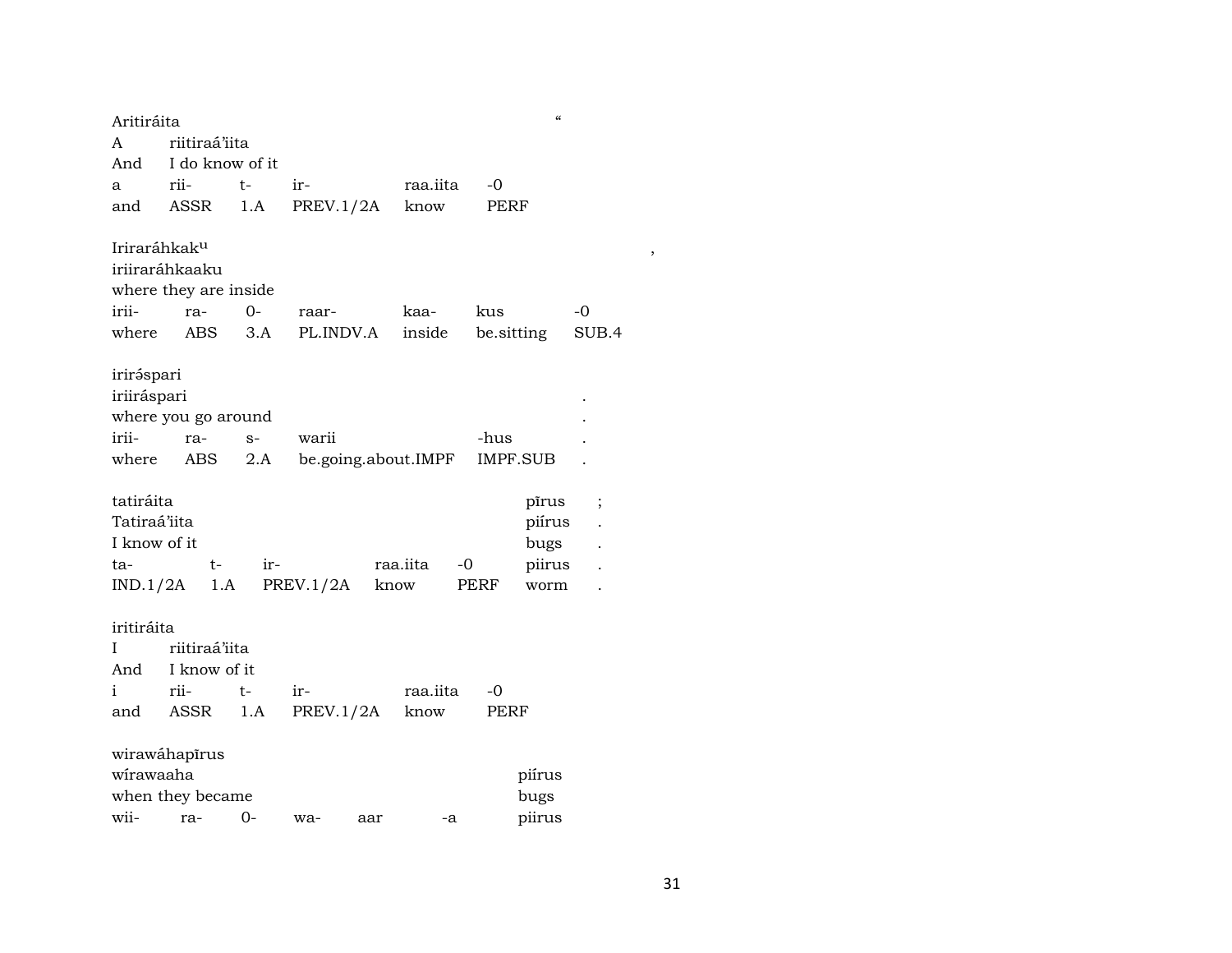| when        | ABS                      | 3.A                  | DIST            | become              |          | SUB.1                                  |          | worm |                |
|-------------|--------------------------|----------------------|-----------------|---------------------|----------|----------------------------------------|----------|------|----------------|
| iriráspari  |                          |                      |                 |                     |          |                                        |          |      |                |
| iriiráspari |                          |                      |                 |                     |          |                                        |          |      |                |
|             |                          | where you go around  |                 |                     |          |                                        |          |      |                |
| irii-       | ra-                      | $S-$                 | warii           |                     |          |                                        | -hus     |      |                |
| where       | ABS                      | 2.A                  |                 | be.going.about.IMPF |          |                                        | IMPF.SUB |      |                |
|             |                          |                      |                 |                     |          |                                        |          |      |                |
|             | tirahuriwáw <sup>i</sup> |                      |                 |                     |          |                                        |          |      | $^{\prime}$    |
|             | tirahuriiwaáwi           |                      |                 |                     |          |                                        |          |      | $\blacksquare$ |
|             |                          | these roaming around |                 |                     |          |                                        |          |      | $\blacksquare$ |
| tii-        | ra-                      | $0 -$                | hurii           |                     | -waa     |                                        | -wi      |      | $\blacksquare$ |
| this        | ABS                      | 3.A                  | go.around.PL    |                     | DIST     |                                        | SUB.L    |      | $\blacksquare$ |
|             |                          |                      |                 |                     |          |                                        |          |      |                |
| Ahawáku     |                          |                      |                 |                     |          | $\mathcal{C}\mathcal{C}$               |          |      |                |
| Ahawáku'    |                          |                      |                 |                     |          | $\boldsymbol{\zeta}\boldsymbol{\zeta}$ |          |      |                |
| He said     |                          |                      |                 |                     |          | $\boldsymbol{\zeta}\boldsymbol{\zeta}$ |          |      |                |
| ar-         | ra-                      | $O-$                 | waka'u          | $-0$                |          | Ħ                                      |          |      |                |
| EV          | ABS                      | 3.A                  | say             | PERF                |          | п                                      |          |      |                |
|             |                          |                      |                 |                     |          |                                        |          |      |                |
| Aritiráita  |                          |                      |                 |                     |          |                                        |          | ,    |                |
| A           | riitiraá'iita            |                      |                 |                     |          |                                        |          |      |                |
|             |                          | And I do know of it  |                 |                     |          |                                        |          |      |                |
| a           | rii-                     | $t-$                 | ir-             |                     | raa.iita |                                        | -0       |      |                |
| and         | ASSR                     |                      | $1.A$ PREV.1/2A |                     | know     |                                        | PERF     |      |                |
|             |                          |                      |                 |                     |          |                                        |          |      |                |
| iriráraku   |                          |                      |                 |                     |          |                                        | ,        |      |                |
| iriiráraaku |                          |                      |                 |                     |          |                                        |          |      |                |
|             | where the way is         |                      |                 |                     |          |                                        |          |      |                |
| irii-       | ra-                      | $0-$                 | raa-            | kus                 |          | $-0$                                   |          |      |                |
| what        | ABS                      | 3.A                  |                 | way be.sitting      |          | SUB.4                                  |          |      |                |
|             |                          |                      |                 |                     |          |                                        |          |      |                |
|             | tiruhisuruhəksitiku      |                      |                 |                     |          |                                        |          |      |                |
|             |                          |                      |                 |                     |          |                                        |          |      |                |

tiruuhiisuurúhaksítiku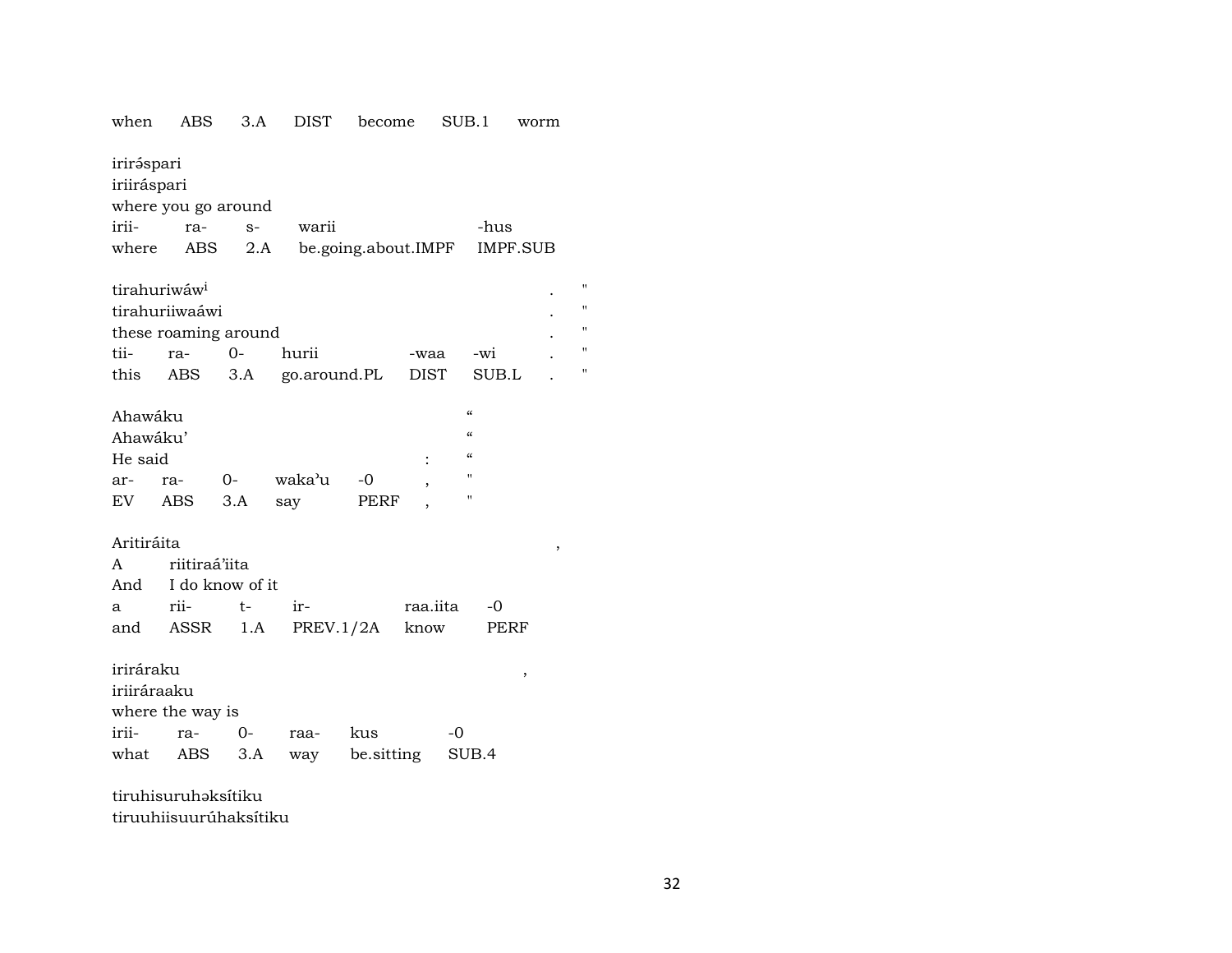|                    |               |                 |             | this dawn twilight appearing across the sky |          |             |                                        |                  |              |                      |                         |
|--------------------|---------------|-----------------|-------------|---------------------------------------------|----------|-------------|----------------------------------------|------------------|--------------|----------------------|-------------------------|
| tii-<br>this       | ra-<br>ABS    | $0-$<br>3.A     | ut-<br>PREV | riisuur-<br>dawn.twilight                   |          | u.hak       |                                        | extend.in.a.line | -his<br>PERF | -itik<br><b>INCH</b> | -hus<br><b>IMPF.SUB</b> |
|                    |               |                 |             |                                             |          |             |                                        |                  |              |                      |                         |
| Ħ                  | Ahawáku       |                 |             |                                             |          |             | $\boldsymbol{\zeta}\boldsymbol{\zeta}$ |                  |              |                      |                         |
| п                  |               | Ahawáku'        |             |                                             |          |             | $\zeta\zeta$                           |                  |              |                      |                         |
| н                  | He said       |                 |             |                                             |          |             | $\mathcal{C}\mathcal{C}$               |                  |              |                      |                         |
| н                  | ar-           | ra-             | 0-          | waka'u                                      | $-0$     |             | $\mathbf{H}$                           |                  |              |                      |                         |
| Ħ                  | EV            | ABS             | 3.A         | say                                         | PERF     |             | $\pmb{\mathsf{H}}$                     |                  |              |                      |                         |
| Iritiráita         |               |                 |             |                                             |          |             |                                        |                  |              |                      |                         |
| $\mathbf{I}$       | riitiraá'iita |                 |             |                                             |          |             |                                        |                  |              |                      |                         |
| And                |               | I do know of it |             |                                             |          |             |                                        |                  |              |                      |                         |
| $\mathbf{i}$       | rii-          | $t-$            | ir-         |                                             | raa.iita | $-0$        |                                        |                  |              |                      |                         |
| and                | ASSR          | 1.A             |             | PREV.1/2A                                   | know     | PERF        |                                        |                  |              |                      |                         |
| risúr <sup>u</sup> |               |                 |             | wirawaha                                    |          |             |                                        |                  |              |                      |                         |
| riisuúru'          |               |                 |             | wirawaaha                                   |          |             |                                        |                  |              |                      |                         |
|                    | dawn twilight |                 |             | when they become                            |          |             |                                        |                  |              |                      |                         |
| riisuur-           |               | $-u^{\prime}$   | wii-        | ra-                                         | $O -$    | wa-         |                                        | aar              | -a           |                      |                         |
|                    | dawn.twilight | <b>NOM</b>      | when        | ABS                                         | 3.A      | <b>DIST</b> |                                        | become           | SUB.1        |                      |                         |
| Н                  | Ahawáku       |                 |             |                                             |          |             | $\zeta\zeta$                           |                  |              |                      |                         |
| 11                 |               | Ahawáku'        |             |                                             |          |             | $\mathcal{C}\mathcal{C}$               |                  |              |                      |                         |
| 11                 | He said       |                 |             |                                             |          |             | $\zeta\zeta$                           |                  |              |                      |                         |
| 11                 | ar-           | ra-             | $0-$        | waka'u                                      | $-0$     |             | $\pmb{\mathsf{H}}$                     |                  |              |                      |                         |
| 11                 | EV.           | ABS             | 3.A         | say                                         | PERF     |             | $\pmb{\mathsf{H}}$                     |                  |              |                      |                         |
| Aritiráita         |               |                 |             |                                             |          |             |                                        |                  |              |                      |                         |
| A                  | riitiraá'iita |                 |             |                                             |          |             |                                        |                  |              |                      |                         |
| And                |               | I do know of it |             |                                             |          |             |                                        |                  |              |                      |                         |
| a                  | rii-          | $t-$            | ir-         |                                             | raa.iita | $-0$        |                                        |                  |              |                      |                         |

and ASSR 1.A PREV.1/2A know PERF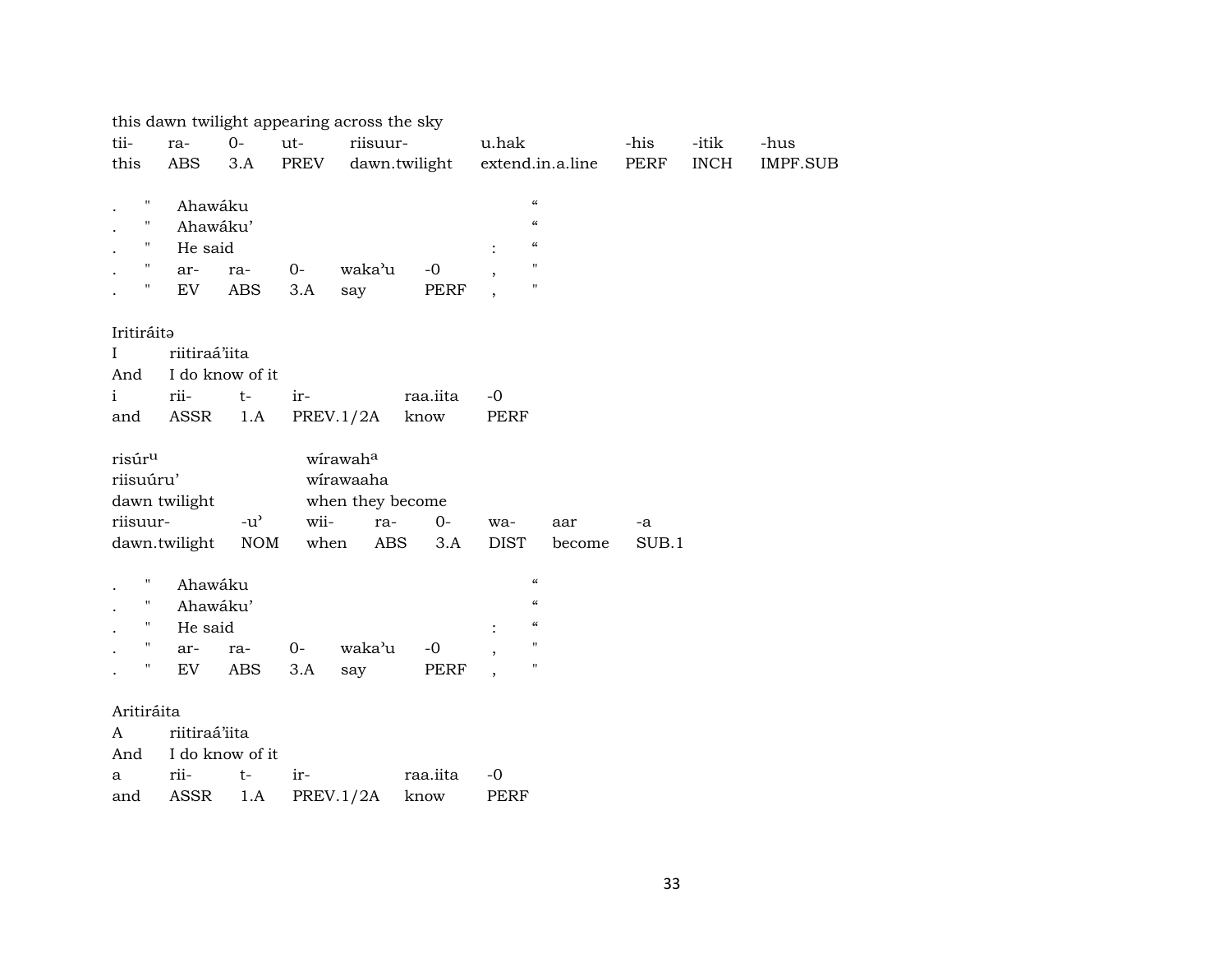| irirarákak <sup>u</sup>                                     |                           |                               |           |               |                               |          |               |
|-------------------------------------------------------------|---------------------------|-------------------------------|-----------|---------------|-------------------------------|----------|---------------|
|                                                             | iriiraráakaaku            |                               |           |               |                               |          |               |
|                                                             | where the way is inside   |                               |           |               |                               |          |               |
| irii-                                                       | ra- 0-                    |                               |           | raa- kaa-     | kus                           | -0       |               |
| where                                                       | ABS                       | 3.A                           |           | way inside    | be.sitting                    | SUB.4    |               |
| rakútaruš <sup>i</sup><br>rakútaruuci<br>ra-<br>$INF.A$ 3.A | its being a fire<br>$0-$  | ku- ta.ra.uc<br>INF.B be.fire |           | $-i$<br>SUB.2 | ,                             |          |               |
| iritiráit <sup>a</sup>                                      |                           |                               |           |               |                               |          |               |
| $\bf I$                                                     | riitiraá'iita             |                               |           |               |                               |          |               |
|                                                             | And I do know of it       |                               |           |               |                               |          |               |
| i                                                           | rii-                      | t-                            | $ir-$     |               | raa.iita<br>-0                |          |               |
| and                                                         | ASSR                      | 1.A                           | PREV.1/2A |               | know<br>PERF                  |          |               |
|                                                             |                           |                               |           |               |                               |          |               |
|                                                             | wirawahakíka <sup>u</sup> |                               |           |               |                               |          |               |
| wirawaaha                                                   |                           |                               |           |               |                               | kiíka'u' |               |
|                                                             | when they became          |                               |           |               |                               | blazes   |               |
| wii-                                                        | ra-                       | $O-$                          | wa-       | aar           | $-a$                          | kiika-   | $-u^{\prime}$ |
| when                                                        | ABS 3.A                   |                               | DIST      | become        | SUB.1                         | fire     | <b>NOM</b>    |
| Ahawáku                                                     |                           |                               |           |               | $\pmb{\zeta}\pmb{\zeta}$<br>, |          |               |
| Ahawáku'                                                    |                           |                               |           |               | $\mathcal{C}\mathcal{C}$      |          |               |
| He said                                                     |                           |                               |           |               | $\mathcal{C}\mathcal{C}$      |          |               |
| ar-                                                         | ra-                       | $O-$                          | waka'u    | -0            | $\pmb{\mathsf{H}}$            |          |               |
|                                                             | EV ABS                    | 3.A                           | say       | PERF          | $\pmb{\mathsf{H}}$            |          |               |
| Aritiráita                                                  |                           |                               |           |               |                               |          |               |
| A                                                           | riitiraá'iita             |                               |           |               |                               |          |               |
| And                                                         | I do know of it           |                               |           |               |                               |          |               |
| а                                                           | rii-                      | t-                            | $ir-$     |               | raa.iita<br>$-0$              |          |               |

 $\mathbf{u}$ 

 $\mathbf{u}$ 

 $\boldsymbol{\mathsf{H}}$ 

 $\bar{a}$ 

 $\mathbf{u}$ 

 $\mathcal{A}$ 

 $\ddot{\phantom{a}}$ 

 $\ddot{\phantom{a}}$ 

 $\ddot{\phantom{a}}$  $\mathbb{Z}^2$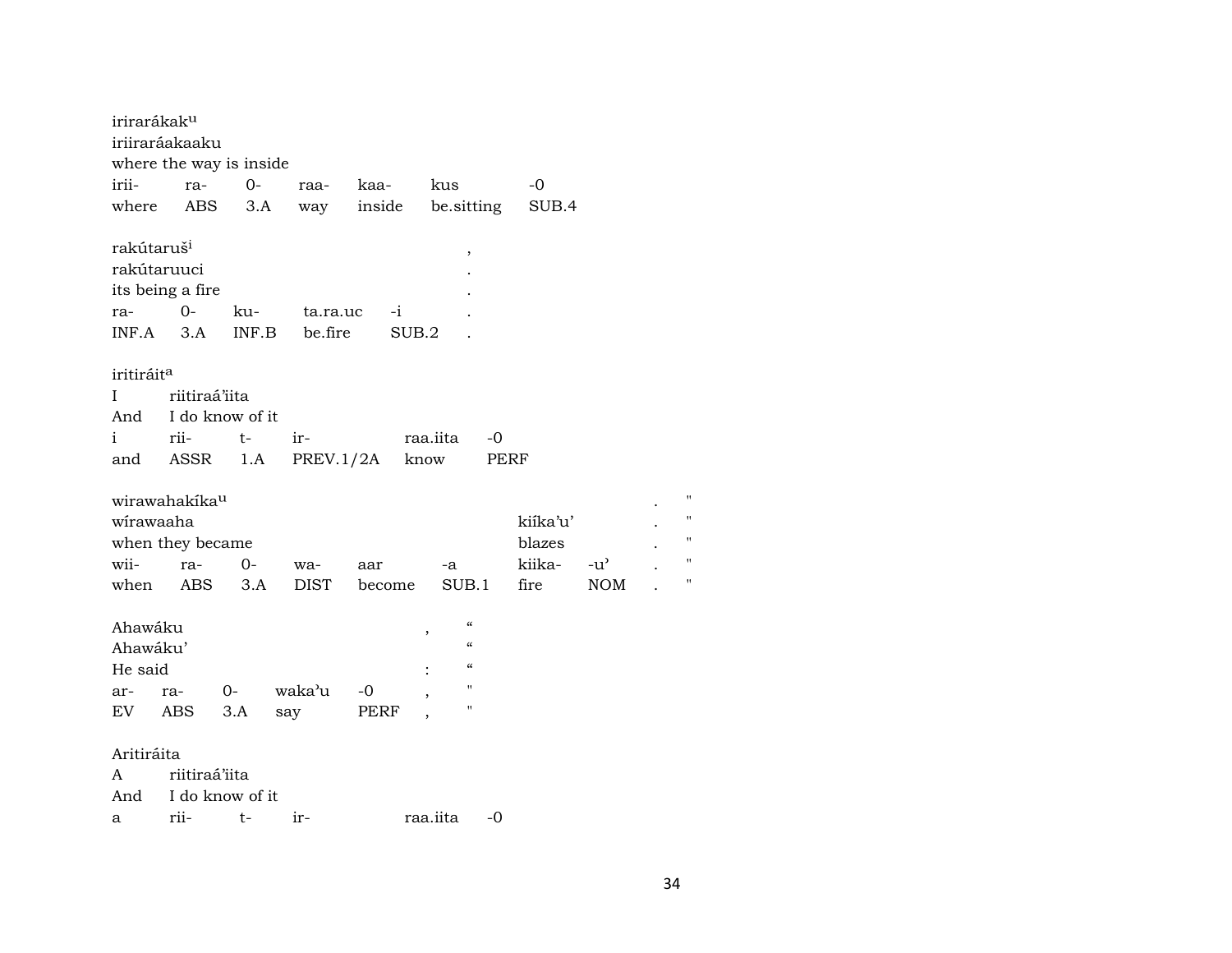# and ASSR 1.A PREV.1/2A know PERF

| tirawawárik <sup>i</sup> |                    |  |             |                   |      |  |   |  |  |
|--------------------------|--------------------|--|-------------|-------------------|------|--|---|--|--|
| tirawaawaáriki           |                    |  |             |                   |      |  |   |  |  |
|                          | these various ones |  |             |                   |      |  | " |  |  |
| tii-                     | ra- 0-             |  | waawa-      | arik              | $-1$ |  | " |  |  |
| this                     | ABS 3.A            |  | <b>DIST</b> | be.standing SUB.2 |      |  |   |  |  |

| Titətáihkus                |          |       |             |          |        |             | hupirit   |  |
|----------------------------|----------|-------|-------------|----------|--------|-------------|-----------|--|
| Tiitatta'ihku'<br>huupirit |          |       |             |          |        |             |           |  |
| He meant them              |          |       |             |          |        |             | the stars |  |
| ti-                        | $\Omega$ | $ir-$ | 11t-        | ak-      | ra'ihk | -:hus       | huupirik  |  |
| IND.3A                     | 3 A      | OBV   | <b>PREV</b> | PL AN 3P | mean   | <b>IMPF</b> | star      |  |

|           | $\epsilon$               |
|-----------|--------------------------|
| $\bullet$ | $\epsilon$               |
|           | $\pmb{\zeta}\pmb{\zeta}$ |
|           | $^{\prime}$              |
| ٠         | $^{\prime}$              |
| ٠         |                          |

 $\,$  )

| Tatiritatuhaihkúšuhuru |  |  |
|------------------------|--|--|
|                        |  |  |

| Tatiiriíta |     |           |      |      |  | Tuuhá'ihku' |        |             |        |             | cuhuúru'  |     |
|------------|-----|-----------|------|------|--|-------------|--------|-------------|--------|-------------|-----------|-----|
| I know it  |     |           |      |      |  | He meant it |        |             |        |             | rainstorm |     |
| ta-        |     | $1r-$     | iita | $-0$ |  | ti-         | $()$ - | ut-         | ra'ihk | -:hus       | acuhuur   | -น' |
| IND.1/2A   | 1.A | PREV.1/2A | know | PERF |  | IND.3A      | 3.A    | <b>PREV</b> | mean   | <b>IMPF</b> | rain      | NOM |

| iráriki  |     |    |                           |      |           |            |
|----------|-----|----|---------------------------|------|-----------|------------|
| iraáriki |     |    |                           |      | $\bullet$ | $\epsilon$ |
| that     |     |    |                           |      | $\bullet$ | $\epsilon$ |
| $i -$    | ra- | O- | arik                      | $-1$ |           | п          |
| that     |     |    | ABS 3.A be.standing SUB.2 |      |           |            |

tatirĩt $^{\rm a}$ 

Tatiiriíta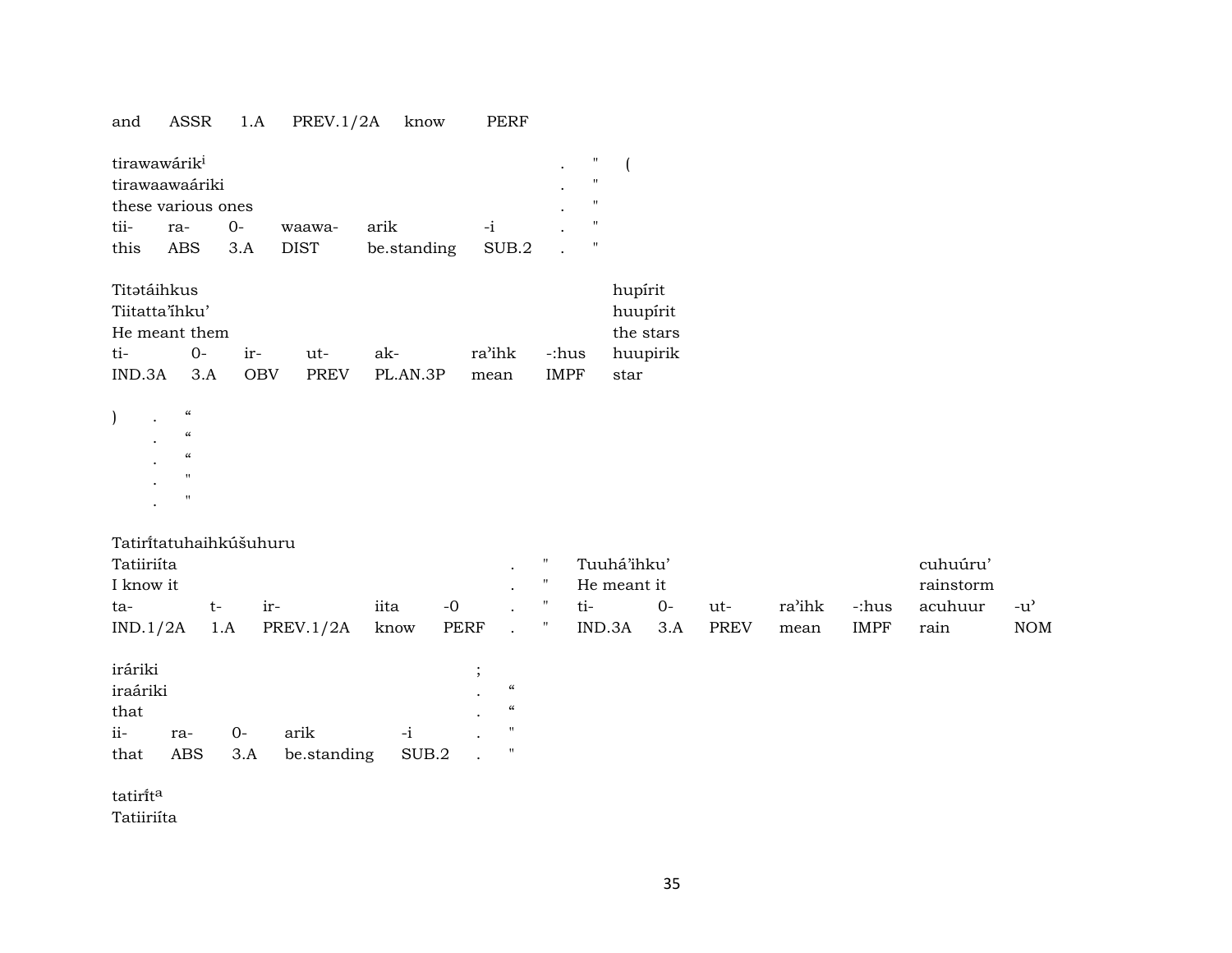| I know it                                                |                     |                         |                                |                                                                         |                             |                    |
|----------------------------------------------------------|---------------------|-------------------------|--------------------------------|-------------------------------------------------------------------------|-----------------------------|--------------------|
| ta-                                                      | $t \qquad$          | ir-                     | iita                           | $-0$                                                                    |                             |                    |
| $IND.1/2A$ 1.A                                           |                     | PREV.1/2A know          |                                | PERF                                                                    |                             |                    |
| iráriki<br>iraáriki<br>that<br>ii-<br>ra-<br>ABS<br>that | $0-$                | arik<br>3.A be.standing | $-i$                           | šuhúr <sup>u</sup><br>cuhuúru'<br>rainstorm<br>acuhuur<br>SUB.2<br>rain | $-u^{\prime}$<br><b>NOM</b> | $\pmb{\mathsf{H}}$ |
| $\boldsymbol{\zeta}\boldsymbol{\zeta}$<br>Aritiráita     |                     |                         |                                |                                                                         |                             |                    |
| A                                                        | riitiraá'iita       |                         |                                |                                                                         |                             |                    |
|                                                          | And I do know of it |                         |                                |                                                                         |                             |                    |
| a                                                        | rii-<br>and ASSR    | t-                      | $ir-$                          | raa.iita<br>-0<br>PERF                                                  |                             |                    |
|                                                          |                     |                         |                                | 1.A PREV.1/2A know                                                      |                             |                    |
| iriráriki                                                |                     |                         |                                |                                                                         |                             |                    |
| iriiraáriki                                              |                     |                         |                                |                                                                         |                             |                    |
| where it stands                                          |                     |                         |                                |                                                                         |                             |                    |
| irii-<br>ra-                                             | $O-$                | arik                    | $-i$                           |                                                                         |                             |                    |
| where                                                    | ABS                 | 3.A<br>be.standing      |                                | SUB.2                                                                   |                             |                    |
| tirapišihíari                                            |                     |                         |                                |                                                                         |                             |                    |
| tirapiciihí'aari                                         |                     |                         |                                |                                                                         | $\pmb{\mathsf{H}}$          |                    |
| this becoming winter                                     |                     |                         |                                |                                                                         | $\pmb{\mathsf{H}}$          |                    |
| tii-<br>ra-                                              |                     | 0- pici.ihi -aar        |                                | $-i$                                                                    | н                           |                    |
| this<br>ABS                                              | 3.A                 | be.winter               | INCH                           | IMPF.SUB                                                                | н                           |                    |
|                                                          |                     |                         |                                | $\boldsymbol{\zeta}\boldsymbol{\zeta}$                                  |                             |                    |
| Ahawáku<br>Ahawáku'                                      |                     |                         |                                | $\mathcal{C}\mathcal{C}$                                                |                             |                    |
| He said                                                  |                     |                         |                                | "                                                                       |                             |                    |
| ar- ra-                                                  | $0-$                | waka'u                  | -0<br>$\overline{\phantom{a}}$ | $\pmb{\mathsf{H}}$                                                      |                             |                    |
| EV<br>ABS                                                | 3.A                 | say                     | PERF                           | $\pmb{\mathsf{H}}$                                                      |                             |                    |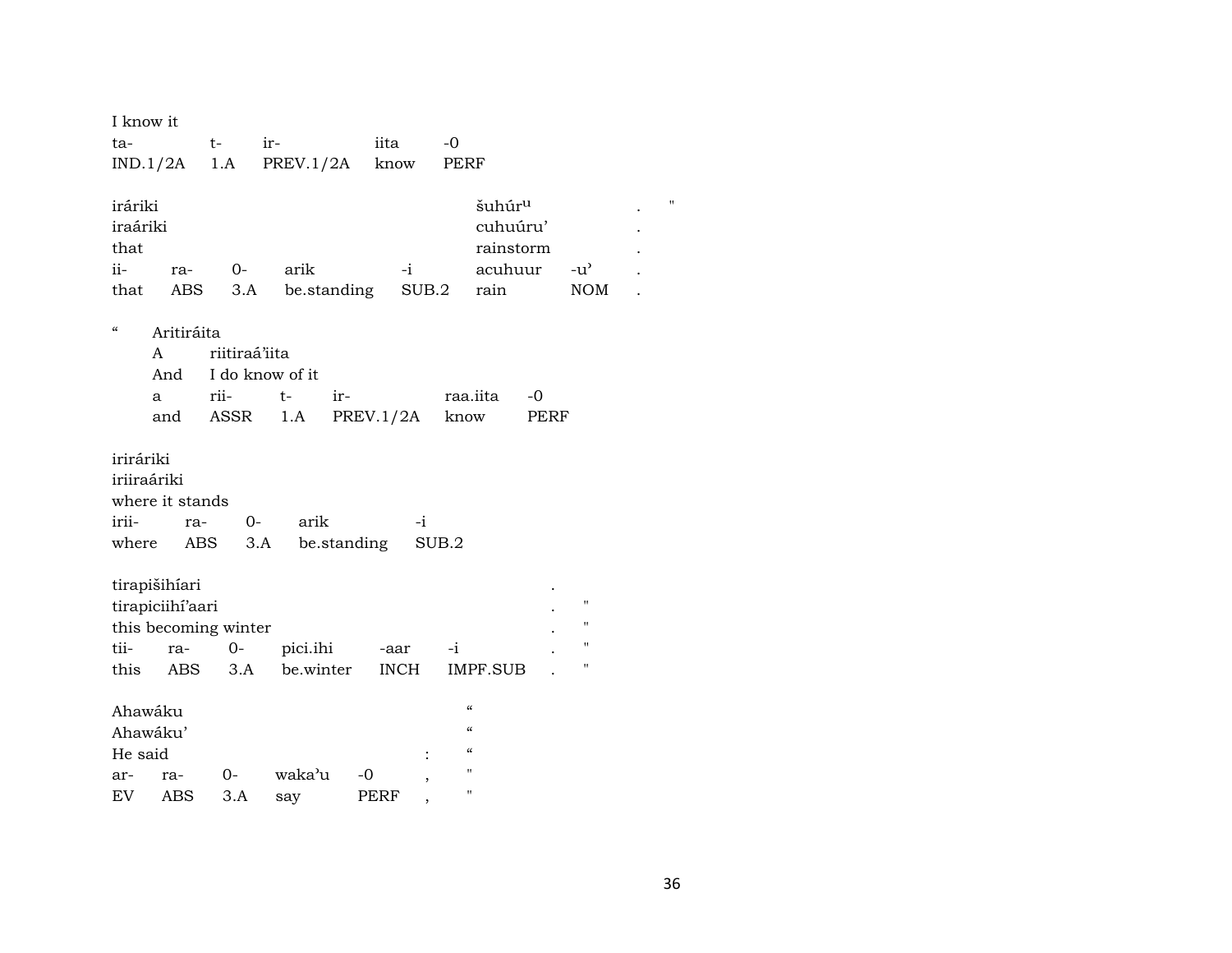| Tatiráita                    |                      |                 |                  |      |          |                          |                | rátkaharu  |             |                    |
|------------------------------|----------------------|-----------------|------------------|------|----------|--------------------------|----------------|------------|-------------|--------------------|
| Tatiraá'iita<br>I know of it |                      |                 |                  |      |          |                          |                |            | Rátkahaaru' |                    |
|                              |                      | $t-$            |                  |      |          | $-0$                     |                | night      |             |                    |
| ta-                          |                      |                 | ir-              |      | raa.iita |                          |                | ratkahaar- |             | $-u^{\prime}$      |
| IND.1/2A                     |                      | 1.A             | <b>PREV.1/2A</b> |      | know     | PERF                     |                | night      |             | <b>NOM</b>         |
| irírut <sup>a</sup>          |                      |                 |                  |      |          |                          | $\blacksquare$ |            |             |                    |
| iriíruuta                    |                      |                 |                  |      |          |                          | $\blacksquare$ |            |             |                    |
| the way it is                |                      |                 |                  |      |          |                          | 11             |            |             |                    |
| irii-                        | ra-                  | $O -$           | ut-              | 0    | -a       |                          | "              |            |             |                    |
| that                         | <b>ABS</b>           | 3.A             | <b>PREV</b>      | be   | SUB.1    |                          | н              |            |             |                    |
| Ahawáku                      |                      |                 |                  |      |          | $\mathcal{C}\mathcal{C}$ |                |            |             |                    |
| Ahawáku'                     |                      |                 |                  |      |          | $\epsilon\epsilon$       |                |            |             |                    |
| He said                      |                      |                 |                  |      |          | $\mathcal{C}\mathcal{C}$ |                |            |             |                    |
| ar-                          | ra-                  | $0-$            | waka'u           | $-0$ |          | н                        |                |            |             |                    |
| EV                           | ABS                  | 3.A             | say              | PERF |          | п                        |                |            |             |                    |
| Aritiráita,                  |                      |                 |                  |      |          |                          |                |            | úhuks       |                    |
| A                            | riitiraá'iita        |                 |                  |      |          |                          |                |            | úhuks       |                    |
| And                          |                      | I do know of it |                  |      |          |                          |                | half       |             |                    |
|                              | rii-                 | t-              | ir-              |      | raa.iita |                          | $-0$           |            | uhuks       |                    |
| a                            |                      |                 |                  |      |          |                          |                |            |             |                    |
| and                          | ASSR                 | 1.A             | PREV.1/2A        |      | know     |                          | PERF           | half       |             |                    |
|                              | tirawahakspáhatu     |                 |                  |      |          |                          |                |            |             | $\pmb{\mathsf{H}}$ |
|                              | tirawaahakspáhaatu   |                 |                  |      |          |                          |                |            |             | $\pmb{\mathsf{H}}$ |
|                              | these red Heavens    |                 |                  |      |          |                          |                |            |             | $\pmb{\mathsf{H}}$ |
| tii-                         | ra-                  | 0-              | a.waa.hak.his-   |      | pahaat   |                          | -u             |            |             | $\pmb{\mathsf{H}}$ |
| this                         | ABS                  | 3.A             | heavens          |      | be.red   |                          |                | SUB.D      |             | $\pmb{\mathsf{H}}$ |
|                              | Nikuwitiwáku         |                 |                  |      |          |                          |                | $\,$       |             |                    |
|                              | Rikuwitiwáku'        |                 |                  |      |          |                          |                |            |             |                    |
|                              | That is what He said |                 |                  |      |          |                          |                | $\,$       |             |                    |
| riku-                        | wi-                  |                 | ti-              | $0-$ | waka'u   | $-0$                     |                |            |             |                    |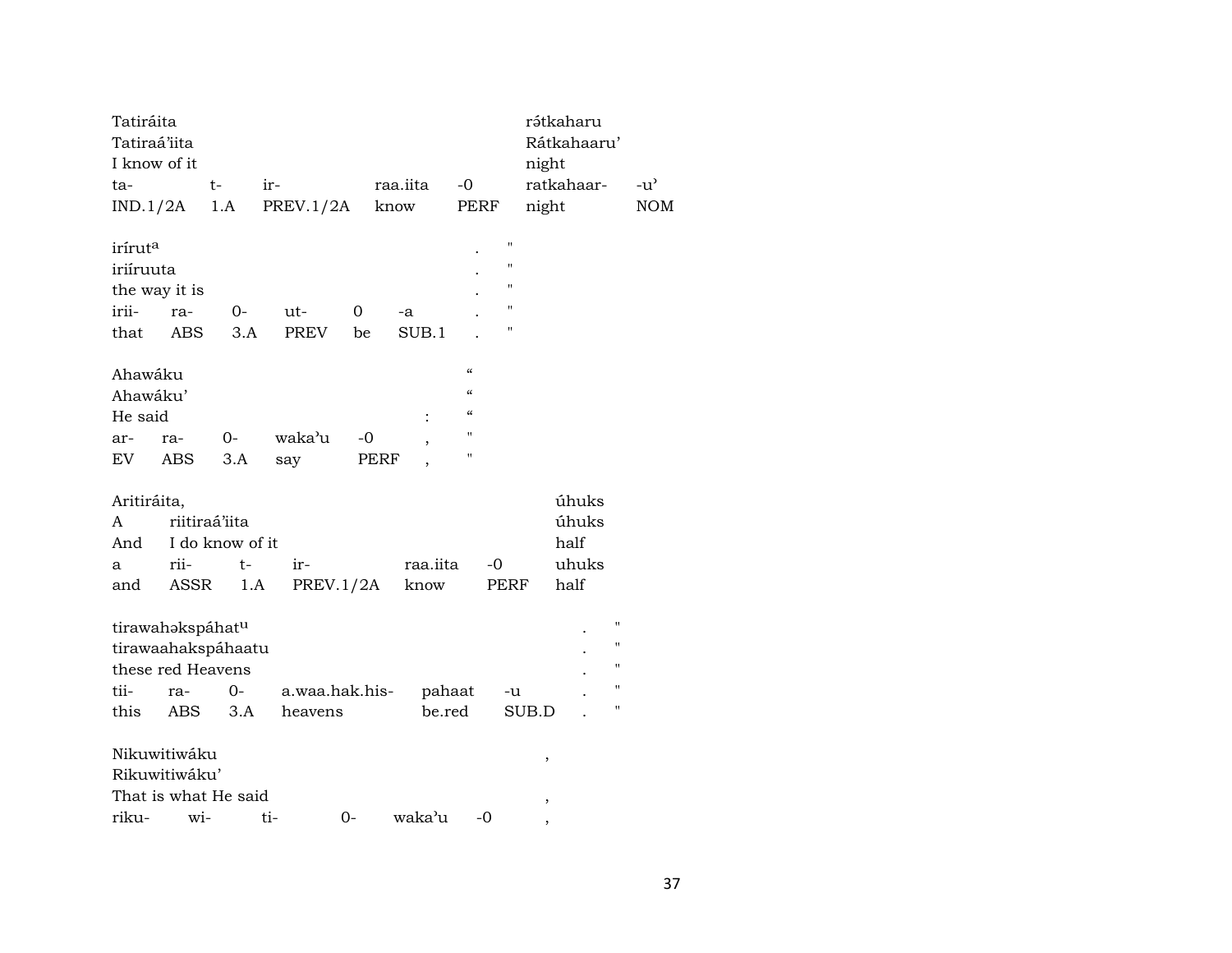| that.is                                                                                  | QUOT       |             | IND.3A                           | 3.A          | say              |                                                                                       | PERF<br>$\overline{ }$ |  |
|------------------------------------------------------------------------------------------|------------|-------------|----------------------------------|--------------|------------------|---------------------------------------------------------------------------------------|------------------------|--|
| irár <sup>i</sup><br>iraári'<br>brother<br>$i-$<br>3.POSS.A                              |            | -raar-      | same.sex.sibling                 | -ri'         | 3.POSS.B         | $\pmb{\mathcal{I}}$<br>$\overline{\phantom{a}}$<br>,                                  |                        |  |
| tiráwahatn<br>Tiráwaahat<br>the Heavens<br>tii-<br>this ABS                              | ra-        | $O-$<br>3.A | waa-<br>DIST                     | ahak         |                  | extend.in.a.line                                                                      | $-0$<br>SUB.4          |  |
| Ahawáku<br>Ahawáku'<br>He said<br>ar-<br>EV                                              | ra-<br>ABS | 3.A         | 0- waka'u<br>say                 | $-0$<br>PERF |                  | $\epsilon\epsilon$<br>$\mathcal{C}\mathcal{C}$<br>$\mathcal{C}\mathcal{C}$<br>11<br>п |                        |  |
| Tatiráit <sup>a</sup><br>Tatiraá'iita<br>I know of it<br>ta-<br>$IND.1/2A$ 1.A           |            | $t-$        | ir-<br>PREV.1/2A                 |              | raa.iita<br>know | -0<br>PERF                                                                            |                        |  |
| tirawahákskatit <sup>u</sup><br>tirawaahákskatiitu<br>this black Heavens<br>tii-<br>this | ra-<br>ABS | $0-$<br>3.A | a.waa.hak.his- katiit<br>heavens |              |                  | be.black                                                                              | -u<br>SUB.D            |  |

Aritiráita

riitiraá'iita  $\mathbf{A}$ 

 $\mathbf{u} = -\alpha$ 

 $\overline{\phantom{a}}$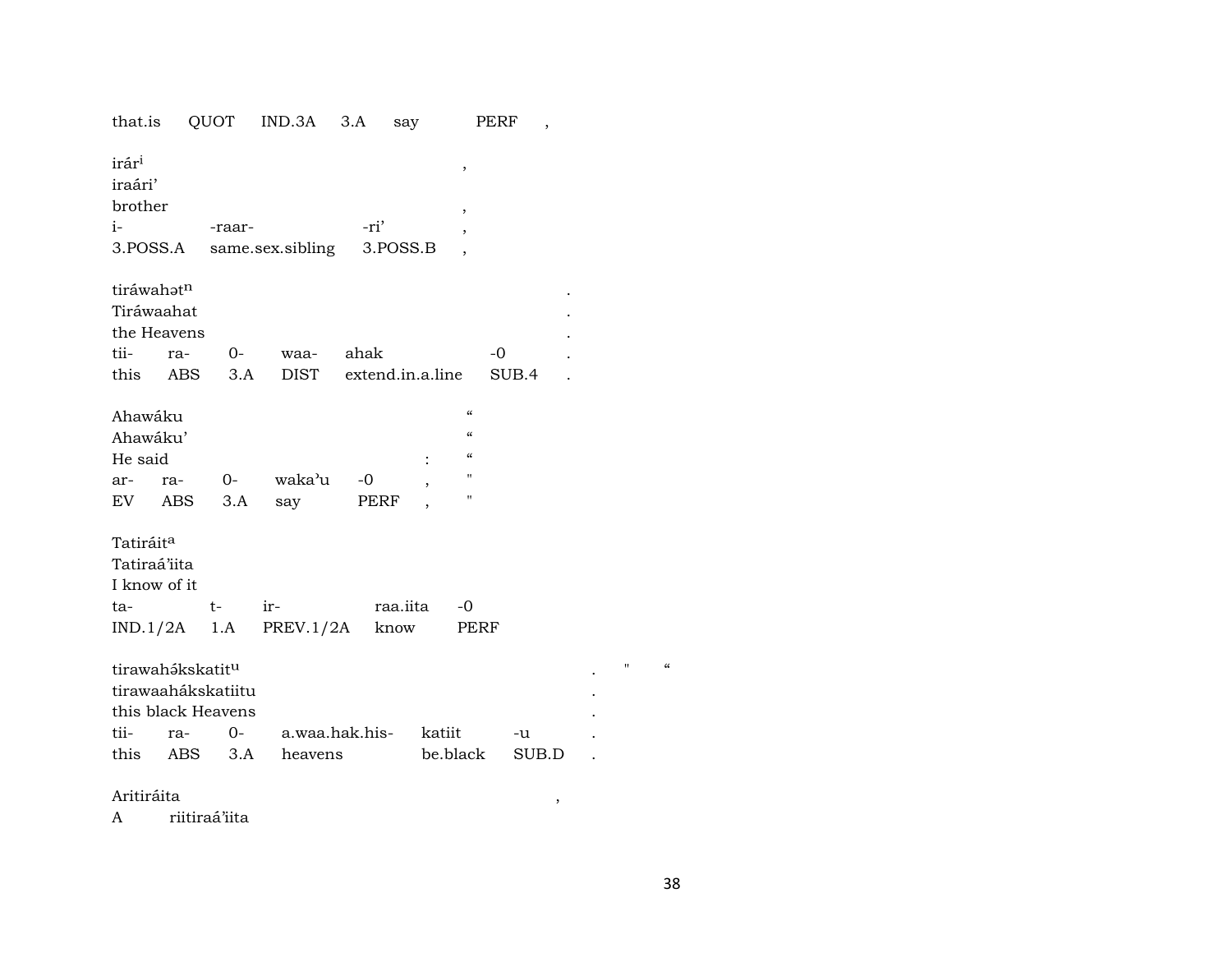| And                    | I do know of it                 |        |                  |                |             |           |       |
|------------------------|---------------------------------|--------|------------------|----------------|-------------|-----------|-------|
| a                      | rii-                            | t-     | ir-              |                | raa.iita    |           | $-0$  |
| and                    | ASSR                            | 1.A    |                  | PREV.1/2A      | know        |           | PERF  |
|                        |                                 |        |                  |                |             |           |       |
|                        | tirawahákspahatu                |        |                  |                |             |           |       |
|                        | tirawaahákspahaatu              |        |                  |                |             |           |       |
|                        | this red Heavens                |        |                  |                |             |           |       |
| tii-                   | ra-                             | $O -$  |                  | a.waa.hak.his- | pahaat      |           | -u    |
| this                   | ABS 3.A                         |        | heavens          |                | be.red      |           | SUB.D |
|                        |                                 |        |                  |                |             |           |       |
| Aritiráit <sup>a</sup> |                                 |        |                  |                |             |           | ,     |
| A                      | riitiraá'iita                   |        |                  |                |             |           |       |
| And                    | I do know of it                 |        |                  |                |             |           |       |
| a                      | rii-                            | $t-$   | ir-              |                | raa.iita    |           | $-0$  |
| and                    | ASSR                            | 1.A    |                  | PREV.1/2A      | know        |           | PERF  |
|                        |                                 |        |                  |                |             |           |       |
|                        | tirawahəkstáhkatar <sup>u</sup> |        |                  |                |             |           |       |
|                        | tirawaahakstáhkataaru           |        |                  |                |             |           |       |
|                        | this yellow Heavens             |        |                  |                |             |           |       |
| tii-                   | ra-                             | $0-$   | a.waa.hak.his-   |                |             | rahkataar | -u    |
| this                   | ABS                             | 3.A    | heavens          |                |             | be.yellow | SUB.D |
|                        |                                 |        |                  |                |             |           |       |
| Irári                  |                                 |        |                  |                |             | ,         |       |
| Iraári'                |                                 |        |                  |                |             |           |       |
| <b>Brother</b>         |                                 |        |                  |                |             | ,         |       |
| $i-$                   |                                 | -raar- |                  | -ri'           |             | ,         |       |
| 3.POSS.A               |                                 |        | same.sex.sibling |                | 3.POSS.B    |           |       |
|                        |                                 |        |                  |                |             |           |       |
| nikuwitúatn            |                                 |        |                  |                |             |           |       |
| rikuwituú'ut           |                                 |        |                  |                |             |           |       |
|                        | that it how it is               |        |                  |                |             |           |       |
| riku-                  | wi-                             | ti-    |                  | 0-             | ut-         | 0         | -,    |
| that.is                | QUOT                            |        | IND.3A           | 3.A            | <b>PREV</b> | be        | EX    |

 $\mathbf{u}$ 

 $\alpha$ 

 $\boldsymbol{\mathsf{H}}$ 

 $\boldsymbol{\mathsf{H}}$ 

 $\mathbf{u}$ 

 $\boldsymbol{\mathsf{H}}$ 

 $\boldsymbol{\mathsf{H}}$ 

 $\mathcal{L}_{\mathcal{A}}$ 

 $\ddot{\phantom{a}}$ 

 $\cdot$ 

 $\ddot{\phantom{a}}$ 

 $\ddot{\phantom{a}}$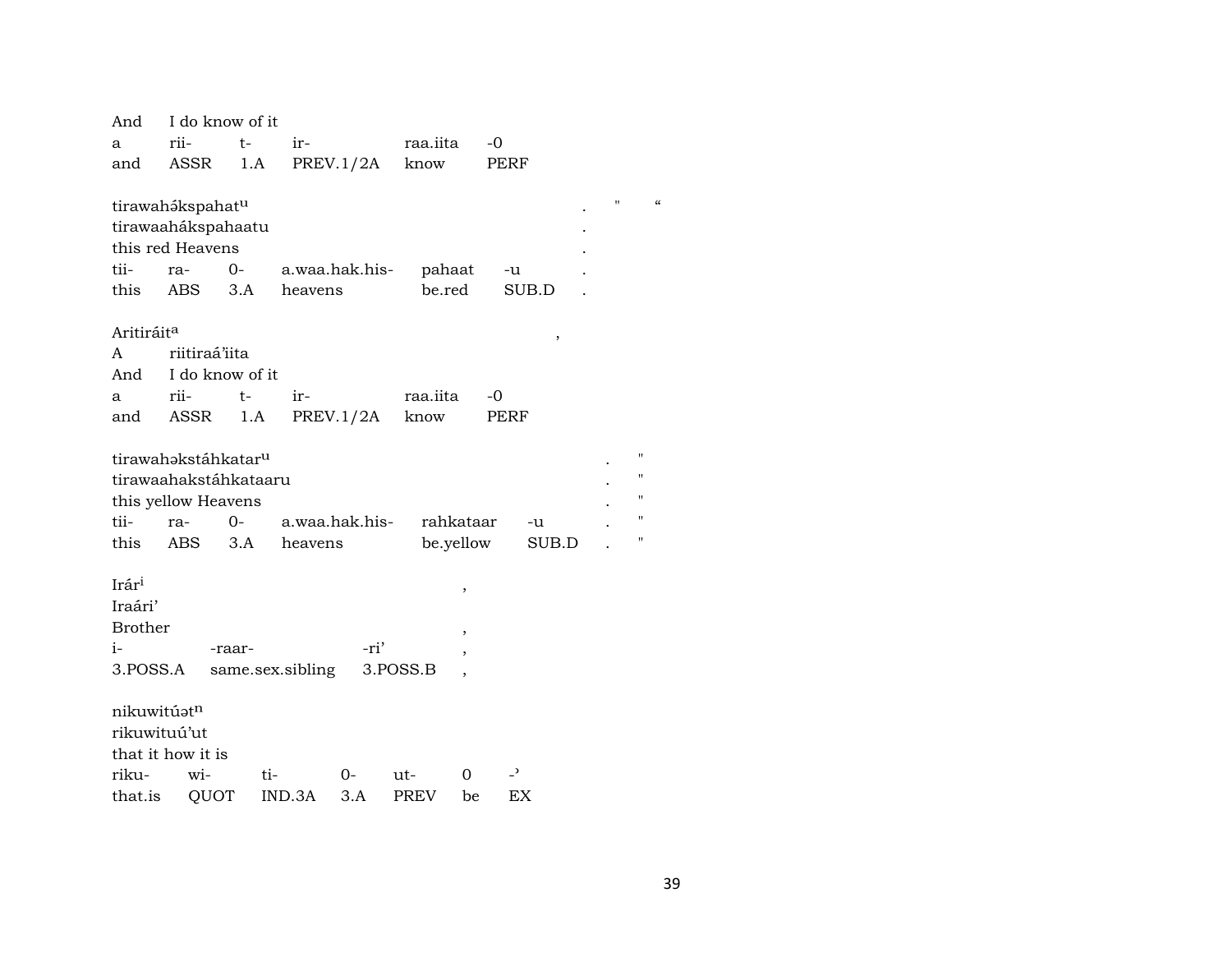| tiráwahatn<br>Tiráwaahat |                                           |       |             |                  |          |                          |                            |              |            |
|--------------------------|-------------------------------------------|-------|-------------|------------------|----------|--------------------------|----------------------------|--------------|------------|
| the Heavens              |                                           |       |             |                  |          |                          |                            |              |            |
| tii-                     | ra-                                       | $0-$  | waa-        | ahak             |          |                          | $-0$                       |              |            |
| this                     | ABS                                       | 3.A   | <b>DIST</b> | extend.in.a.line |          |                          | SUB.4                      |              |            |
| Wítiwaku                 |                                           |       |             |                  |          |                          | $\epsilon\epsilon$         |              |            |
| Witiwáku'                |                                           |       |             |                  |          |                          | $\mathcal{C}$              |              |            |
| He said                  |                                           |       |             |                  |          | $\ddot{\cdot}$           | $\boldsymbol{\mathcal{C}}$ |              |            |
| wi-                      | ti-                                       |       | $0-$        | waka'u           | $-0$     | $\overline{\phantom{a}}$ | $\pmb{\mathsf{H}}$         |              |            |
| QUOT                     | IND.3A                                    |       | 3.A<br>say  |                  | PERF     | $\overline{ }$           | $\pmb{\mathsf{H}}$         |              |            |
|                          |                                           |       |             |                  |          |                          |                            |              |            |
| Tatiráita,               |                                           |       |             |                  |          |                          |                            |              |            |
| Tatiraá'iita             |                                           |       |             |                  |          |                          |                            |              |            |
| I know of it             |                                           |       |             |                  |          |                          |                            |              |            |
| ta-                      | $t-$                                      |       | ir-         |                  | raa.iita | $-0$                     |                            |              |            |
| IND.1/2A                 |                                           | 1.A   | PREV.1/2A   |                  | know     | PERF                     |                            |              |            |
|                          |                                           |       |             |                  |          |                          |                            |              |            |
| tírahu,                  |                                           |       |             |                  |          |                          |                            | hupiríkuš    |            |
| tíraahu                  |                                           |       |             |                  |          |                          |                            | Huupiríkucu' |            |
| this coming              |                                           |       |             |                  |          |                          |                            | Big Star     |            |
| tii-                     | ra-                                       | $O -$ | a-          | a                |          | -hus                     |                            | huupirik     | -kucuu     |
| this                     | ABS                                       | 3.A   | PREV.3A     |                  | come     | IMPF.SUB                 |                            | star         | <b>AUG</b> |
|                          | Tatiráita<br>Tatiraá'iita<br>I know of it |       |             |                  |          |                          |                            |              |            |
| ta-                      |                                           | $t-$  | ir-         |                  | raa.iita |                          | $-0$                       |              |            |
|                          | IND.1/2A                                  | 1.A   |             | PREV.1/2A        | know     |                          | PERF                       |              |            |
|                          |                                           |       |             |                  |          |                          |                            |              |            |
| irírut <sup>a</sup>      |                                           |       |             |                  |          |                          | $\pmb{\mathsf{H}}$         |              |            |
| iriíruuta                |                                           |       |             |                  |          |                          | $\pmb{\mathsf{H}}$         |              |            |
| the way it is            | irii- ra- 0-                              |       | $11t -$     | 0                |          |                          | Ħ                          |              |            |
|                          |                                           |       |             |                  | $-A$     |                          |                            |              |            |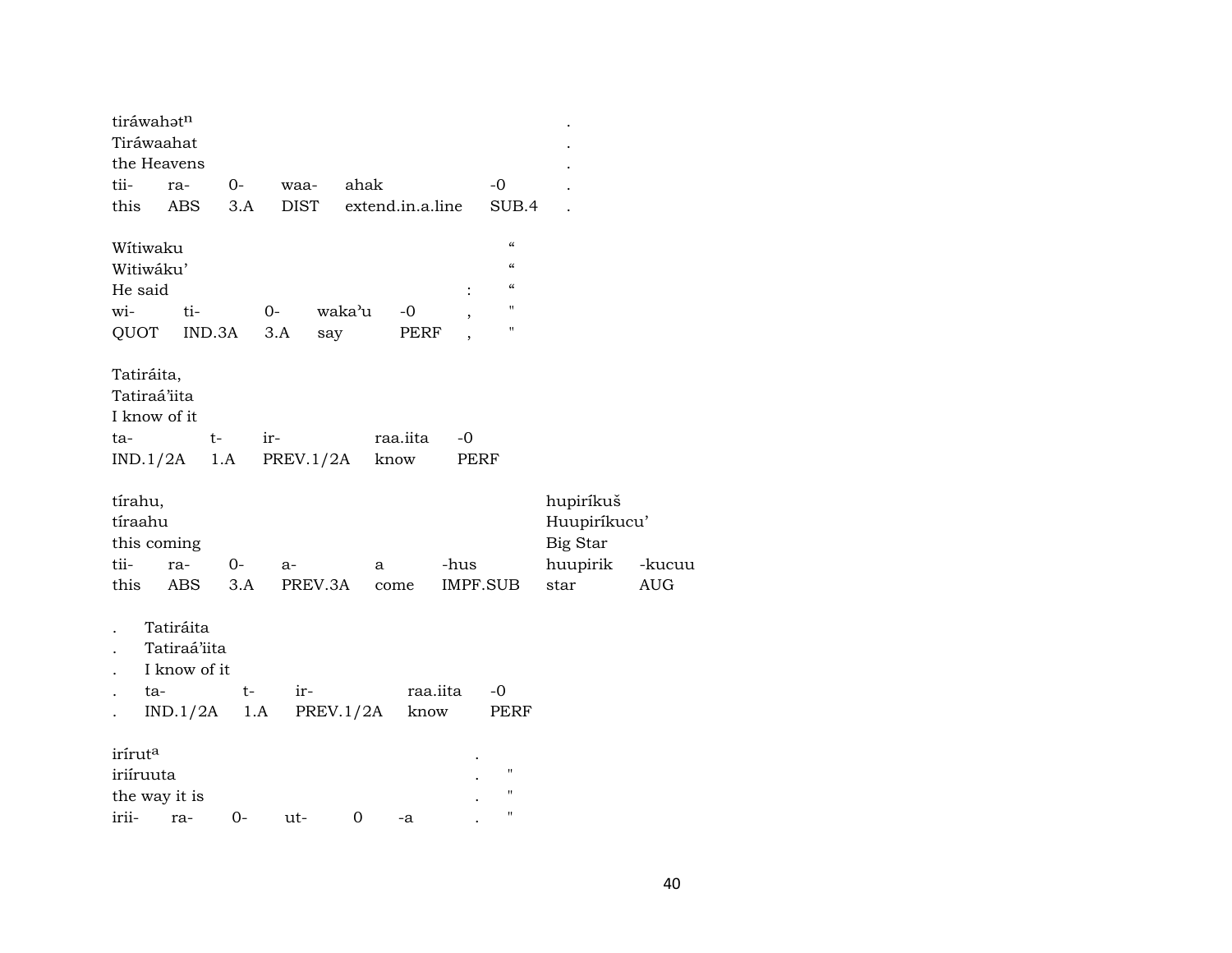| that                                        | ABS                                               | 3.A          | PREV                                  | be           | SUB.1            |                                                                                                            | $\blacksquare$ |                                   |                                                                                  |                                     |
|---------------------------------------------|---------------------------------------------------|--------------|---------------------------------------|--------------|------------------|------------------------------------------------------------------------------------------------------------|----------------|-----------------------------------|----------------------------------------------------------------------------------|-------------------------------------|
| Ahawáku<br>Ahawáku'<br>He said<br>ar-<br>EV | ra-<br>ABS                                        | $O-$<br>3.A  | waka'u<br>say                         | $-0$<br>PERF | $\ddot{\cdot}$   | $\epsilon\epsilon$<br>$\epsilon\epsilon$<br>$\mathcal{C}\mathcal{C}$<br>$\mathbf{H}$<br>$\pmb{\mathsf{H}}$ |                |                                   |                                                                                  |                                     |
| Aritiráit <sup>a</sup><br>A<br>And<br>a a   | riitiraá'iita<br>I know of it<br>rii-<br>and ASSR | $t-$<br>1.A  | ir-                                   | PREV.1/2A    | raa.iita<br>know |                                                                                                            | -0<br>PERF     |                                   |                                                                                  |                                     |
| iríruta<br>iriíruuta<br>irii-               | the way it is<br>ra-<br>that ABS                  | $O-$<br>3.A  | ut-<br>PREV                           | 0<br>be      | -a<br>SUB.1      |                                                                                                            |                |                                   |                                                                                  |                                     |
| tírahu<br>tíraahu<br>tii-<br>this           | this one coming<br>ra-<br>ABS                     | $O -$<br>3.A | a-<br>PREV.3A                         | a            | come             | -hus                                                                                                       | IMPF.SUB       | Pah<br>Pah<br>Moon<br>paa<br>moon | $\overline{\phantom{a}}$<br>$\overline{\phantom{a}}$<br>$\overline{\phantom{a}}$ |                                     |
| Atíra'<br>our Mother<br>ati-<br>1.POSS      | atirátirariki<br>raa                              | mother       | tiraáriki<br>this one<br>tii-<br>this | ra-<br>ABS   | $O-$<br>3.A      | arik                                                                                                       | be.standing    | $-i$<br>SUB.2                     |                                                                                  | Ħ<br>ľ<br>$\blacksquare$<br>"<br>11 |
| Ahawáku<br>Ahawáku'                         |                                                   |              |                                       |              |                  | $\mathcal{C}$<br>$\epsilon$                                                                                |                |                                   |                                                                                  |                                     |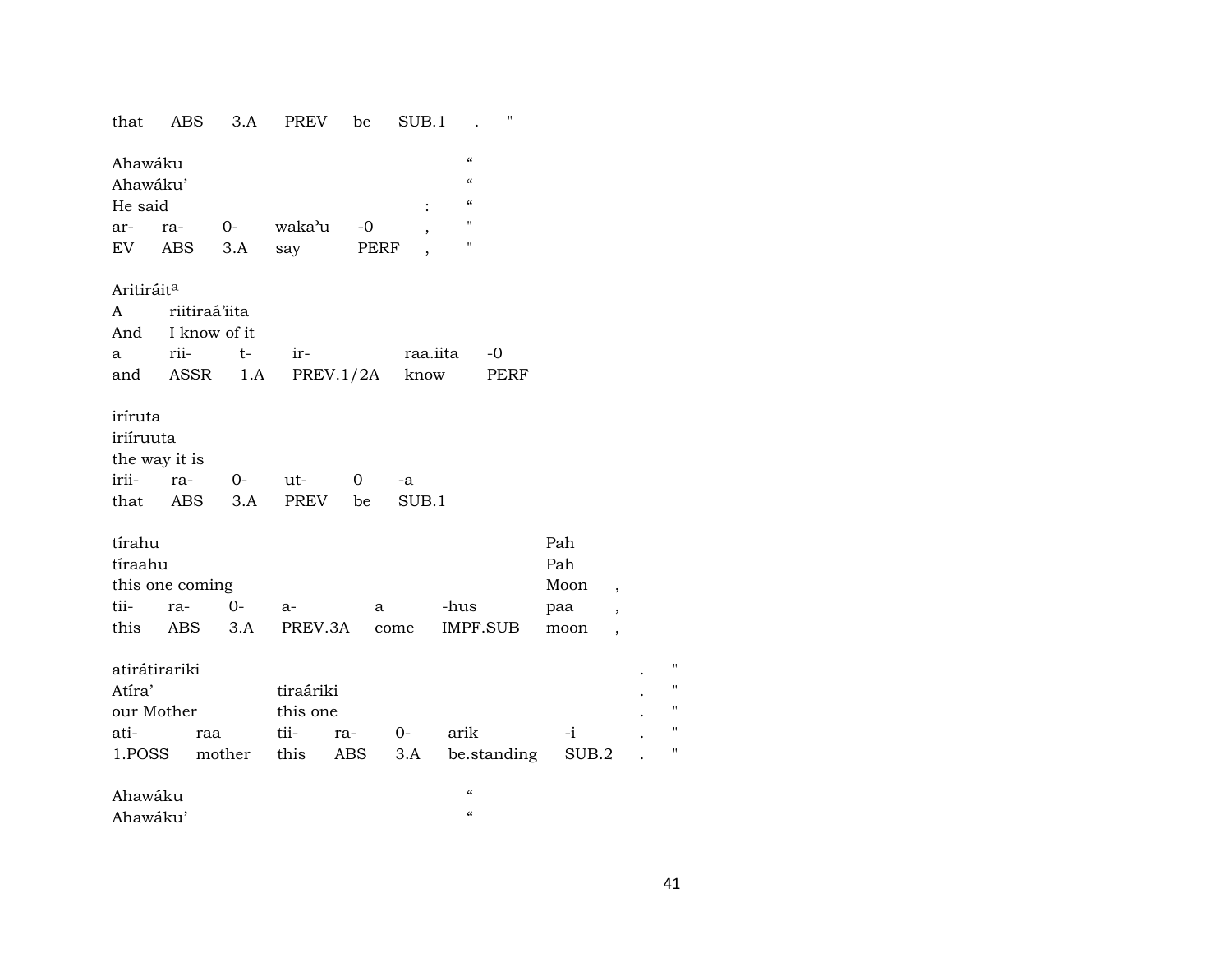| He said                |                          |                 |                                            |                | $\boldsymbol{\zeta}\boldsymbol{\zeta}$ |                                        |                 |             |         |      |       |
|------------------------|--------------------------|-----------------|--------------------------------------------|----------------|----------------------------------------|----------------------------------------|-----------------|-------------|---------|------|-------|
| ar-                    | ra-                      | $0-$            | waka'u                                     | $-0$           | $\pmb{\mathsf{H}}$                     |                                        |                 |             |         |      |       |
| EV                     | <b>ABS</b>               | 3.A             | say                                        | PERF           | $\pmb{\mathsf{H}}$                     |                                        |                 |             |         |      |       |
|                        |                          |                 |                                            |                |                                        |                                        |                 |             |         |      |       |
| Aritiráita             | riitiraá'iita            |                 |                                            |                |                                        |                                        |                 |             |         |      |       |
| A                      |                          | I do know of it |                                            |                |                                        |                                        |                 |             |         |      |       |
| And                    |                          |                 |                                            |                |                                        | $-0$                                   |                 |             |         |      |       |
| a                      | rii-<br>ASSR             | $t-$<br>1.A     | ir-                                        | PREV.1/2A      | raa.iita<br>know                       | PERF                                   |                 |             |         |      |       |
| and                    |                          |                 |                                            |                |                                        |                                        |                 |             |         |      |       |
|                        | irírutatíra <sup>a</sup> |                 |                                            |                |                                        |                                        |                 |             |         |      |       |
| iriíruuta              |                          |                 |                                            |                |                                        | tíraa'a                                |                 |             |         |      |       |
|                        | the way it is            |                 |                                            |                |                                        |                                        | this one coming |             |         |      |       |
| irii-                  | ra-                      | 0-              | ut-                                        | 0<br>-a        |                                        | tii-                                   | ra-             | $0-$        | $a-$    | a    | $-0$  |
| that                   | <b>ABS</b>               | 3.A             | PREV                                       | be             | SUB.1                                  | this                                   | ABS             | 3.A         | PREV.3A | come | SUB.4 |
|                        |                          |                 |                                            |                |                                        |                                        |                 |             |         |      |       |
|                        |                          | Sakurutuháiku   |                                            |                |                                        |                                        |                 |             |         |      |       |
| П                      |                          | Sákuuru'        |                                            | tuuhá'ihku'    |                                        |                                        |                 |             |         |      |       |
| П                      | Sun                      |                 |                                            | he meant it    |                                        |                                        |                 |             |         |      |       |
| Ħ                      | sakur                    |                 | $-u$ <sup><math>\prime</math></sup><br>ti- | $0-$           | ut-                                    |                                        | ra'ihk          | -:hus       |         |      |       |
| Н                      | sun                      |                 | <b>NOM</b>                                 | IND.3A<br>3.A  |                                        | <b>PREV</b>                            | mean            | <b>IMPF</b> |         |      |       |
| н.                     |                          |                 |                                            |                |                                        | $\boldsymbol{\zeta}\boldsymbol{\zeta}$ |                 |             |         |      |       |
|                        | Ahawáku                  |                 |                                            |                |                                        | $\boldsymbol{\zeta}\boldsymbol{\zeta}$ |                 |             |         |      |       |
|                        | Ahawáku'                 |                 |                                            |                |                                        | $\epsilon$                             |                 |             |         |      |       |
|                        | He said                  |                 |                                            |                |                                        | $\pmb{\mathsf{H}}$                     |                 |             |         |      |       |
|                        | ar-<br>EV                | ra-<br>ABS      | 0-<br>3.A                                  | waka'u<br>$-0$ |                                        | $\pmb{\mathsf{H}}$                     |                 |             |         |      |       |
|                        |                          |                 | say                                        |                | PERF                                   |                                        |                 |             |         |      |       |
| Aritiráit <sup>a</sup> |                          |                 |                                            |                |                                        |                                        | ,               |             |         |      |       |
| A                      | riitiraá'iita            |                 |                                            |                |                                        |                                        |                 |             |         |      |       |
| And                    |                          | I do know of it |                                            |                |                                        |                                        |                 |             |         |      |       |
| а                      | rii-                     | $t-$            | ir-                                        |                | raa.iita                               | $-0$                                   |                 |             |         |      |       |
| and                    | <b>ASSR</b>              | 1.A             |                                            | PREV.1/2A      | know                                   | <b>PERF</b>                            |                 |             |         |      |       |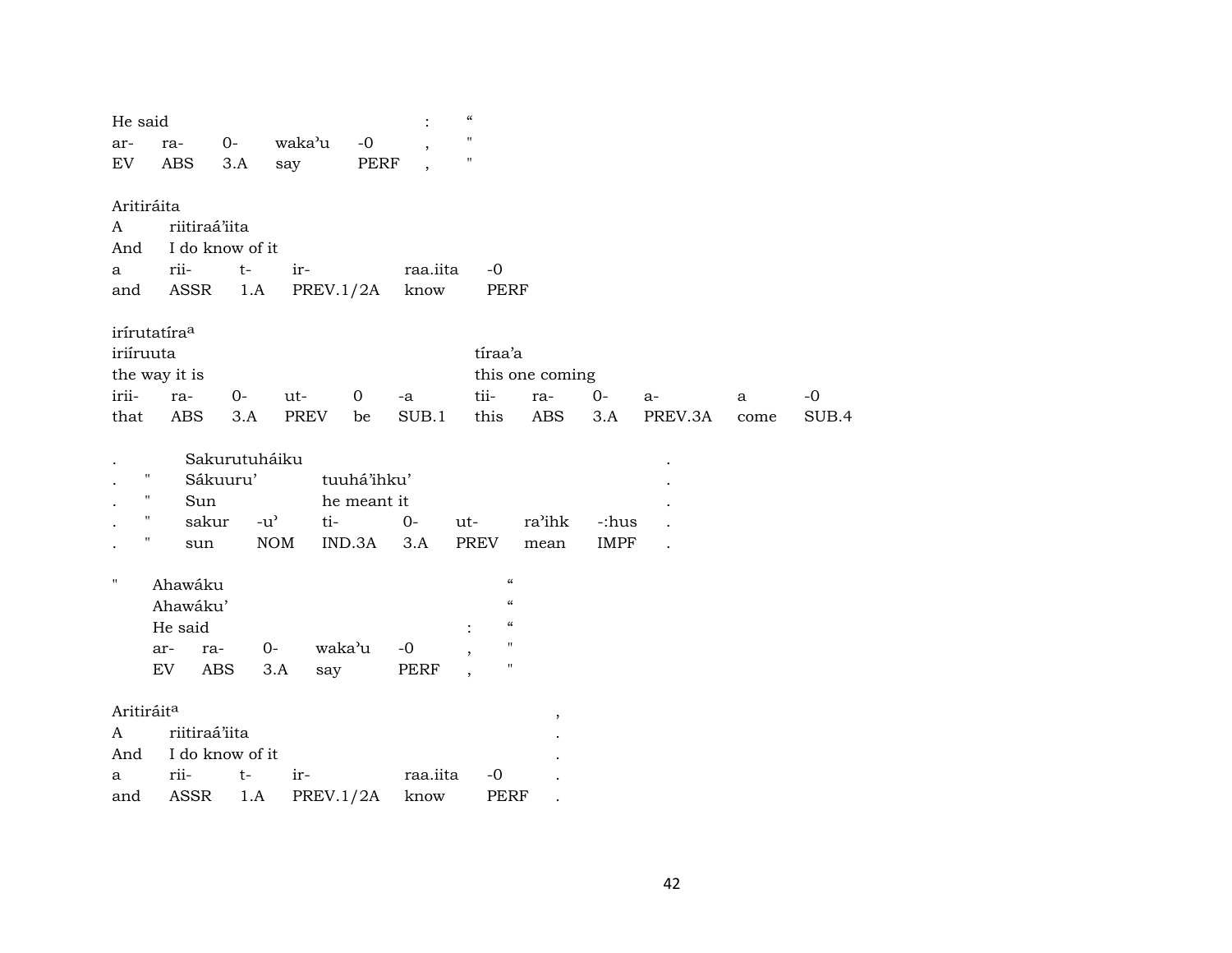| tatiri̇̃t <sup>a</sup> |       |                                    |      |      |   |
|------------------------|-------|------------------------------------|------|------|---|
| Tatiiriíta             |       |                                    |      |      |   |
| I know it              |       |                                    |      |      | ٠ |
| ta-                    | $+ -$ | ir-                                | iita | $-0$ |   |
|                        |       | $IND.1/2A$ 1.A PREV.1/2A know PERF |      |      |   |

### tiritihairirəsákaku

| Tirí'                     |                     |      |                |             | tihaa'iriirasaákaku |      |                           |            |     |       |         |                 |
|---------------------------|---------------------|------|----------------|-------------|---------------------|------|---------------------------|------------|-----|-------|---------|-----------------|
| It is                     |                     |      |                |             |                     |      | here where the sun passes |            |     |       |         |                 |
| tii-                      | ri-                 | $0-$ | $\overline{0}$ | -0          | tii-                | haa- | irii-                     | ra-        | 0-  | saak- | hak     | -hus            |
| this                      | CONT.3A             | 3.A  | be             | <b>PERF</b> | here                | here | where                     | <b>ABS</b> | 3.A | sun   | pass.by | <b>IMPF.SUB</b> |
| $\mathbf{H}$<br>$\bullet$ | Tahapakiahu         |      |                |             |                     |      |                           |            |     |       |         |                 |
| $\mathbf{H}$              | Tahapakí'aahu'      |      |                |             |                     |      |                           |            |     |       |         |                 |
| $\mathbf{H}$              | We call it          |      |                |             |                     |      |                           |            |     |       |         |                 |
| $\mathbf{H}$<br>$\bullet$ | ta-                 | $t-$ | rak-           |             | waki.a              |      | -:hus                     |            |     |       |         |                 |
| $\mathbf{H}$              | IND.1/2A            | 1.A  |                | $1/2$ .PL   | say.PL.IMPF         |      | <b>IMPF</b>               |            |     |       |         |                 |
|                           | hupirikahuriríwis   |      |                |             | $\bullet$           |      |                           |            |     |       |         |                 |
|                           | Huupirikaahuriríwis |      |                |             | $\bullet$           |      |                           |            |     |       |         |                 |
|                           | Star Across The Sky |      |                |             | $\bullet$           |      |                           |            |     |       |         |                 |
| huupirik                  | kaa.huur-           |      | iriwis         |             | $\bullet$           |      |                           |            |     |       |         |                 |
| star                      | world               |      | be.across      |             | $\bullet$           |      |                           |            |     |       |         |                 |

# Aahawáku "

| A | ahawáku' |             |  |                        |      |  |             |  |  |  |  |  |
|---|----------|-------------|--|------------------------|------|--|-------------|--|--|--|--|--|
|   |          | And he said |  |                        |      |  |             |  |  |  |  |  |
|   |          |             |  | a ar- ra- 0- waka'u -0 |      |  | $^{\prime}$ |  |  |  |  |  |
|   |          |             |  | and EV ABS 3.A say     | PERF |  | "           |  |  |  |  |  |

### Aritiráitatíra<sup>a</sup>.

| A | riitiraá'iita                     |  |  |  |  |      | tiraa'a         |    |       |  |  |  |  |
|---|-----------------------------------|--|--|--|--|------|-----------------|----|-------|--|--|--|--|
|   | And I do know of it               |  |  |  |  |      | this one coming |    |       |  |  |  |  |
| a | rii-<br>raa.iita<br>$-0$<br>$ir-$ |  |  |  |  | tii- | ra-             | ∩– | $a -$ |  |  |  |  |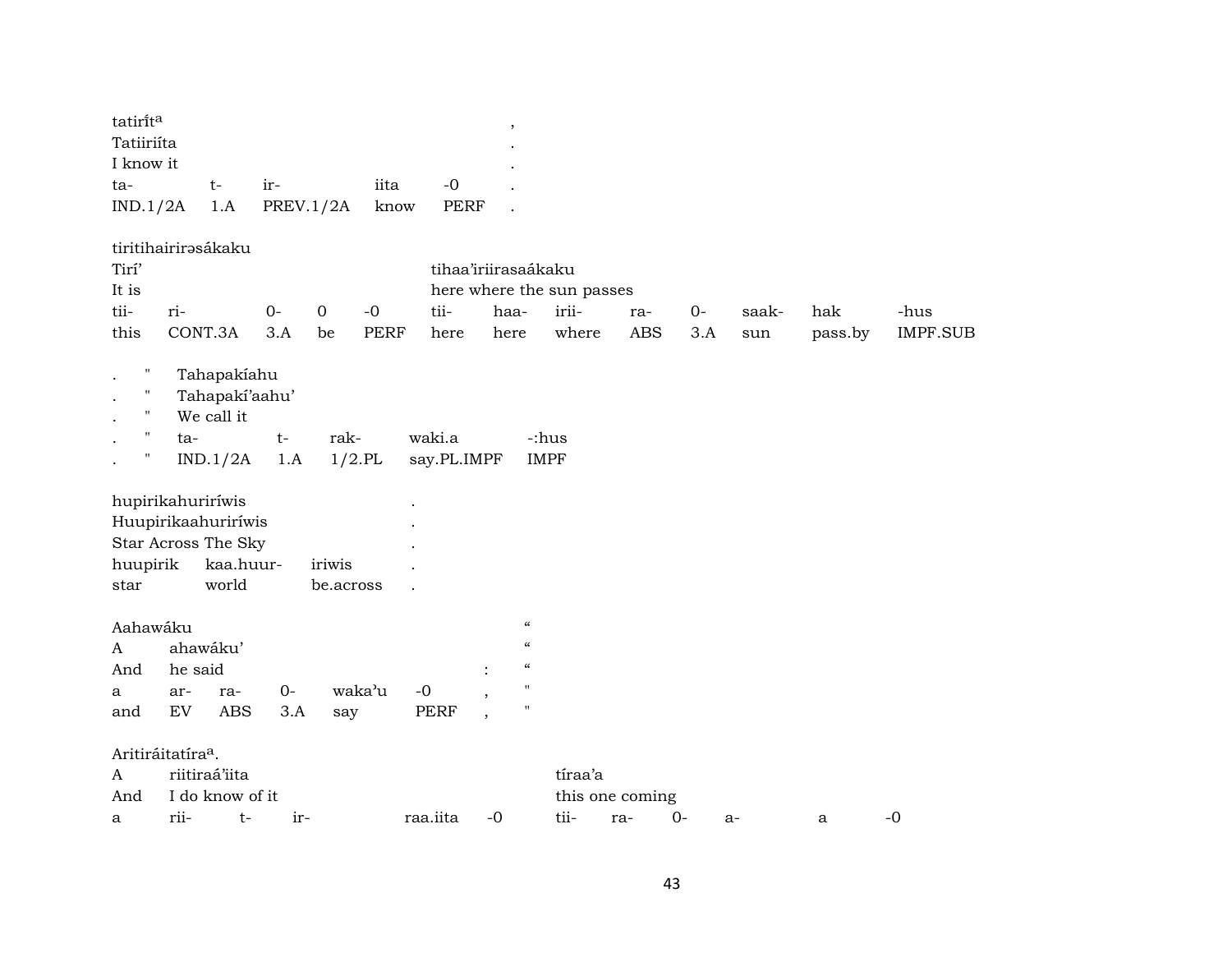| and                                                          | <b>ASSR</b>                   | 1.A                                                                                                                   |                                  | <b>PREV.1/2A</b>         | know                                                         | <b>PERF</b>               | this                                                                                                       | <b>ABS</b> | 3.A | PREV.3A | come | SUB.4 |  |
|--------------------------------------------------------------|-------------------------------|-----------------------------------------------------------------------------------------------------------------------|----------------------------------|--------------------------|--------------------------------------------------------------|---------------------------|------------------------------------------------------------------------------------------------------------|------------|-----|---------|------|-------|--|
| <b>Black Star</b><br>huupirik<br>star                        | Hupiríkatit,<br>Huupiríkaatit | kaatiit<br>be.black                                                                                                   | $\rm{a}$<br>a<br>and<br>a<br>and | $\overline{\phantom{a}}$ |                                                              |                           |                                                                                                            |            |     |         |      |       |  |
| huupirik<br>star                                             |                               | Hupiritnaruhukatítkuš <sup>u</sup><br>Huupírit Raruuhuuhkatítkucu'<br>Big Black Meteoric Star<br>raruuhuur-<br>meteor |                                  | katiit<br>be.black       | -kucuu<br>$\mathbf{A}\mathbf{U}\mathbf{G}$                   | $\overline{\phantom{a}}$  |                                                                                                            |            |     |         |      |       |  |
| tatiráita<br>tatiraá'iita<br>I know of it<br>ta-<br>IND.1/2A |                               | ir-<br>$t-$<br>1.A                                                                                                    | PREV.1/2A                        |                          | raa.iita<br>$-0$<br>know                                     | $\vdots$<br><b>PERF</b>   |                                                                                                            |            |     |         |      |       |  |
| aritiráita<br>$\mathbf{A}$<br>And<br>a<br>and                | riitiraá'iita<br>rii-<br>ASSR | I do know of it<br>$t-$<br>1.A                                                                                        | ir-                              | PREV.1/2A                | raa.iita<br>know                                             | $-{\bf 0}$<br><b>PERF</b> |                                                                                                            |            |     |         |      |       |  |
| irisirátir <sup>a</sup><br>irii-<br>that                     | iriisiraátira<br>$si-$<br>DU  | the ones (du) together<br>ra-<br>ABS                                                                                  | $0-$<br>3.A                      | tir<br>be.together       | -a<br>SUB.1                                                  |                           | $\pmb{\mathsf{H}}$<br>$\pmb{\mathsf{H}}$<br>$\pmb{\mathsf{H}}$<br>$\pmb{\mathsf{H}}$<br>$\pmb{\mathsf{H}}$ |            |     |         |      |       |  |
| Ahawáku<br>Ahawáku'                                          |                               |                                                                                                                       |                                  |                          | $\boldsymbol{\zeta}\boldsymbol{\zeta}$<br>$\epsilon\epsilon$ |                           |                                                                                                            |            |     |         |      |       |  |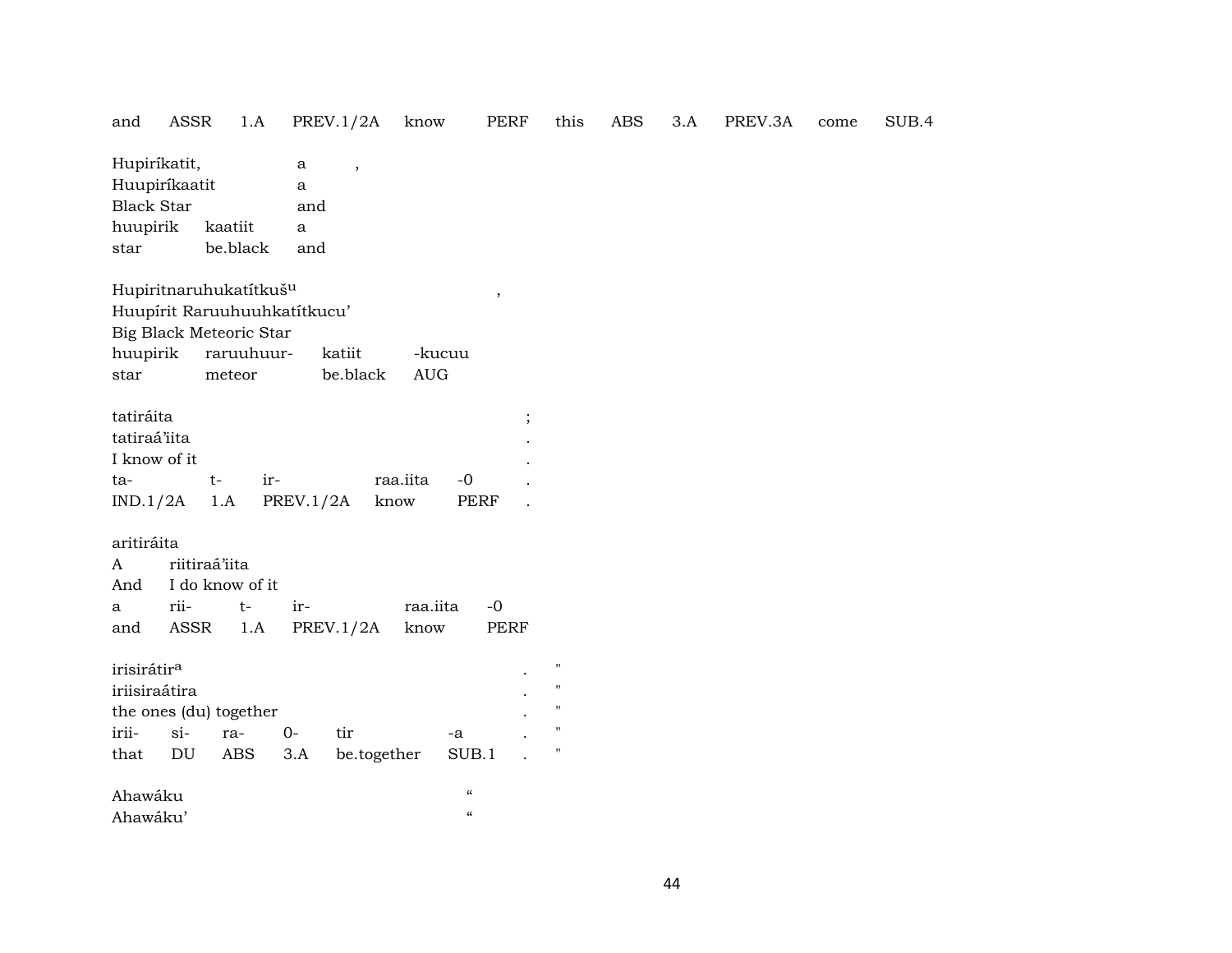| He said                |                        |                 |         |             |                | $\epsilon\epsilon$ |        |             |  |
|------------------------|------------------------|-----------------|---------|-------------|----------------|--------------------|--------|-------------|--|
| ar-                    | ra-                    | $0-$            | waka'u  | $-0$        |                | п                  |        |             |  |
| EV                     | <b>ABS</b>             | 3.A             | say     | PERF        |                | п                  |        |             |  |
|                        |                        |                 |         |             |                |                    |        |             |  |
| Aritiráit <sup>a</sup> |                        |                 |         |             |                |                    |        |             |  |
| A                      | riitiraá'iita          |                 |         |             |                |                    |        |             |  |
| And                    |                        | I do know of it |         |             |                |                    |        |             |  |
| a                      | rii-                   | $t-$            | ir-     |             | raa.iita       | $-0$               |        |             |  |
| and                    | ASSR                   | 1.A             |         | PREV.1/2A   | know           |                    | PERF   |             |  |
|                        |                        |                 |         |             |                |                    |        |             |  |
| tíraa                  |                        |                 |         |             |                |                    |        |             |  |
| tíraa'a                |                        |                 |         |             |                |                    |        |             |  |
|                        | this one coming        |                 |         |             |                |                    |        |             |  |
| tii-                   | ra-                    | $0 -$           | a-      | a           |                | $-0$               |        |             |  |
| this                   | ABS                    | 3.A             | PREV.3A | come        |                | SUB.4              |        |             |  |
| irisirátira            |                        |                 |         |             |                |                    | п      |             |  |
| iriisiraátira          |                        |                 |         |             |                |                    | п      |             |  |
|                        | the ones (du) together |                 |         |             |                |                    | н      |             |  |
| irii-                  | $\sin$                 | ra-             | $O -$   | tir         |                |                    | Ħ      |             |  |
| that                   | DU                     | ABS             | 3.A     |             |                | -a<br>SUB.1        | Ħ      |             |  |
|                        |                        |                 |         | be.together |                |                    |        |             |  |
| Hupiríkuš <sup>u</sup> |                        |                 |         | Tuháiku     |                |                    |        |             |  |
|                        | Huupiríkucu'           |                 |         | tuuhá'ihku' |                |                    |        |             |  |
| Big Star               |                        |                 |         | he meant it |                |                    |        |             |  |
| huupirik               |                        | -kucuu          |         | ti-         | $0-$           | ut-                | ra'ihk | -:hus       |  |
| star                   |                        | <b>AUG</b>      |         | IND.3A      | 3.A            | PREV               | mean   | <b>IMPF</b> |  |
|                        |                        |                 |         |             |                |                    |        |             |  |
| Ahawáku                |                        |                 |         |             | $\, ,$         | $\mathcal{C}$      |        |             |  |
| Ahawáku'               |                        |                 |         |             |                | $\epsilon$         |        |             |  |
| He said                |                        |                 |         |             |                | "                  |        |             |  |
| ar-                    | ra-                    | 0-              | waka'u  | $-0$        |                | н                  |        |             |  |
| EV                     | ABS                    | 3.A             | say     | PERF        | $\overline{ }$ | Ħ                  |        |             |  |
|                        |                        |                 |         |             |                |                    |        |             |  |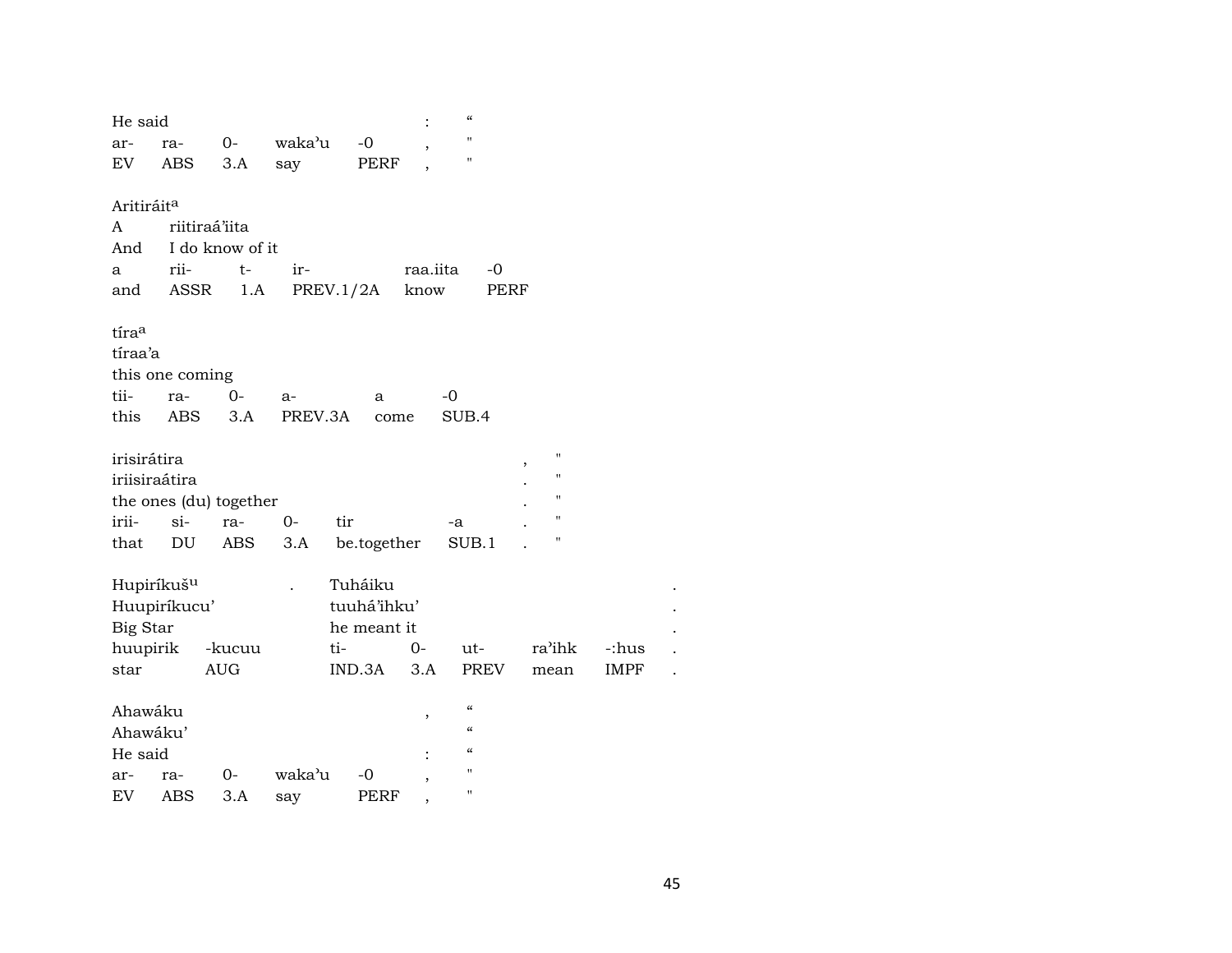| riitiraá'iita<br>A<br>a<br>And I do know of it<br>and<br>raa.iita<br>rii-<br>$t-$<br>$-0$<br>ir-<br>a<br>a<br>PREV.1/2A<br>ASSR<br>know<br>PERF<br>and<br>1.A<br>and<br>irisirátira<br>,<br>iriisiraátira |
|-----------------------------------------------------------------------------------------------------------------------------------------------------------------------------------------------------------|
|                                                                                                                                                                                                           |
|                                                                                                                                                                                                           |
|                                                                                                                                                                                                           |
|                                                                                                                                                                                                           |
|                                                                                                                                                                                                           |
|                                                                                                                                                                                                           |
|                                                                                                                                                                                                           |
| these (du) together                                                                                                                                                                                       |
| irii-<br>$si$ -<br>ra-<br>$O-$<br>tir<br>-a                                                                                                                                                               |
| DU<br>ABS<br>3.A<br>be.together<br>SUB.1<br>that                                                                                                                                                          |
|                                                                                                                                                                                                           |
| tíraa<br>$\,$                                                                                                                                                                                             |
| tíraa'a                                                                                                                                                                                                   |
| this one coming                                                                                                                                                                                           |
| tii-<br>$0-$<br>ra-<br>-0<br>a-<br>a                                                                                                                                                                      |
| this ABS<br>3.A<br>PREV.3A<br>SUB.4<br>come                                                                                                                                                               |
|                                                                                                                                                                                                           |
| Patuháihku<br>Pah                                                                                                                                                                                         |
| Ħ<br>Tuuhá'ihku'<br>Pah<br>Pah                                                                                                                                                                            |
| $\mathbf{u}$<br>Moon<br>He meant it<br>Moon<br>$\mathbf{r}$                                                                                                                                               |
| Η<br>ti-<br>$0 -$<br>ra'ihk<br>$ut$ - $\qquad$<br>-:hus<br>paa<br>paa                                                                                                                                     |
| Π<br>$IND.3A$ $3.A$<br>PREV<br>IMPF<br>moon<br>mean<br>moon                                                                                                                                               |
|                                                                                                                                                                                                           |
| Aritiráita                                                                                                                                                                                                |
| $\epsilon$<br>riitiraá'iita<br>A                                                                                                                                                                          |
| $\boldsymbol{\zeta}\boldsymbol{\zeta}$<br>I do know of it<br>And                                                                                                                                          |
| rii-<br>$t-$<br>ir-<br>raa.iita<br>a<br>-0                                                                                                                                                                |
| PREV.1/2A know<br>п<br>and<br>ASSR 1.A<br>PERF                                                                                                                                                            |
| tíraa<br>sakúru                                                                                                                                                                                           |
| tíraa'a<br>Sákuuru'                                                                                                                                                                                       |
| this one coming<br>Sun                                                                                                                                                                                    |
| tii-<br>sakur<br>$0-$<br>$-0$<br>$-u$ <sup><math>\prime</math></sup><br>ra-<br>$a-$<br>a                                                                                                                  |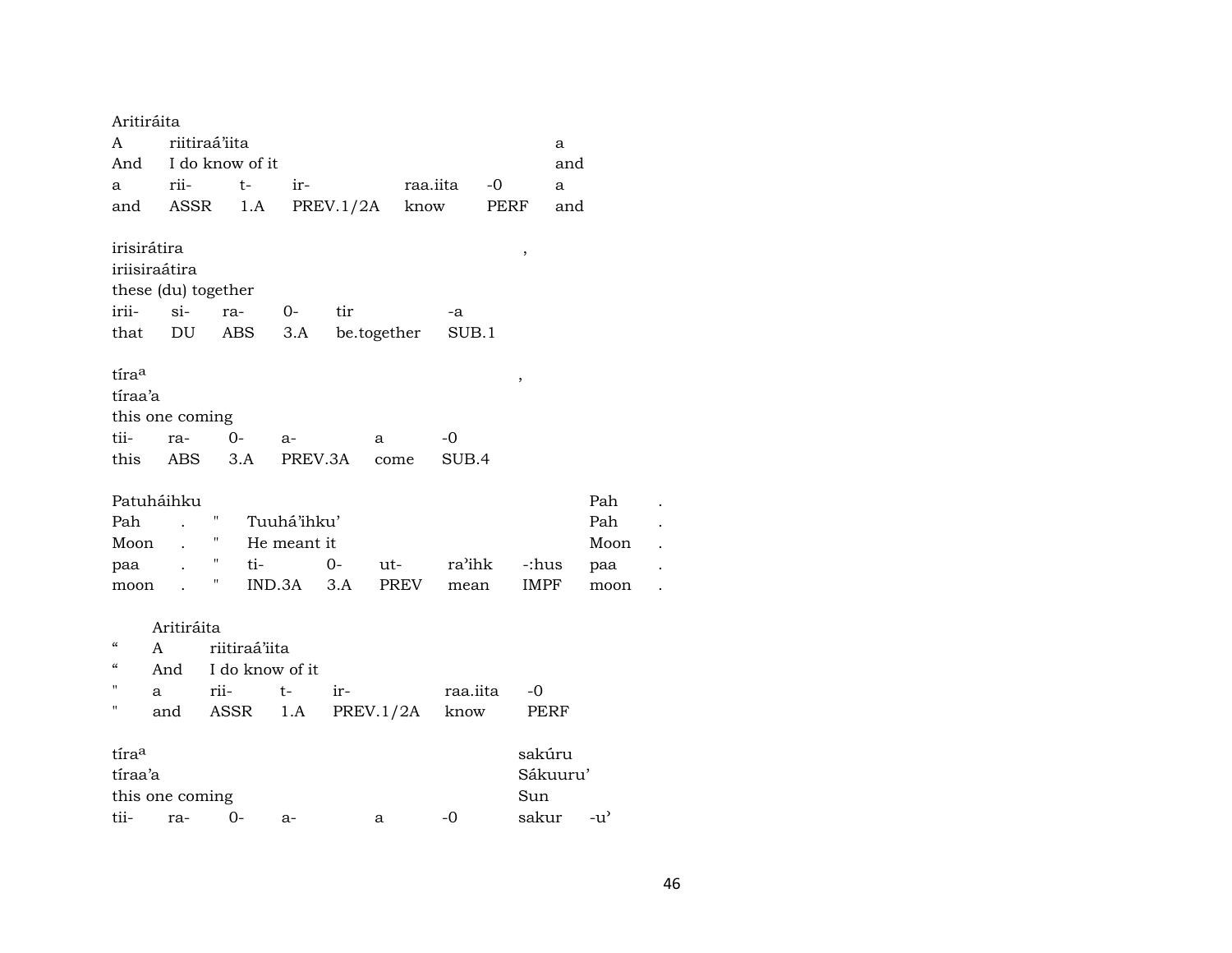| this                                     | ABS           | 3.A                         |             | PREV.3A |           | come        |                    | SUB.4              |      | sun |                   |  |  |
|------------------------------------------|---------------|-----------------------------|-------------|---------|-----------|-------------|--------------------|--------------------|------|-----|-------------------|--|--|
| irisirátir <sup>a</sup><br>iriisiraátira |               |                             |             |         |           |             |                    |                    |      |     | 11<br>$^{\prime}$ |  |  |
|                                          |               | those (du) who are together |             |         |           |             |                    |                    |      |     | $^{\prime}$       |  |  |
| irii-                                    | $si-$         | ra-                         |             | $O -$   | tir       |             |                    | -a                 |      |     | 11                |  |  |
| that                                     | DU            |                             | ABS         | 3.A     |           | be.together |                    | SUB.1              |      |     | 11                |  |  |
| Ahawáku                                  |               |                             |             |         |           |             | $\epsilon\epsilon$ |                    |      |     |                   |  |  |
| Ahawáku'                                 |               |                             |             |         |           |             | $\epsilon\epsilon$ |                    |      |     |                   |  |  |
| He said:                                 |               |                             |             |         |           |             | $\epsilon$         |                    |      |     |                   |  |  |
| ar-                                      | ra-           | $0-$                        |             | waka'u  | $-0$      |             | Ħ                  |                    |      |     |                   |  |  |
| EV                                       | ABS           | 3.A                         |             | say     |           | PERF        |                    |                    |      |     |                   |  |  |
|                                          |               |                             |             |         |           |             |                    |                    |      |     |                   |  |  |
|                                          | Aritiráita    |                             |             |         |           |             |                    |                    |      |     |                   |  |  |
| A                                        | riitiraá'iita |                             |             |         |           |             |                    |                    |      |     |                   |  |  |
| And                                      |               | I do know of it             |             |         |           |             |                    |                    |      |     |                   |  |  |
| a                                        | rii-          |                             | t-          | ir-     |           |             | raa.iita           |                    | -0   |     |                   |  |  |
| and                                      |               | ASSR                        | 1.A         |         | PREV.1/2A |             | know               |                    | PERF |     |                   |  |  |
| tuháihku                                 |               |                             |             |         |           |             |                    |                    |      |     |                   |  |  |
| Tuuhá'ihku'                              |               |                             |             |         |           |             |                    |                    |      |     |                   |  |  |
|                                          |               | He was meaning it           |             |         |           |             |                    |                    |      |     |                   |  |  |
| ti-                                      |               | $0-$                        | ut-         |         | ra'ihk    | -:hus       |                    |                    |      |     |                   |  |  |
| IND.3A                                   |               | 3.A                         | <b>PREV</b> |         | mean      | <b>IMPF</b> |                    |                    |      |     |                   |  |  |
|                                          |               |                             |             |         |           |             |                    |                    |      |     |                   |  |  |
|                                          |               | Hupirikahuriríwis           |             |         |           |             |                    | $\epsilon\epsilon$ |      |     |                   |  |  |
|                                          |               | Huupirikaahuriríwis         |             |         |           |             |                    | $\epsilon\epsilon$ |      |     |                   |  |  |
|                                          |               | Star Across The Sky         |             |         |           |             |                    | $\epsilon\epsilon$ |      |     |                   |  |  |
| huupirik                                 |               |                             | kaa.huur-   |         | iriwis    |             |                    | $\pmb{\mathsf{H}}$ |      |     |                   |  |  |
| star                                     |               | world                       |             |         | be.across |             |                    | $^{\prime\prime}$  |      |     |                   |  |  |
|                                          |               |                             |             |         |           |             |                    |                    |      |     |                   |  |  |

Tatiráita Tatiraá'iita **NOM** 

 $\mathbf{u}$  $\mathbf{u}$  $\mathbf{u}$  $\mathbf{u}$  $\boldsymbol{\mathsf{u}}$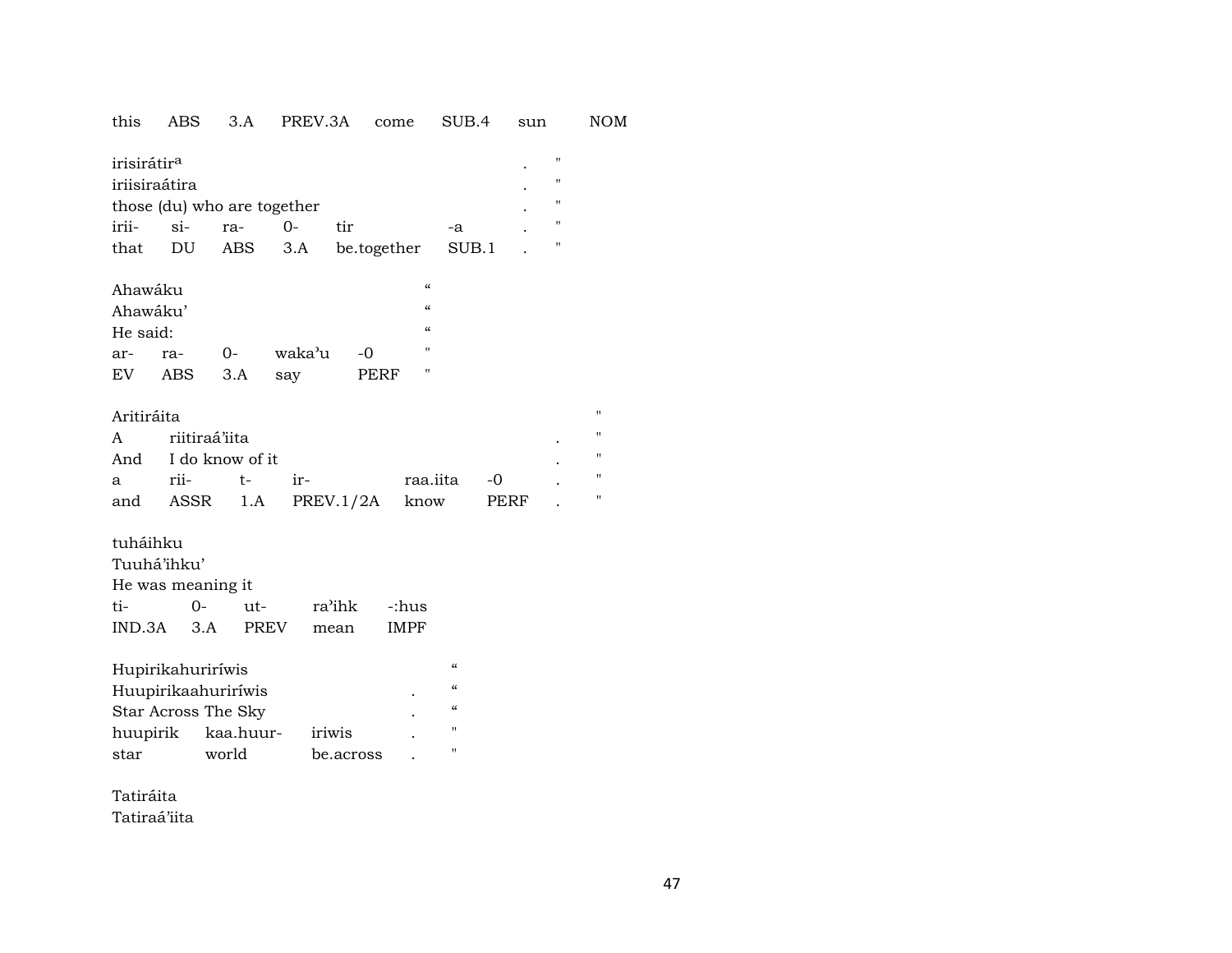| I do know of it             |               |           |                       |                                  |                           |
|-----------------------------|---------------|-----------|-----------------------|----------------------------------|---------------------------|
| ta-                         | t-            | $ir-$     | raa.iita              | -0                               |                           |
| $IND.1/2A$ 1.A              |               | PREV.1/2A | know                  | PERF                             |                           |
|                             |               |           |                       |                                  |                           |
| irisirátira                 |               |           |                       |                                  | П                         |
| iriisiraátira               |               |           |                       |                                  | н                         |
| the one it is together with |               |           |                       |                                  | п                         |
| irii-                       | $\sin$<br>ra- | $O -$     | tir                   | -a                               | н                         |
| that                        | DU<br>ABS     | 3.A       | be.together           | SUB.1                            | Н                         |
|                             |               |           |                       |                                  |                           |
| Ahawáku                     |               |           |                       | $\boldsymbol{\mathcal{C}}$<br>Hã | Ţ                         |
| Ahawáku'                    |               |           |                       | $\epsilon$<br>Haá                |                           |
| He said                     |               |           |                       | "<br>Ha                          |                           |
|                             |               | waka'u    | :<br>$-0$             | Π.                               | $\overline{\phantom{a}}$  |
| ra-<br>ar-                  | $0-$          |           | $^\mathrm{^{^\circ}}$ | haa<br>н.                        | $\overline{\phantom{a}}$  |
| EV<br>ABS                   | 3.A           | say       | PERF                  | ha                               | ,                         |
| Átirariki                   |               |           |                       |                                  | П                         |
|                             |               |           |                       |                                  | ,<br>н                    |
| a                           | tiraáriki     |           |                       |                                  | $\blacksquare$            |
| and this one                |               |           |                       |                                  |                           |
| tii-<br>a                   | ra-           | 0-        | arik                  | $-i$                             | 11                        |
| and this                    | ABS           | 3.A       | be.standing           | SUB.2                            | н                         |
|                             |               |           |                       |                                  |                           |
| tahapakiahu                 |               |           |                       |                                  |                           |
| tahapaki'aahu'              |               |           |                       |                                  |                           |
| we call it                  |               |           |                       |                                  |                           |
| ta-                         | $t-$          | rak-      | waki.a                | -:hus                            |                           |
| $IND.1/2A$ 1.A              |               | $1/2$ .PL | say.PL.IMPF           | <b>IMPF</b>                      |                           |
|                             |               |           |                       |                                  |                           |
| kararíwari                  |               |           |                       |                                  | $\epsilon$                |
| Karariíwari                 |               |           |                       |                                  | $\epsilon$                |
| Does Not Move               |               |           |                       |                                  | $\mathcal{C}$             |
| ri-<br>kara-                |               | $0-$      | warii                 | -hus                             | Ħ                         |
| <b>NEG</b>                  | CONT.3A       | 3.A       | be.going.about.IMPF   |                                  | ,<br>П<br><b>IMPF.SUB</b> |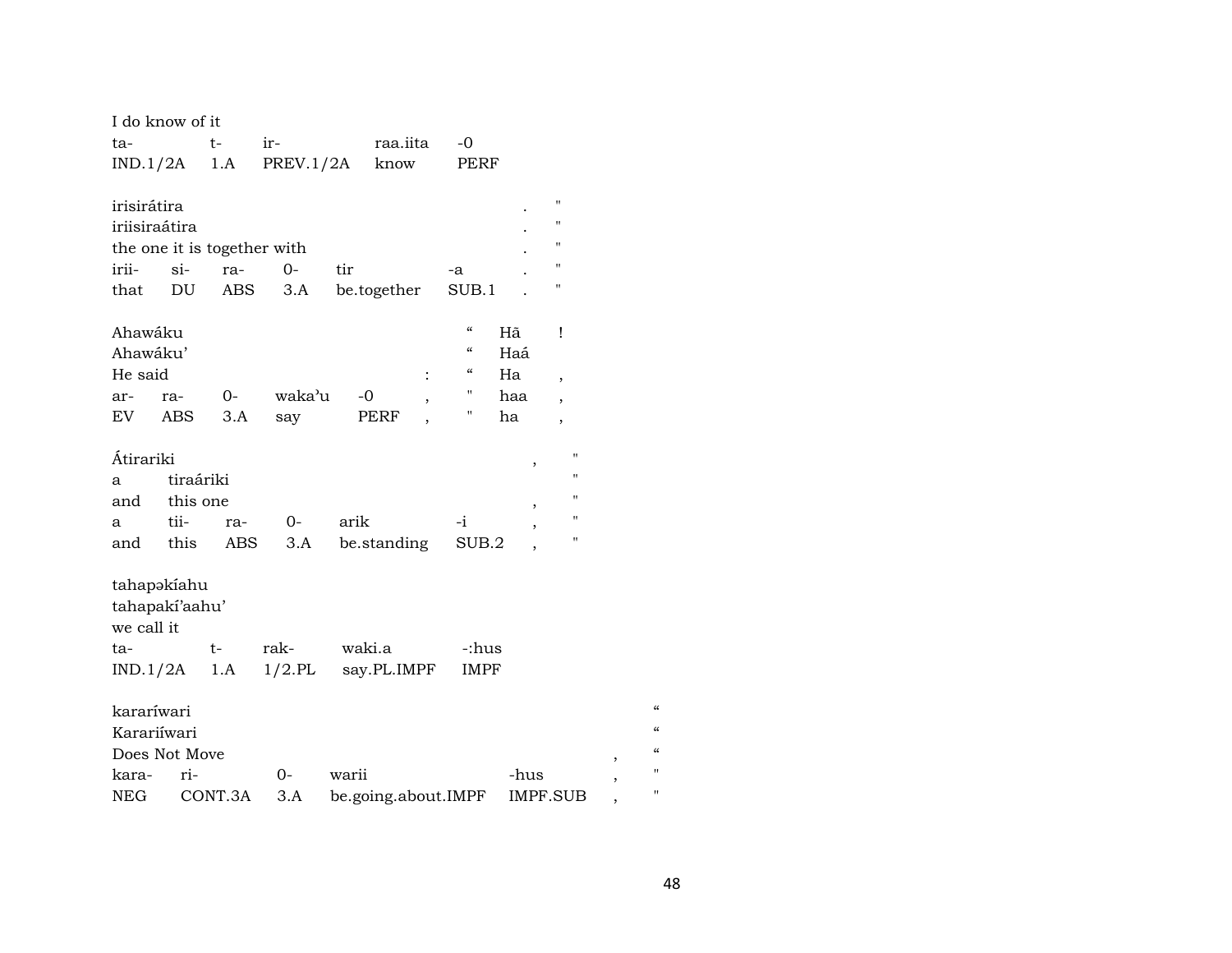| Tatirit <sup>a</sup>        |          |      |                             |     |           |             | $\,$ |                                        |
|-----------------------------|----------|------|-----------------------------|-----|-----------|-------------|------|----------------------------------------|
| tatiiriíta                  |          |      |                             |     |           |             |      |                                        |
| I know it                   |          |      |                             |     |           |             |      |                                        |
| ta-                         |          |      | $t ir-$                     |     | iita      | $-0$        |      |                                        |
|                             |          |      | $IND.1/2A$ 1.A PREV.1/2A    |     | know PERF |             |      |                                        |
| tatiráita                   |          |      |                             |     |           |             |      |                                        |
| Tatiraá'iita                |          |      |                             |     |           |             |      |                                        |
| I know of it                |          |      |                             |     |           |             |      |                                        |
| ta-                         |          | t-   | $ir$ - $\qquad$             |     | raa.iita  | -0          |      |                                        |
|                             |          |      | $IND.1/2A$ 1.A PREV.1/2A    |     | know      | PERF        |      |                                        |
| irisirátira                 |          |      |                             |     |           |             |      | П                                      |
| iriisiraátira               |          |      |                             |     |           |             |      |                                        |
| the one it is together with |          |      |                             |     |           |             |      | Ħ                                      |
| irii- si-                   |          |      | ra- 0-                      | tir |           | -a          |      | Ħ                                      |
|                             |          |      | that DU ABS 3.A be.together |     |           | SUB.1       |      | Ħ                                      |
| Aahawáku                    |          |      |                             |     |           |             |      | $\pmb{\zeta}\pmb{\zeta}$               |
| A                           | ahawáku' |      |                             |     |           |             |      | $\mathcal{C}$                          |
| And he said                 |          |      |                             |     |           |             |      | $\boldsymbol{\zeta}\boldsymbol{\zeta}$ |
| a                           | ar-      |      | ra- 0- waka'u -0            |     |           |             | $\,$ | $\pmb{\mathsf{H}}$                     |
| and EV ABS                  |          |      | 3.A                         | say |           | PERF        |      | $\pmb{\mathsf{H}}$                     |
| Iritiráita                  |          |      |                             |     |           |             |      |                                        |
| riitiraá'iita<br>Ι          |          |      |                             |     |           |             |      |                                        |
| And I do know of it         |          |      |                             |     |           |             |      |                                        |
| i                           | rii-     | $t-$ | ir-                         |     |           | raa.iita -0 |      |                                        |
|                             |          |      | and ASSR 1.A PREV.1/2A know |     |           |             | PERF |                                        |
| irírut <sup>a</sup>         |          |      |                             |     |           |             |      |                                        |
| iriíruuta                   |          |      |                             |     |           |             |      |                                        |
| the way it is               |          |      |                             |     |           |             |      |                                        |
| irii-                       | ra-      | $0-$ | ut-                         | 0   | -a        |             |      |                                        |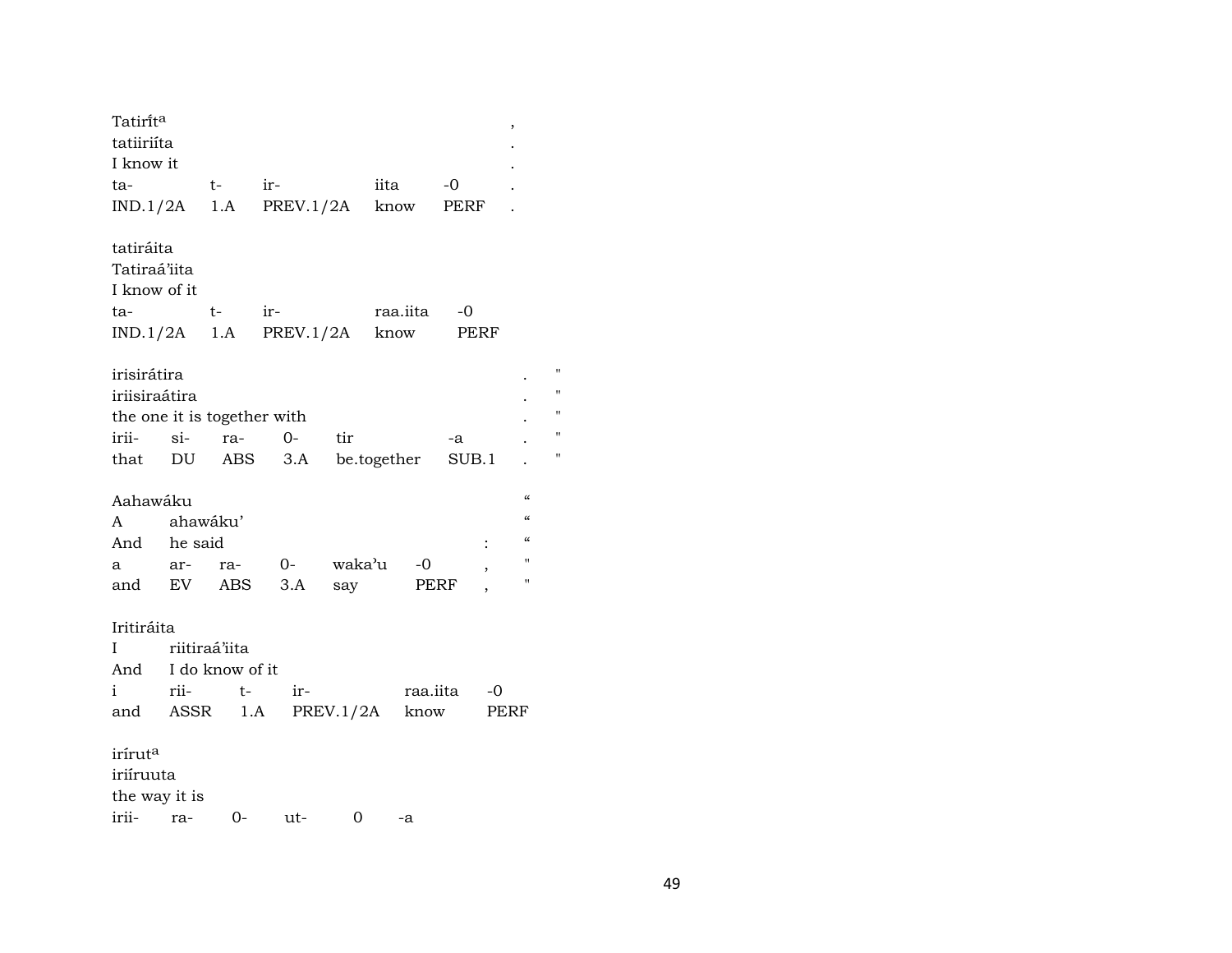| that                | ABS                  | 3.A  | <b>PREV</b>                  | be   | SUB.1                |                                        |                    |       |
|---------------------|----------------------|------|------------------------------|------|----------------------|----------------------------------------|--------------------|-------|
|                     | tiruharutúruhatn     |      |                              |      |                      |                                        |                    |       |
|                     | tiruuhaaruutúruuhat  |      |                              |      |                      |                                        |                    |       |
|                     |                      |      | this Trail Of Dust extending |      |                      |                                        |                    |       |
| tii-                | ra-                  | $0-$ | $ut$ - $\qquad$              |      | raar.huutuur- u.hak  |                                        |                    | $-0$  |
| this                | <b>ABS</b>           | 3.A  | PREV                         |      | trail.of.dust        |                                        | extend.in.a.line   | SUB.4 |
|                     |                      |      |                              |      |                      |                                        |                    |       |
| ,                   | ritiráita            |      |                              |      |                      |                                        |                    |       |
|                     | Riitiraá'iita        |      |                              |      |                      |                                        |                    |       |
|                     | I do know of it      |      |                              |      |                      |                                        |                    |       |
|                     | rii-                 | $t-$ | ir                           |      | raa.iita             | $-0$                                   |                    |       |
|                     | ASSR                 | 1.A  | PREV.1/2A                    |      | know                 |                                        | PERF               |       |
| irírut <sup>a</sup> |                      |      |                              |      |                      |                                        | $\pmb{\mathsf{H}}$ |       |
| iriíruuta           |                      |      |                              |      |                      |                                        | $\pmb{\mathsf{H}}$ |       |
|                     |                      |      |                              |      |                      |                                        | $\pmb{\mathsf{H}}$ |       |
| irii-               | the way it is<br>ra- | $O-$ | ut-                          | 0    |                      |                                        | $\pmb{\mathsf{H}}$ |       |
|                     | that ABS             | 3.A  | PREV be                      |      | -a<br>SUB.1          |                                        | $\pmb{\mathsf{H}}$ |       |
|                     |                      |      |                              |      |                      |                                        |                    |       |
| Ahawáku             |                      |      |                              |      |                      | $\boldsymbol{\zeta}\boldsymbol{\zeta}$ |                    |       |
| Ahawáku'            |                      |      |                              |      |                      | $\epsilon\epsilon$                     |                    |       |
| He said             |                      |      |                              |      | $\ddot{\phantom{0}}$ | $\epsilon$                             |                    |       |
| ar-                 | ra-                  | $0-$ | waka'u                       | $-0$ |                      | $\mathbf H$                            |                    |       |
| EV                  | ABS                  | 3.A  | say                          | PERF |                      | 11                                     |                    |       |
|                     |                      |      |                              |      |                      |                                        |                    |       |
| Aritiráita          |                      |      |                              |      |                      |                                        |                    |       |
| $\mathsf{A}$        | riitiraá'iita        |      |                              |      |                      |                                        |                    |       |
|                     | And I do know of it  |      |                              |      |                      |                                        |                    |       |
| a                   | rii-                 | $t-$ | ir-                          |      | raa.iita             |                                        | -0                 |       |
|                     | and ASSR 1.A         |      |                              |      | PREV.1/2A know       |                                        | PERF               |       |
|                     |                      |      |                              |      |                      |                                        |                    |       |
|                     | irirutatiráwahatn    |      |                              |      |                      |                                        |                    |       |
| iriíruuta           |                      |      |                              |      |                      |                                        | Tiráwaahat         |       |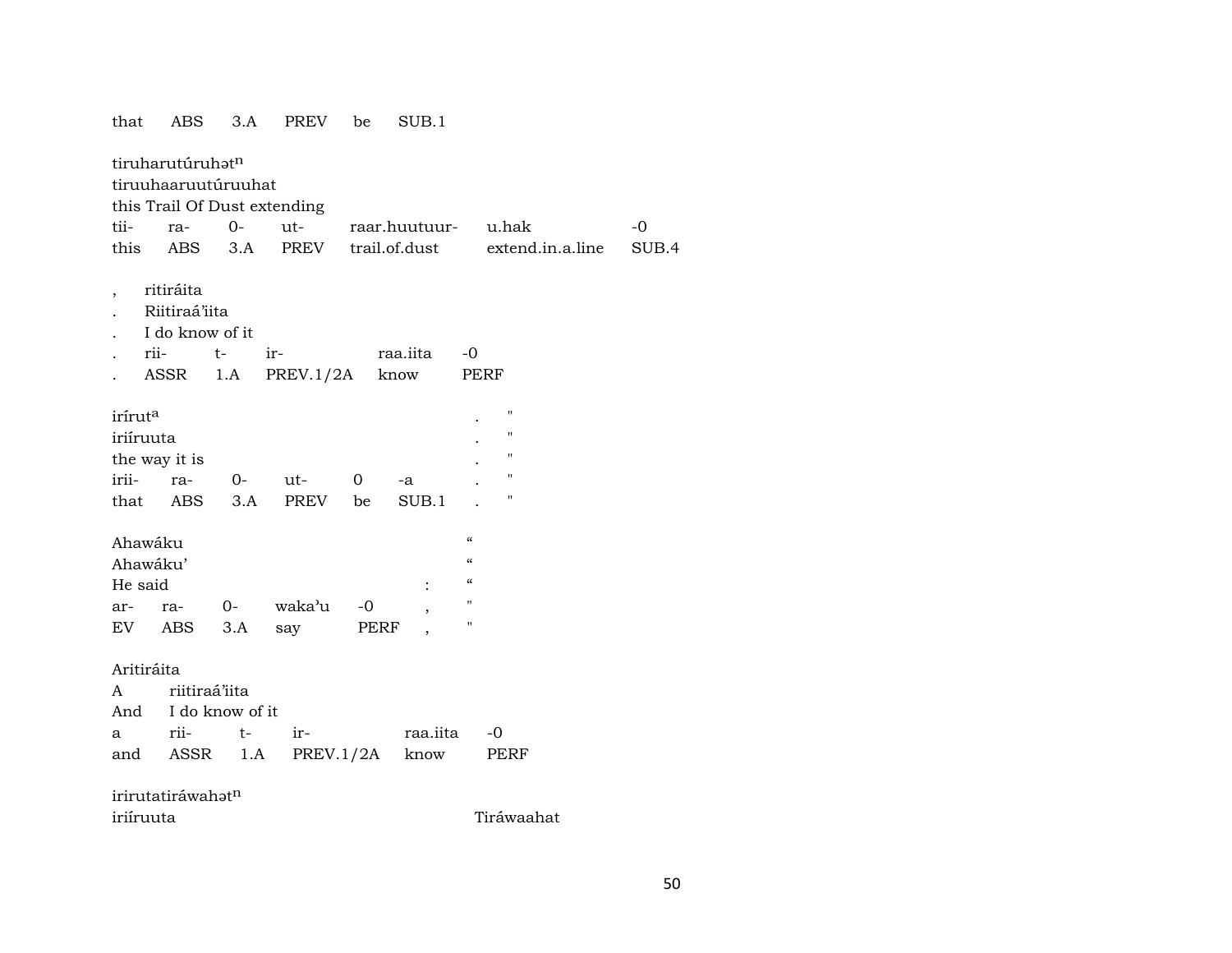| the way it is      |                                |          |                  |             |                  |          | the Heavens              |       |                |                          |       |
|--------------------|--------------------------------|----------|------------------|-------------|------------------|----------|--------------------------|-------|----------------|--------------------------|-------|
| irii-              | ra-                            | $O -$    | ut-              | $\mathbf 0$ | -a               | tii-     | ra-                      | $0-$  | waa-           | ahak                     | $-o$  |
| that               | <b>ABS</b>                     | 3.A      | <b>PREV</b>      | be          | SUB.1            | this     | <b>ABS</b>               | 3.A   | <b>DIST</b>    | extend.in.a.line         | SUB.4 |
|                    |                                |          |                  |             |                  |          |                          |       |                |                          |       |
|                    | Irári                          |          |                  |             |                  |          | $\, ,$                   |       |                |                          |       |
| $\pmb{\mathsf{H}}$ | Iraári'                        |          |                  |             |                  |          |                          |       |                |                          |       |
| $\pmb{\mathsf{H}}$ | <b>Brother</b>                 |          |                  |             |                  |          | $\,$                     |       |                |                          |       |
| $\mathbf{H}$       | $i-$                           |          | -raar-           |             | -ri'             |          | $\overline{\phantom{a}}$ |       |                |                          |       |
| 11                 |                                | 3.POSS.A | same.sex.sibling |             |                  | 3.POSS.B | $\overline{\phantom{a}}$ |       |                |                          |       |
|                    |                                |          |                  |             |                  |          |                          |       |                |                          |       |
| tiráwahatn         |                                |          |                  |             |                  |          |                          |       |                |                          |       |
| Tiráwaahat         |                                |          |                  |             |                  |          |                          |       |                |                          |       |
| the Heavens        |                                |          |                  |             |                  |          |                          |       |                |                          |       |
| tii-               | ra-                            | $0-$     | waa-             | ahak        |                  | $-0$     |                          |       |                |                          |       |
| this               | <b>ABS</b>                     | 3.A      | <b>DIST</b>      |             | extend.in.a.line |          | SUB.4                    |       |                |                          |       |
|                    |                                |          |                  |             |                  |          |                          |       |                |                          |       |
| tirəsutíriku       |                                |          |                  |             |                  |          | hupírit                  |       |                |                          |       |
|                    | tirasuutiíriku                 |          |                  |             |                  |          | huupírit                 |       |                |                          |       |
|                    | this one you see               |          |                  |             |                  |          | star                     |       |                |                          |       |
| tii-               | ra-                            | $S-$     | ut-              | iirik       | -hus             |          | huupirik                 |       |                |                          |       |
| this               | ABS                            | 2.A      | <b>PREV</b>      | see         | <b>IMPF.SUB</b>  |          | star                     |       |                |                          |       |
|                    |                                |          |                  |             |                  |          |                          |       |                |                          |       |
|                    | rikuwita raitustá <sup>a</sup> |          |                  |             |                  |          |                          |       |                |                          |       |
|                    | rikuwitaraa'iitustá'a          |          |                  |             |                  |          |                          |       |                |                          |       |
|                    | that one has the stories       |          |                  |             |                  |          |                          |       |                |                          |       |
| riku-              | wi-                            | ti-      |                  | 0-          | $a-$             |          | raa.iit.us-              | raar- | $\overline{0}$ | $\overline{\phantom{a}}$ |       |
| that.is            | QUOT                           |          | IND.3A           | 3.A         | POSS.3A          | story    |                          | PL    | be             | EX                       |       |

 $\overline{\phantom{a}}$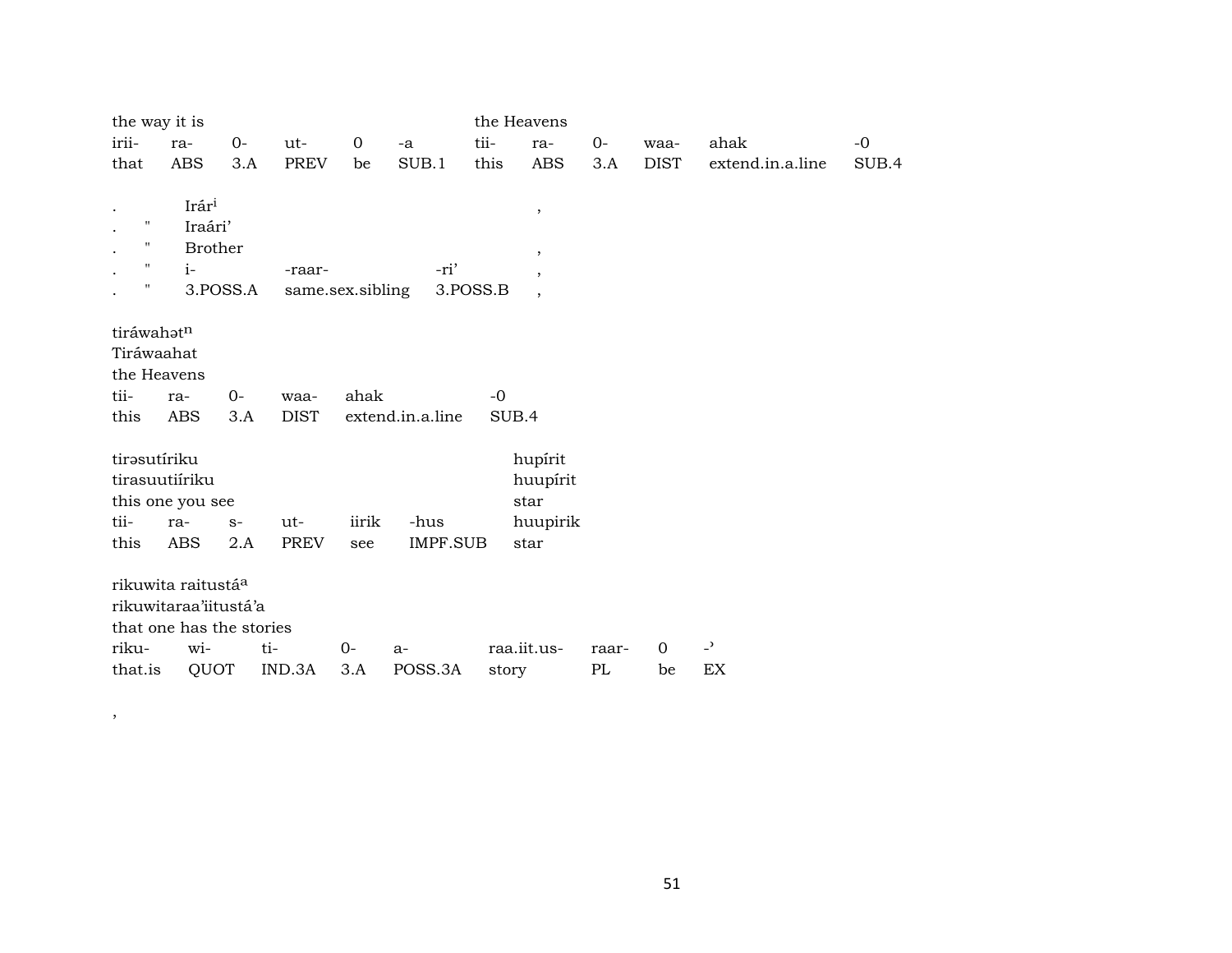|       | tiwirəskurətkawawúku<br>tiwiraskuuratkawaawúku |      |            |                                    |       |               |                     |                                                                    |                 |
|-------|------------------------------------------------|------|------------|------------------------------------|-------|---------------|---------------------|--------------------------------------------------------------------|-----------------|
|       |                                                |      |            | these that you are hearing from me |       |               |                     |                                                                    |                 |
| tii-  | wii-                                           |      | ra-        | $S-$                               | ku-   | uur-          | atka'uk             | -waawa                                                             | -hus            |
| this  | now                                            |      | <b>ABS</b> | 2.A                                | 1.P   | PREV          | hear                | <b>DIST</b>                                                        | <b>IMPF.SUB</b> |
|       |                                                |      |            |                                    |       |               |                     |                                                                    |                 |
|       |                                                |      |            |                                    |       |               |                     |                                                                    |                 |
|       |                                                |      |            |                                    |       |               |                     |                                                                    |                 |
|       |                                                |      |            |                                    |       |               |                     |                                                                    |                 |
|       |                                                |      |            |                                    |       |               |                     |                                                                    |                 |
|       |                                                |      |            |                                    |       |               |                     |                                                                    |                 |
|       |                                                |      |            |                                    |       |               |                     |                                                                    |                 |
|       | Nikuwitiwáku                                   |      |            |                                    |       |               |                     | $\boldsymbol{\zeta}\boldsymbol{\zeta}$<br>$\pmb{\zeta}\pmb{\zeta}$ |                 |
|       | Rikuwitiwáku'                                  |      |            |                                    |       |               |                     | $\pmb{\zeta}\pmb{\zeta}$                                           |                 |
|       | That is what he said                           |      |            |                                    |       |               |                     | $\pmb{\mathsf{H}}$                                                 |                 |
| riku- |                                                | wi-  | ti-        |                                    | $O -$ | waka'u        | -0                  | П                                                                  |                 |
|       | that.is                                        |      |            | QUOT IND.3A                        | 3.A   | say           | PERF                |                                                                    |                 |
|       | Tatiraíta                                      |      |            |                                    |       |               |                     |                                                                    |                 |
|       | Tatiraá'iita                                   |      |            |                                    |       |               |                     |                                                                    |                 |
|       | I know of it                                   |      |            |                                    |       |               |                     |                                                                    |                 |
| ta-   |                                                | $t-$ |            | ir-                                |       | raa.iita      | -0                  |                                                                    |                 |
|       | IND.1/2A                                       |      |            | $1.A$ PREV.1/2A                    |       | know          | PERF                |                                                                    |                 |
|       |                                                |      |            |                                    |       |               |                     |                                                                    |                 |
|       | tiruharutúruhatn                               |      |            |                                    |       |               |                     |                                                                    |                 |
|       | tiruuhaaruutúruuhat                            |      |            |                                    |       |               |                     |                                                                    |                 |
|       | this Trail Of Dust                             |      |            |                                    |       |               |                     |                                                                    |                 |
| tii-  |                                                | ra-  | 0-         | ut-                                |       |               | raar.huutuur- u.hak |                                                                    | $-0$            |
| this  |                                                | ABS  | 3.A        | PREV                               |       | trail.of.dust |                     | extend.in.a.line                                                   | SUB.4           |
|       |                                                |      |            |                                    |       |               |                     |                                                                    |                 |
|       | tatirita                                       |      |            |                                    |       |               |                     | 11                                                                 |                 |
|       | Tatiíriita                                     |      |            |                                    |       |               |                     | 11                                                                 |                 |
|       | I know it                                      |      |            |                                    |       |               |                     | $\pmb{\mathsf{H}}$                                                 |                 |
|       | ta-                                            |      | t-         | $ir-$                              |       | iita          | $-0$                | $\pmb{\mathsf{H}}$                                                 |                 |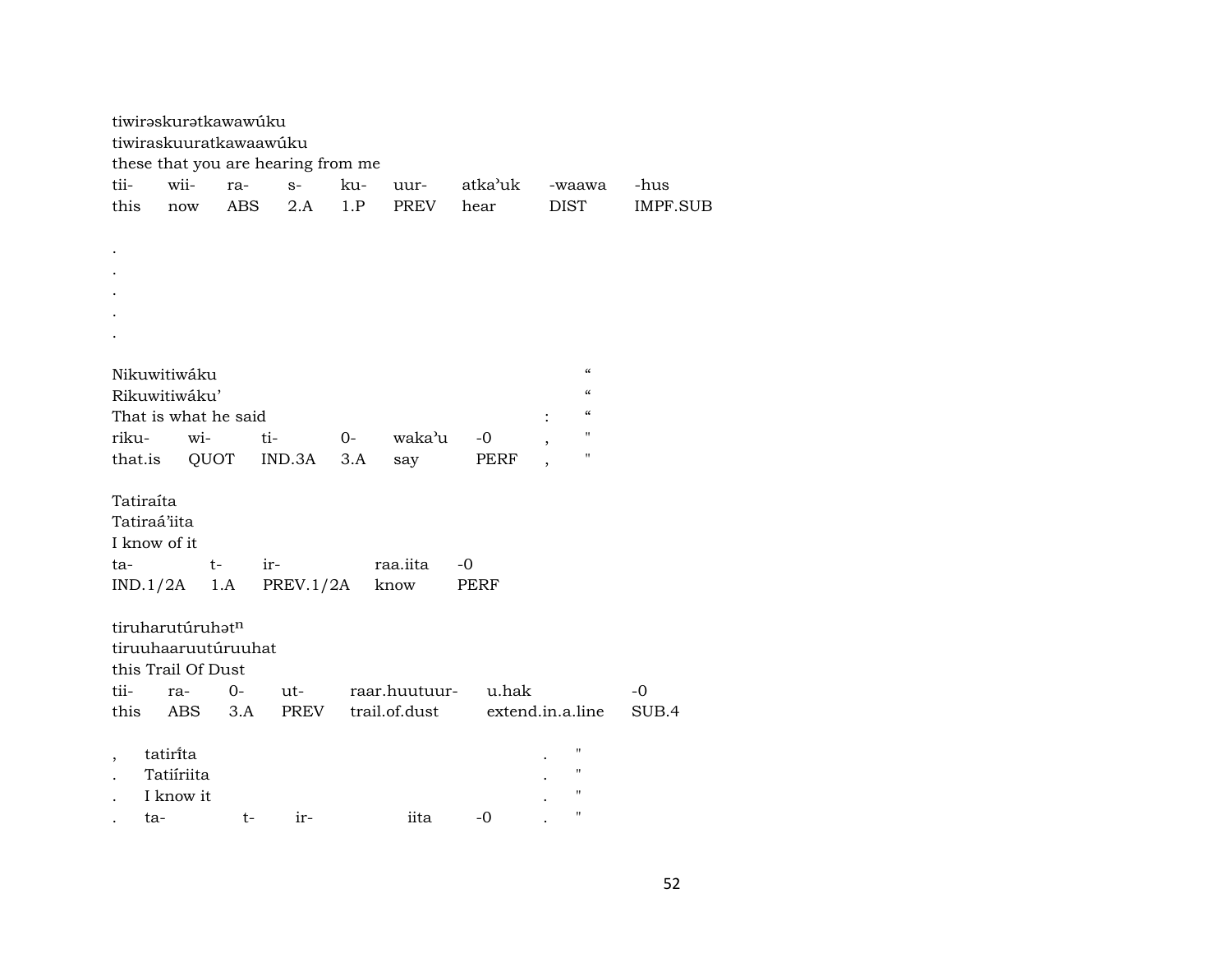$IND.1/2A$  1.A PREV.1/2A know PERF .  $\mathbf{r}$  $\pmb{\alpha}$ Ahawáku  $\pmb{\mathcal{U}}$ Ahawáku'  $\pmb{\mathcal{C}}$ He said  $\cdot$ waka'u  $-0$  $\mathbf{u}$ arra- $O -$ **PERF**  $EV$ ABS  $3.A$ say Ţ.  $\ddot{\phantom{1}}$ Aritiráita riitiraá'iita  $\mathbf{I}$ And I do know of it  $i$ rii $t$ irraa.iita  $-0$ ASSR  $1.A$ PREV.1/2A know PERF and iríruta iriíruuta the way it is iriira- $0$ ut- $\mathbf 0$  $-a$ that ABS  $3.A$ PREV be  $SUB.1$ ísirurawi isíruurawi the image of those (du)  $ii$  $si O$ rauur- $\mathbf{a}$ -wi that DU **ABS PREV** be.an.image  $3.A$  $\rm SUB.L$ níkušk<sup>i</sup>  $\bar{\mathbf{u}}$  $\ddot{\phantom{a}}$ ríkucki birds  $\, ,$ rikuc -kis  $\overline{\phantom{a}}$ bird  $\rm{DIM}$  $\overline{\phantom{a}}$ 

Tiratarapakíhu tirataraapakíhu  $\mathbf{u}$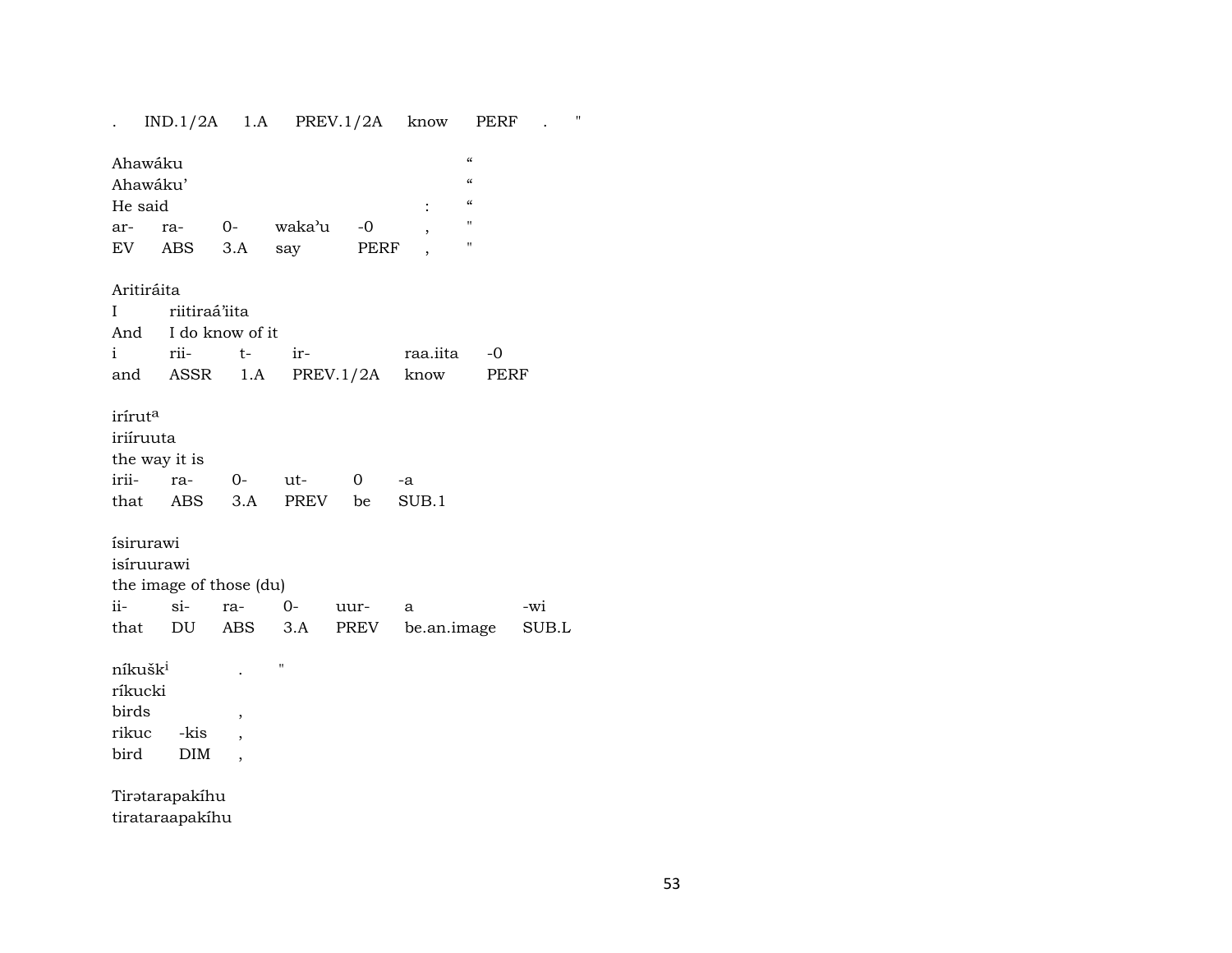| this we call                           |                          |              |                          |                |                          |                                        |                    |                 |             |
|----------------------------------------|--------------------------|--------------|--------------------------|----------------|--------------------------|----------------------------------------|--------------------|-----------------|-------------|
| tii-                                   | ra-                      | $t \qquad$   | $a-$                     |                |                          | rak- waki.a                            |                    | -hus            |             |
| this                                   | ABS                      | 1.A          |                          |                |                          | $IN.PL.P$ $1/2.PL$ say. PL. IMPF       |                    | <b>IMPF.SUB</b> |             |
|                                        |                          |              |                          |                |                          |                                        |                    |                 |             |
| kúhut <sup>n</sup>                     | $\overline{\phantom{a}}$ | kíwəks       | $\ddot{\phantom{0}}$     | $\mathbf{H}$   |                          | Ahawáku                                |                    |                 |             |
| Kuúhat                                 |                          | kíwaaks      |                          | н.             |                          | Ahawáku'                               |                    |                 |             |
| Loons<br>kuuhat                        | $\overline{ }$ ,         | Ducks        |                          | $\mathbf{H}$   | He said                  |                                        |                    | waka'u          | $-0$        |
| loon                                   |                          | duck         | kiiwaaks                 | Η.             | ar-<br>EV                | ra-<br>ABS                             | $0-$<br>3.A        |                 | <b>PERF</b> |
|                                        | $\overline{\phantom{a}}$ |              |                          |                |                          |                                        |                    | say             |             |
| $\boldsymbol{\zeta}\boldsymbol{\zeta}$ | tatiráita                |              |                          |                |                          |                                        |                    |                 |             |
| $\epsilon\epsilon$                     |                          | Tatiraá'iita |                          |                |                          |                                        |                    |                 |             |
| $\epsilon\epsilon$<br>$\ddot{\cdot}$   |                          | I know of it |                          |                |                          |                                        |                    |                 |             |
| Π.<br>$\overline{\phantom{a}}$         |                          | ta-          | t-                       | $ir-$          |                          | raa.iita                               | $-0$               |                 |             |
| Ħ                                      |                          |              | $IND.1/2A$ 1.A PREV.1/2A |                |                          | know                                   | PERF               |                 |             |
|                                        |                          |              |                          |                |                          |                                        |                    |                 |             |
| iríruta                                |                          |              |                          |                |                          |                                        | $\pmb{\mathsf{H}}$ |                 |             |
| iriíruuta                              |                          |              |                          |                |                          |                                        | $\pmb{\mathsf{H}}$ |                 |             |
| the way it is                          |                          |              |                          |                |                          |                                        | $\pmb{\mathsf{H}}$ |                 |             |
| irii-                                  | ra-                      |              | 0- ut-                   | $\overline{O}$ | -a                       |                                        | $\pmb{\mathsf{H}}$ |                 |             |
|                                        | that ABS                 | 3.A          | PREV                     | be             | SUB.1                    |                                        | $\pmb{\mathsf{H}}$ |                 |             |
|                                        |                          |              |                          |                |                          | $\alpha$                               |                    |                 |             |
| Ahawáku                                |                          |              |                          |                |                          | $\epsilon\epsilon$                     |                    |                 |             |
| Ahawáku'                               |                          |              |                          |                |                          | $\boldsymbol{\zeta}\boldsymbol{\zeta}$ |                    |                 |             |
| He said                                |                          |              |                          |                | $\ddot{\cdot}$           | $\mathbf{H}$                           |                    |                 |             |
| ar-                                    | ra-                      | $0-$         | waka'u                   | -0             | $\overline{\phantom{a}}$ | $\pmb{\mathsf{H}}$                     |                    |                 |             |
| EV                                     | <b>ABS</b>               | 3.A          | say                      | PERF           |                          |                                        |                    |                 |             |
| Aritiráita                             |                          |              |                          |                |                          |                                        |                    |                 |             |
| A                                      | riitiraá'iita            |              |                          |                |                          |                                        |                    |                 |             |
|                                        | And I do know of it      |              |                          |                |                          |                                        |                    |                 |             |
| a                                      | rii-                     | $t-$         | $ir-$                    |                |                          | raa.iita<br>$-0$                       |                    |                 |             |
|                                        | and ASSR                 | 1.A          |                          | PREV.1/2A      | know                     |                                        | PERF               |                 |             |
|                                        |                          |              |                          |                |                          |                                        |                    |                 |             |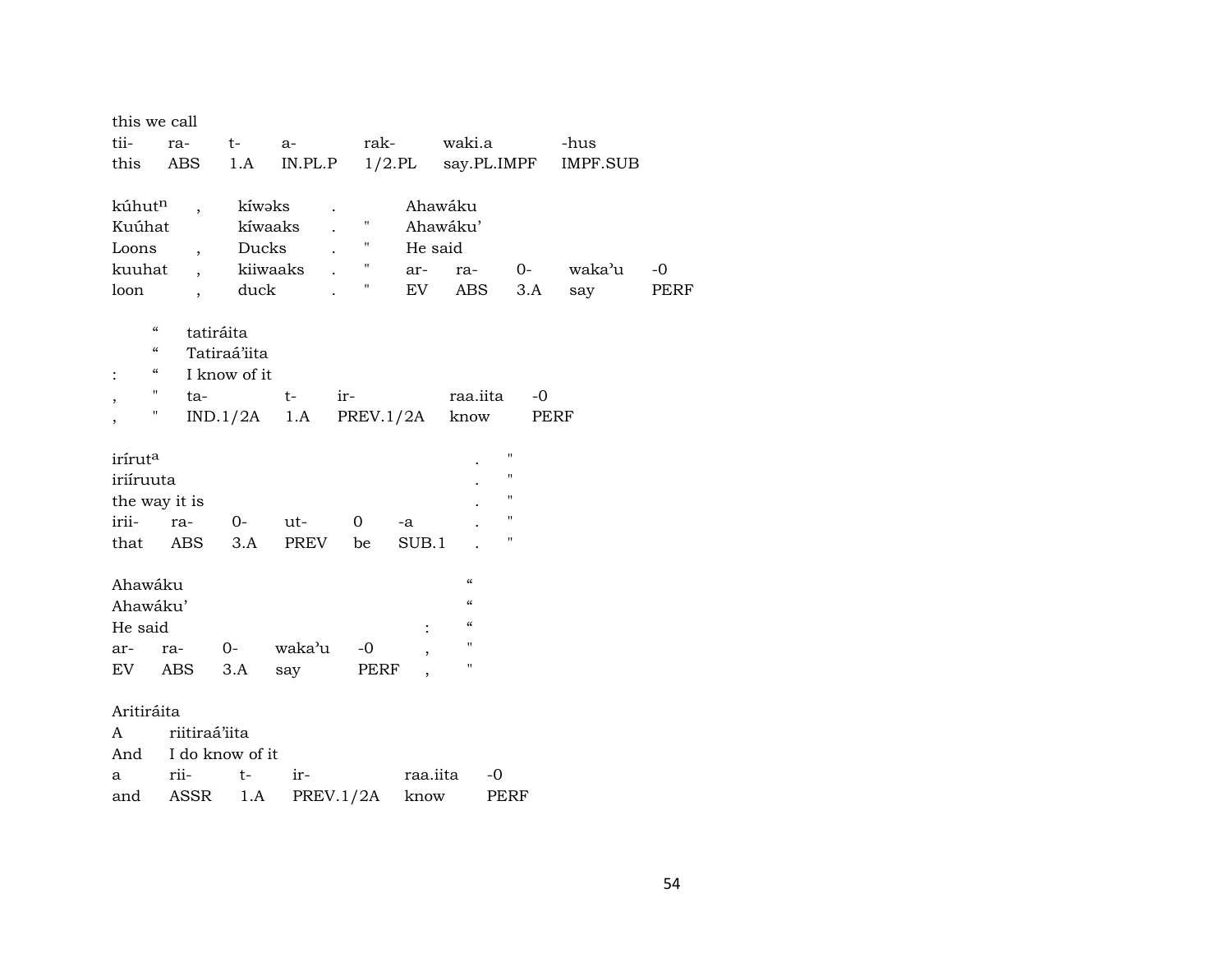| iríruta       |                              |                 |             |             |               |               |                    |                 |  |  |  |  |
|---------------|------------------------------|-----------------|-------------|-------------|---------------|---------------|--------------------|-----------------|--|--|--|--|
| iriíruuta     |                              |                 |             |             |               |               |                    |                 |  |  |  |  |
| the way it is |                              |                 |             |             |               |               |                    |                 |  |  |  |  |
| irii-         | ra-                          | 0-              | ut-         | $\mathbf 0$ | -a            |               |                    |                 |  |  |  |  |
| that          | <b>ABS</b>                   | 3.A             | <b>PREV</b> | be          | SUB.1         |               |                    |                 |  |  |  |  |
|               |                              |                 |             |             |               |               |                    |                 |  |  |  |  |
|               | tiratarapakíhu,              |                 |             |             |               |               |                    |                 |  |  |  |  |
|               | tirataraapakíhu              |                 |             |             |               |               |                    |                 |  |  |  |  |
|               | this that we call            |                 |             |             |               |               |                    |                 |  |  |  |  |
| tii-          | ra-                          | t-              | a-          | rak-        |               | waki.a        |                    | -hus            |  |  |  |  |
| this          | <b>ABS</b>                   | 1.A             | IN.PL.P     |             | $1/2$ .PL     |               | say.PL.IMPF        | <b>IMPF.SUB</b> |  |  |  |  |
|               |                              |                 |             |             |               |               |                    |                 |  |  |  |  |
|               | rutpakstaríksis <sup>u</sup> |                 |             |             |               |               | п                  |                 |  |  |  |  |
|               | Rutpakstaaríksisu'           |                 |             |             |               |               | $\blacksquare$     |                 |  |  |  |  |
|               | Real Headed Snake            |                 |             |             |               |               | н                  |                 |  |  |  |  |
| rut           | paks-                        |                 | raariks     | -his        | $-u^{\prime}$ |               | п                  |                 |  |  |  |  |
| snake         | head                         |                 | be.true     | PERF        | <b>NOM</b>    |               | п                  |                 |  |  |  |  |
|               |                              |                 |             |             |               |               |                    |                 |  |  |  |  |
| Ahawáku       |                              |                 |             |             |               | $\alpha$      |                    |                 |  |  |  |  |
| Ahawáku'      |                              |                 |             |             |               | $\mathcal{C}$ |                    |                 |  |  |  |  |
| He said       |                              |                 |             |             |               | $\epsilon$    |                    |                 |  |  |  |  |
| ar-           | ra-                          | $0-$            | waka'u      | -0          |               | П             |                    |                 |  |  |  |  |
| EV            | ABS                          | 3.A             | say         | PERF        |               | н             |                    |                 |  |  |  |  |
|               |                              |                 |             |             |               |               |                    |                 |  |  |  |  |
| Aritiráita    |                              |                 |             |             |               |               |                    |                 |  |  |  |  |
| A             | riitiraá'iita                |                 |             |             |               |               |                    |                 |  |  |  |  |
| And           |                              | I do know of it |             |             |               |               |                    |                 |  |  |  |  |
| a             | rii-                         | $t-$            | ir-         |             | raa.iita      |               | -0                 |                 |  |  |  |  |
| and           | ASSR                         | 1.A             | PREV.1/2A   |             | know          |               | PERF               |                 |  |  |  |  |
|               |                              |                 |             |             |               |               |                    |                 |  |  |  |  |
| iríruta       |                              |                 |             |             |               |               | $\pmb{\mathsf{H}}$ |                 |  |  |  |  |
|               | iriíruuta                    |                 |             |             |               |               |                    |                 |  |  |  |  |
|               | the way it is                |                 |             |             |               |               |                    |                 |  |  |  |  |
| irii-         | ra-                          | $0 -$           | ut-         | 0           | -a            |               |                    |                 |  |  |  |  |
|               |                              |                 |             |             |               |               |                    |                 |  |  |  |  |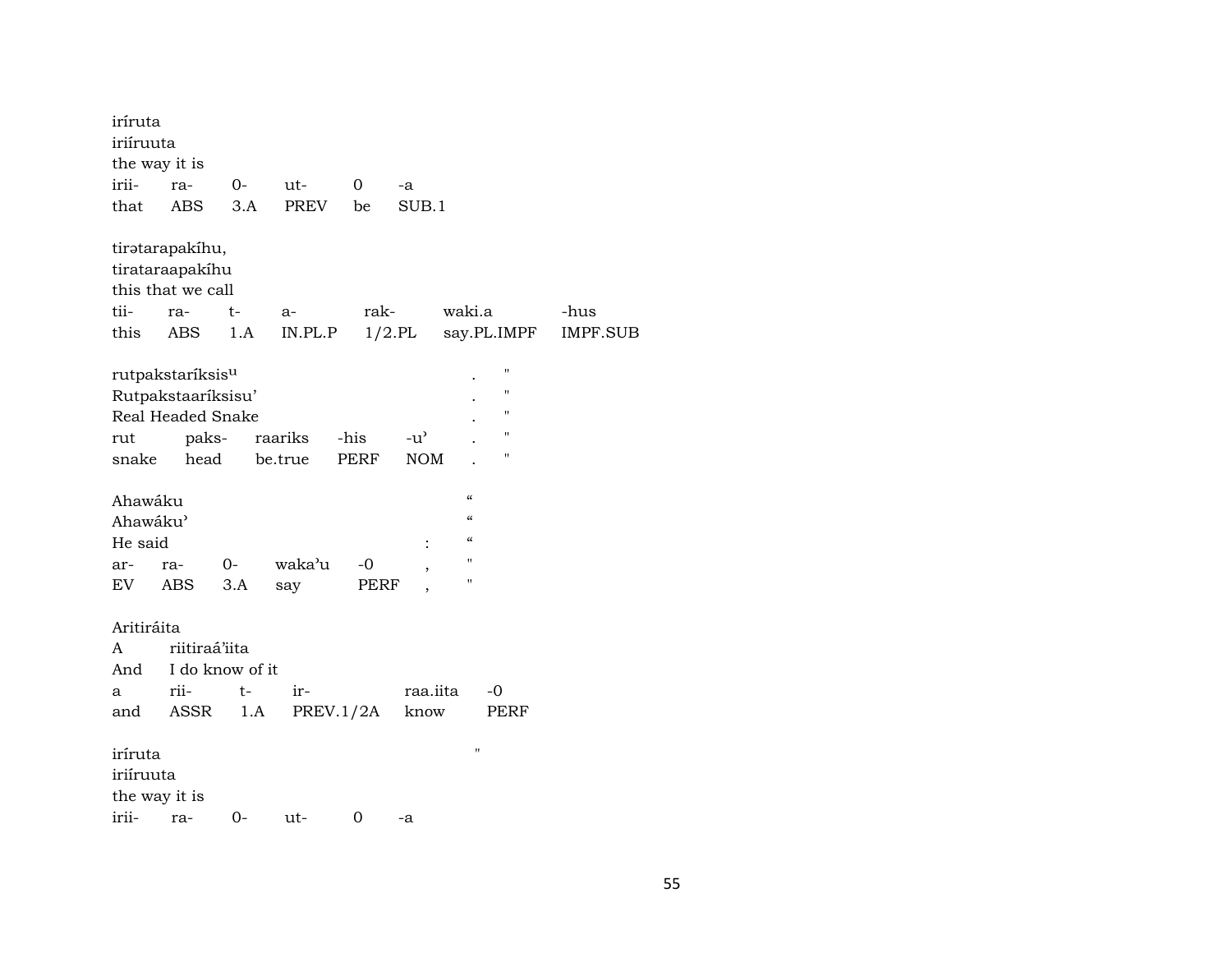#### $SUB.1$ that ABS  $3.A$ PREV be tiratarapákihu tirataraapakíhu this that we call tiiwaki.a ra $t$  $a$ rak--hus **ABS**  $1.A$  $IN.PL.P$  $1/2$ .PL say.PL.IMPF **IMPF.SUB** this rutpákskaris  $\bar{u}$  $\ddot{\phantom{a}}$ Rutpákskaris  $\overline{1}$ Weak Headed Snake  $\overline{u}$ pakskariis  $\boldsymbol{\mathsf{u}}$ rut snake head be.awkward  $\bar{a}$  $\ddot{\phantom{a}}$  $\boldsymbol{\mathcal{U}}$ Ahawáku  $\pmb{\mathcal{U}}$ Ahawáku'  $\pmb{\mathcal{C}}$ He said  $\cdot$  $-0$  $\mathbf{u}$ arra- $O$ waka'u  ${\rm EV}$ **ABS**  $3.A$ say PERF  $\bar{a}$ Aritiráit<sup>a</sup> riitiraá'iita  $\mathbf{A}$ And I do know of it riiir- $-0$  $\mathbf{a}$  $t$ raa.iita PREV. $1/2A$ ASSR  $1.A$ know **PERF** and iríruta iriíruuta the way it is irii- $0$ raut- $\mathbf{0}$  $\mbox{-a}$  $3.A$ **PREV**  $SUB.1$ that ABS be tirəsuhairiku  $\boldsymbol{\mathsf{H}}$ tirasuuhaa'iiriku

 $\alpha$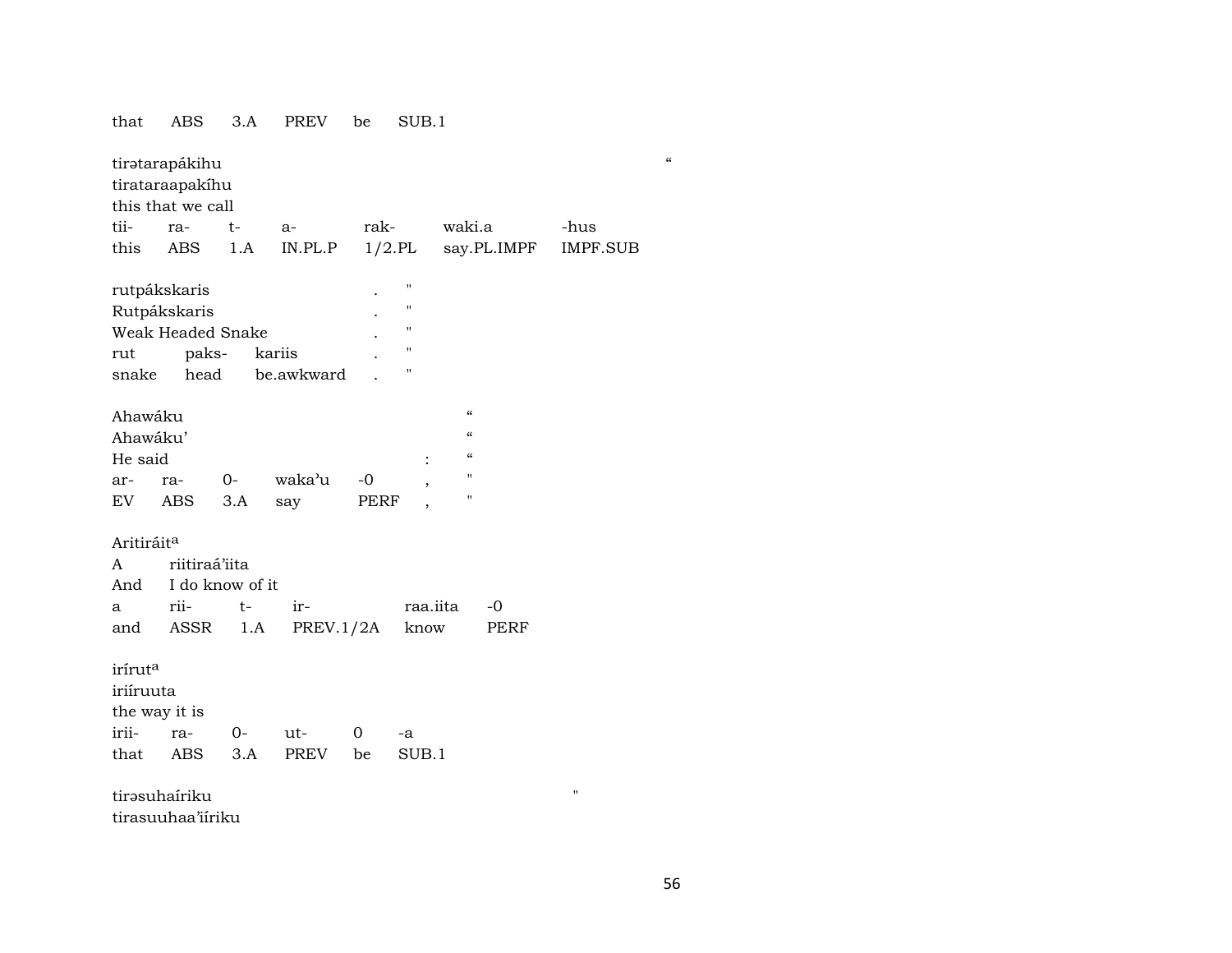|            | these that you see         |                 |             |             |                  |                                   |                            |                    |          |       |
|------------|----------------------------|-----------------|-------------|-------------|------------------|-----------------------------------|----------------------------|--------------------|----------|-------|
| tii-       | ra-                        | $S-$            | ut-         | raa-        | iirik            | -hus                              |                            |                    |          |       |
| this       | <b>ABS</b>                 | 2.A             | PREV        | way         | see              | IMPF.SUB                          |                            |                    |          |       |
| tiráwahatn |                            |                 |             |             |                  |                                   |                            |                    |          |       |
|            | Tiráwaahat                 |                 |             |             |                  |                                   |                            |                    |          |       |
|            | (in) the Heavens           |                 |             |             |                  |                                   |                            |                    |          |       |
| tii-       | ra-                        | $0-$            | waa-        | ahak        |                  | $-0$                              |                            |                    |          |       |
| this       | <b>ABS</b>                 | 3.A             | <b>DIST</b> |             | extend.in.a.line | SUB.4                             |                            |                    |          |       |
| Aritiráita |                            |                 |             |             |                  |                                   |                            |                    |          |       |
| A          | riitiraá'iita              |                 |             |             |                  |                                   |                            |                    |          |       |
| And        |                            | I do know of it |             |             |                  |                                   |                            |                    |          |       |
| a          | rii-                       | $t-$            | ir-         |             | raa.iita         | $-0$                              |                            |                    |          |       |
| and        | ASSR                       | 1.A             |             | PREV.1/2A   | know             | <b>PERF</b>                       |                            |                    |          |       |
|            | tirəsuhairiku              |                 |             |             |                  |                                   |                            | $\pmb{\mathsf{H}}$ |          |       |
|            | tirasuuhaa'iiriku          |                 |             |             |                  |                                   |                            | $\blacksquare$     |          |       |
|            | these that you see         |                 |             |             |                  |                                   | $^\mathrm{,}$              | "                  |          |       |
| tii-       | ra-                        | $S-$            | ut-         | raa-        | iirik            | -hus                              |                            | $\pmb{\mathsf{H}}$ |          |       |
| this       | ABS                        | 2.A             | PREV        | way         | see              | <b>IMPF.SUB</b>                   |                            | $\pmb{\mathsf{H}}$ |          |       |
|            | párustuháihk <sup>u</sup>  |                 |             |             |                  |                                   | $\boldsymbol{\mathcal{C}}$ |                    |          |       |
| Párus      |                            | tuuhá'ihku'     |             |             |                  | $\, ,$                            | $\boldsymbol{\mathcal{C}}$ |                    |          |       |
| Rabbit     |                            | he meant        |             |             |                  |                                   | $\epsilon\epsilon$         |                    |          |       |
| warus      | ti-                        |                 | $0-$<br>ut- |             | ra'ihk           | $\overline{\phantom{a}}$<br>-:hus | "                          |                    |          |       |
| rabbit     |                            | IND.3A          | 3.A         | <b>PREV</b> | mean             | <b>IMPF</b>                       | 11                         |                    |          |       |
|            | tiruráwikátas <sup>a</sup> |                 |             |             |                  |                                   |                            |                    |          |       |
|            | tiruurawikátasa            |                 |             |             |                  |                                   |                            |                    |          |       |
|            | the image in the sky       |                 |             |             |                  |                                   |                            |                    |          |       |
| tii-       | ra-                        | $0-$            | uur-        | awi-        | kata-            |                                   |                            | sa                 |          | -0    |
| this       | ABS                        | 3.A             | PREV        | image       |                  | against.a.vertical.surface        |                            |                    | be.lying | SUB.3 |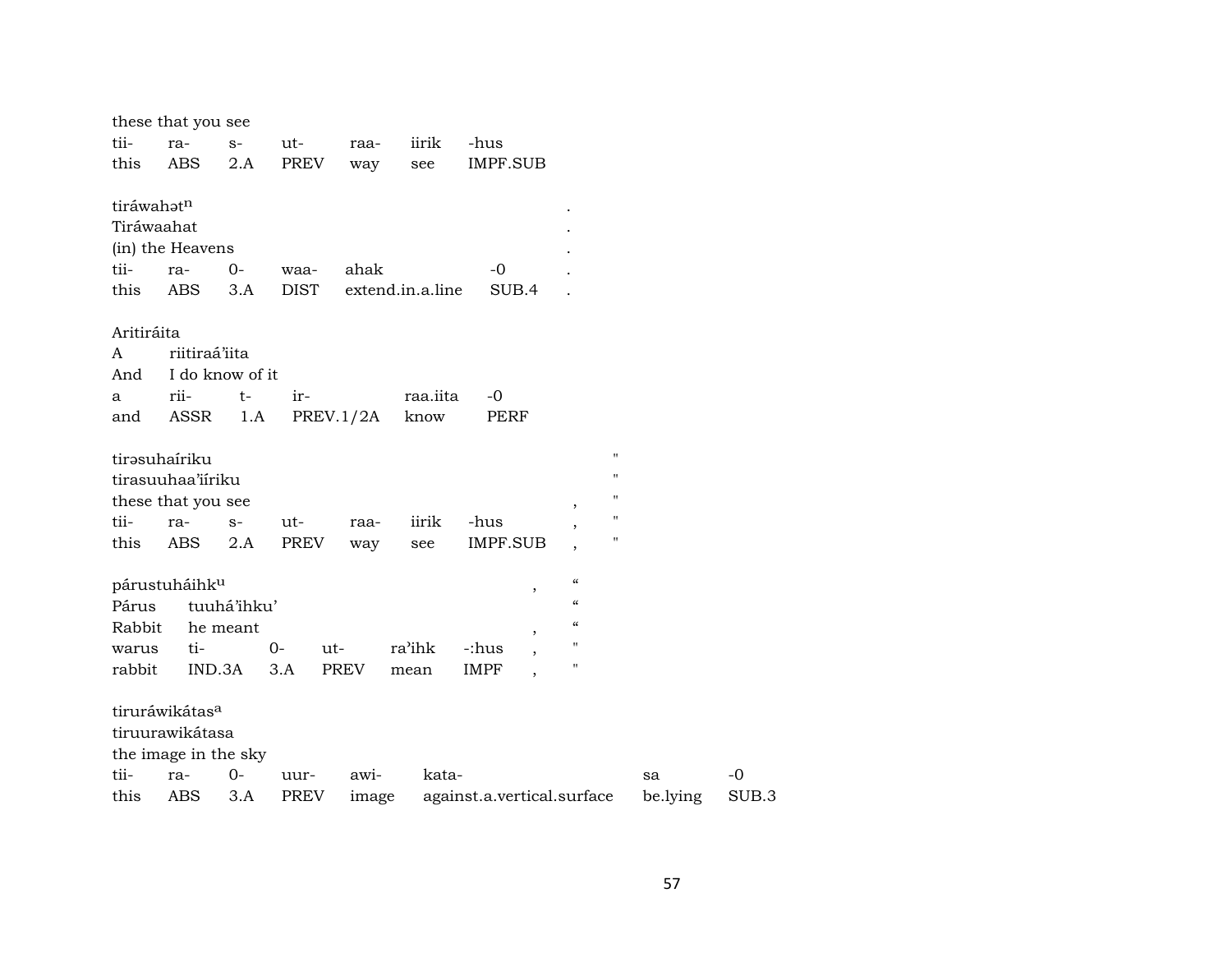| П                     | Ahawáku                      |           |                          |              |             |                | $\epsilon$   |
|-----------------------|------------------------------|-----------|--------------------------|--------------|-------------|----------------|--------------|
| 11                    | Ahawáku'                     |           |                          |              |             |                | $\epsilon$   |
| н                     | He said                      |           |                          |              |             |                | $\epsilon$   |
| н                     | ar-                          |           | ra- 0- waka'u            |              | $-0$        |                | $\mathbf{H}$ |
| Н                     | EV                           |           | ABS 3.A                  | say          | PERF        | ,              | п            |
|                       |                              |           |                          |              |             | $\overline{ }$ |              |
| Tatiráita             |                              |           |                          |              |             |                |              |
|                       |                              |           |                          |              |             |                |              |
| Tatiraá'iita          |                              |           |                          |              |             |                |              |
| I know of it          |                              |           |                          |              |             |                |              |
| ta-                   |                              | ir-<br>t- |                          |              | raa.iita    | $-0$           |              |
|                       |                              |           | $IND.1/2A$ 1.A PREV.1/2A |              | know        | PERF           |              |
|                       |                              |           |                          |              |             |                |              |
| irírut <sup>a</sup>   |                              |           |                          |              |             | ,              |              |
| iriíruuta             |                              |           |                          |              |             |                |              |
| the way it is         |                              |           |                          |              |             |                |              |
| irii-                 | ra-                          | $O-$      | ut-                      | $\mathbf{0}$ | -a          |                |              |
|                       | that ABS                     | 3.A       | PREV                     | be           | SUB.1       |                |              |
|                       |                              |           |                          |              |             |                |              |
|                       |                              |           |                          |              |             |                |              |
| tatiráit <sup>a</sup> |                              |           |                          |              |             |                |              |
| Tatiraá'iita          |                              |           |                          |              |             |                |              |
| I know of it          |                              |           |                          |              |             |                |              |
| ta-                   |                              | ir-<br>t- |                          |              | raa.iita -0 |                |              |
|                       |                              |           | $IND.1/2A$ 1.A PREV.1/2A |              | know        | PERF           |              |
|                       |                              |           |                          |              |             |                |              |
| írirut <sup>a</sup>   |                              |           |                          |              |             | ,              |              |
| iriíruuta             |                              |           |                          |              |             |                |              |
| the way it is         |                              |           |                          |              |             |                |              |
| irii-                 | ra-                          | $O-$      | ut-                      | 0            |             |                |              |
|                       |                              |           |                          |              | -a          |                |              |
|                       | that ABS 3.A                 |           | PREV be                  |              | SUB.1       |                |              |
|                       |                              |           |                          |              |             |                |              |
|                       | atiratirástarah <sup>a</sup> |           |                          |              |             |                |              |
| Atíra'                |                              |           | tirástaraaha             |              |             |                |              |
| Mother                |                              |           | this one you have        |              |             |                |              |
| ati-                  | raa                          |           | tii-                     | ra-          | $S-$        | raar-          |              |

raah

 $-a$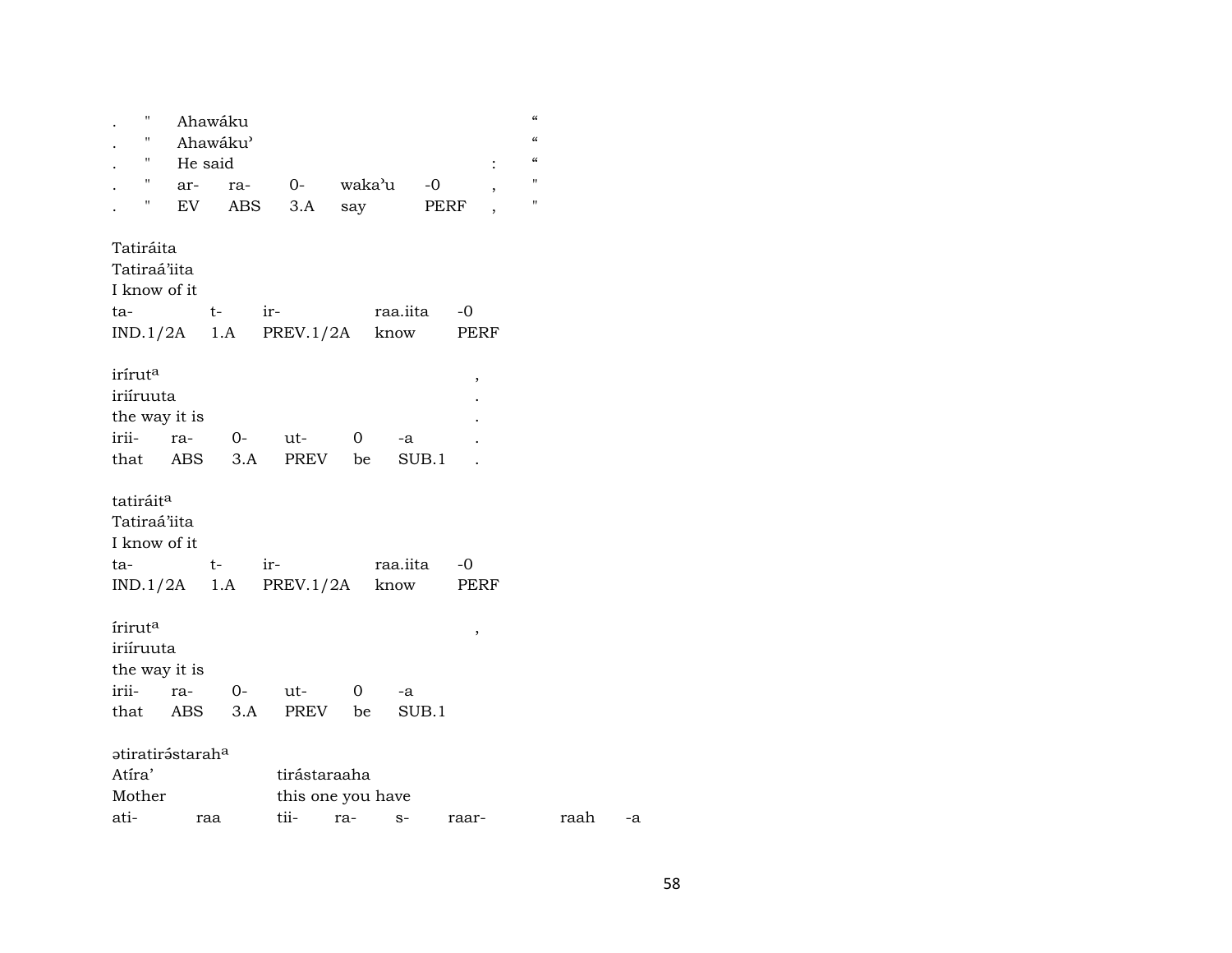1.POSS mother this ABS 2.A 3PL.INAN.P have SUB.1

tatiráita  $\overline{\phantom{a}}$ 

- Tatiraá'iita  $\cdot$
- I know of it  $\ddot{\phantom{a}}$

| . ta- | $t-$ in $-$ |                               | raa.jita -0 |      |
|-------|-------------|-------------------------------|-------------|------|
|       |             | $IND.1/2A$ 1.A PREV.1/2A know |             | PERF |

| iríruta       |      |     |             |    |       | $\bullet$ | п                 |
|---------------|------|-----|-------------|----|-------|-----------|-------------------|
| iriíruuta     |      |     |             |    |       | $\bullet$ | $^{\prime\prime}$ |
| the way it is |      |     |             |    |       | $\bullet$ | п                 |
| irii-         | ra-  | O-  | ut-         |    | -a    | $\bullet$ | $^{\prime\prime}$ |
| that          | ABS. | 3.A | <b>PREV</b> | be | SUB.1 |           | п                 |

| Ahawáku |          |      |        |      |   | $\epsilon$        |
|---------|----------|------|--------|------|---|-------------------|
|         | Ahawáku' |      |        |      |   | $\epsilon$        |
| He said |          |      |        |      | ٠ | $\epsilon$        |
| ar-     | ra-      | $O-$ | waka'u | $-0$ |   | $^{\prime\prime}$ |
| EV      | ABS      | 3.A  | say    | PERF |   | "                 |

# Aritiráita

| A riitiraá'iita |                     |                                  |             |  |  |  |  |  |
|-----------------|---------------------|----------------------------------|-------------|--|--|--|--|--|
|                 | And I do know of it |                                  |             |  |  |  |  |  |
| a rii- t- ir-   |                     |                                  | raa.iita -0 |  |  |  |  |  |
|                 |                     | and ASSR 1.A PREV.1/2A know PERF |             |  |  |  |  |  |

| iríruta       |         |       |        |    |       | nísar <sup>u</sup> |            |
|---------------|---------|-------|--------|----|-------|--------------------|------------|
| iriíruuta     |         |       |        |    |       | Riisaaru'          |            |
| the way it is |         |       |        |    |       | Chiefs             |            |
| irii-         | $ra-$   | $O -$ | $u$ t- |    | -а    | riisaar            | $-11'$     |
| that          | ABS 3.A |       | PREV   | be | SUB.1 | be.chief           | <b>NOM</b> |

tirəsuhairiku tirasuuhaa'iíriku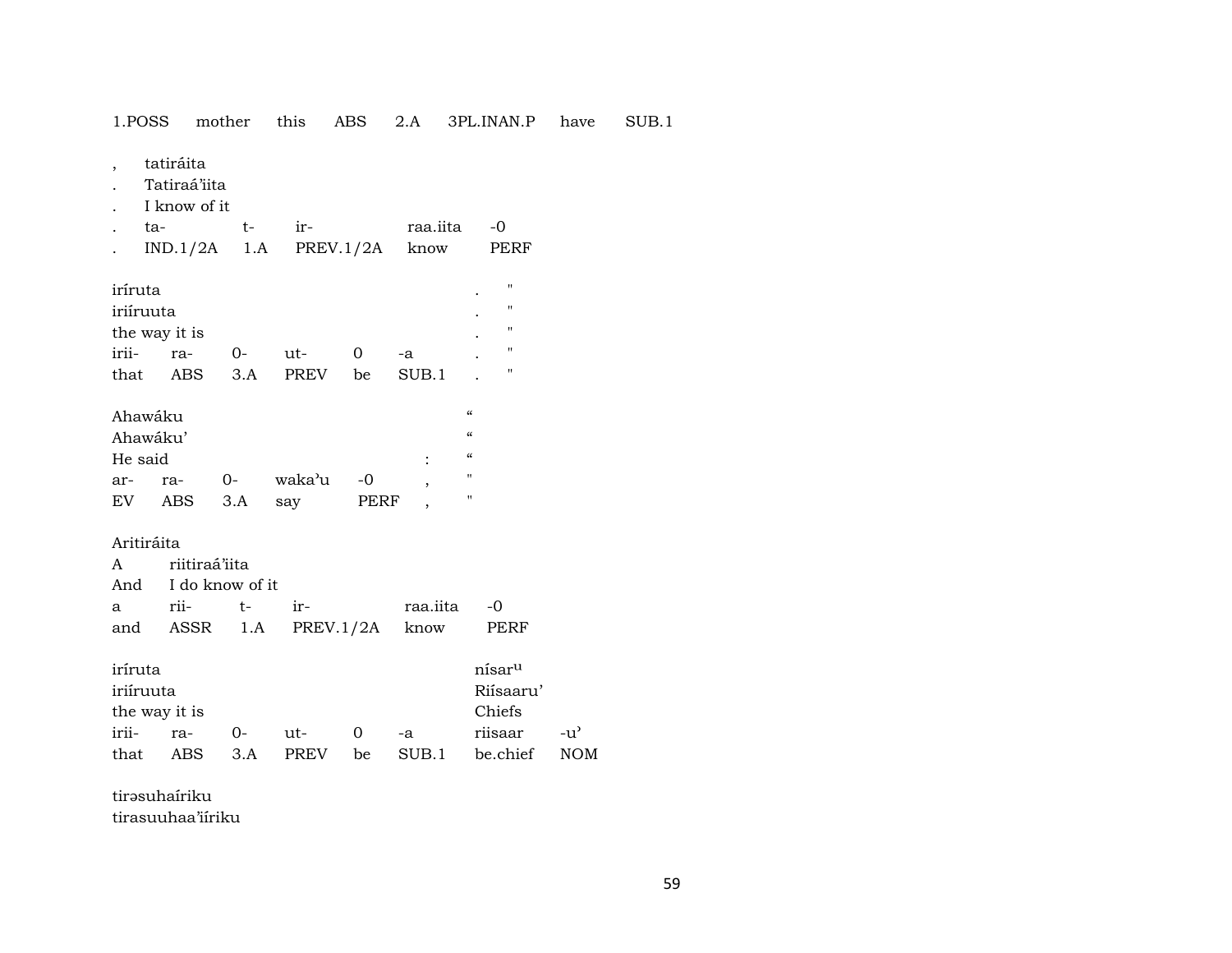|            | these that you see            |                 |                                 |                |                  |                            |                    |            |       |
|------------|-------------------------------|-----------------|---------------------------------|----------------|------------------|----------------------------|--------------------|------------|-------|
| tii-       | ra-                           | $S-$            | ut-                             | raa-           | iirik            | -hus                       |                    |            |       |
| this       | ABS                           | 2.A             | PREV                            | way            | see              | IMPF.SUB                   |                    |            |       |
|            | tirarahkawikitak <sup>u</sup> |                 |                                 |                |                  |                            |                    |            |       |
|            | tirarahkaawikitaku            |                 |                                 |                |                  |                            |                    |            |       |
|            |                               |                 | these sitting in a circle above |                |                  |                            |                    |            |       |
| tii-       | ra-                           | $0-$            | raar-                           |                | kaa              | -wi                        | kita-              | kus        | $-0$  |
| this       | ABS                           | 3.A             | PL.INDV.A                       |                | be.inside        | SUB.L                      | on.top             | be.sitting | SUB.4 |
|            | tiráwahatn                    |                 |                                 |                |                  |                            | Ħ                  |            |       |
|            | Tiráwaahat                    |                 |                                 |                |                  |                            | "                  |            |       |
|            | the Heavens                   |                 |                                 |                |                  |                            | "                  |            |       |
| tii-       | ra-                           | $0-$            | waa-                            | ahak           |                  | -0                         | $\pmb{\mathsf{H}}$ |            |       |
| this       | <b>ABS</b>                    | 3.A             | <b>DIST</b>                     |                | extend.in.a.line | SUB.4                      | $^{\prime}$        |            |       |
| Ahawáku    |                               |                 |                                 |                |                  | $\pmb{\mathcal{C}}$        |                    |            |       |
|            | Ahawáku'                      |                 |                                 |                |                  | $\boldsymbol{\mathcal{C}}$ |                    |            |       |
| He said    |                               |                 |                                 |                |                  | $\pmb{\mathcal{C}}$        |                    |            |       |
| ar-        | ra-                           | 0-              | waka'u                          | $-0$           |                  | $\mathbf{H}$               |                    |            |       |
| EV         | ABS                           | 3.A             | say                             | PERF           |                  | $\pmb{\mathsf{H}}$         |                    |            |       |
| Aritiráita |                               |                 |                                 |                |                  |                            |                    |            |       |
| A          | riitiraá'iita                 |                 |                                 |                |                  |                            |                    |            |       |
| And        |                               | I do know of it |                                 |                |                  |                            |                    |            |       |
| a          | rii-                          | $t-$            | ir-                             |                | raa.iita         | $-0$                       |                    |            |       |
| and        | ASSR                          | 1.A             |                                 | PREV.1/2A      | know             | PERF                       |                    |            |       |
| iríruta    |                               |                 |                                 |                |                  |                            |                    |            |       |
| iriíruuta  |                               |                 |                                 |                |                  |                            |                    |            |       |
|            | the way it is                 |                 |                                 |                |                  |                            |                    |            |       |
| irii-      | ra-                           | 0-              | ut-                             | $\overline{0}$ | -a               |                            |                    |            |       |
| that       | <b>ABS</b>                    | 3.A             | <b>PREV</b>                     | be             | SUB.1            |                            |                    |            |       |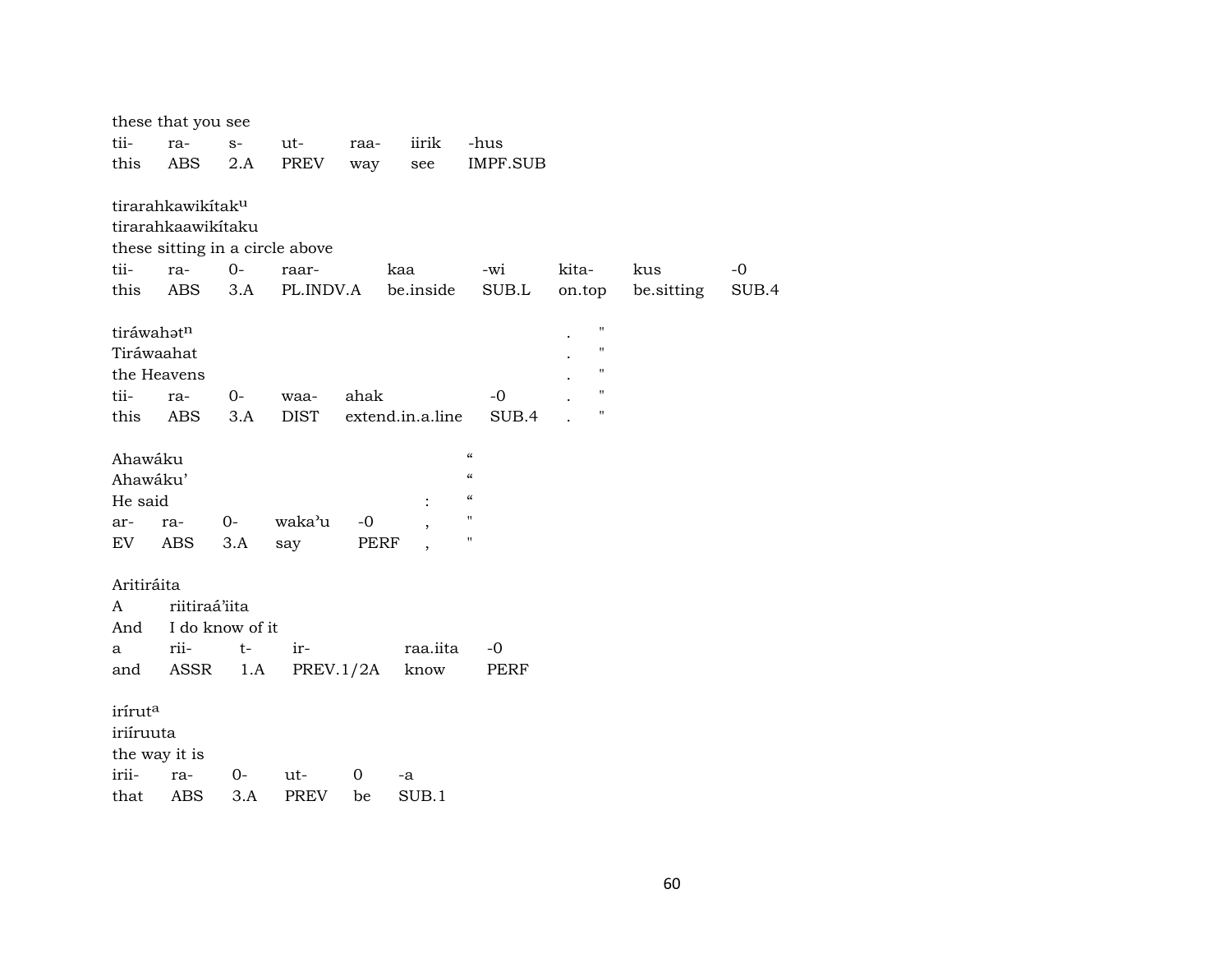| tiráwahət <sup>n</sup> |                     |        |                          |                    |          |       | $\,$     |
|------------------------|---------------------|--------|--------------------------|--------------------|----------|-------|----------|
| Tiráwaahat             |                     |        |                          |                    |          |       |          |
| the Heavens            |                     |        |                          |                    |          |       |          |
| tii-                   | ra-                 | 0-     | waa-                     | ahak               |          | -0    |          |
|                        | this ABS            | 3.A    | DIST                     | extend.in.a.line   |          | SUB.4 |          |
|                        |                     |        |                          |                    |          |       |          |
| tatiráita              |                     |        |                          |                    |          |       |          |
| Tatiraá'iita           |                     |        |                          |                    |          |       |          |
| I know of it           |                     |        |                          |                    |          |       |          |
| ta-                    |                     |        | $t ir-$                  | raa.iita           | -0       |       |          |
|                        |                     |        | $IND.1/2A$ 1.A PREV.1/2A | know               | PERF     |       |          |
|                        |                     |        |                          |                    |          |       |          |
| iriruta                |                     |        |                          |                    |          |       |          |
| iriíruuta              |                     |        |                          |                    |          |       |          |
| the way it is          |                     |        |                          |                    |          |       |          |
| irii-                  |                     | ra- 0- | ut-                      | $\mathbf{O}$<br>-a |          |       |          |
|                        | that ABS            | 3.A    | PREV be                  | SUB.1              |          |       |          |
|                        |                     |        |                          |                    |          |       |          |
| Aritiráita             |                     |        |                          |                    |          |       |          |
| A                      | riitiraá'iita       |        |                          |                    |          |       |          |
|                        | And I do know of it |        |                          |                    |          |       |          |
| a                      | rii-                | $t-$   | $ir-$                    |                    | raa.iita | -0    |          |
|                        | and ASSR 1.A        |        |                          | PREV.1/2A          | know     | PERF  |          |
|                        |                     |        |                          |                    |          |       |          |
|                        | tirəškarárahu       |        |                          |                    |          |       |          |
|                        | tiraackaraárahu     |        |                          |                    |          |       |          |
|                        | these coming clouds |        |                          |                    |          |       |          |
| tii-                   | ra- 0-              |        | a-                       | icka-              | raar-    | a     | -hus     |
| this                   | ABS 3.A             |        | PREV.3A                  | cloud              | PL       | come  | IMPF.SUB |
|                        |                     |        |                          |                    |          |       |          |
|                        |                     |        |                          |                    |          |       |          |

- $\mathbf{u}$  $\mathbf{u}$
- $\bar{\mathbf{u}}$
- 
- $\mathbf{u}$

 $\ddot{\phantom{a}}$  $\ddot{\phantom{a}}$ 

 $\ddot{\phantom{a}}$ 

 $\ddot{\phantom{a}}$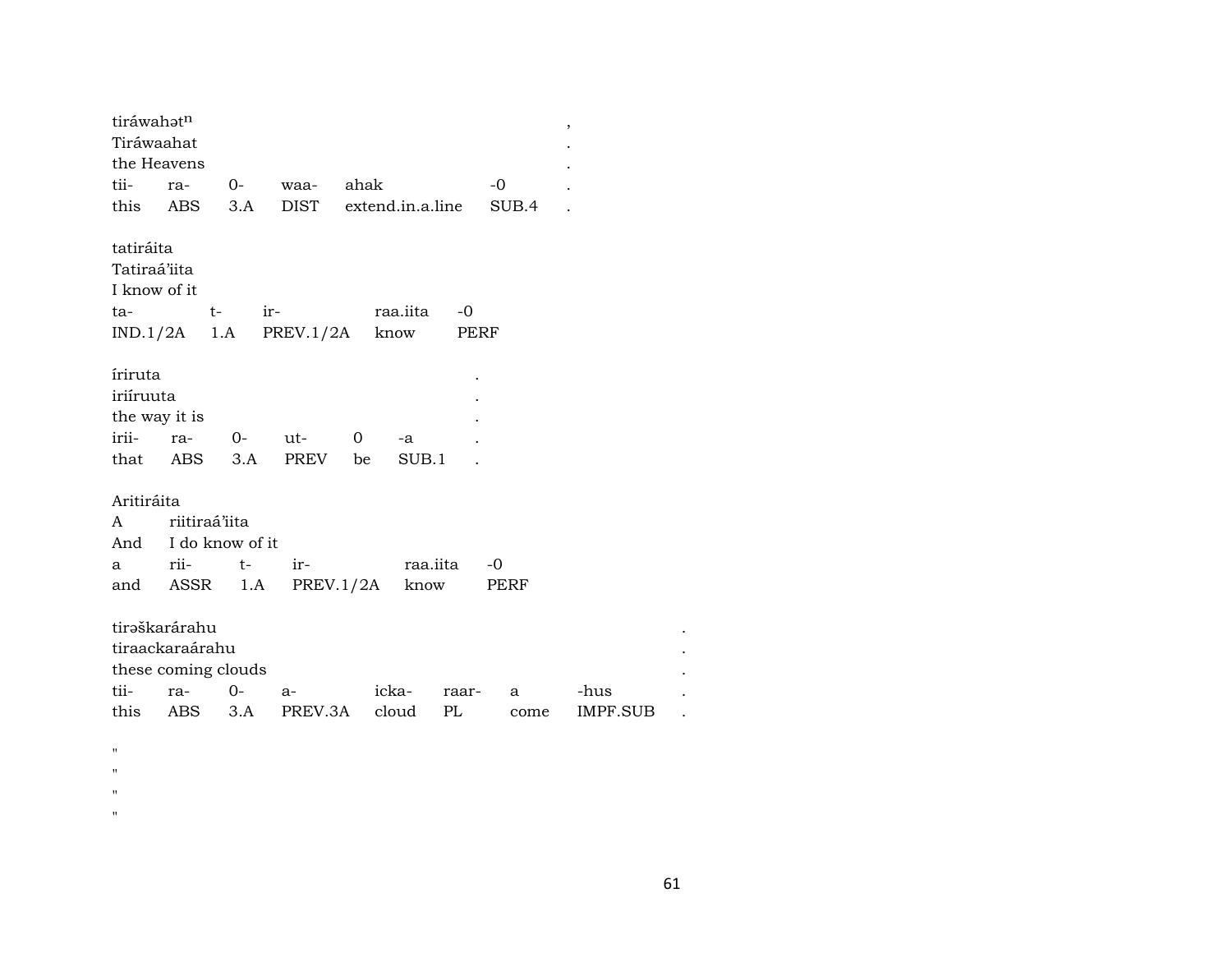| Náw <sup>a</sup> | $\overline{\phantom{a}}$ | tatiráita                                 |        |                  |          |               | $\, ,$                  |             |
|------------------|--------------------------|-------------------------------------------|--------|------------------|----------|---------------|-------------------------|-------------|
| Ráwa             |                          | tatiraá'iita                              |        |                  |          |               |                         |             |
| <b>Now</b>       |                          | I know of it                              |        |                  |          |               | $\, ,$                  |             |
| rawa             | ta-                      |                                           | $t-$   | ir-              | raa.iita | $-0$          |                         |             |
| now              |                          | IND.1/2A                                  | 1.A    | <b>PREV.1/2A</b> | know     |               | PERF<br>$\cdot$         |             |
| irári            |                          |                                           |        |                  | $\, ,$   |               |                         |             |
| iraári'          |                          |                                           |        |                  |          |               |                         |             |
| brother          |                          |                                           |        |                  |          |               |                         |             |
| $i-$             | -raar-                   |                                           |        | -ri'             |          |               |                         |             |
| 3.POSS.A         |                          | same.sex.sibling                          |        | 3.POSS.B         |          |               |                         |             |
|                  |                          |                                           |        |                  |          |               |                         |             |
|                  | tiraskuratkawawúku       |                                           |        |                  |          |               |                         |             |
|                  | tiraskuuratkawaawúku     |                                           |        |                  |          |               |                         |             |
|                  |                          | these things that you are hearing from me |        |                  |          |               |                         |             |
| tii-             | ra-                      | $S-$<br>ku-                               |        | uur-             | atka'uk  | -waawa        | -hus                    |             |
| this             | ABS                      | INF.B<br>2.A                              |        | PREV<br>hear     |          | <b>DIST</b>   | <b>IMPF.SUB</b>         |             |
|                  |                          |                                           |        |                  |          |               |                         |             |
|                  |                          |                                           |        |                  |          |               |                         |             |
|                  |                          |                                           |        |                  |          |               |                         |             |
|                  |                          |                                           |        |                  |          |               |                         |             |
|                  |                          |                                           |        |                  |          |               |                         |             |
|                  |                          |                                           |        |                  |          |               |                         |             |
|                  |                          |                                           |        |                  |          |               |                         |             |
|                  | hirurikuwituháhura       |                                           |        |                  |          |               |                         |             |
| Hirú             |                          | rikuwituhaáhura'                          |        |                  |          |               |                         |             |
| There            |                          | that is the source of it                  |        |                  |          |               |                         |             |
| hiruu            | riku-                    | wi-                                       | ti-    | $0-$             | ut-      | raa-          | hurar                   | $-0$        |
| there            | that.is                  | QUOT                                      | IND.3A | 3.A              | PREV     | way           | be.where.one.comes.from | <b>PERF</b> |
| tiráwahatn       |                          |                                           |        |                  |          | $^\mathrm{,}$ |                         |             |
| Tiráwaahat       |                          |                                           |        |                  |          |               |                         |             |

 $\mathbf{u}$  .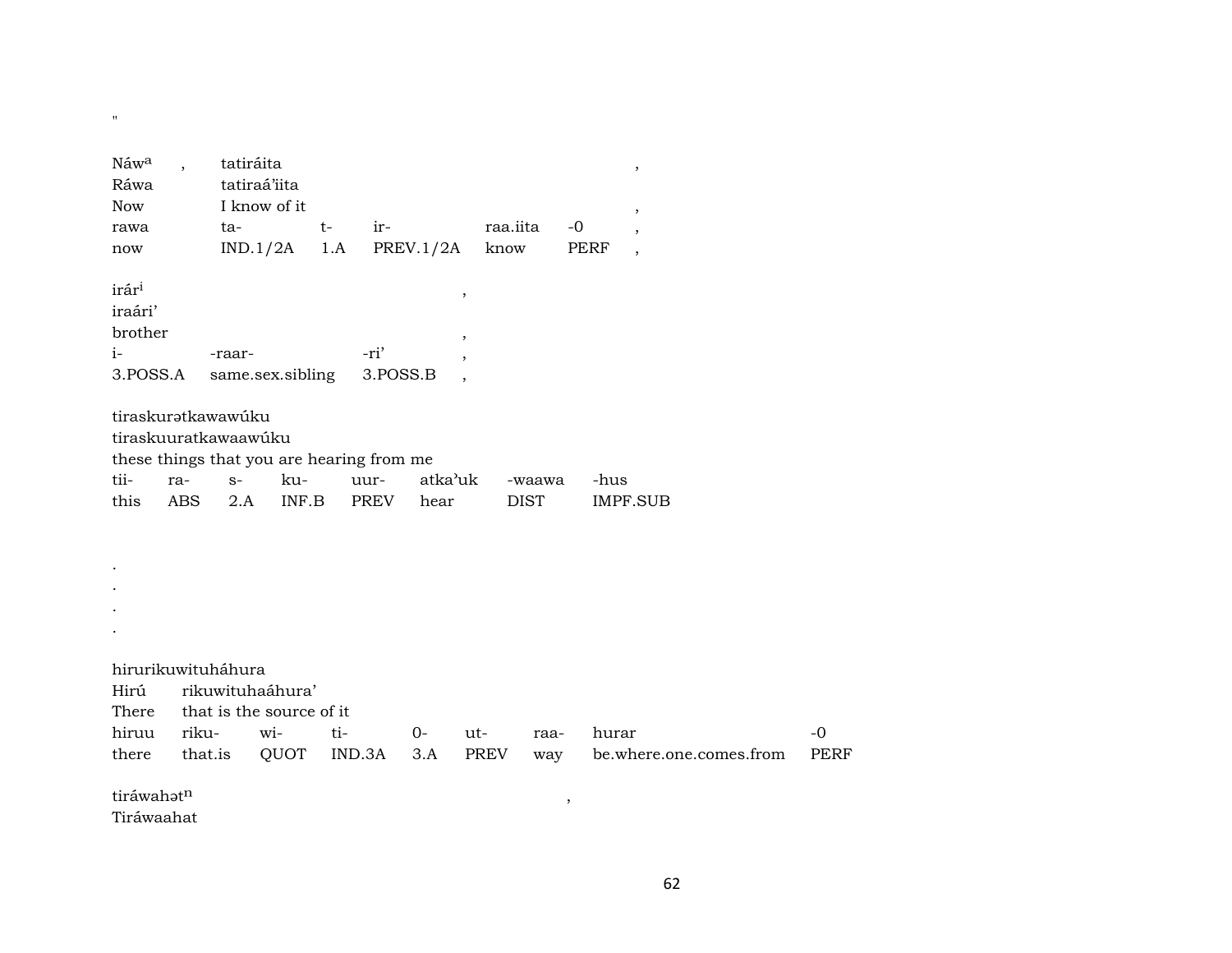|                        | the Heavens           |         |                  |                  |                          |              |                          |       |
|------------------------|-----------------------|---------|------------------|------------------|--------------------------|--------------|--------------------------|-------|
| tii-                   | ra-                   | $0-$    | waa-             | ahak             |                          | -0           |                          |       |
| this                   | <b>ABS</b>            | 3.A     | DIST             | extend.in.a.line |                          | SUB.4        |                          |       |
|                        |                       |         |                  |                  |                          |              |                          |       |
|                        | tirašihwawáktiku      |         |                  |                  |                          |              |                          |       |
|                        | tiracihwaawáktiku     |         |                  |                  |                          |              |                          |       |
|                        | this speaking of ours |         |                  |                  |                          |              |                          |       |
| tii-                   | ra-                   | aciir-  |                  | waa.wak.tik      | -hus                     |              |                          |       |
| this                   | <b>ABS</b>            | IN.DU.A | talk             |                  | IMPF.SUB                 |              |                          |       |
| Harisiráita            |                       |         |                  |                  |                          |              |                          |       |
|                        | Haariisiraá'iita      |         |                  |                  |                          |              |                          |       |
|                        | Now you do know of it |         |                  |                  |                          |              |                          |       |
| haa-                   | rii-                  | $S-$    | ir-              |                  | raa.iita                 | $-0$         |                          |       |
| here                   | ASSR                  | 2.A     |                  | PREV.1/2A        | know                     | PERF         |                          |       |
|                        |                       |         |                  |                  |                          |              |                          |       |
| tiráwahat <sup>n</sup> |                       |         |                  |                  |                          |              |                          |       |
| Tiráwaahat             |                       |         |                  |                  |                          |              |                          |       |
|                        | the Heavens           |         |                  |                  |                          |              |                          |       |
| tii-                   | ra-                   | 0-      | waa-             | ahak             |                          | $-0$         |                          |       |
| this                   | ABS                   | 3.A     | <b>DIST</b>      | extend.in.a.line |                          | SUB.4        |                          |       |
|                        | hariwawáktiku         |         |                  |                  |                          |              |                          |       |
|                        | Haariwaawáktiiku'     |         |                  |                  |                          | I<br>Ι       | $\, ,$                   |       |
|                        | Now He is speaking    |         |                  |                  |                          | Then         |                          |       |
| haa-                   | ri-                   |         | 0-               | waa.wak.tik      | -:hus                    | $\mathbf{i}$ | $\overline{\phantom{a}}$ |       |
| here                   | CONT.3A               |         | 3.A              | talk             | IMPF                     | and          | $\overline{\phantom{a}}$ |       |
|                        |                       |         |                  |                  |                          |              | $\overline{\phantom{a}}$ |       |
| irár <sup>i</sup>      |                       |         |                  |                  | $\overline{\phantom{a}}$ | hirúirihi    |                          |       |
| iraári'                |                       |         |                  |                  |                          | hiru         | irihii                   |       |
| brother                |                       |         |                  |                  | ,                        | then         | that                     |       |
| i-                     |                       | -raar-  |                  | -ri'             | ,                        | hiruu        | irii-                    | hii   |
| 3.POSS.A               |                       |         | same.sex.sibling | 3.POSS.B         |                          | then         | that                     | other |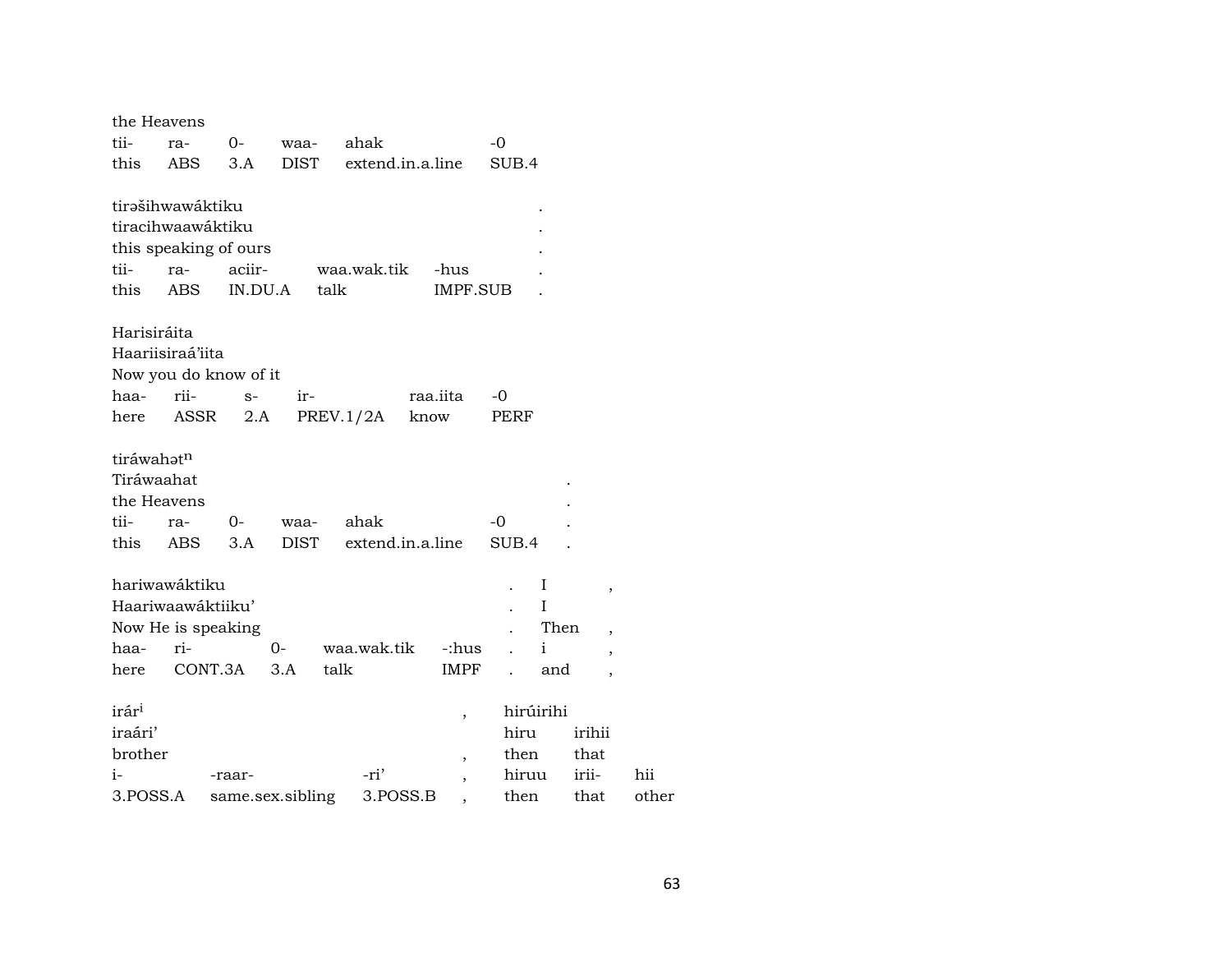| šiksúrakut <sup>a</sup>   |                   |             |             |                     |                          |                |       | $\, ,$ |
|---------------------------|-------------------|-------------|-------------|---------------------|--------------------------|----------------|-------|--------|
| cíksu' rakuúta            |                   |             |             |                     |                          |                |       |        |
| be prayerful              |                   |             |             |                     |                          |                |       |        |
| aciks                     | $-u^{\prime}$     | ra-         | $0-$        | ku-                 | ut-                      | 0              | -a    |        |
| think.of                  | <b>NOM</b>        | INF.A       | 3.A         | INF.B               | <b>PREV</b>              | be             | SUB.1 |        |
| nikutatúat <sup>n</sup> , |                   |             |             |                     |                          |                |       |        |
| Rikutatuú'ut              |                   |             |             |                     |                          |                |       |        |
| I am that way             |                   |             |             |                     |                          |                |       |        |
| riku-                     | ta-               | $t-$        | ut-         | 0                   | $\overline{\phantom{a}}$ |                |       |        |
| that.is                   | IND.1/2A          | 1.A         | <b>PREV</b> | be                  | EX                       |                |       |        |
| tirátpari                 |                   |             |             |                     |                          |                | ,     |        |
| tirátpari                 |                   |             |             |                     |                          |                |       |        |
| as I go around            |                   |             |             |                     |                          |                |       |        |
| tii-<br>ra-               | t-                | warii       |             |                     | -hus                     |                |       |        |
| this                      | ABS<br>1.A        |             |             | be.going.about.IMPF | <b>IMPF.SUB</b>          |                |       |        |
| šiksútatuatn              |                   |             |             |                     |                          |                |       |        |
| Cíksu' tatuú'ut           |                   |             |             |                     |                          |                | ,     |        |
| I am prayerful            |                   |             |             |                     |                          |                |       |        |
| aciks                     | $-u^{\prime}$     | ta-         | t-          | ut-                 | 0                        | $\overline{a}$ |       |        |
| think.of                  | <b>NOM</b>        | IND.1/2A    | 1.A         | PREV                | be                       | EX             |       |        |
|                           |                   |             |             |                     |                          |                |       |        |
| tiráwahatn                |                   |             |             |                     |                          |                | $\,$  |        |
| Tiráwaahat                |                   |             |             |                     |                          |                |       |        |
| the Heavens               |                   |             |             |                     |                          |                |       |        |
| tii-<br>ra-               | 0-                | waa-        | ahak        |                     | $-0$                     |                |       |        |
| this                      | <b>ABS</b><br>3.A | <b>DIST</b> |             | extend.in.a.line    | SUB.4                    |                |       |        |
| rakúrahir <sup>a</sup>    |                   |             |             |                     |                          |                |       |        |
| rakúraahiira              |                   |             |             |                     |                          |                |       |        |
| that it be good           |                   |             |             |                     |                          |                |       |        |
| ra-                       | $O -$<br>ku-      | uur-        |             | hiir<br>raa-        |                          | -a             |       |        |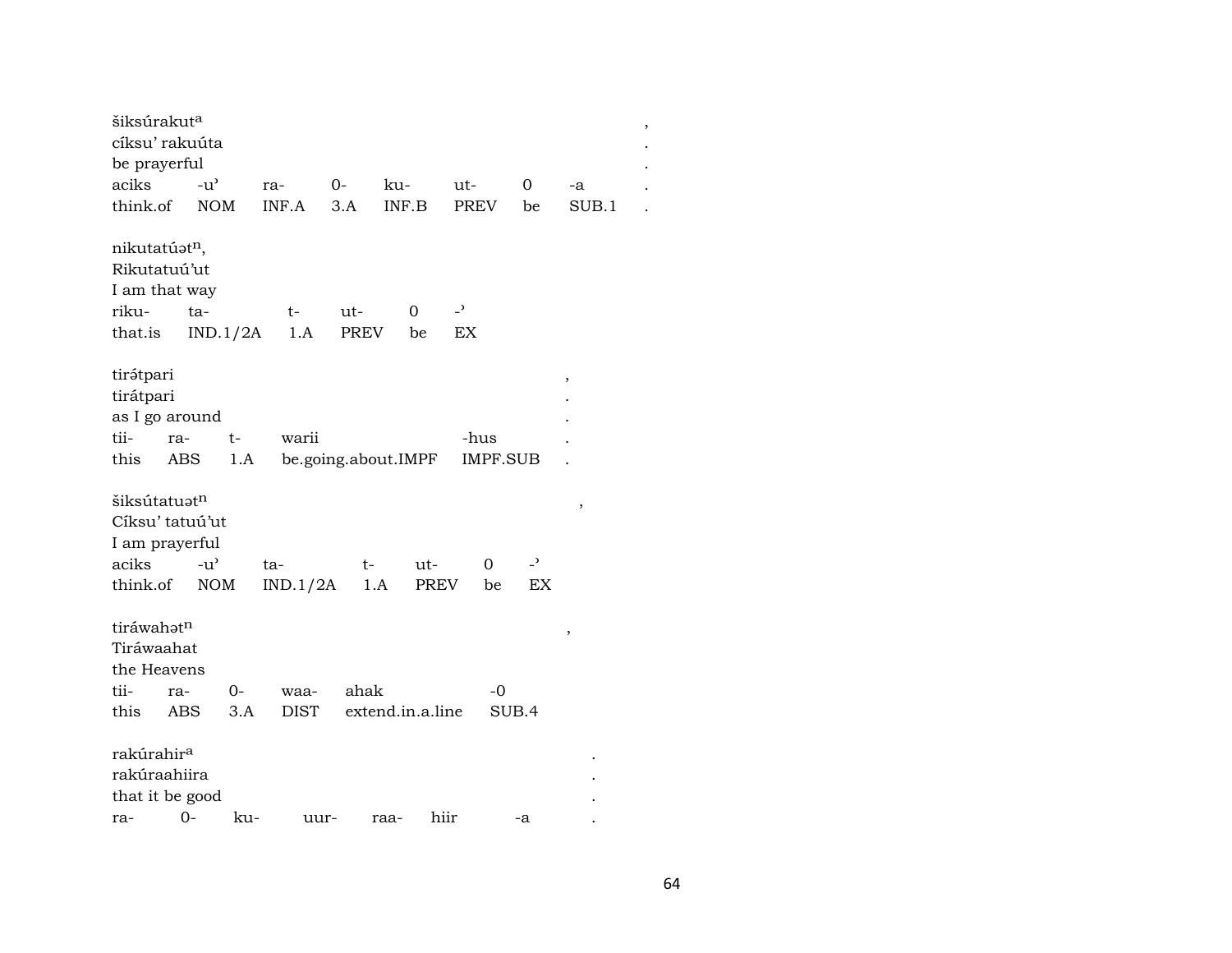| INF.A                                                          | 3.A                                                                                                                                                                    | INF.B                  | <b>PREV</b>                                                          | way    | be.good             | SUB.1           |  |  |  |
|----------------------------------------------------------------|------------------------------------------------------------------------------------------------------------------------------------------------------------------------|------------------------|----------------------------------------------------------------------|--------|---------------------|-----------------|--|--|--|
| Witírakušikstuku<br>Witirakuucikstúku                          |                                                                                                                                                                        |                        |                                                                      |        |                     |                 |  |  |  |
| Have one's thoughts                                            |                                                                                                                                                                        |                        |                                                                      |        |                     |                 |  |  |  |
| witi-                                                          | ra-                                                                                                                                                                    | $0 -$                  | ku-                                                                  | aciks- | ra'uk               | -hus            |  |  |  |
| <b>REFL</b>                                                    | INF.A                                                                                                                                                                  | 3.A                    | INF.B                                                                | mind   | make                | <b>IMPF.SUB</b> |  |  |  |
| nakúrahir <sup>a</sup><br>rakúraahiira<br>its being good       |                                                                                                                                                                        |                        |                                                                      |        |                     |                 |  |  |  |
| ra-                                                            | $0-$                                                                                                                                                                   | ku-                    | uur-                                                                 | raa-   | hiir                | -a              |  |  |  |
| INF.A                                                          | 3.A                                                                                                                                                                    | INF.B                  | PREV                                                                 | way    | be.good             | SUB.1           |  |  |  |
| riku-<br>that.is<br>tiracíhwari                                | nikuwitirákita<br>rikuwitiraákita<br>that is the reason<br>ti-<br>raa.kita<br>$-0$<br>wi-<br>$O-$<br>QUOT<br>IND.3A<br>be.the.way.on.top<br>3.A<br>PERF<br>tirašíhwari |                        |                                                                      |        |                     |                 |  |  |  |
|                                                                |                                                                                                                                                                        | we who are living here |                                                                      |        |                     |                 |  |  |  |
| tii-                                                           | ra-                                                                                                                                                                    | aciir-                 | warii                                                                |        |                     | -hus            |  |  |  |
| this                                                           | <b>ABS</b>                                                                                                                                                             | IN.DU.A                |                                                                      |        | be.going.about.IMPF | <b>IMPF.SUB</b> |  |  |  |
| ákitar <sup>u</sup><br>ákitaaru'<br>tribe<br>akitaar-<br>tribe | -u'                                                                                                                                                                    | <b>NOM</b>             | I<br>,<br>I<br>And<br>,<br>i<br>$\overline{\phantom{a}}$<br>and<br>, |        |                     |                 |  |  |  |
| irár <sup>i</sup><br>iraári'                                   |                                                                                                                                                                        |                        |                                                                      |        | ,                   |                 |  |  |  |
|                                                                |                                                                                                                                                                        |                        |                                                                      |        |                     |                 |  |  |  |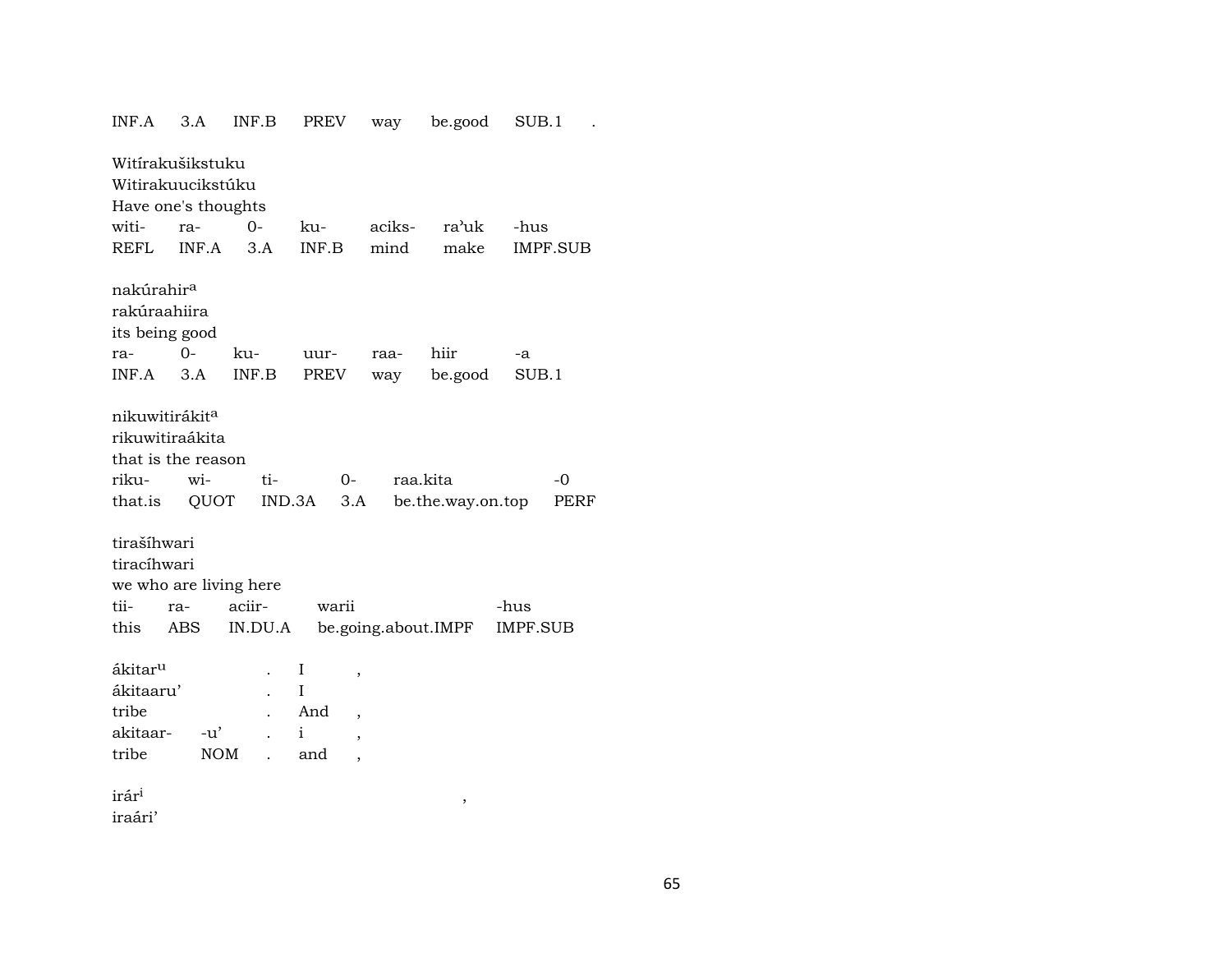| brother<br>$i-$<br>3.POSS.A                                                       |                        | -raar-              | same.sex.sibling                                                                    | -ri'        | 3.POSS.B    | ,                    |                    |                      |                         |                     |                     |              |
|-----------------------------------------------------------------------------------|------------------------|---------------------|-------------------------------------------------------------------------------------|-------------|-------------|----------------------|--------------------|----------------------|-------------------------|---------------------|---------------------|--------------|
| kišiisiarurírautn<br>kici<br>but<br>kici<br>but                                   | isii'aaruu-<br>plainly | isii'aaruuriiraa'ut | it should be that way<br>rii-<br>ASSR                                               | $0-$<br>3.A | raa-<br>way | $\overline{0}$<br>be | -uk<br><b>DIST</b> | $-0$<br>PERF         |                         |                     |                     |              |
| tiratuhárikahu<br>tiratuuhaárikaahu<br>this that I am telling you<br>tii-<br>this | ra-<br>ABS             | $t-$<br>1.A         | ir-<br>PREV.1/2A                                                                    |             | a-<br>2.P   | ut-<br><b>PREV</b>   | tell.to            | raa.ri.kaa.a         | -hus<br><b>IMPF.SUB</b> |                     |                     |              |
|                                                                                   |                        |                     |                                                                                     |             |             |                      |                    |                      |                         |                     |                     |              |
| Kitúwitikurahúruwahaš<br>Kítuu'u'<br>All<br>kituu<br>all                          | $-u'$<br><b>NOM</b>    |                     | witikuuraahúruuwaahac<br>I have lost my ways<br>ti-<br>wii-<br>$\operatorname{now}$ | IND.3A      | ku-<br>1.P  | uur-<br>POSS.P       | raa-<br>way        | hurahac<br>disappear |                         | -ruu<br><b>DIST</b> | -waa<br><b>DIST</b> | $-0$<br>PERF |
| rarahkítu<br>raaraahkituu'u'<br>all the ways<br>raa-<br>way                       | raar-<br>PL            | all                 | kituu<br>$-u^{\prime}$<br><b>NOM</b>                                                |             |             |                      |                    |                      |                         |                     |                     |              |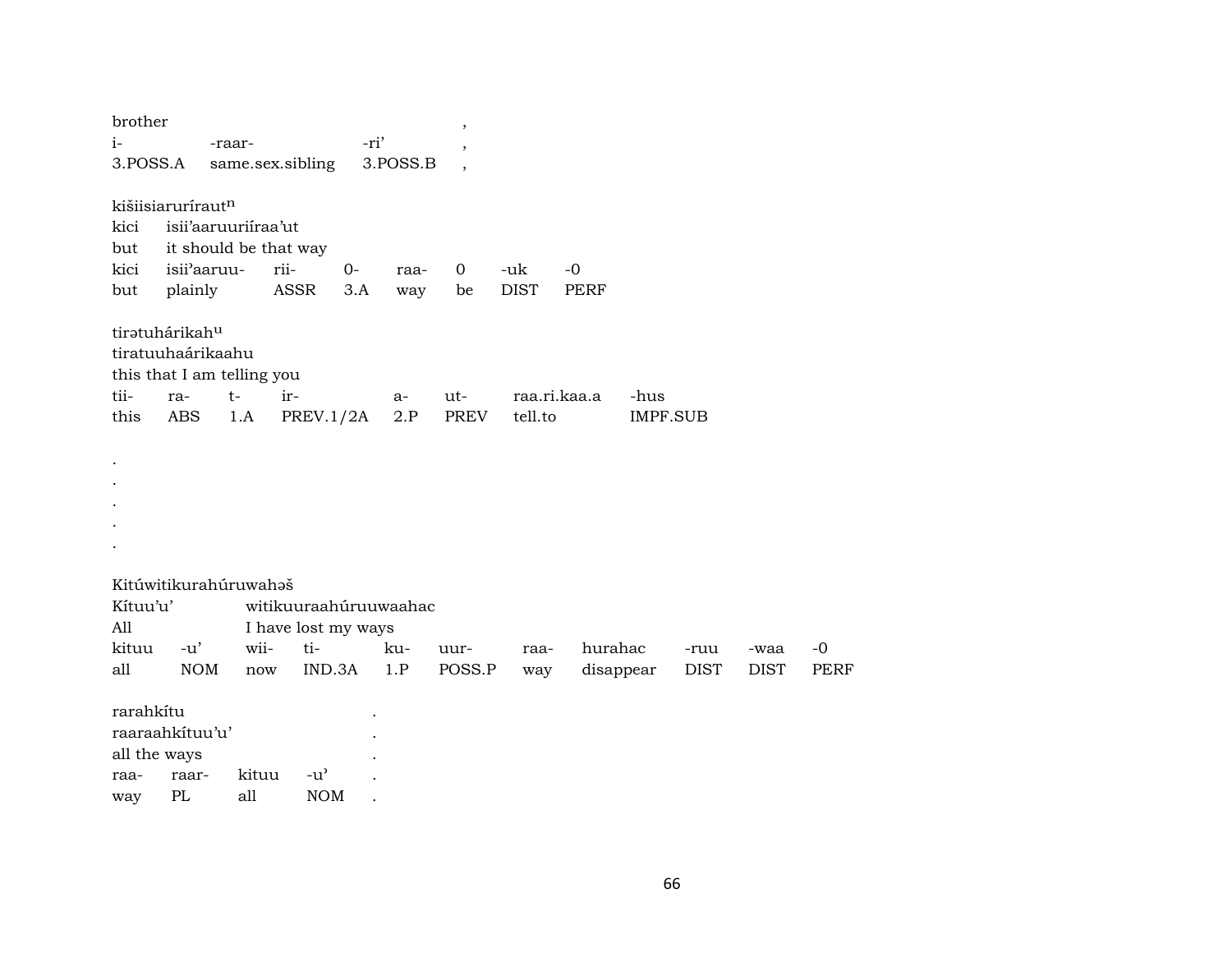| ku-<br><b>INDF</b>                                                                | Kuwikakatirurátawi<br>Kuwikaakaatiriiraátawi'<br>I do not have any among us<br>wii-<br>$\operatorname{now}$ | kaaka-            | NEG.IND.1/2A      | $t-$         | ir-<br>1.A    | POSS.1/2A                          | ri-<br>PHYS.POSS                            |                                                                                  | uur-<br>POSS.A | raa-<br>way | tawi<br>be.among | $-0$<br>PERF |
|-----------------------------------------------------------------------------------|-------------------------------------------------------------------------------------------------------------|-------------------|-------------------|--------------|---------------|------------------------------------|---------------------------------------------|----------------------------------------------------------------------------------|----------------|-------------|------------------|--------------|
| $\cdot$<br>$\overline{\phantom{a}}$<br>$\overline{ }$<br>$\overline{\phantom{a}}$ | irár <sup>i</sup><br>iraári'<br>brother<br>$i-$<br>3.POSS.A                                                 | -raar-            | same.sex.sibling  |              | -ri'          | 3.POSS.B                           | $\bf{I}$<br>I<br>And<br>$\mathbf{i}$<br>and | $\overline{\phantom{a}}$<br>$\overline{\phantom{a}}$<br>$\overline{\phantom{a}}$ |                |             |                  |              |
| irár <sup>i</sup><br>iraári'<br>brother<br>$i-$<br>3.POSS.A                       |                                                                                                             | -raar-            | same.sex.sibling  | -ri'         | 3.POSS.B      | $\, ,$<br>$\overline{\phantom{a}}$ |                                             |                                                                                  |                |             |                  |              |
| kici<br>but<br>kici<br>but                                                        | kiširikuaháwišk <sup>a</sup><br>riku'aháwicka'<br>that is what He wanted<br>riku-<br>that.is                | ar-<br>EV         | ra-<br><b>ABS</b> | $O -$<br>3.A | wicka<br>want | $-0$<br><b>PERF</b>                | titaku<br>tiítaku<br>here<br>tii-<br>here   | -taku<br>LOC                                                                     | $\,$           |             |                  |              |
| tii-<br>this                                                                      | tiwiratahúras <sup>i</sup><br>tiwiratahúrasi<br>my finding you<br>wii-<br>now                               | ra-<br><b>ABS</b> | t-<br>1.A         | $a-$<br>2.P  | huras<br>find | $-i$<br>SUB.2                      |                                             |                                                                                  |                |             |                  |              |
| a<br>and<br>a                                                                     | atiwirəskúhurəs<br>tiwiraskúhuras<br>now you have found me<br>tii-                                          | wii-              | ra-               | $S-$         | ku-           | huras                              | $-0$                                        | $\pmb{\zeta}\pmb{\zeta}$<br>$\mathcal{C}$<br>п                                   |                |             |                  |              |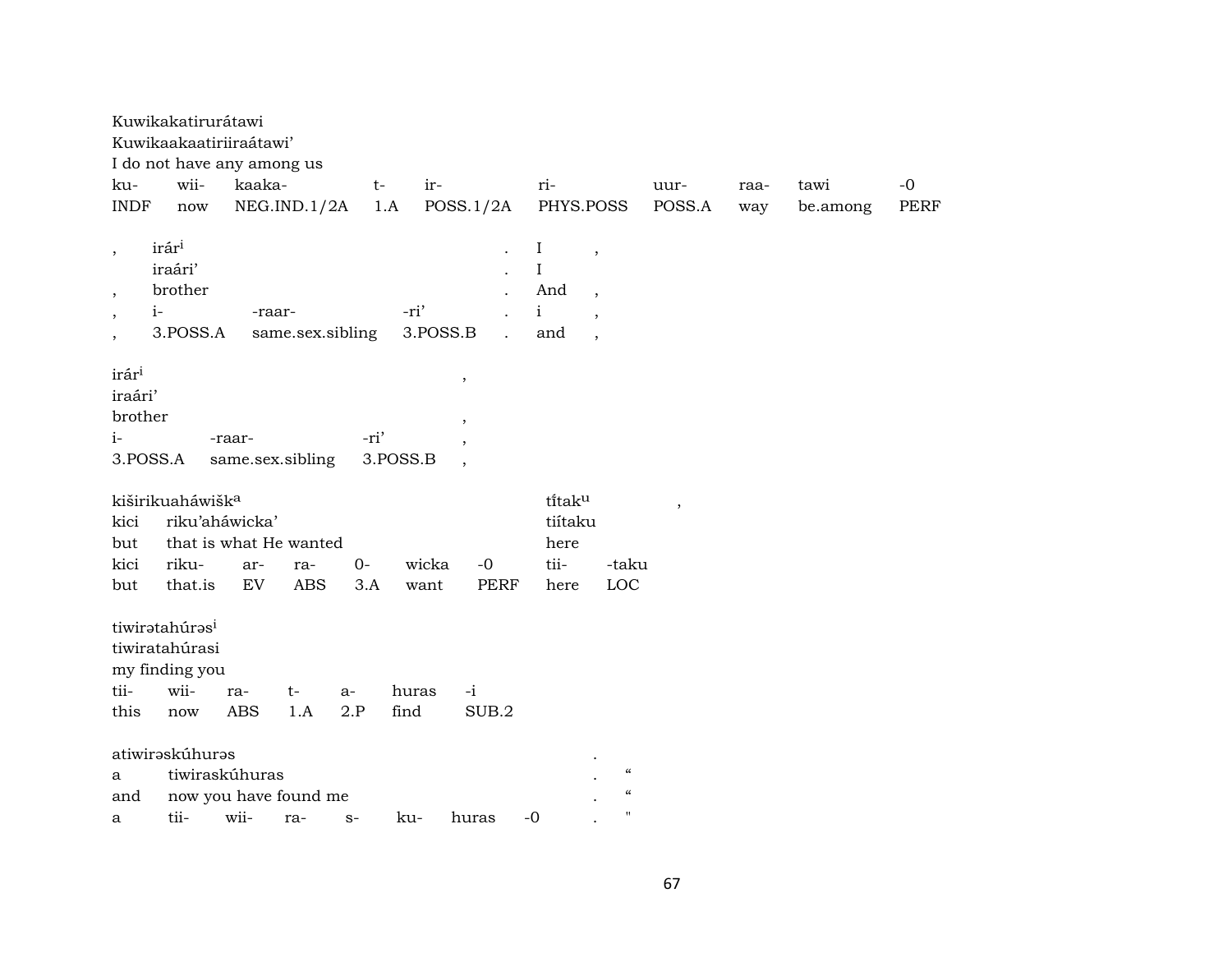and this now ABS  $2.A$  1.P find PERF Hiruirikási irikaási' Hiru Then you will be the one iriihiruu kaas- $S$  $i \overline{0}$  $-0$ POT.2A **PERF** then  $2.A$ **SEQ** be that siwitiiskitúra<sup>u</sup> siwiti'iskituúra'u that you (du) will be together witi $i -0$  $si$ kituu.ra'uk  $S-$ REFL CONT.1/2A  $2.A$ come.together DU SUB.3 siwitiišurəs siwiti'isuras when you (du) find each other witi $i$  $si$  $-0$  $S$ huras **REFL**  $CONT.1/2A$  2.A **PERF** DU find irár<sup>i</sup> Náw<sup>a</sup>  $\ddot{\phantom{a}}$  $\cdot$ iraári' Ráwa brother **Now**  $\overline{ }$ ,  $i-$ -raar--ri' rawa  $\ddot{\phantom{0}}$ 3.POSS.A same.sex.sibling 3.POSS.B now  $\cdot$  $\overline{\phantom{a}}$ kakašihkítawi kaakaacihkítawi' we are not in authority kaakaaciirkita.wi  $-0$ NEG.IND.1/2A IN.DU.A be.the.leader **PERF** 

tirəšíhwári tiracíhwari  $\pmb{\mathfrak{m}}$ 

 $\ddot{\phantom{a}}$ 

 $\, ,$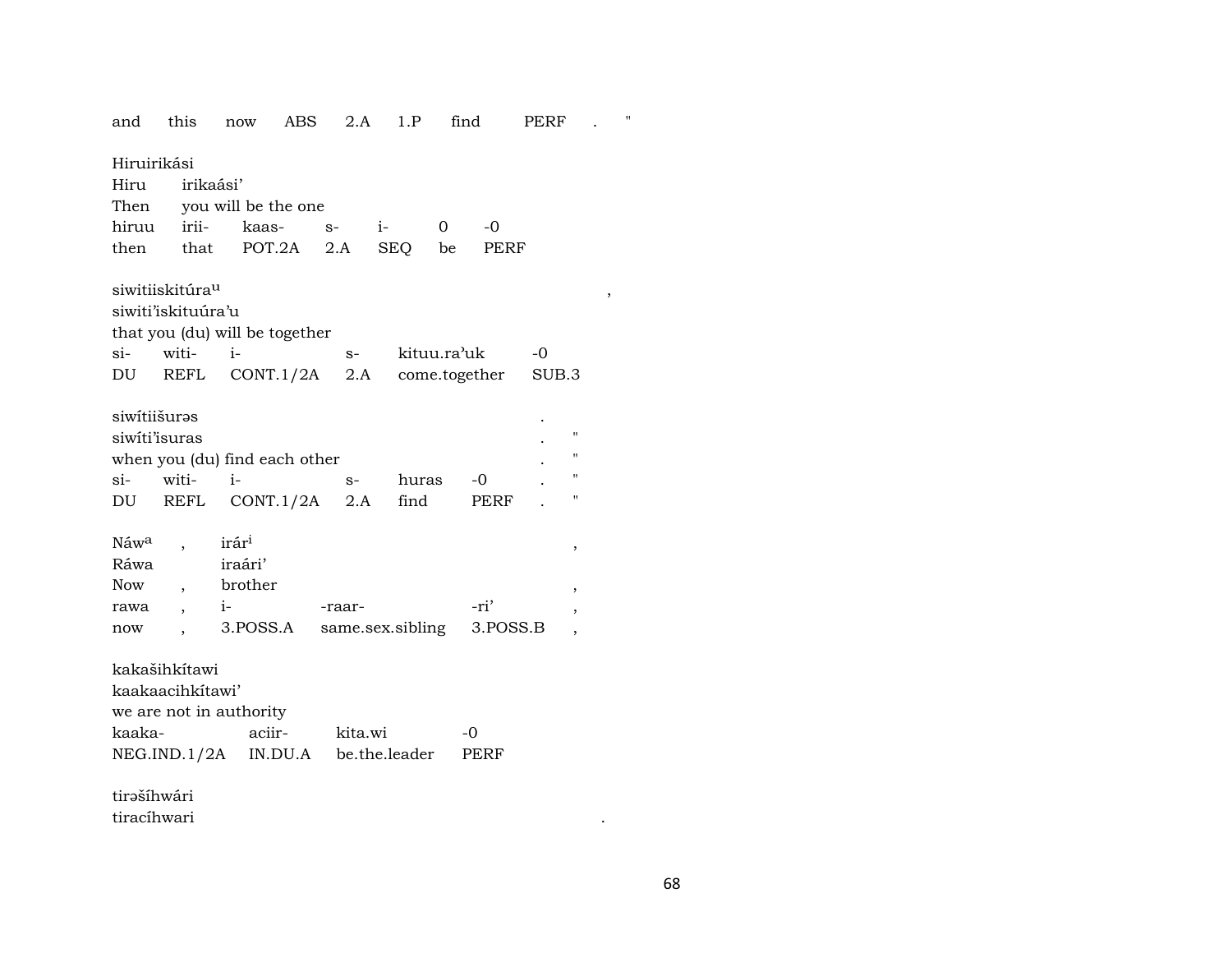|                            | while we live here       |                              |                     |               |         |                     |                 |      |  |  |
|----------------------------|--------------------------|------------------------------|---------------------|---------------|---------|---------------------|-----------------|------|--|--|
| tii-                       | ra-                      | aciir-                       | warii               |               |         | -hus                |                 |      |  |  |
| this                       | ABS                      | IN.DU.A                      |                     |               |         | be.going.about.IMPF | <b>IMPF.SUB</b> |      |  |  |
|                            |                          |                              |                     |               |         |                     |                 |      |  |  |
| kakaskítawi                |                          |                              |                     |               |         |                     |                 |      |  |  |
| Kaakaskitawi'              |                          |                              |                     |               |         |                     |                 |      |  |  |
|                            | You are not in authority |                              |                     |               |         |                     |                 |      |  |  |
| kaaka-                     |                          | $S-$                         | kita.wi             |               | -0      |                     |                 |      |  |  |
|                            | NEG.IND.1/2A             | 2.A                          |                     | be.the.leader |         | PERF                |                 |      |  |  |
| tiráspari                  |                          |                              |                     |               |         |                     |                 | a    |  |  |
| tiráspari                  |                          |                              |                     |               |         |                     |                 | a    |  |  |
| while you live here<br>and |                          |                              |                     |               |         |                     |                 |      |  |  |
| tii-                       | ra-                      | $S-$                         | warii               |               |         | -hus                |                 | a    |  |  |
| this                       | ABS                      | 2.A                          | be.going.about.IMPF |               |         |                     | IMPF.SUB        | and  |  |  |
|                            |                          |                              |                     |               |         |                     |                 |      |  |  |
| kariritikítawi             |                          |                              |                     |               |         |                     |                 |      |  |  |
|                            | kariiriitikítawi'        |                              |                     |               |         |                     |                 |      |  |  |
|                            | I am not in authority    |                              |                     |               |         |                     |                 |      |  |  |
| karii-                     |                          | rii-                         | t-                  | $i-$          | kita.wi |                     | -0              |      |  |  |
| EMPH.NEG                   |                          | ASSR                         | 1.A                 | SEQ           |         | be.the.leader       | PERF            |      |  |  |
|                            |                          |                              |                     |               |         |                     |                 |      |  |  |
| tirátpari                  |                          |                              |                     |               |         |                     |                 |      |  |  |
| tirátpari                  |                          |                              |                     |               |         |                     |                 |      |  |  |
|                            | while I live here        |                              |                     |               |         |                     |                 |      |  |  |
| tii-                       | ra-                      | $t-$                         | warii               |               |         | -hus                |                 |      |  |  |
| this                       | ABS                      | 1.A                          | be.going.about.IMPF |               |         |                     | IMPF.SUB        |      |  |  |
|                            | hirúirihi tikítawi       |                              |                     |               |         |                     |                 |      |  |  |
| Hiru                       |                          | irihiitikitawi'              |                     |               |         |                     |                 |      |  |  |
| There                      |                          | that other one is the leader |                     |               |         |                     |                 |      |  |  |
| hiruu                      | irii-                    | hii-                         | ti-                 |               | 0-      | kita.wi             |                 | -0   |  |  |
| there                      | that                     | other                        |                     | IND.3A        | 3.A     | be.the.leader       |                 | PERF |  |  |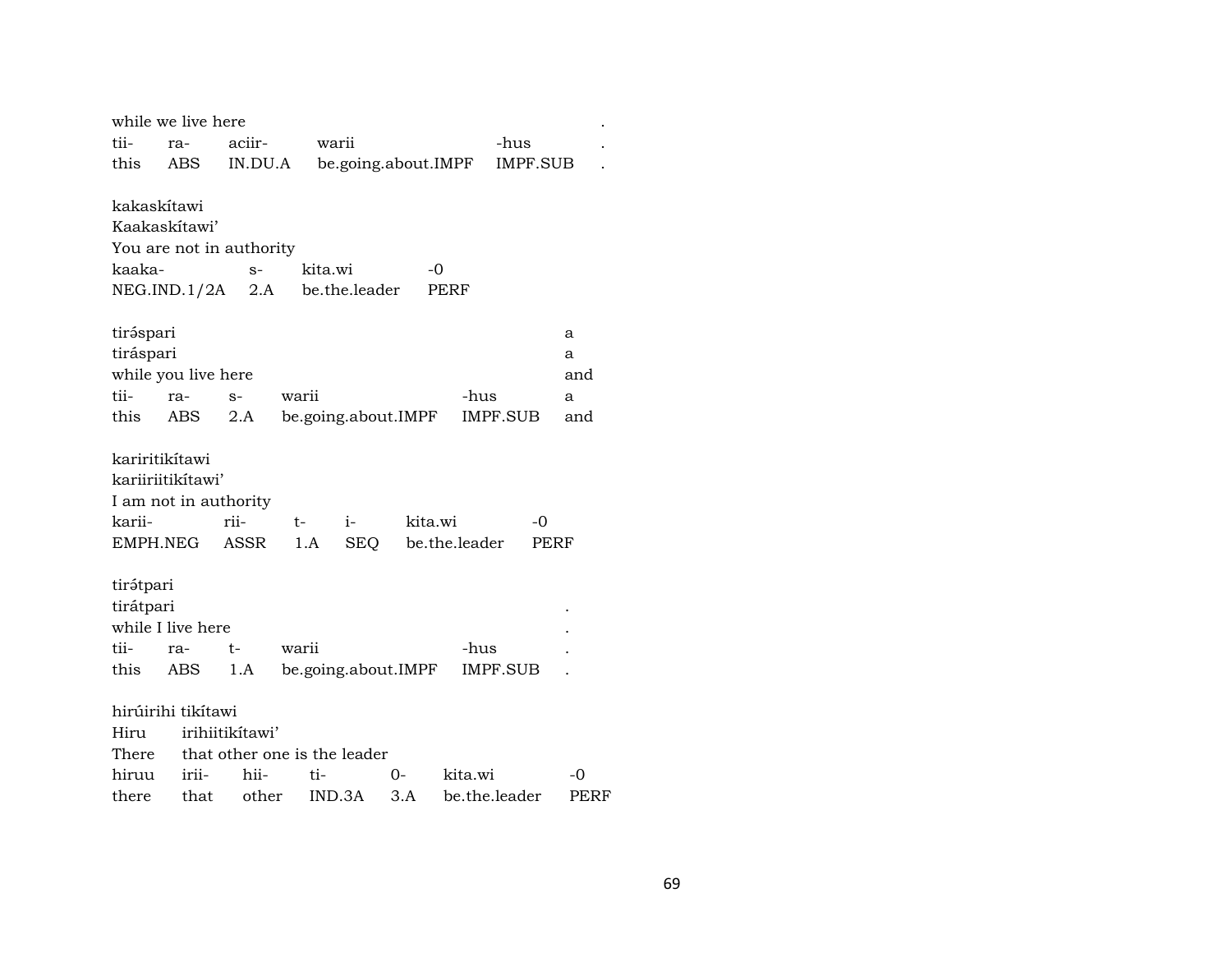| tiráwahatn               |                                  |                 |             |                  |      |                  |                     |                          |                              |            |               |  |  |
|--------------------------|----------------------------------|-----------------|-------------|------------------|------|------------------|---------------------|--------------------------|------------------------------|------------|---------------|--|--|
| Tiráwaahat               |                                  |                 |             |                  |      |                  |                     |                          |                              |            |               |  |  |
| the Heavens              |                                  |                 |             |                  |      |                  |                     |                          |                              |            |               |  |  |
| tii-                     | ra-                              | $0-$            | waa-        |                  | ahak |                  |                     | -0                       |                              |            |               |  |  |
| this                     | <b>ABS</b>                       | 3.A             | <b>DIST</b> |                  |      | extend.in.a.line |                     | SUB.4                    |                              |            |               |  |  |
|                          | Hiruirihitikítaw <sup>i</sup>    |                 |             |                  |      |                  |                     |                          |                              |            |               |  |  |
| Hiru                     |                                  | irihiitikítawi' |             |                  |      |                  |                     |                          |                              |            |               |  |  |
|                          | There that other one is leader   |                 |             |                  |      |                  |                     |                          |                              |            |               |  |  |
| hiruu                    | irii-                            | hii-            |             | ti-              |      | $O-$             | kita.wi             |                          |                              | -0         |               |  |  |
| there                    | that                             | other           |             | IND.3A           |      | 3.A              |                     |                          | be.the.leader<br><b>PERF</b> |            |               |  |  |
|                          | atiəštirakítak <sup>u</sup>      |                 |             |                  |      |                  |                     |                          |                              |            |               |  |  |
| Atí'as                   |                                  |                 |             | tirakítaku       |      |                  |                     |                          |                              |            |               |  |  |
| our Father               |                                  |                 |             | this one above   |      |                  |                     |                          |                              |            |               |  |  |
| ati-                     | as                               |                 | tii-        | ra-              |      | 0-               | kita-               |                          | kus                          |            | -0            |  |  |
| 1.POSS                   |                                  | father          | this        |                  | ABS  | 3.A              | on.top              |                          |                              | be sitting | SUB.4         |  |  |
| tirašíhwari              |                                  |                 |             |                  |      |                  |                     |                          |                              |            |               |  |  |
| tiracíhwari              |                                  |                 |             |                  |      |                  |                     |                          |                              |            | $\bf{I}$<br>I |  |  |
|                          | while we live here               |                 |             |                  |      |                  |                     |                          |                              |            | And           |  |  |
| tii-                     |                                  |                 |             |                  |      |                  |                     |                          |                              |            |               |  |  |
|                          | ra-                              | aciir-          |             | warii            |      |                  |                     | -hus                     |                              |            | $\mathbf{i}$  |  |  |
| this                     | ABS                              |                 | IN.DU.A     |                  |      |                  | be.going.about.IMPF |                          | IMPF.SUB                     |            | and           |  |  |
|                          | irár <sup>i</sup>                |                 |             |                  |      |                  |                     | $\, ,$                   |                              |            |               |  |  |
|                          | iraári'                          |                 |             |                  |      |                  |                     |                          |                              |            |               |  |  |
| $\overline{\phantom{a}}$ | brother                          |                 |             |                  |      |                  |                     | $\overline{\phantom{a}}$ |                              |            |               |  |  |
| $i-$                     |                                  |                 | -raar-      |                  |      | -ri'             |                     | $\overline{\phantom{a}}$ |                              |            |               |  |  |
|                          | 3.POSS.A                         |                 |             | same.sex.sibling |      |                  | 3.POSS.B            |                          |                              |            |               |  |  |
|                          | kašakušírakiru                   |                 |             |                  |      |                  |                     |                          |                              |            |               |  |  |
|                          | kaacakuuciraakiiru'              |                 |             |                  |      |                  |                     |                          |                              |            |               |  |  |
|                          | he might make a long time for us |                 |             |                  |      |                  |                     |                          |                              |            |               |  |  |
| ka-                      |                                  | ii-             |             | $0-$             | aca- |                  | ku-                 |                          | ut-                          | $i-$       | raakiir       |  |  |

 $-ra^{\lambda}$ uk -0